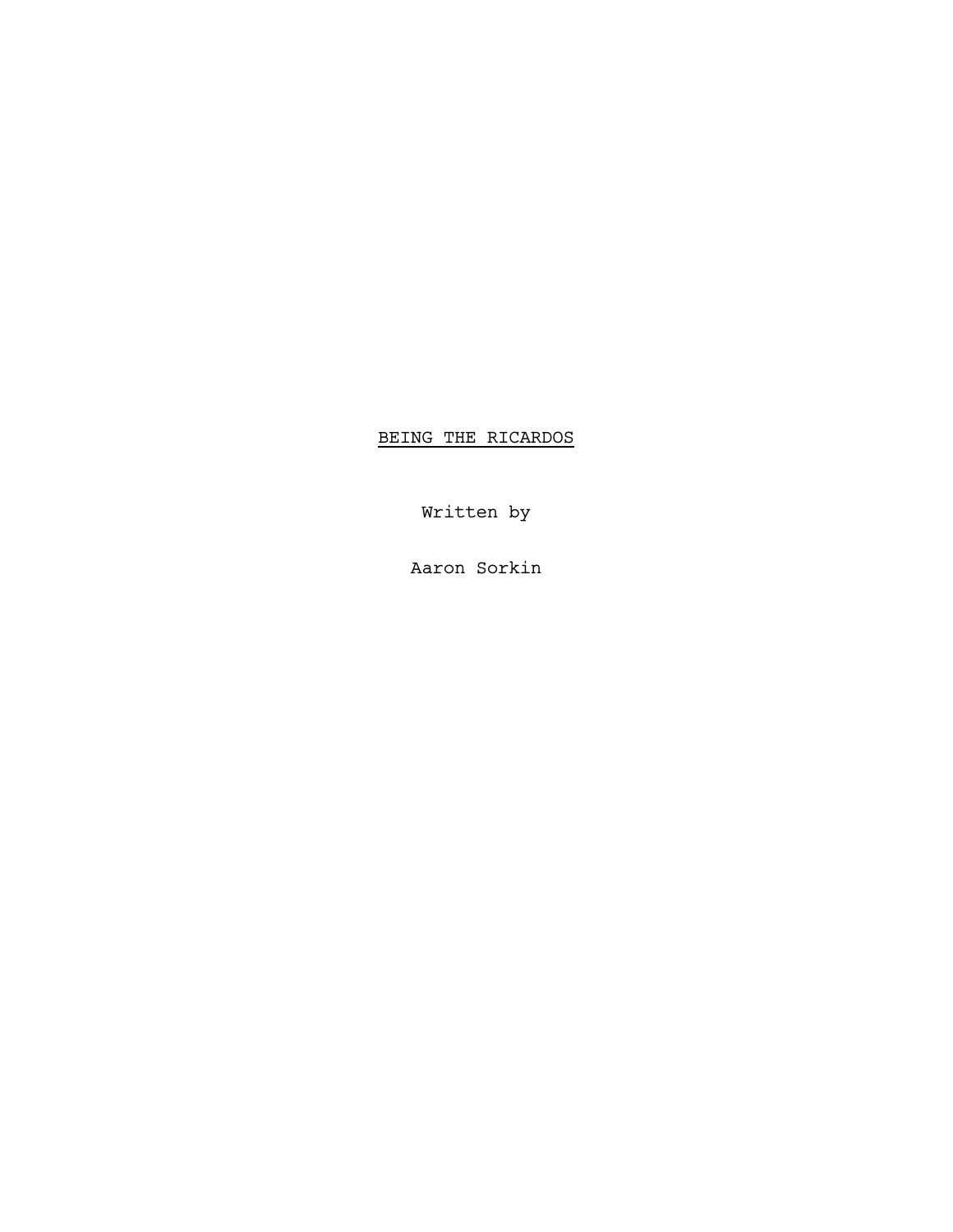## **FADE IN:**

We meet--individually--three people who are the older versions of three characters we'll meet shortly. They're speaking to an off-camera interviewer in three different locations that have been chosen, dressed and lit for a documentary.

## 1 **INT. SOUNDSTAGE BLEACHERS - DAY** 1

JESS is sitting in the bleachers of a television soundstage.

OLDER JESS It was a scary week, 'cause here's what you gotta understand. You gotta understand a hit television show--today--a big hit television show, what does it get? Ten-million viewers.

We ID the man with a chyron--

## **Jess Oppenheimer**

## **Executive Producer and Head Writer**

OLDER JESS (CONT'D) Let's go crazy and say fifteen. Fifteen-million viewers 'cause this is a big, giant hit. Here's what you gotta understand. *I Love Lucy*? Sixty-million. Households.

## 2 **INT. NIGHTCLUB - DAY** 2

The tables are all set for dinner but the place is empty. BOB is sitting at a table near where a small orchestra would play.

> OLDER BOB Oh yeah. It's been a long time, but I remember that week.

## **Bob Carroll**

## **Writer**

OLDER BOB (CONT'D) That was a scary week. It was a very scary week.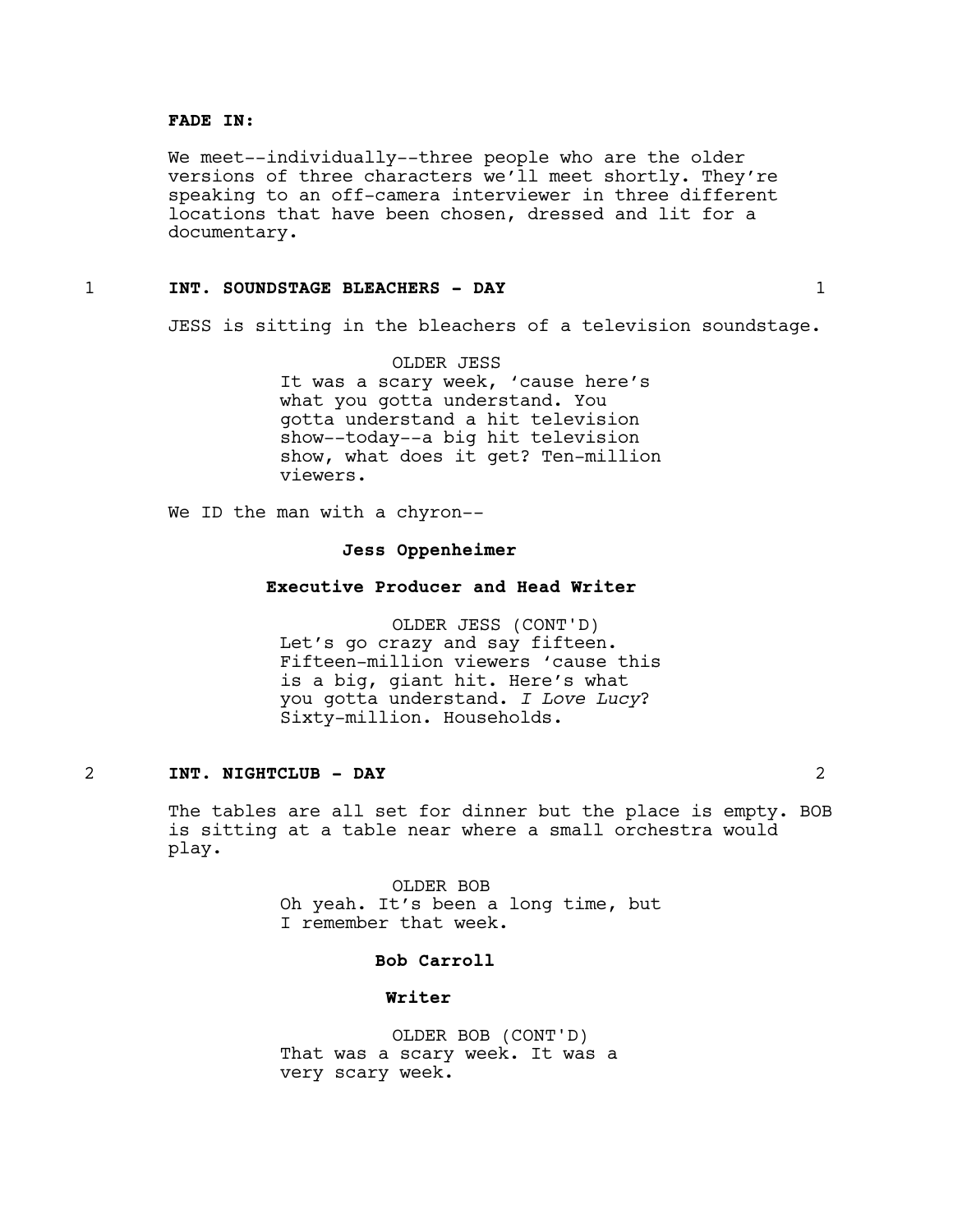# 3 **EXT. HOTEL POOL - DAY** 3

## OLDER MADELYN

Those guys scare too easy. I'm from the Midwest. I lived through the depression and the dust bowl so I don't scare that easy.

# **Madelyn Pugh**

# **Writer**

OLDER MADELYN (CONT'D) But yeah, it was a scary goddamn week.

# 4 **INT. SOUNDSTAGE BLEACHERS - DAY** 4

OLDER JESS

Now here's what you gotta understand. Audience share. That's the percentage of television sets that are turned on--what percentage are tuned to you. That's audience share.

## 5 **INT. NIGHTCLUB - DAY** 5

OLDER BOB Out of the blue.

## 6 **EXT. HOTEL POOL - DAY** 6

OLDER MADELYN Everyone almost lost their jobs. And Lucy and Desi, they almost lost their lives. (beat) No exaggeration.

## 7 **INT. NIGHTCLUB - DAY** 7

OLDER BOB Out of thin air.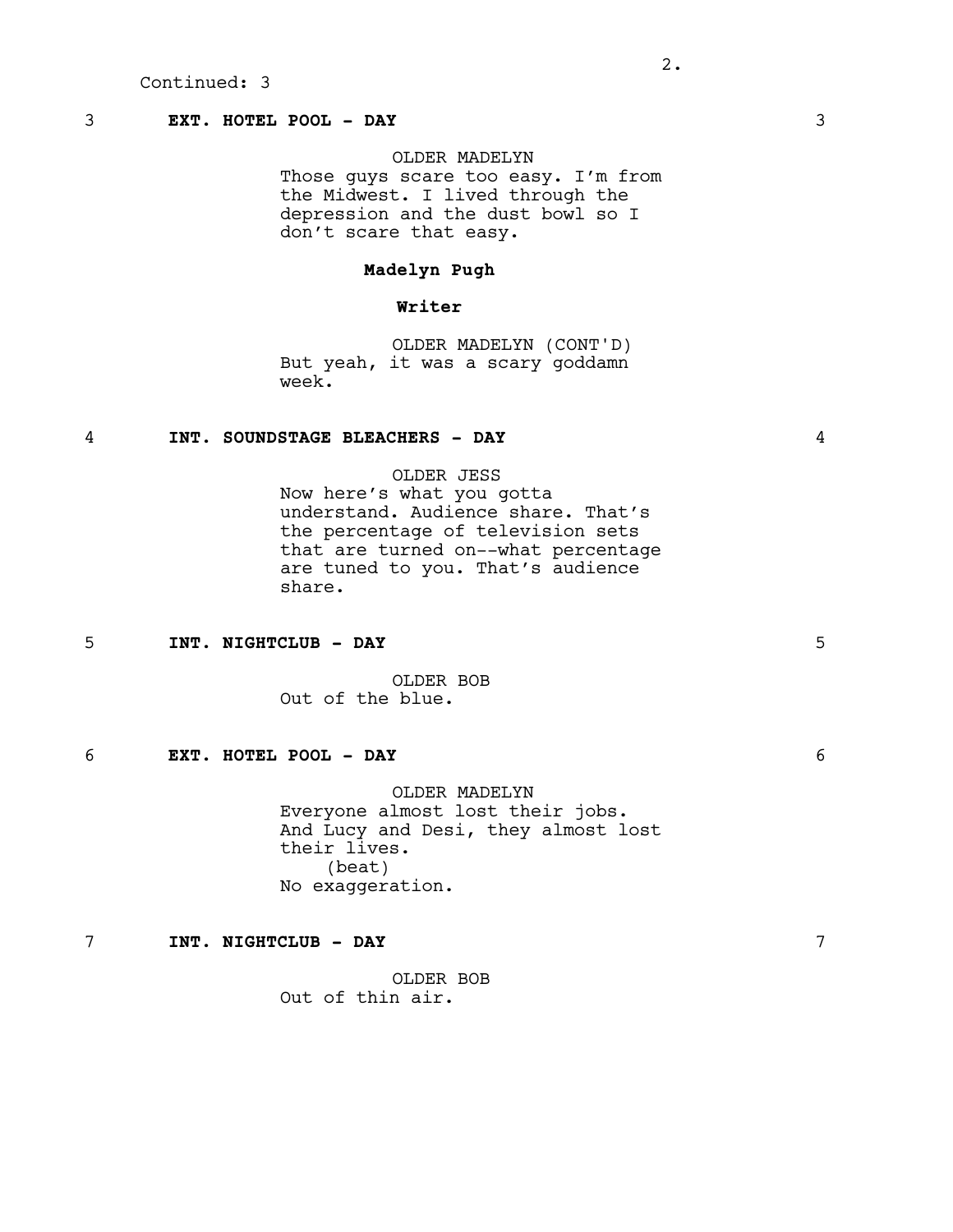## 8 **INT. SOUNDSTAGE BLEACHERS - DAY** 8

OLDER JESS So we're getting our 60-million households at a time when the population of the United States was 155-million, many of whom did not own television sets. Our audience share was consistently in the 70's. Today? Population 330-million. Your big hit show with the 15-million viewers, maybe 20 if someone's getting married or killed, audience share? *EIGHT!*

#### 9 **INT. NIGHTCLUB - DAY** 9

OLDER BOB Just like that.

## 10 **EXT. HOTEL POOL - DAY** 10

OLDER MADELYN You're asking when did they find out? At the same time as everyone else, they were listening to Walter Winchell.

## 11 **INT. NIGHTCLUB - DAY** 11

OLDER BOB I'm minding my own business, listening to Walter Winchell, and bam--

## 12 **EXT. HOTEL POOL - DAY** 12

OLDER MADELYN At the end of the broadcast--

## 13 **INT. SOUNDSTAGE BLEACHERS - DAY** 13

(MORE) OLDER JESS Department stores used to be open late Monday nights, then they switched to Thursday nights, you know why? 'Cause nobody was leaving home during *I Love Lucy* on Mondays.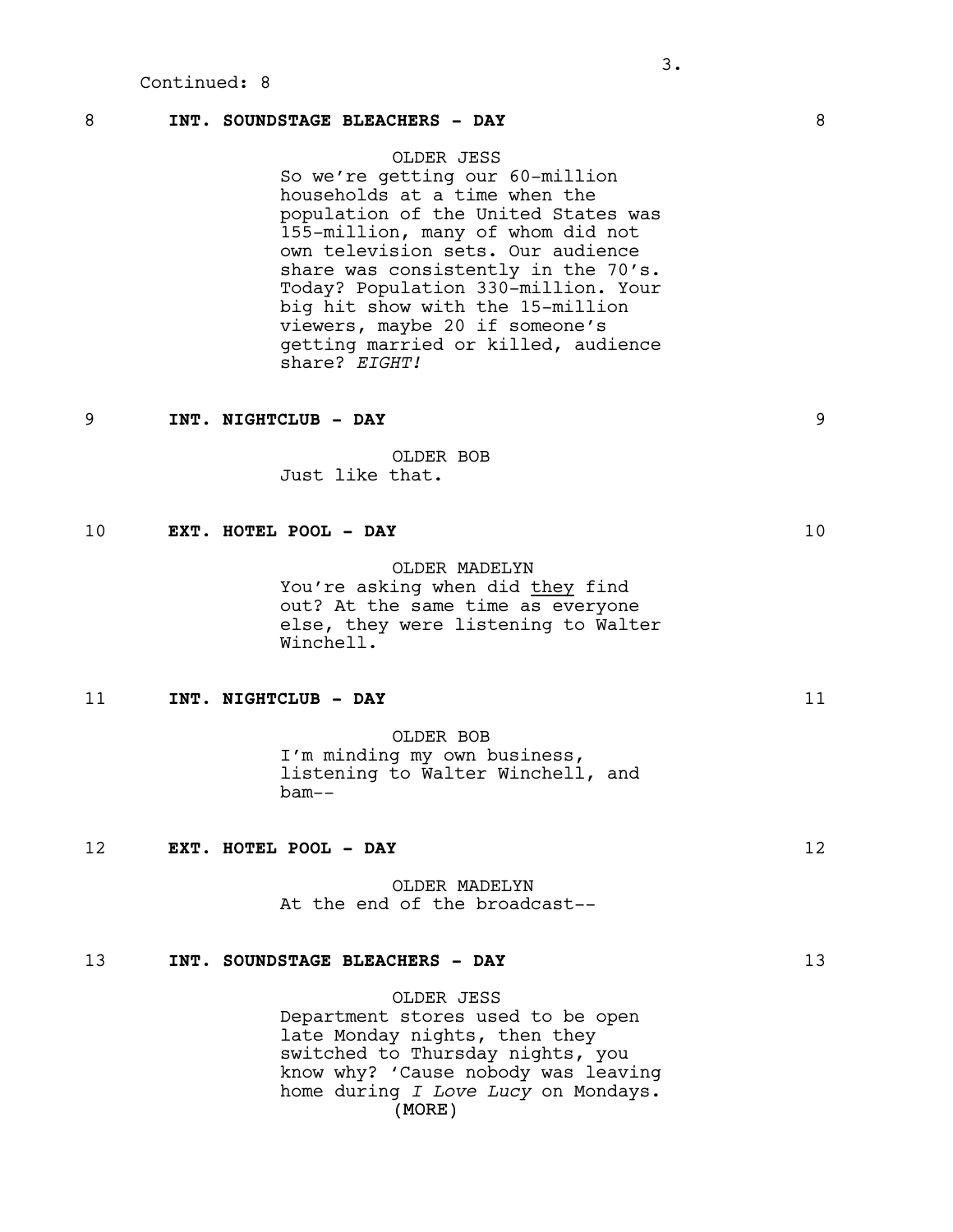OLDER JESS (CONT'D) There was a significant drop-off in the number of people using water between 9 and 9:30 on Monday nights. My point is, and this is what you gotta understand, it wasn't small potatoes when Winchell ended his broadcast by saying--

# 14 **INT. NIGHTCLUB - DAY** 14

OLDER BOB Lucille Ball is a communist. (pause) Just like that. Lucille Ball is a member of the Communist Party.

## 15 **INT. SOUNDSTAGE BLEACHERS - DAY** 15

OLDER JESS

Yeah.

# 16 **EXT. HOTEL POOL - DAY** 16

#### OLDER MADELYN

And she'd already seen the magazine story about Desi when Winchell came on. The magazine came out on Mondays but her publicist brought her a copy Sunday night.

## 17 **INT. NIGHTCLUB - DAY** 17

OLDER BOB What were they doing when they first heard the news?

# 18 **INT. SOUNDSTAGE BLEACHERS - DAY** 18

OLDER JESS What were they doing?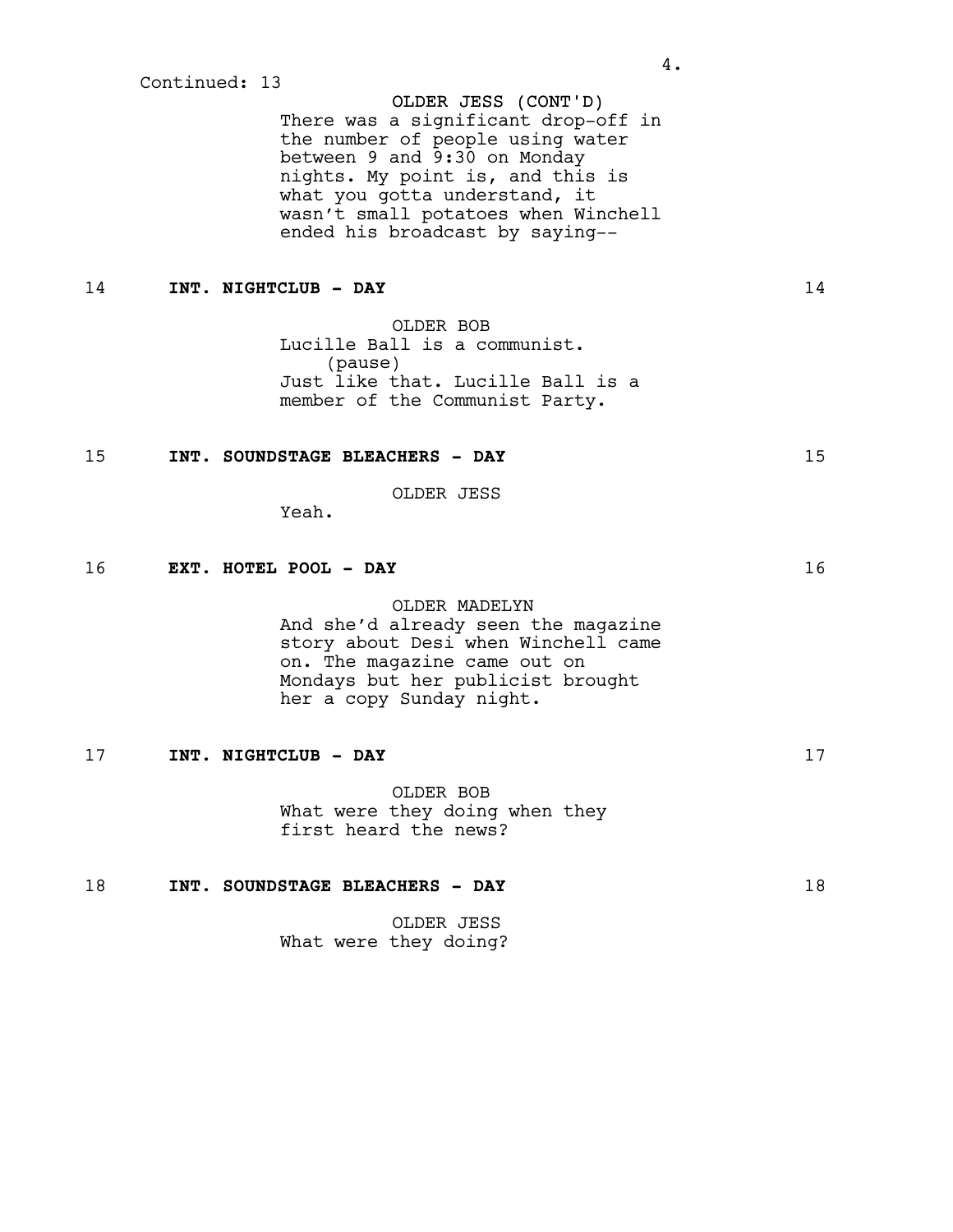# 19 **EXT. HOTEL POOL - DAY** 19

OLDER MADELYN I don't know what Lucy and Desi were doing, but it was Lucy and Desi, so they were either tearing each other's heads off or tearing each other's clothes off.

CUT TO:

# 20 **INT. ARNAZ HOME/LIVING ROOM - NIGHT** 20

In the foreground--though out of focus--is the back of LUCILLE BALL, sitting on a couch with her bare feet up on a coffee table. She has a drink next to her and lights a cigarette.

In the background--in clear focus-is an RCA RADIO/TURNTABLE CONSOLE as we HEAR an announcer--

> ANNOUNCER (FROM THE RADIO) It's time America...time for Walter Winchell. Presented to you by Gruen, the precision watch. Gruen, the finest watch you can wear. Gruen, the finest watch you can give, brings you the man who gives America the news...Walter Winchell of the New York Daily Mirror and the Washington Post.

The broadcast continues as we HEAR the front door open. For the next minute or so we'll see no faces--just out-of-focus arms and legs and other shards of the moment as they pass through the frame, which remains on the radio--the only thing in focus.

> DESI (O.S.) (calling) Lucy, I'm home!

LUCY (O.S.) Where the hell have you been ya Cuban dimwit?

DESI (O.S.) Whoa, easy does it.

LUCY (O.S.) You philandering bongo player.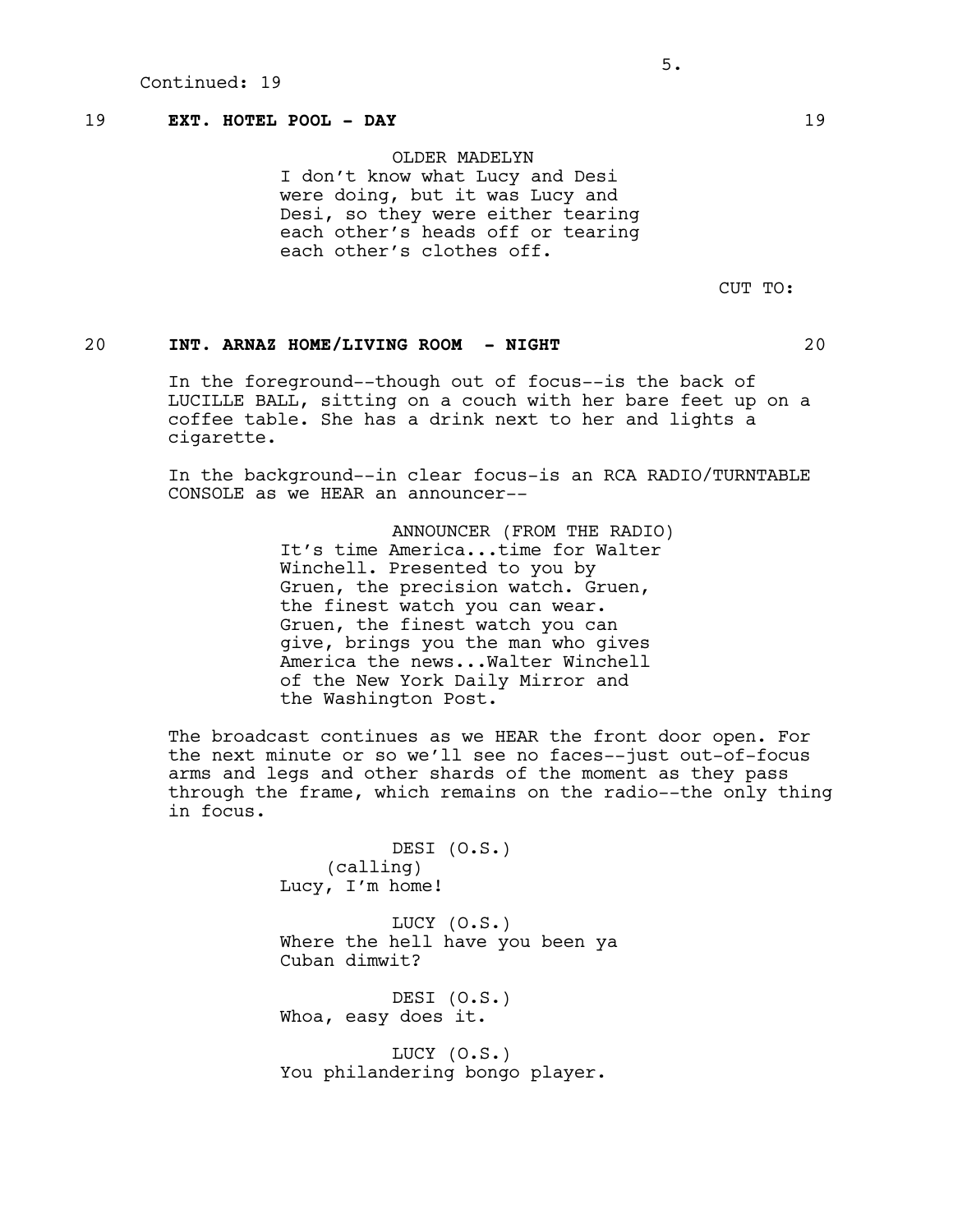DESI (O.S.) I was playing cards with--

We HEAR his face being *SLAPPED*--

DESI (O.S.) (CONT'D) *Ow! Hey!* I was playing cards with--

*SLAP--*

DESI (O.S.) (CONT'D) *Ow, Goddammit!*

LUCY (O.S.) Tell me when it starts to hurt.

## 20A **A FEW MINUTES LATER--** 20A

We're on the radio again but from a different angle as the Winchell broadcast continues. Again, we won't see faces--just the occasional slice of someone coming into or out of the frame.

> WALTER WINCHELL (FROM THE RADIO) William L. Markey, Jr., Eisenhower's top backer in Buffalo, is being divorced very quietly. His wife--

LUCY (O.S.) The boat?

DESI (O.S.) We were playing cards on the boat.

LUCY (O.S.) Since last night?! Since 27 hours ago?!

DESI (O.S.)

LUCY (O.S.) And you couldn't get to a phone?

DESI (O.S.)

No.

Yes!

LUCY (O.S.)

Why?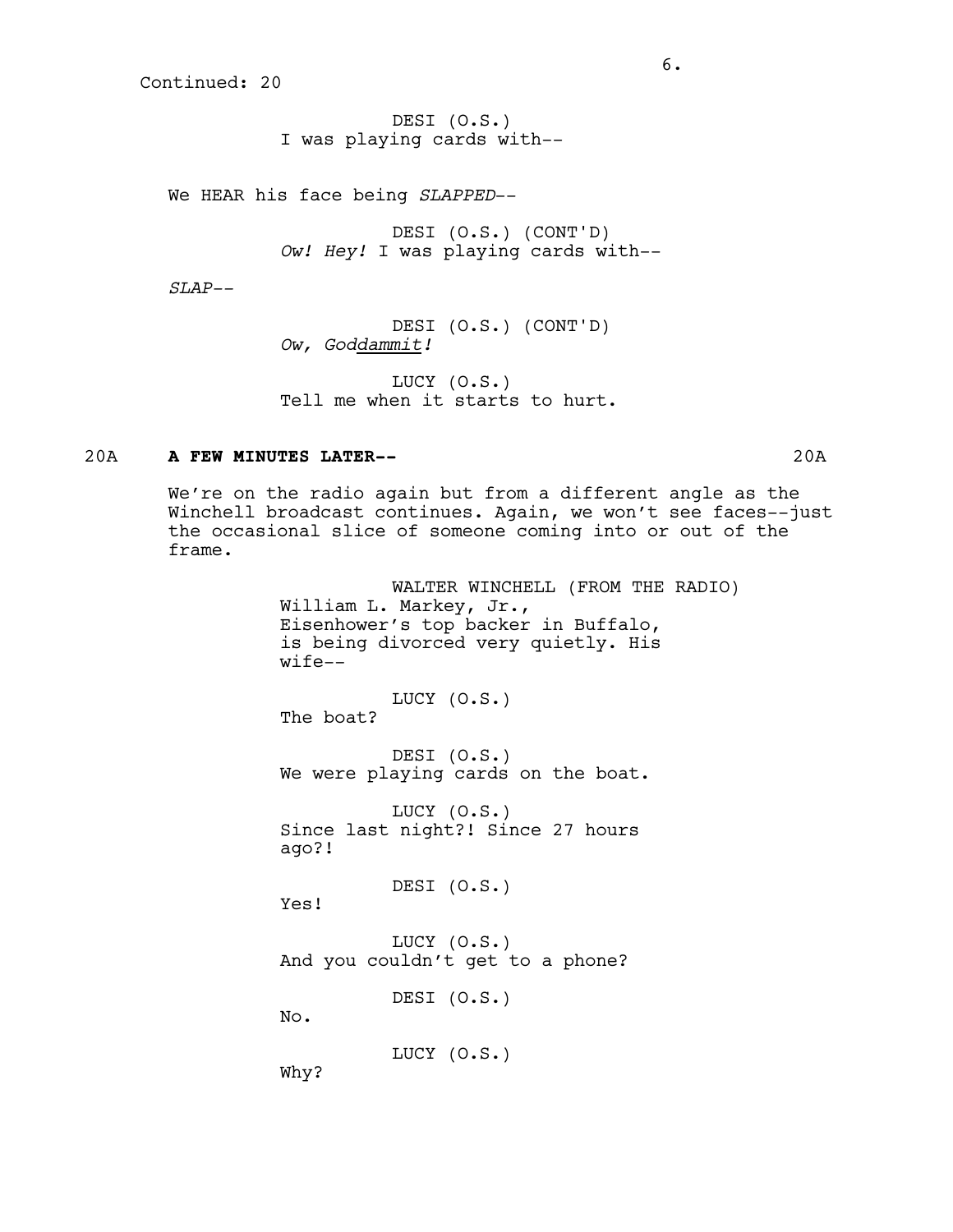DESI (O.S.) I was passed out a lot of that time!

## 20B **A FEW MINUTES LATER--** 20B

We're on the radio but from still a different angle and still no faces. The Winchell broadcast continues--

> WALTER WINCHELL (FROM THE RADIO) The Vice President, in a magnificent speech this week, told the American Legion why we--

A copy of a magazine flies across the room and lands on the radio console. It's *Confidential Magazine*. There's a photo of Desi with a woman.

**"Desi's Wild Night Out"** reads the headline.

LUCY (O.S.) That's tomorrow's *Confidential.*

DESI (O.S.) Why do you even read that magazine?

LUCY (O.S.) Why do I even--In this case it's 'cause my husband's on the cover with another woman so it caught my eye. The story chronicles a night on the town with you and--

DESI (O.S.) That's somebody's niece.

LUCY (O.S.) What the hell do I care if--

DESI (O.S.) From Westinghouse. That's the Westinghouse corporate--you were there--that's the guy's niece. That picture was taken last summer.

LUCY (O.S.) The story's about last Wednesday night.

DESI (O.S.) Last Wednesday night I was on the boat.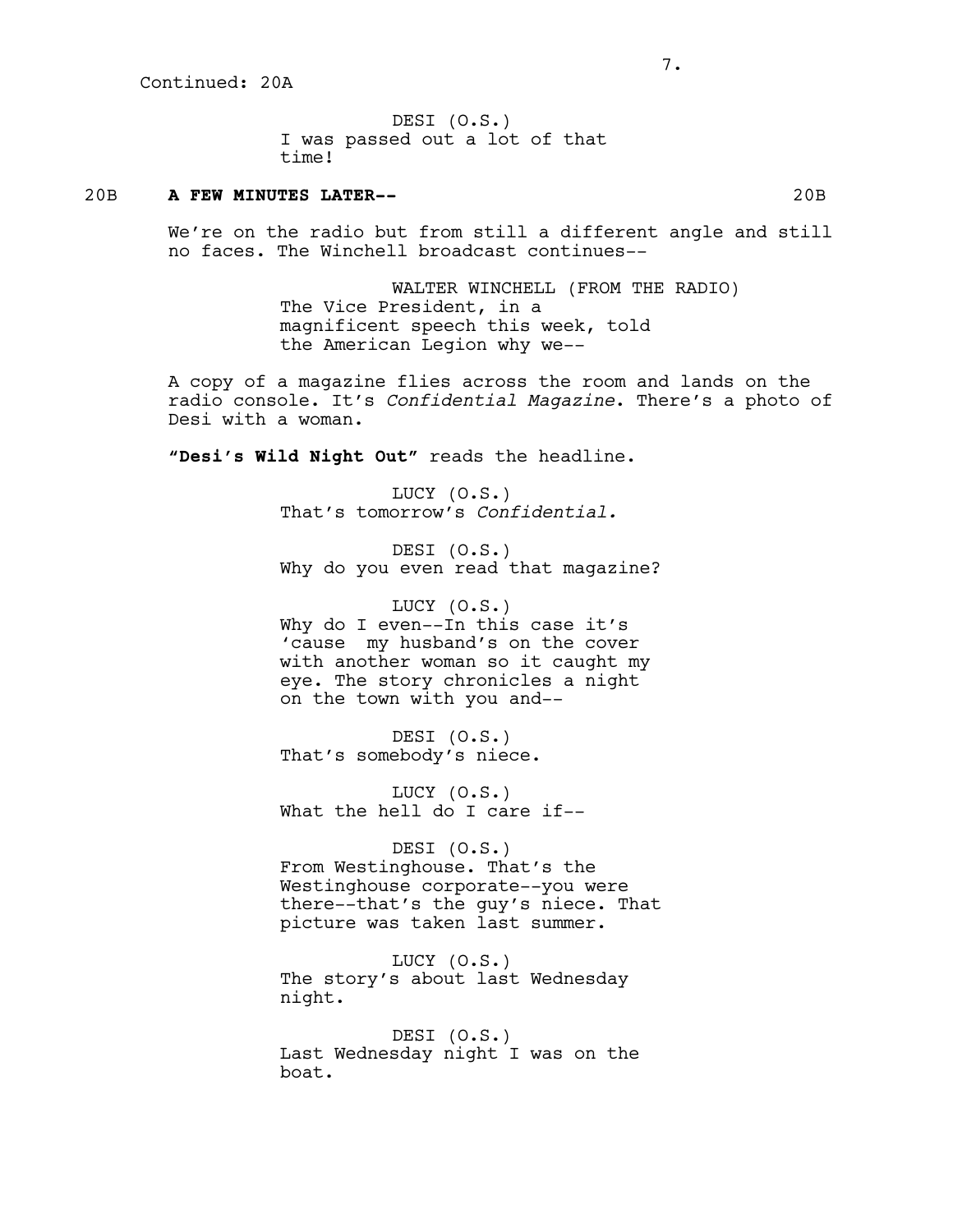LUCY (O.S.) Like last night? DESI (O.S.) Yes! WALTER WINCHELL (FROM THE RADIO) --with the hall coming to its feet at the conclusion of his address. We see LUCY's hand pick up the magazine... LUCY (O.S.) (pause) You're right. This was taken at the Westinghouse corporate retreat. DESI (O.S.) Yes. LUCY (O.S.) (beat) I apologize. DESI (O.S.) Say, "Desi, I apologize for doubting you." LUCY (O.S.) No. DESI (O.S.) "For I see now that this picture was taken--not last Wednesday night- -but six months ago at the Westinghouse corporate retreat and I'll never doubt your love for me again." Say that. LUCY (O.S.) No. And you're doing it again. You're pronouncing it Westin-gouse. DESI (O.S.) It is Westin-gouse. LUCY (O.S.) Westinghouse. DESI (O.S.) Say g-h-o-s-t. LUCY (O.S.) Ghost.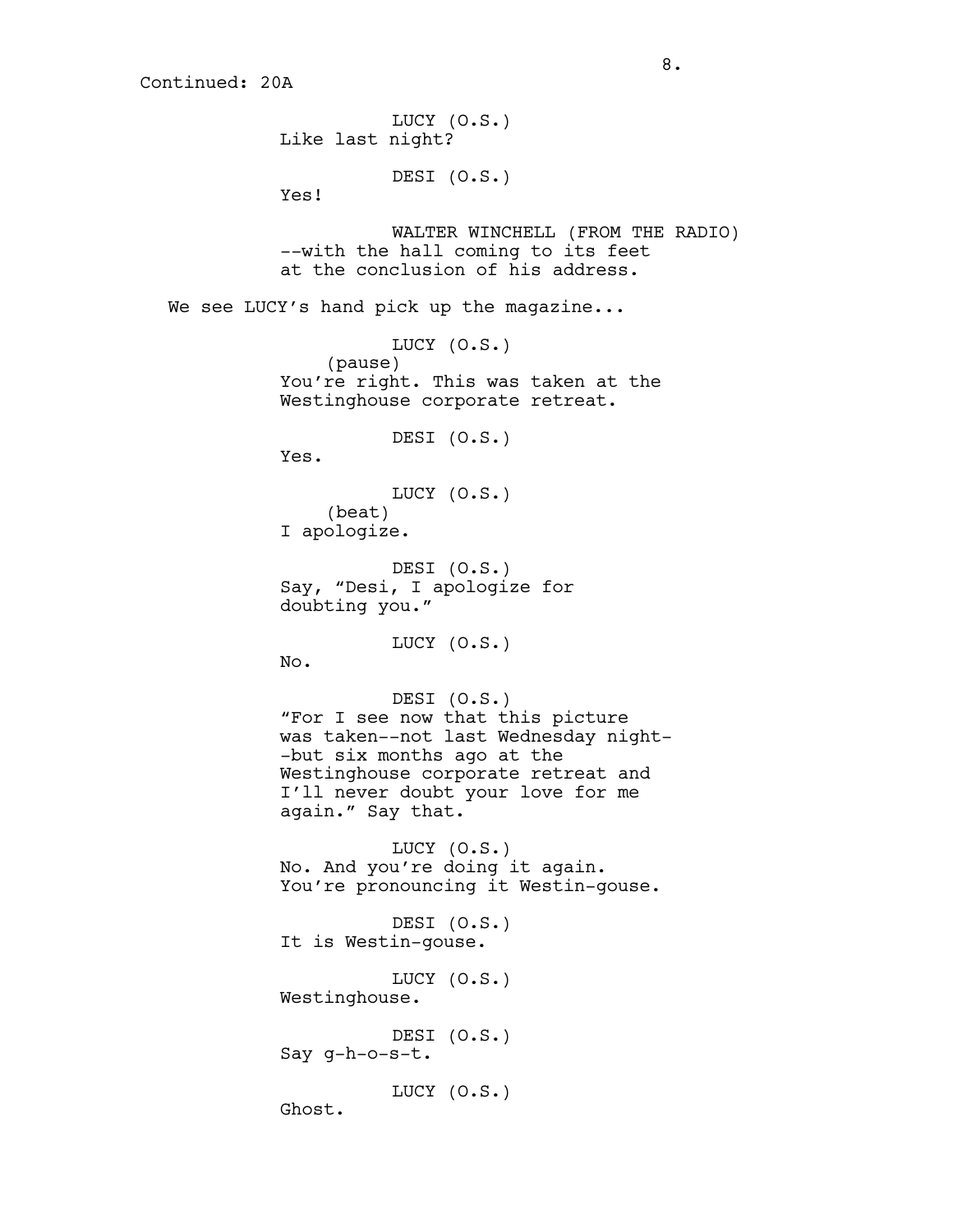DESI (O.S.) You don't pronounce an "H' after a "G". Westin-gouse.

## 20C **A FEW MINUTES LATER--** 20C

We're on the radio from still a different angle. DESI and LUCY are pulling and tugging at each other's clothes on the couch.

> WALTER WINCHELL (FROM RADIO) When the G-Men captured the fugitives in the High Sierras last week--

LUCY (O.S.) So everything in the magazine was made up?

DESI (O.S.) I haven't read the magazine, but unless the story's about me playing cards on the boat--

LUCY (O.S.) It's not.

DESI (O.S.) --then yes, it's made up. Get it through your head--you're the only thing I want.

LUCY (O.S.) Well then you're an idiot.

DESI (O.S.) I'm trying to get this off but I think it's been welded.

WALTER WINCHELL (FROM RADIO) The House Committee on Un-American Activities is holding secret sessions in California. The most popular of all television stars was confronted with her membership in the Communist Party. And that, Mr. And Mrs. 48, winds up another edition until next Sunday night at the very same--

LUCY (O.S.)

Wait.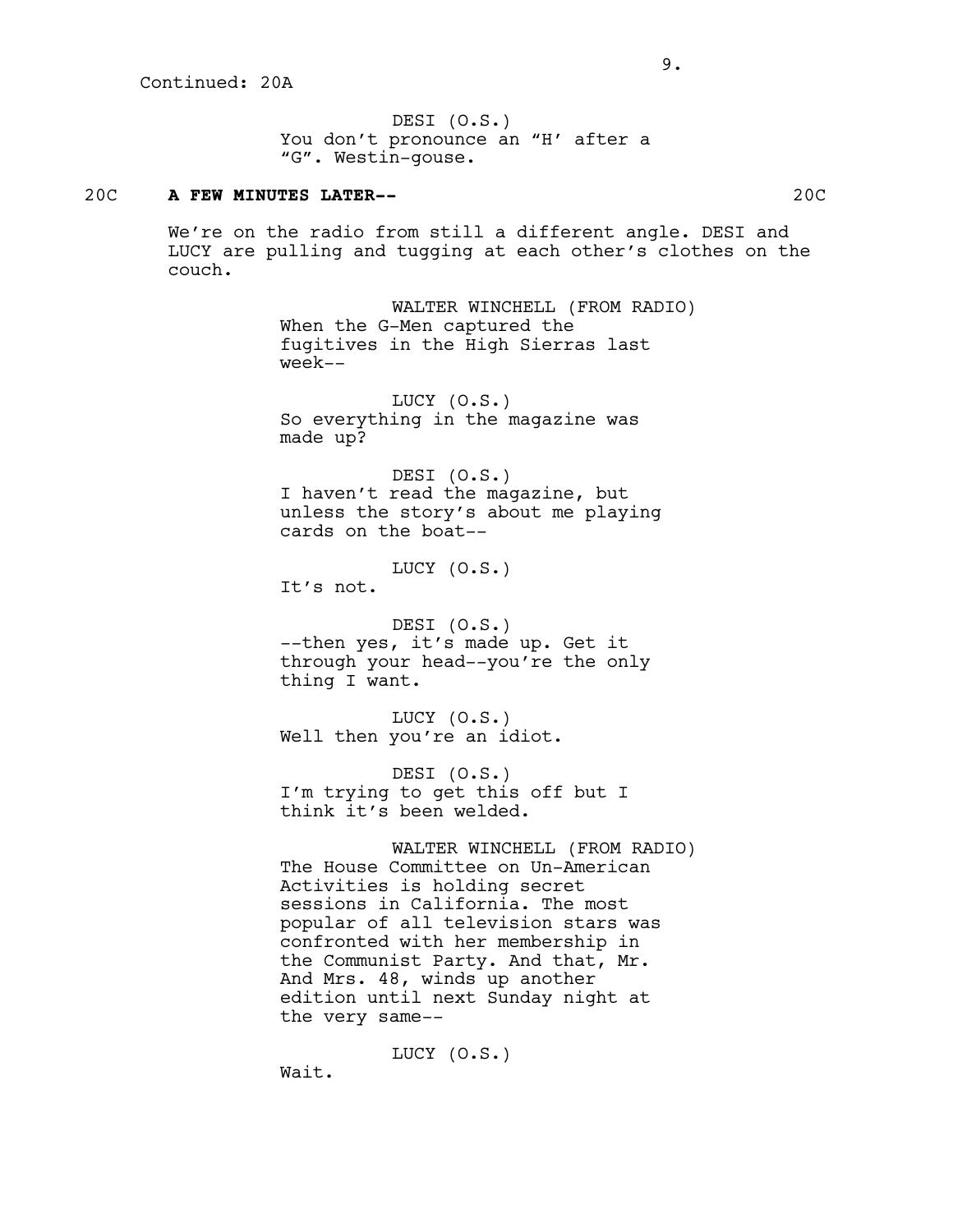DESI (O.S.)

Wait.

LUCY (O.S.)

Wait.

And now we finally move up to see their faces--LUCILLE BALL and DESI ARNAZ like we've never seen them. LUCY, half-dressed with her red hair down and flying around her face and shoulders, DESI with his shirt ripped open, both of their faces flush and glistening with sweat. Their breathing is still heavy...

> LUCY (CONT'D) (pause) What did he say?

DESI He said the most popular of all television stars was--

LUCY --was confronted with her membership in the Communist Party.

The two of them just stare at the radio...

DESI

(pause) Yeah. (pause) He coulda been talkin' about Imogene Coca.

LUCY Fuck you, he was not talking about Imogene Coca.

21 **OMITTED** 21

**BLACK**

**TITLE:**

 **Being the Ricardos**

DISSOLVE TO:

**Monday**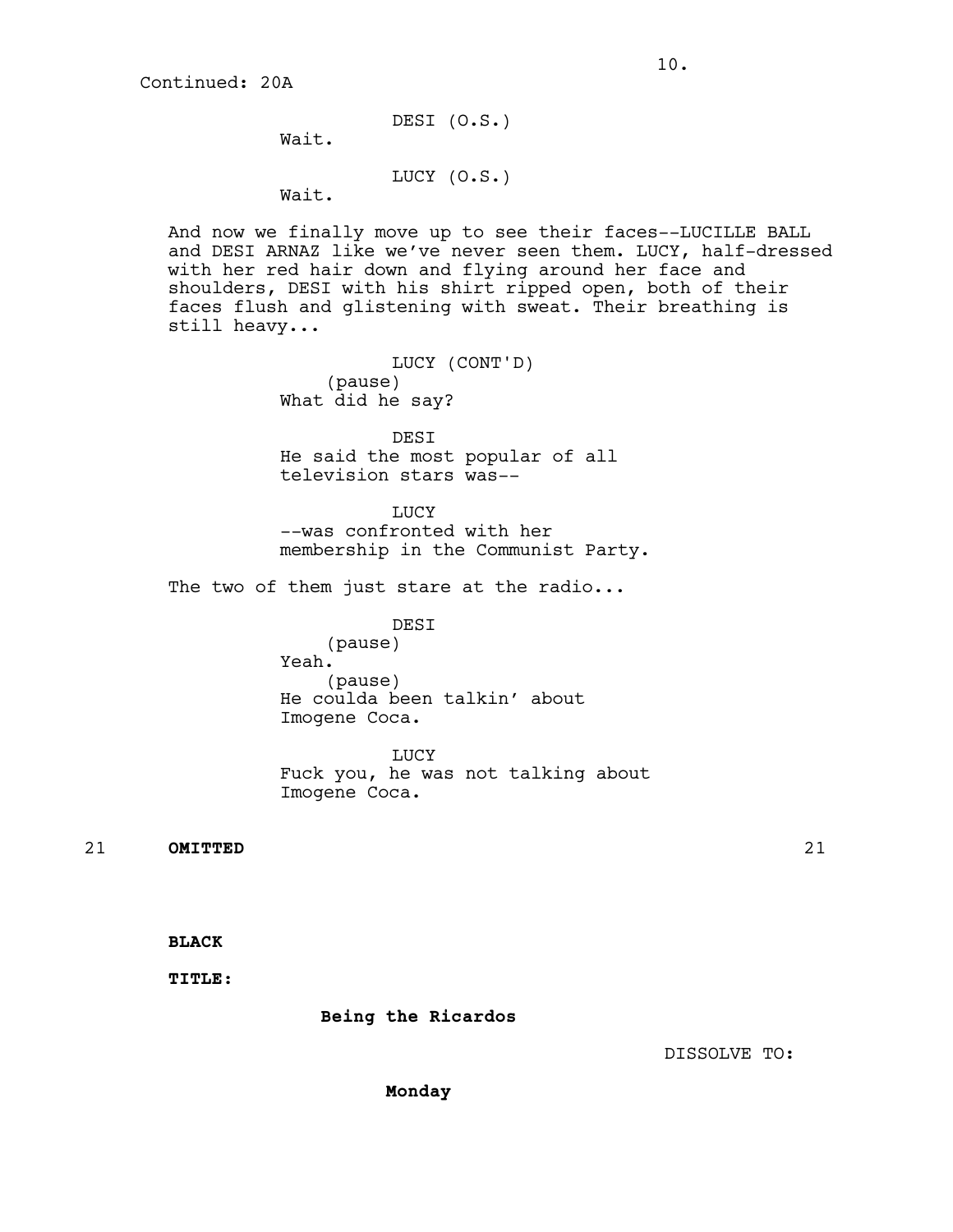**Table Read**

CUT TO:

FADE IN:

## 22 **INT. SOUNDSTAGE - DAY** 22

20-odd people sit at a horseshoe of folding tables. They're the cast and staff of *I Love Lucy* and behind them is the iconic set from the show. The group is largely silent. They smoke their cigarettes, tap their scripts or just wait quietly and nervously. Two seats at the head of the table- reserved with a card for Lucille Ball and Desi Arnaz, are conspicuously empty.

11.

A woman finally speaks up. The card in front of her reads "Vivian Vance". We may notice that Vivian is considerably more attractive in real life than she is when she's playing Ethel Mertz.

**VIVIAN** 

This is nonsense.

She lights a cigarette.

VIVIAN (CONT'D) It's nonsense and it will get worse before it gets better. Little Rusty Hamer? When he signed his contract- or the guardian, whoever signs the contract for him--he had to sign a loyalty pledge. Did anyone know that?

Nobody answers...

VIVIAN (CONT'D)

Bill?

She's talking to WILLIAM FRAWLEY.

VIVIAN (CONT'D)

Bill.

FRAWLEY Is she talking to me?

Two of the elderly witnesses we saw in the opening, BOB and MADELYN, are now in their 20's.

MADELYN

Yes.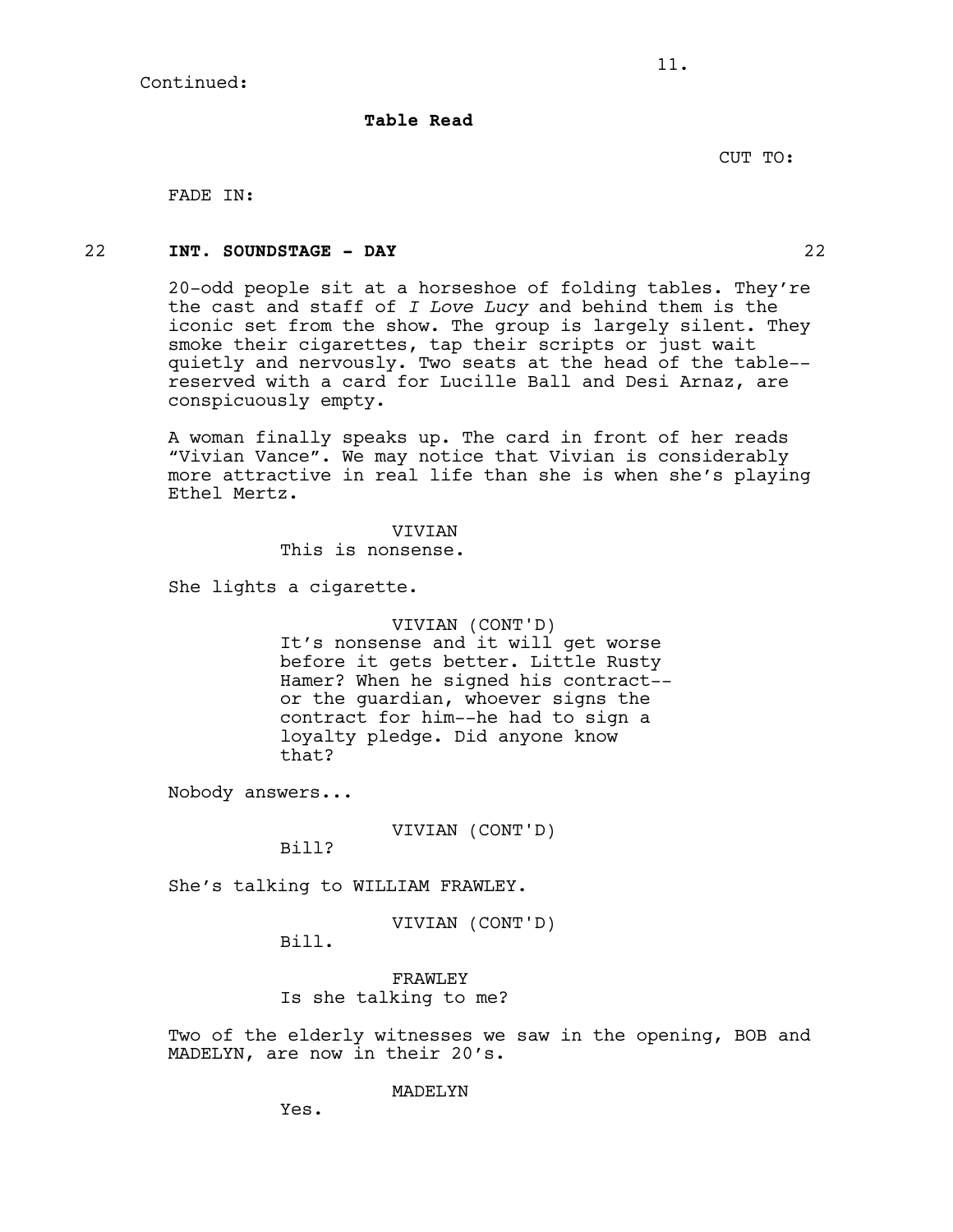FRAWLEY So she knows I'm here, she can see me?

MADELYN

Yeah.

VIVIAN Did you know little Rusty had to sign a loyalty pledge?

FRAWLEY I don't know who the fuck little Rusty is.

VIVIAN Rusty Hamer from *The Danny Thomas Show*.

FRAWLEY That's not his name.

VIVIAN It is his name.

FRAWLEY The littlest kid on Danny's show?

VIVIAN

Yes.

FRAWLEY The character's named Rusty, not the actor.

VIVIAN They're both named Rusty. Rusty Williams is played by Rusty Hamer.

FRAWLEY And Hamer's a Communist?

VIVIAN

He's 7-years old.

FRAWLEY And he's interested in politics?

VIVIAN *No imbecile!* I'm saying he's 7 years old and they made him sign a loyalty pledge.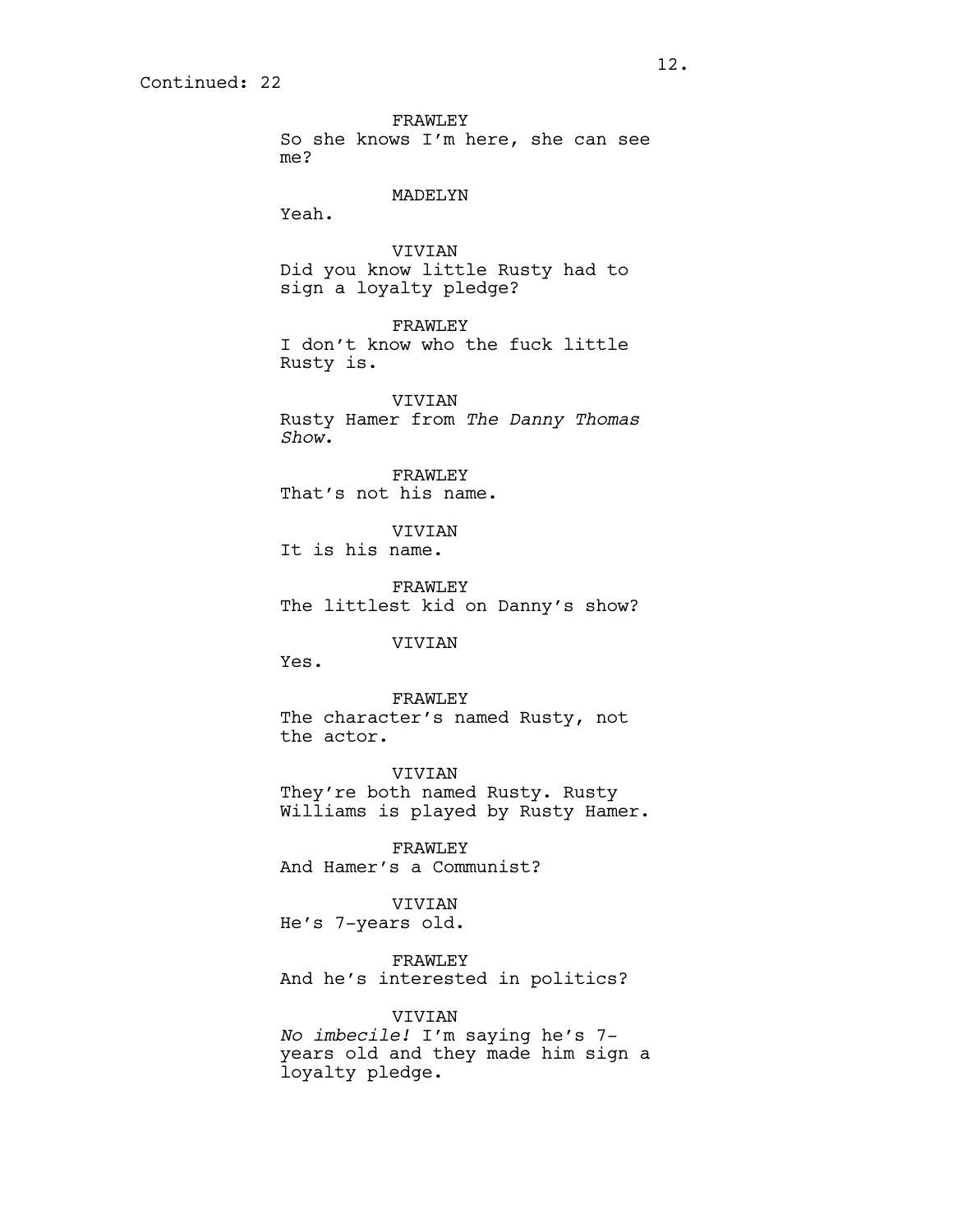# FRAWLEY

Uh-huh.

VIVIAN

This is getting out of hand was my point.

FRAWLEY Why isn't Danny Thomas's kid named Rusty Thomas?

VIVIAN

Are you drunk?

FRAWLEY It's 10am, Vivian, so...you know...of course.

#### MADELYN

Bob and Jess and I were up all weekend working on the script you're about to read and on behalf of all of us I want to say how much we appreciate your respect.

FRAWLEY

Believe me, you do not want me to read this sober.

B**OB**

I'm starting to get a little tired of your casual insults.

## FRAWLEY

Well my insults don't feel like putting on a fuckin' tuxedo for you, kid. Jess, why don't you tell your young writers that I don't work for them.

#### MADELYN

Jess, why don't you tell your supporting cast that we don't work for him either.

And now we finally hear from the younger version of JESS--

JESS *You all work for me!* (pause) Look, what you all have to understand is this. Here's what you have to understand. We're all tense.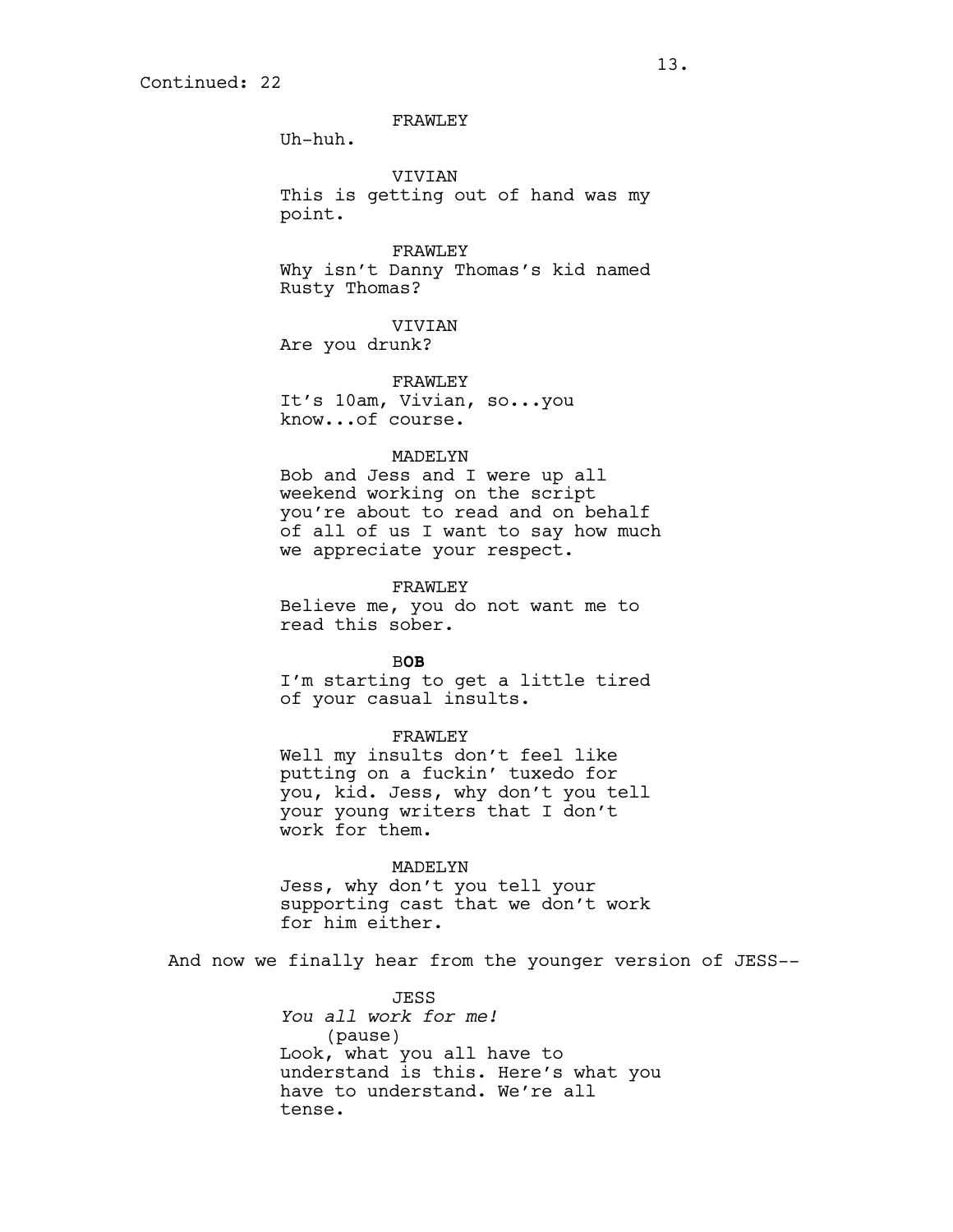There's a long silence in the room before--

# MADELYN

(pause) Seriously, that was it?

JESS

We're all tense, and the cure for that is to just do the show. Normal production week.

## FRAWLEY

We're going to need someone to play Lucy and Ricky, those are critical roles.

## JESS

The two of them are in Desi's office meeting with the network and the sponsor right now. I'm sure there's an explanation and that this'll be over by show night.

#### FRAWLEY

One way or the other.

#### JESS

Yeah. No. I mean--let me be clear-- I said this'll all be over by show night and Bill said, "One way or the other." Gallows humor. I said, "Yeah", but I didn't mean--

### MADELYN

The sooner you stop talking--

JESS

Yeah.

## 23 **INT. DESI'S OFFICE - DAY** 23

It's an office befitting the president of Desilu and right now it's filled with a half-dozen men plus Lucy and Desi. DESI's sitting at his desk and LUCY's leaning against it.

> DESI I think everyone's acquainted but let's go around. Joe?

JOE Joe Strickland, CBS.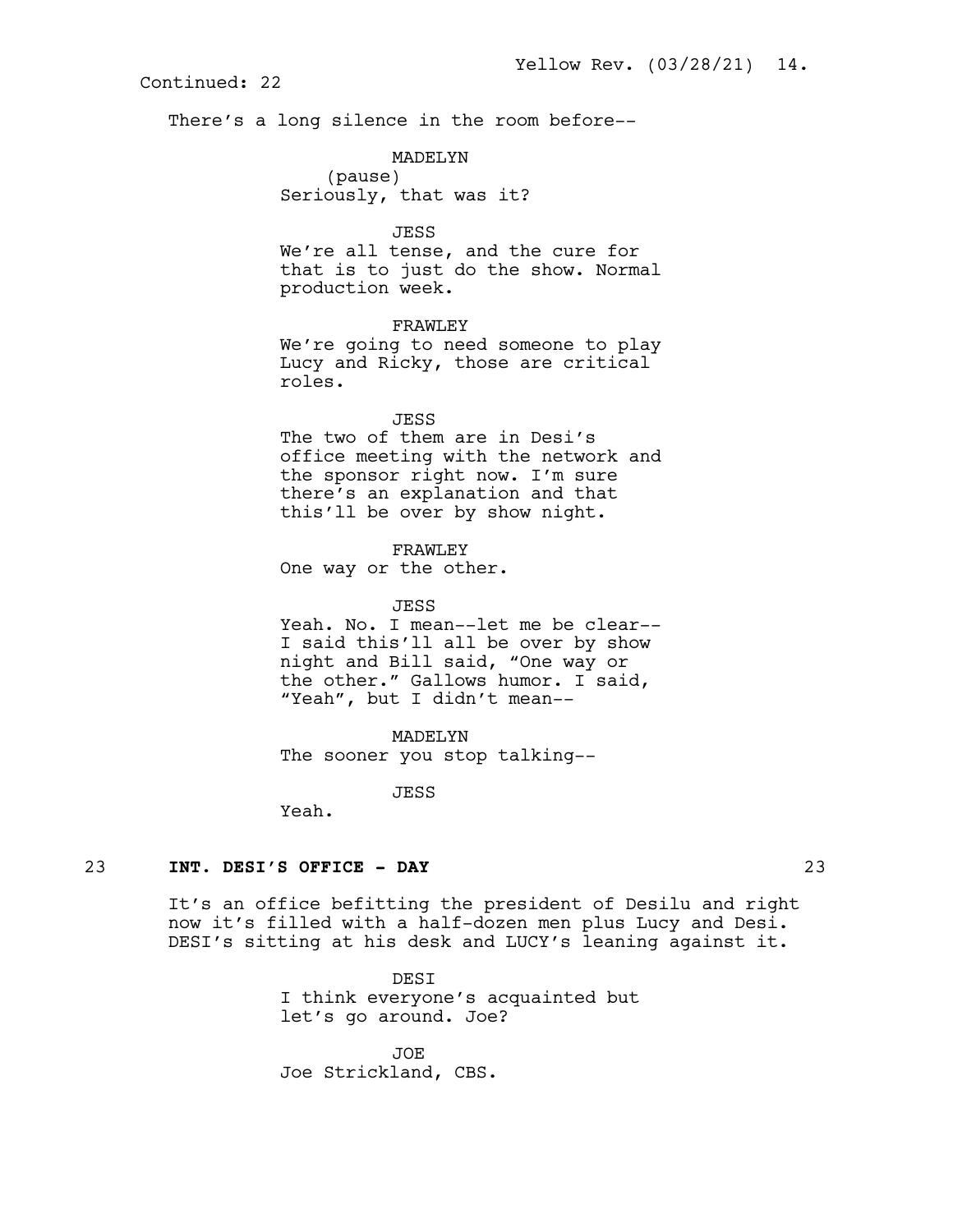HOWARD Howard Wenke, also CBS.

ROGER Roger Otter, Philip Morris.

IRWIN Irwin Gotlieb, attorney for Desilu.

SAM Sam Stein, attorney for Lucille Ball.

TIP Tip Tribby, V.P. of Public Relations for Phillip Morris.

### DESI

Tip? If Winchell had it cold he'd have used her name, it woulda been at the top of the show and not the bottom and this morning we'd be reading about it on the front page of every paper, am I right?

TIP

Yes.

DESI They don't have it.

### HOWARD

Can you see where CBS might be concerned that there's an "it" to "have", do you see that?

DESI Couldn't follow you.

#### HOWARD

Lucy, you need to tell me right here and now what the hell is going on.

DESI You don't want to talk to my wife like that, amigo.

HOWARD Or what, Des, you're gonna beat me up?

DESI She will.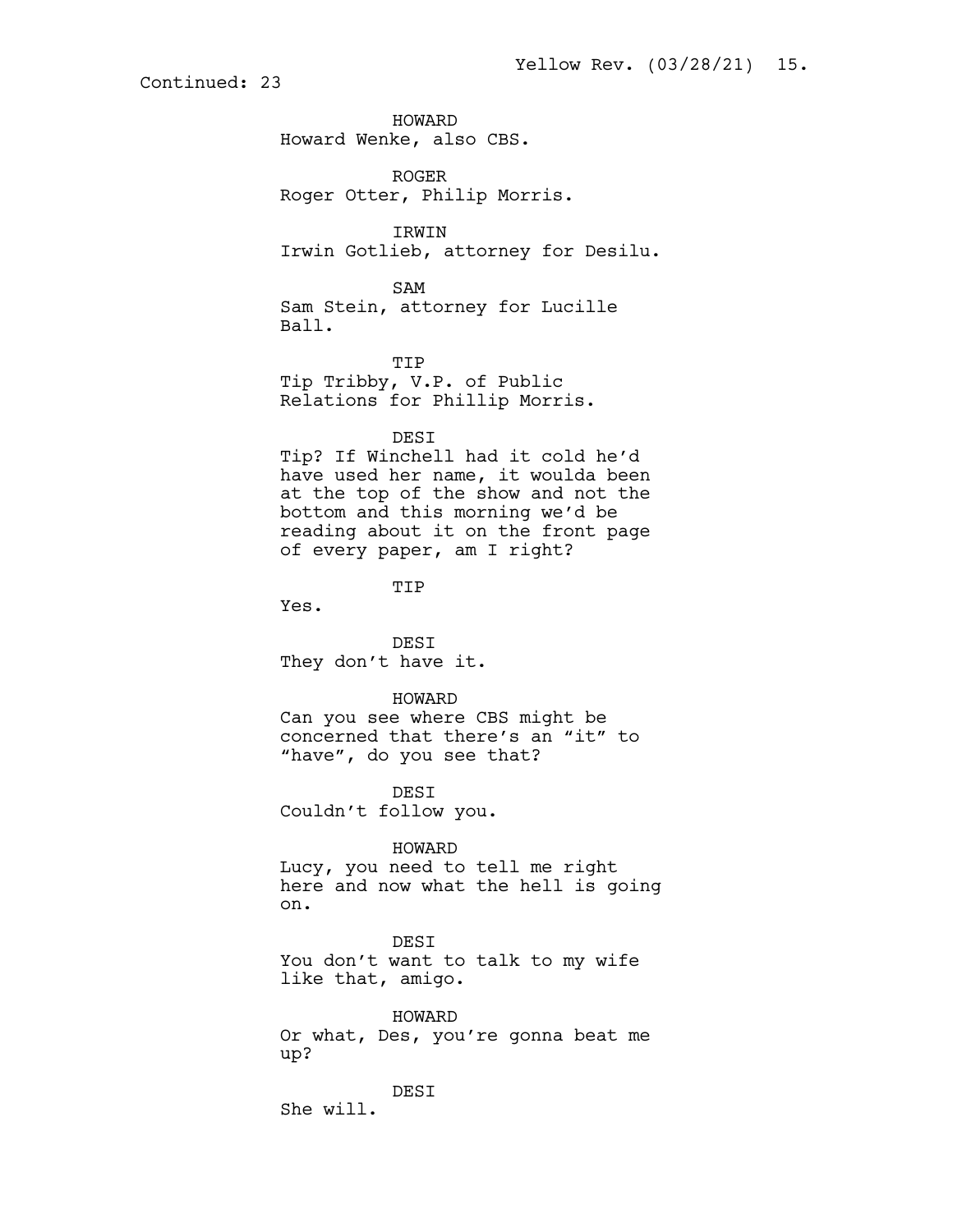LUCY So we're done with the introductions?

LUCY's quieted the room...

LUCY (CONT'D) I'm not a Communist, I've never been a Communist except technically, yeah I am.

JOE Jesus Christ, do you get what's happening and do you know that this isn't funny?

LUCY Yes, I do get what's happening and yes, I know that it isn't funny.

HOWARD

Lucy--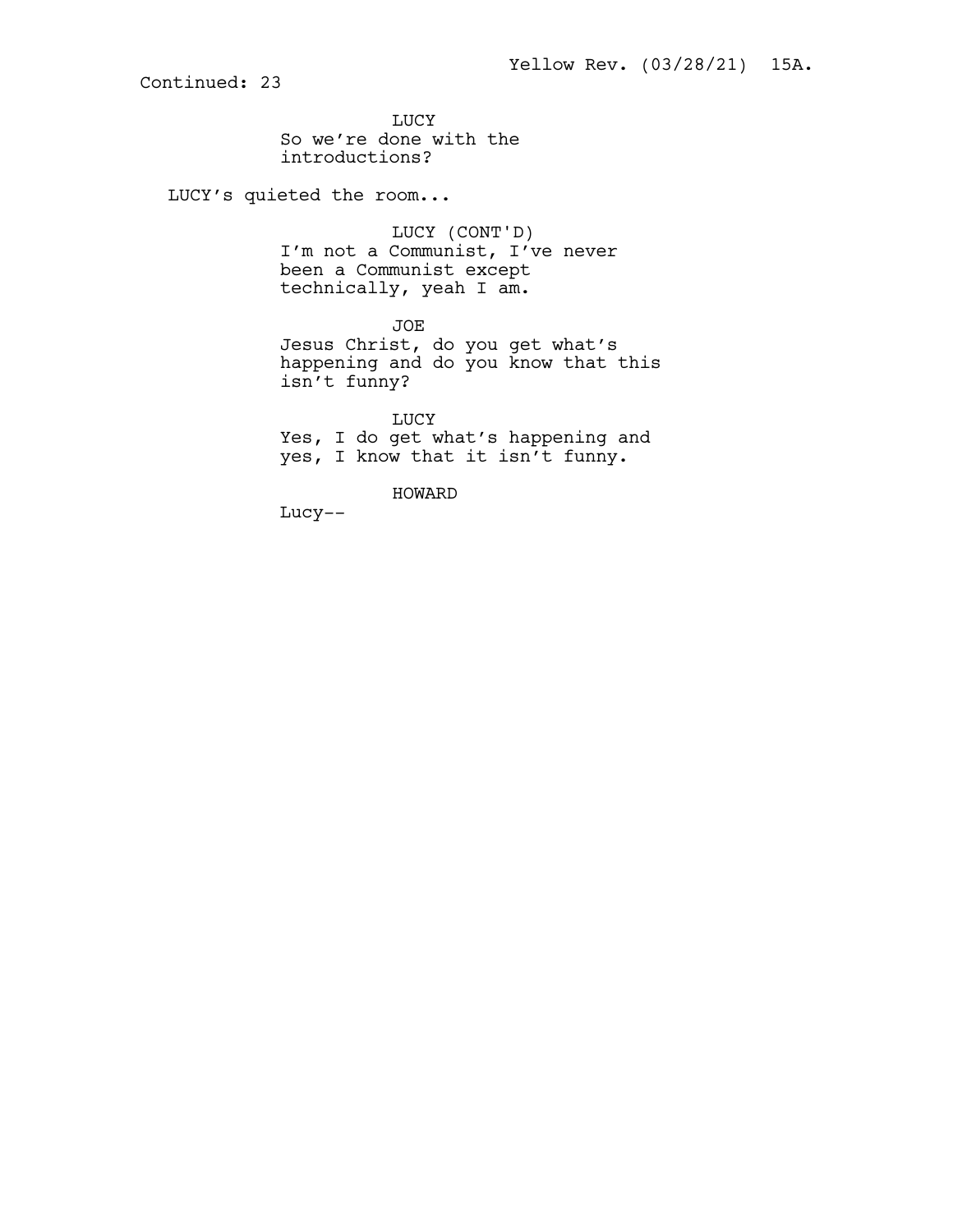LUCY

My father died when I was very young and I was raised by my mother and my grandfather, a man named Fred C. Hunt.

DESI I'd like everyone but Howard to leave the room.

ROGER Philip Morris pays for this show.

DESI And they get their money's worth so give us a minute, would you?

LUCY's taken a cigarette out--

#### ROGER

She's smoking a Chesterfield, could she at least smoke one of the seven brands that Philip-Morris--

**DEST** 

Got it.

Everyone's gone but LUCY, DESI and HOWARD...

LUCY

Fred C. Hunt, my grandfather, was a member of the party. This was in the early 30's and I was in my early 20's. He never used the word "communist" but he cared about workers, the working man. He raised my little brother and me and I wanted to please him so I checked the box. Back then it wasn't considered much worse than being a Republican.

HOWARD Have you been to a meeting?

LUCY

No.

HOWARD

Never.

LUCY

No.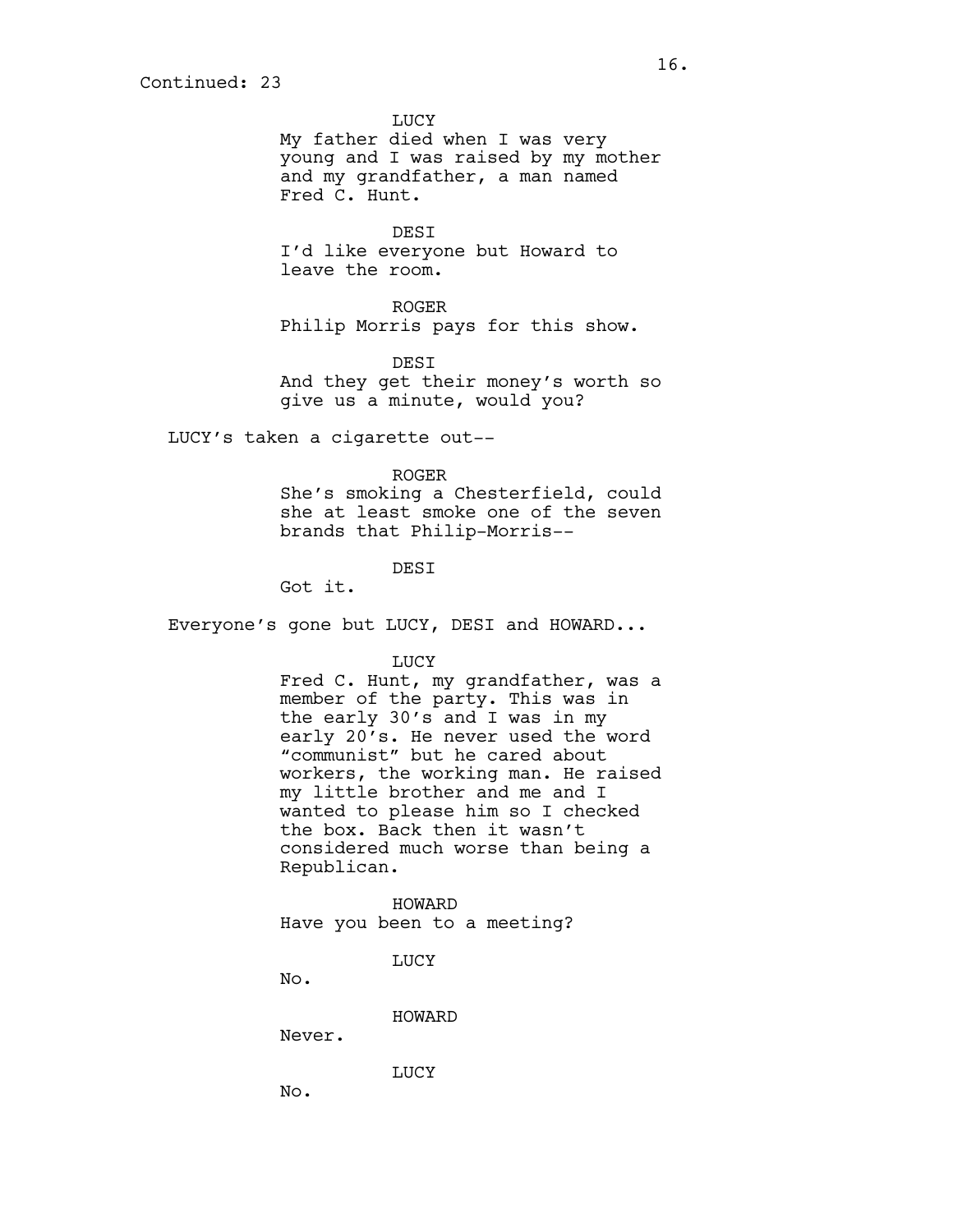HOWARD You were at a cocktail party and later you found out--

LUCY

No.

HOWARD Have you ever--

LUCY My entire relationship with communism is twenty years ago I checked a box.

HOWARD Why is this coming out now?

#### DESI

The committee investigated her and cleared her. But then last week William Wheeler convened a special session out here--a private session- -called her in again and that's why we're sitting here.

HOWARD (pause) And nobody's picked it up.

DESI Nobody's picked up the story, not a single paper. Not a single news network, including your own.

HOWARD Maybe. Maybe we're outa this. We just don't know yet.

LUCY When will we?

HOWARD If you tape a show Friday night it means you still have a show.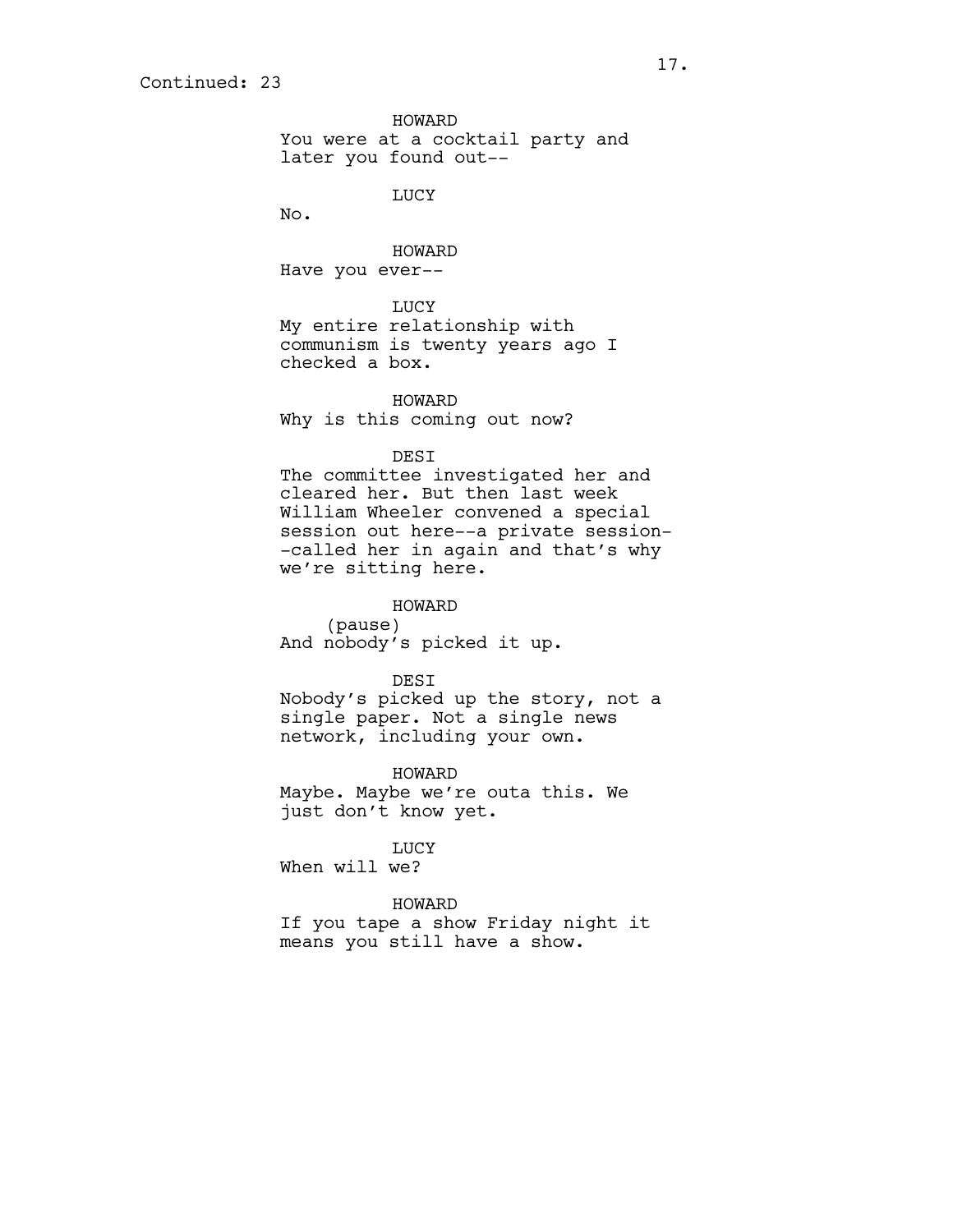LUCY (pause) Okay. HOWARD (pause) Okay. HOWARD exits... DESI You and me, we've been through worse than this. LUCY (beat) We have? DESI No. LUCY That's what I thought. LUCY (CONT'D) Hey. (beat) The whole piece was invented out of thin air? DESI (beat) Huh? LUCY Four pages, fifteen-hundred words-- DESI Are you being funny right now? LUCY That's the second time someone's asked me that this morning. I'm Lucille Ball, when I'm being funny you'll know it. They invented the whole thing? DESI You don't think we got bigger fish

Continued: 23

to fry?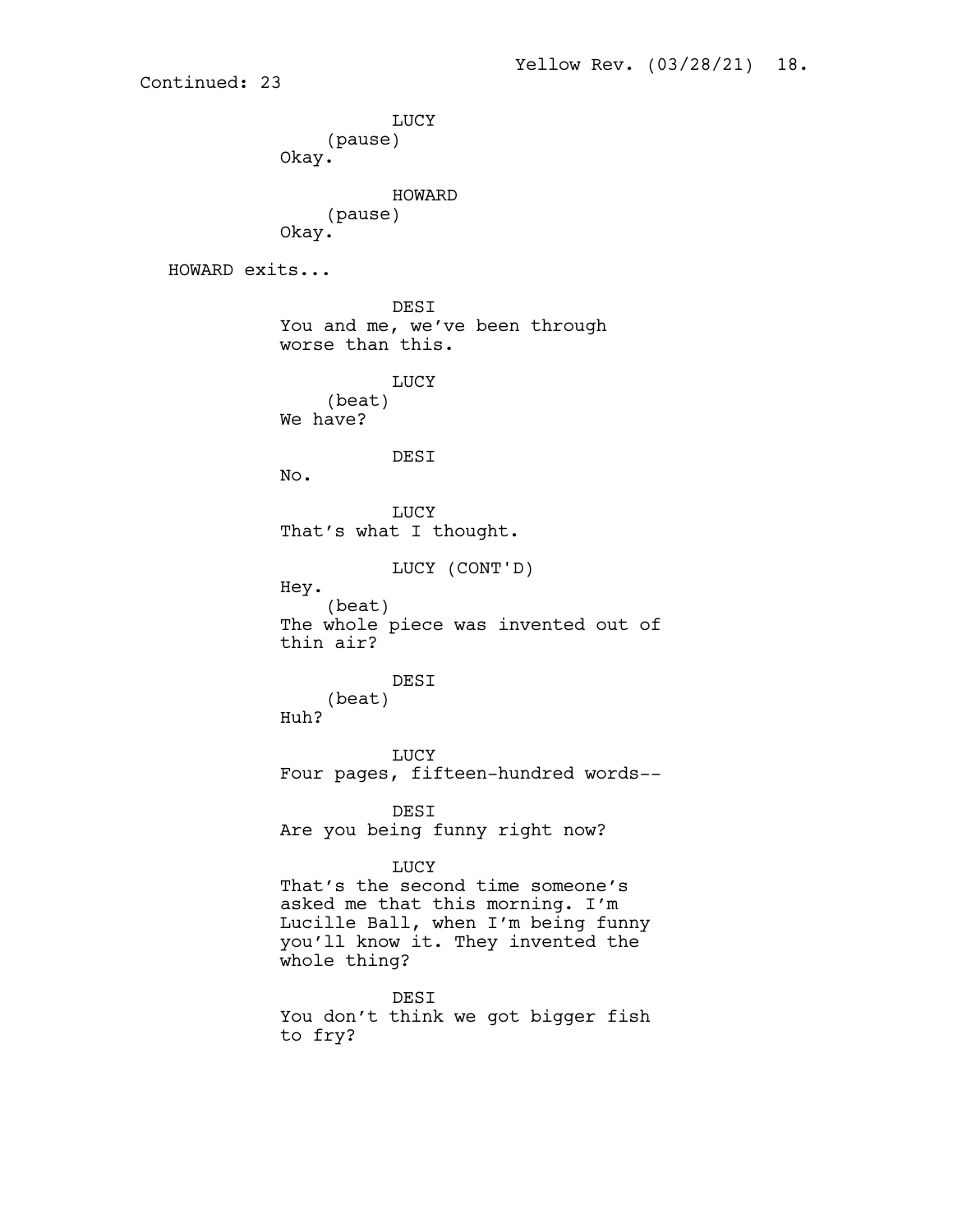LUCY They invented--

DESI (over) *Yes, they invented the whole thing!*  I was on the boat playing cards. They invented the whole thing and I'm angry at them and I'll do something about it but right now--

LUCY Yeah. Got it. Priorities. You're right.

DESI Say that again. "Desi, you're right."

LUCY

No.

DESI takes LUCY in his arms--

**DEST** 

Everything's gonna be fine. Nothing's gonna happen to you. I won't allow it. I just won't.

LUCY kisses DESI...then she takes the handkerchief from Desi's jacket pocket and wipes the lipstick off his lips...

> DESI (CONT'D) You've never done that before.

**TJUCY** I know. I've seen other people do it in movies I've been in.

## 24 **INT. SOUNDSTAGE - DAY** 24

The group is still waiting at the shoehorn of tables.

#### VIVIAN

*For the love of God, old man, this isn't hard!* Rusty Hamer plays Rusty Williams on the Danny Thomas show. He's in second grade and he had to sign a loyalty oath when he signed his contract which I think is ugly. That's it. I don't know why this is tripping you up. It wasn't confusing.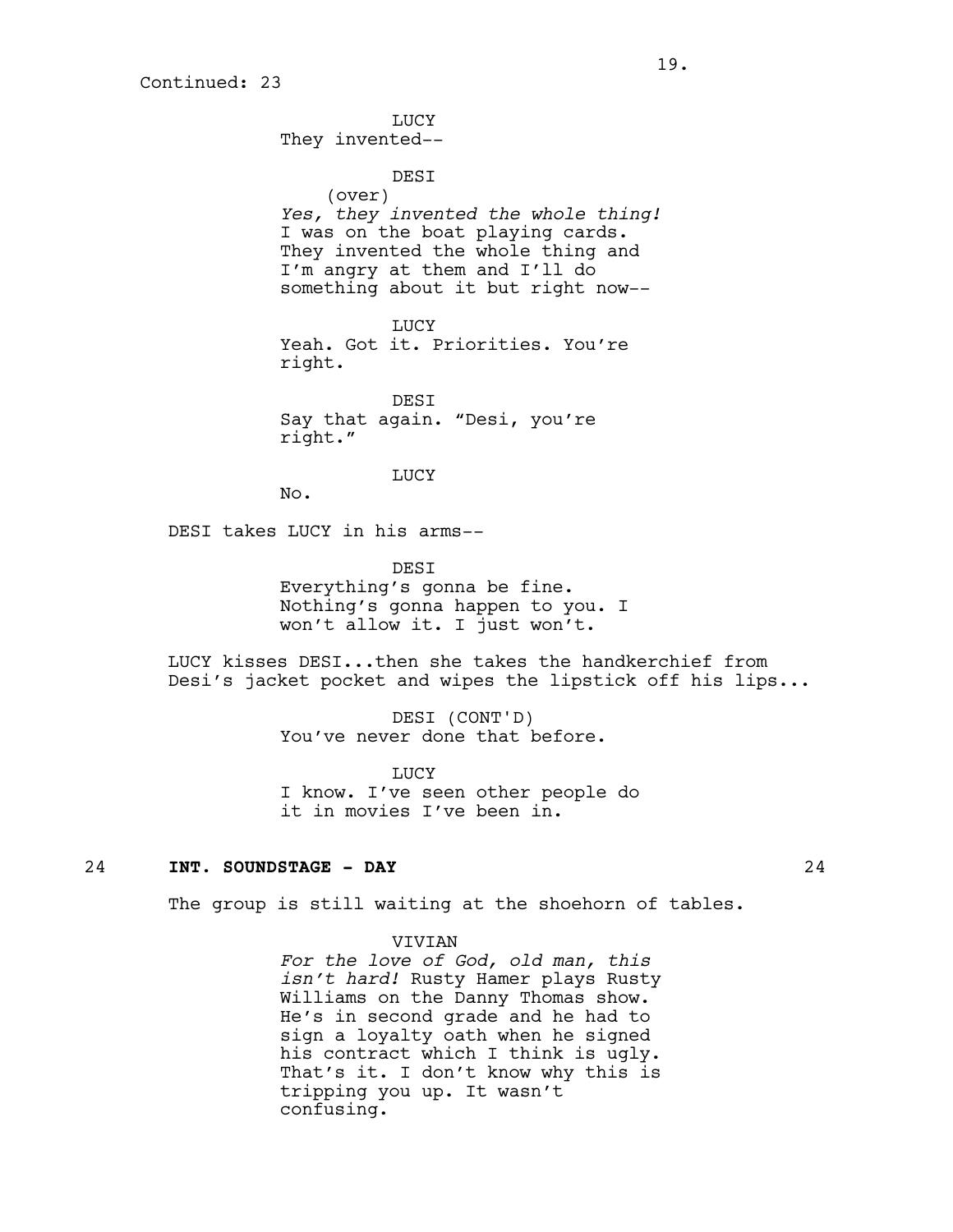FRAWLEY

(pause) There's no such thing as the Danny Thomas show, it's called "Make Room for Daddy", don't tell me comedy, and if Rusty is a communist then I'm going to beat the shit out of a 7-year old, I have no problem with that.

VIVIAN

I'm done.

MADELYN (to BOB) That? Right there? Was funnier than anything you've written so far this year.

BOB That's not--I've written plenty of--

MADELYN

No.

A heavy door opens and LUCY and DESI walk in--

 DESI (calling out) Good morning!

LUCY sees someone at the table--DONALD GLASS, this week's director--and stops DESI to whisper--

> LUCY (quietly) Don Glass is directing this week?

DESI knows it's the wrong week for a director Lucy doesn't like...

> DESI (beat) We'll be fine. (to the GROUP) You're wondering what's goin' on.

JESS No matter what's going on, we all support you a thousand percent.

FRAWLEY I'd like to find out what's going on before I make that commitment.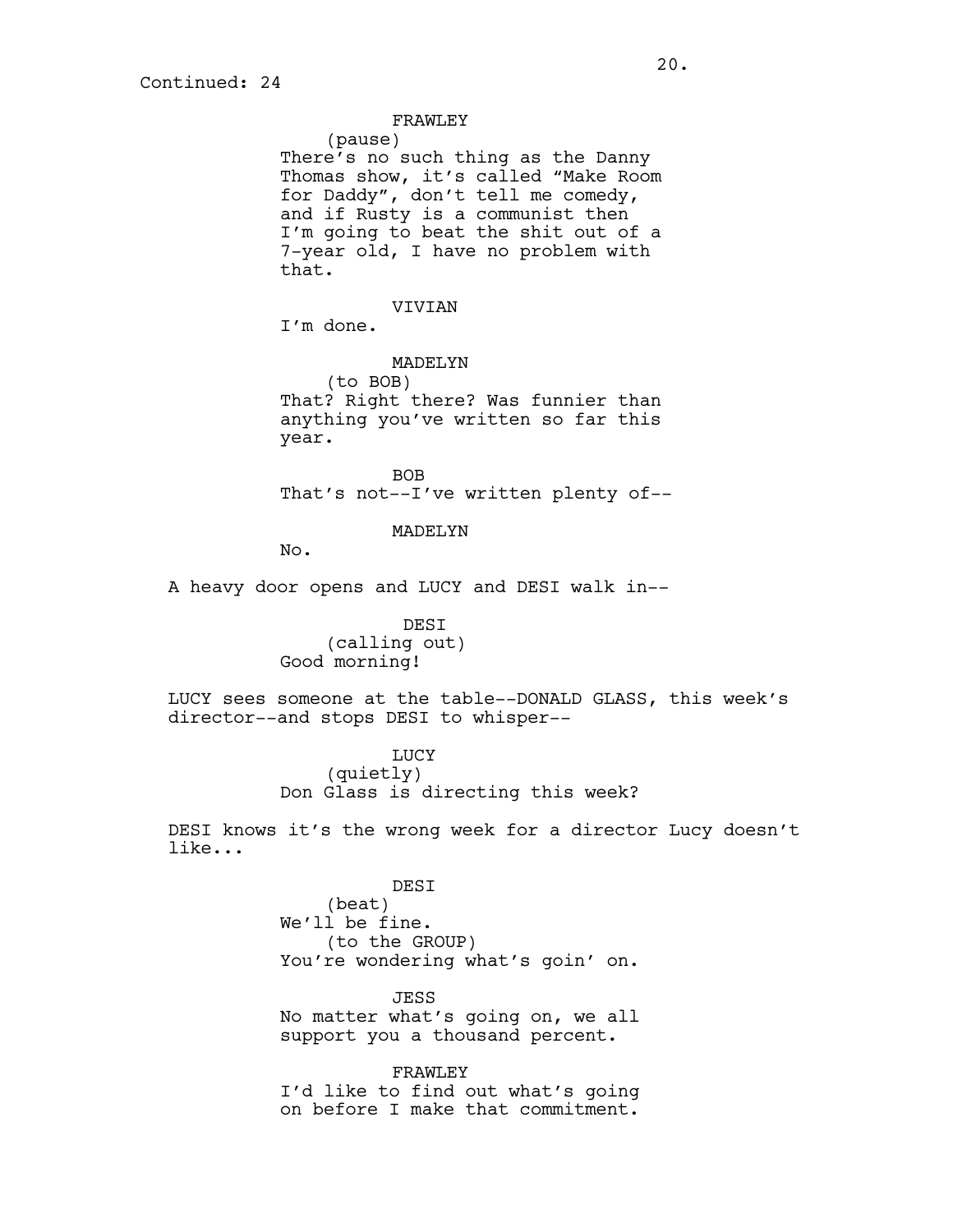DESI Here it is. A long time ago Lucy accidentally checked the wrong box on her voter registration. That's the first act of a new episode right there.

BOB "Lucy Gets Blacklisted".

DESI That's not a joke, Bob.

BOB (chastised) You made the joke, I just put the button--

DESI (over BOB) Last week she testified in a closed session. She was cleared. Yeah? She was cleared. I don't know where Winchell got his information but it was wrong. And as you can see, it was not picked up by any newspaper. So let's do our show. Yeah? Let's just do our show. Jess, it's your

JESS *I Love Lucy*, Episode two-oh-four. Season 2, Episode 4. "Ethel and Fred Fight". Teleplay by Bob Carroll, Madelyn Pugh and myself.

FRAWLEY It took three of you to write this one?

JESS And directing this week, Donald Glass is back with us so let's give him a hand.

Everyone CLAPS...

stage.

DONALD It's good to be back.

JESS Act I, "Interior, the Ricardo's living room, night."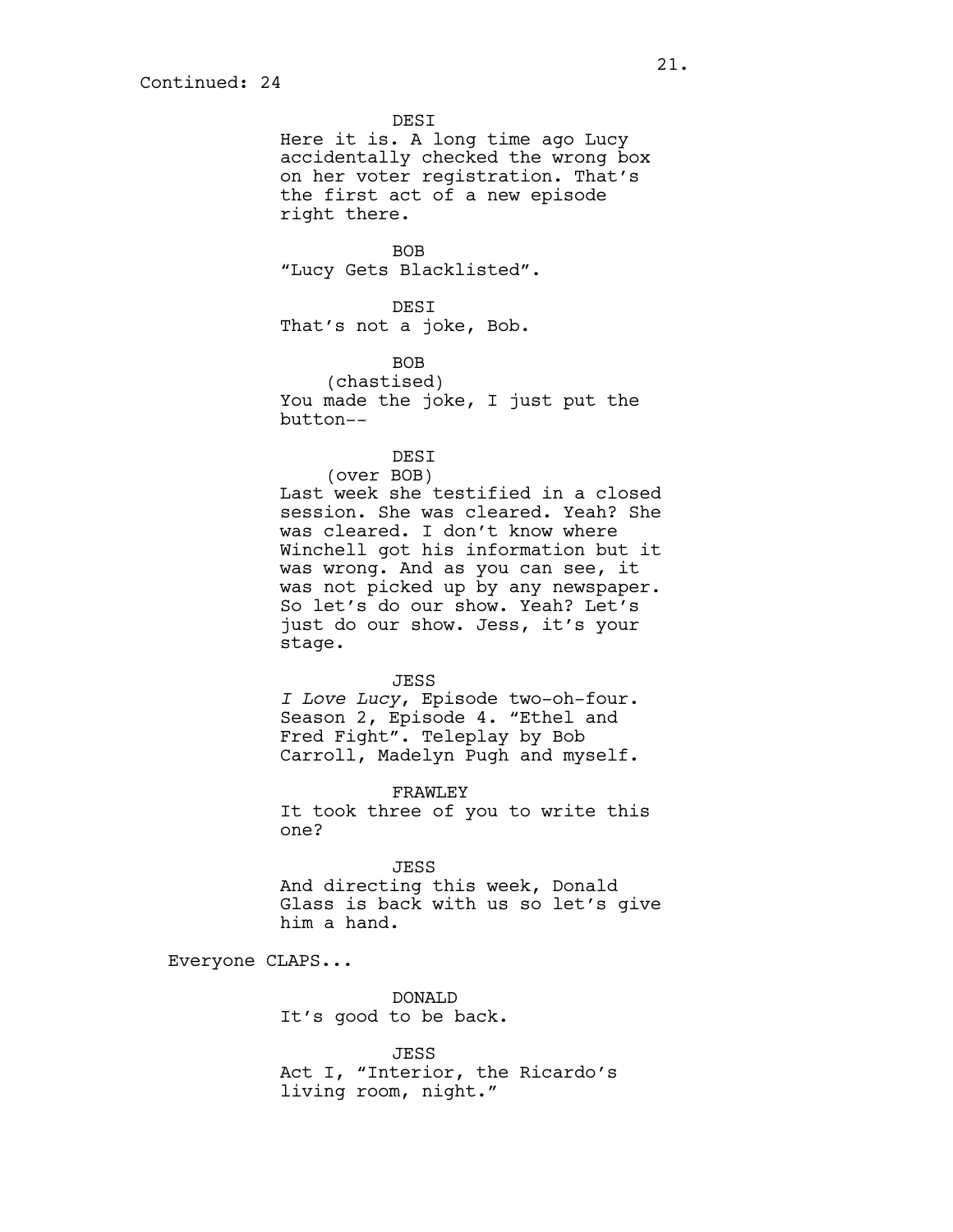**TJUCY** Excuse me. Donald?

DONALD

Yes.

LUCY Good morning, I'm Lucille Ball.

DONALD

I sure know that, Lucy.

LUCY

I wanted to make sure 'cause you haven't been here in a while. Is it because you've been going through puberty?

#### DONALD

I look young, yes, but I went through it a long time ago and I haven't been here because I've been directing at Danny Thomas.

FRAWLEY With the communist kid? Fuck off.

## VIVIAN

Jesus Christ.

#### LUCY

You don't have to fuck off, but you do have to know that Danny does jokes and few people do it better. I do physical comedy.

DONALD I've seen every episode of the show.

LUCY So have 60-million other people-- (to JESS) --are none of them professional television directors?!

DESI She's kidding.

DONALD

I can tell.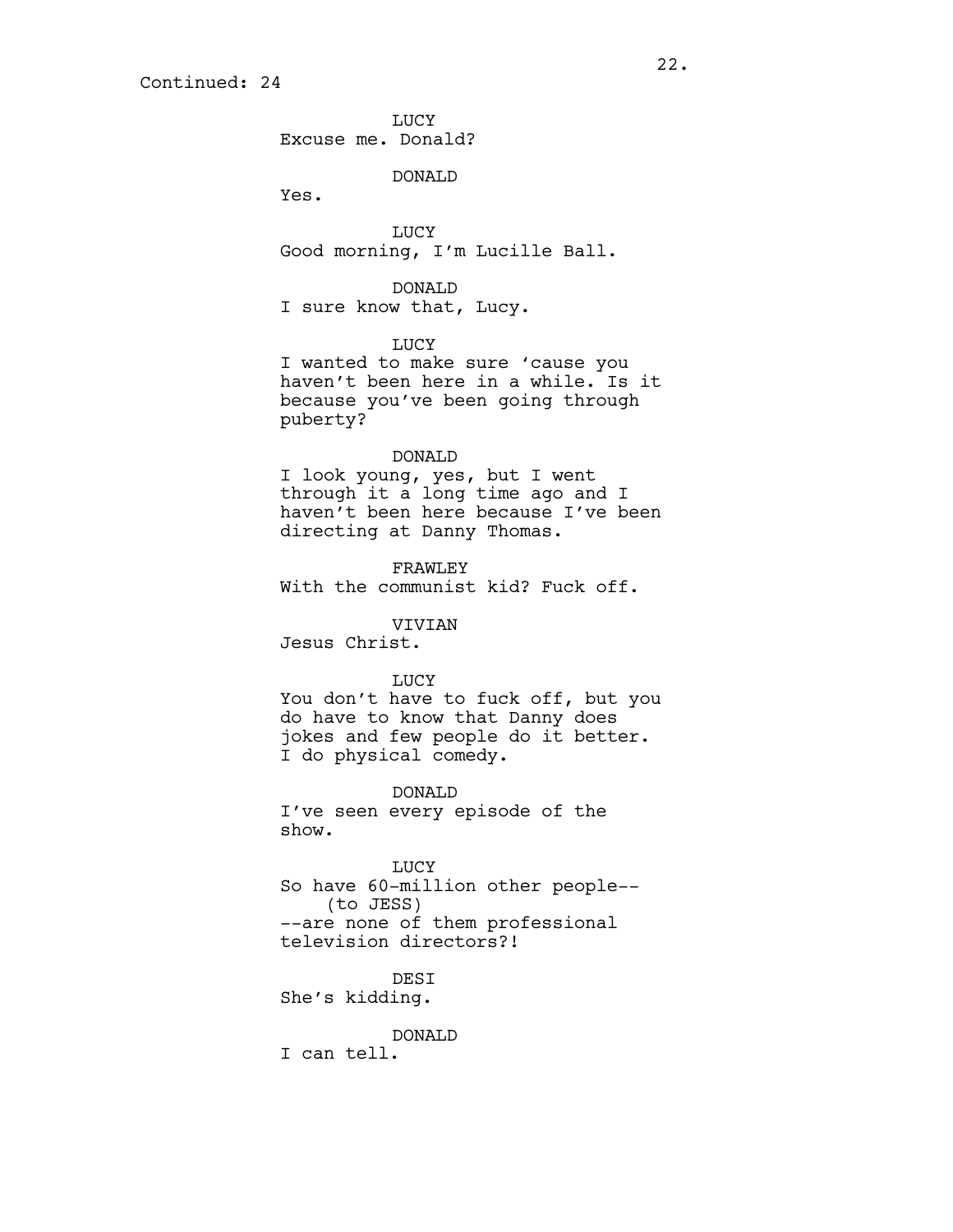LUCY I'm hazing you a little, Donald. It's just my way of saying I have no confidence in you at all.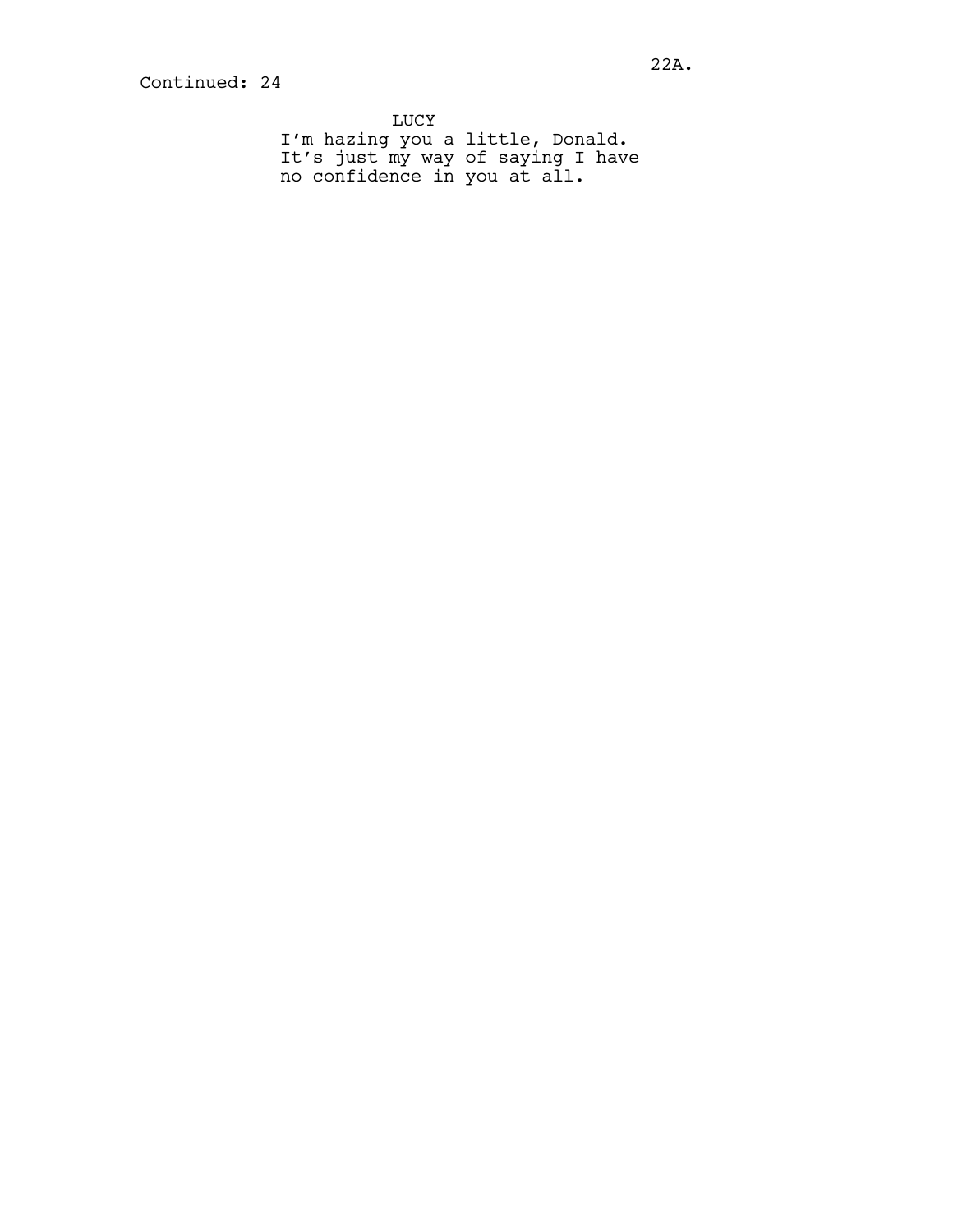**DEST** Alright, we haven't gotten off to a great start this morning I think- and I have no idea what the fuck *you* were talkin' about, Bill--

VIVIAN Ah, Des, I'm beggin' you, don't ask.

#### DESI

No problem. I just wanted to say that this show is made by Desilu Productions, whose president is speaking to you right now. And for the next 30 minutes I don't want to hear a word that isn't in this script. (to JESS)

It's your stage.

#### JESS

Thank you. "Lucy's putting the finishing touches on a fancy dinner table--good china, silver, etc."

MADELYN The table's set for four but there are only three chairs, I should've put that in the stage direction.

BOB It's two chairs and a piano bench.

MADELYN For a total of?

BOB

Three chairs.

We're going to start to go in and out of LUCY's head as the reading goes on. She's imagining what each beat will be like in its final form the way a chess master can see the board twelve moves ahead. She can also see and hear what the audience is going to laugh at.

> JESS Table's set for four but there are only three chairs. "The door opens and Ricky enters. Lucy doesn't hear him. Ricky puts his coat down quietly and tip-toes in back of--"'

QUICK CUT TO: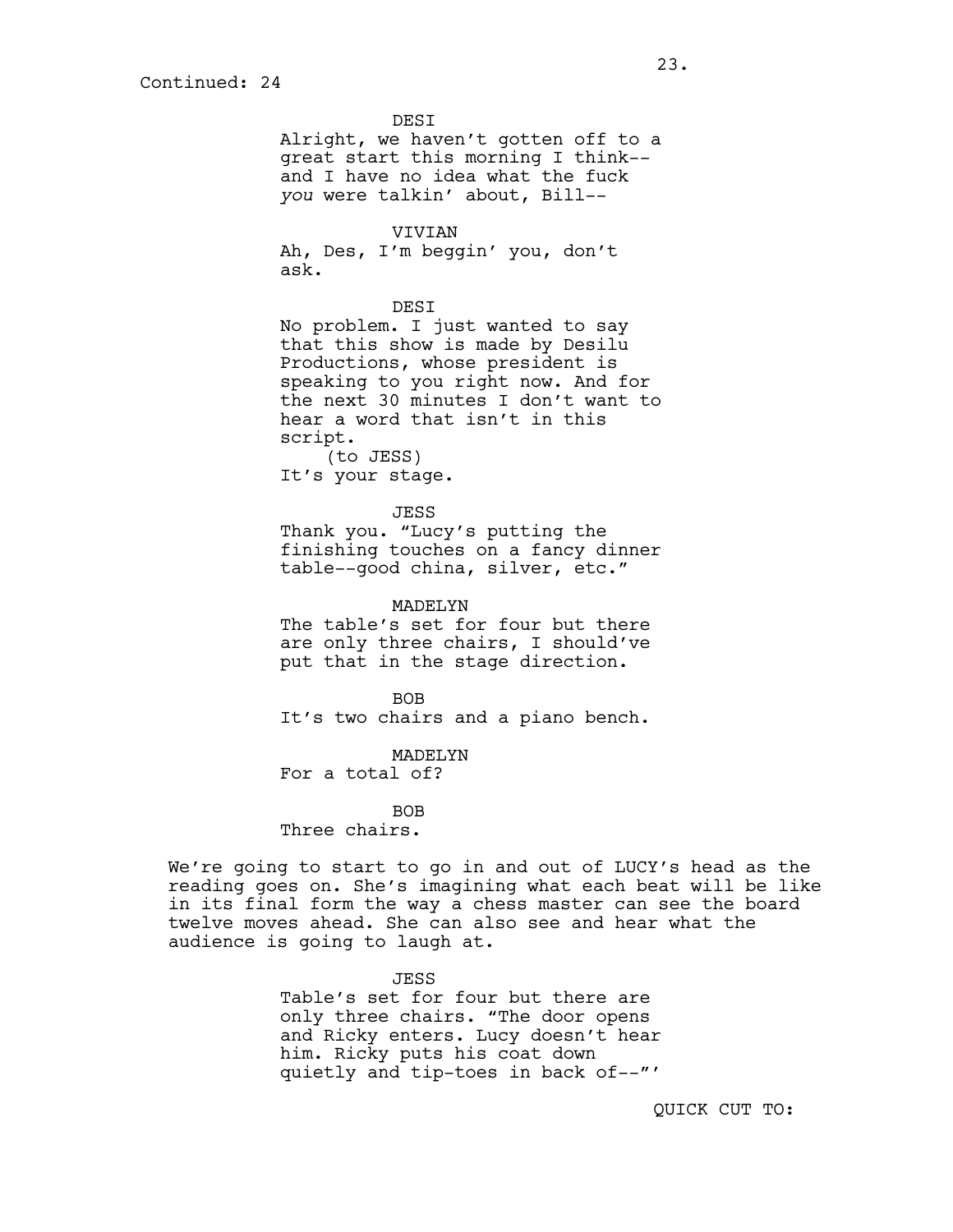# 25 **INT. I LOVE LUCY SET/LIVING ROOM - NIGHT (BLACK AND WHITE)** 25

LUCY RICARDO is setting the table as RICKY RICARDO enters, puts his coat down and tip-toes up to LUCY--

CUT BACK TO: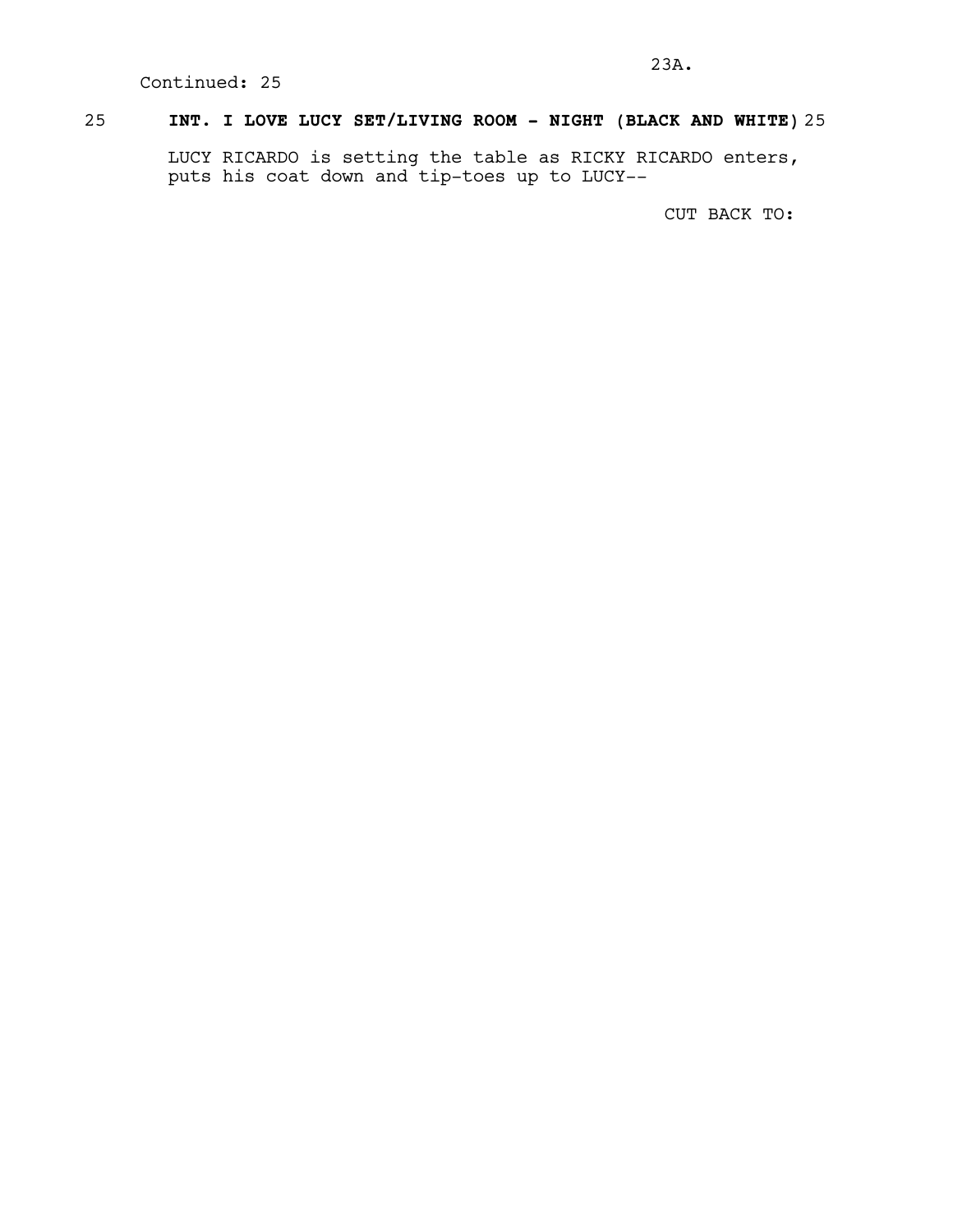## 26 **INT. SOUNDSTAGE - SAME TIME** 26

LUCY

Why not?

JESS

Sorry?

LUCY Why doesn't Lucy hear him?

JESS

Well he's about to do the thing where you cover someone's eyes and say "Guess who?"

## LUCY

I understand that it's a set-up, I understand why we *need* Lucy to not hear him, I just don't understand why--in an apartment this size-- Lucy doesn't hear--or for that matter, see--the front door open when she's standing 12-feet from it.

JESS We'll work on that.

**LUCY** 

Thanks.

# JESS

"Ricky puts his coat down quietly, tip-toes in back of her and reaches around and covers her eyes with his hands."

**\*NOTE: All dialogue for** *I LOVE LUCY* **will be in** *italics***.**

RICKY *Guess who it is?*

LUCY *Bill--Sam--Pat--Ralph?*

JESS "Ricky reacts to this"

QUICK CUT TO: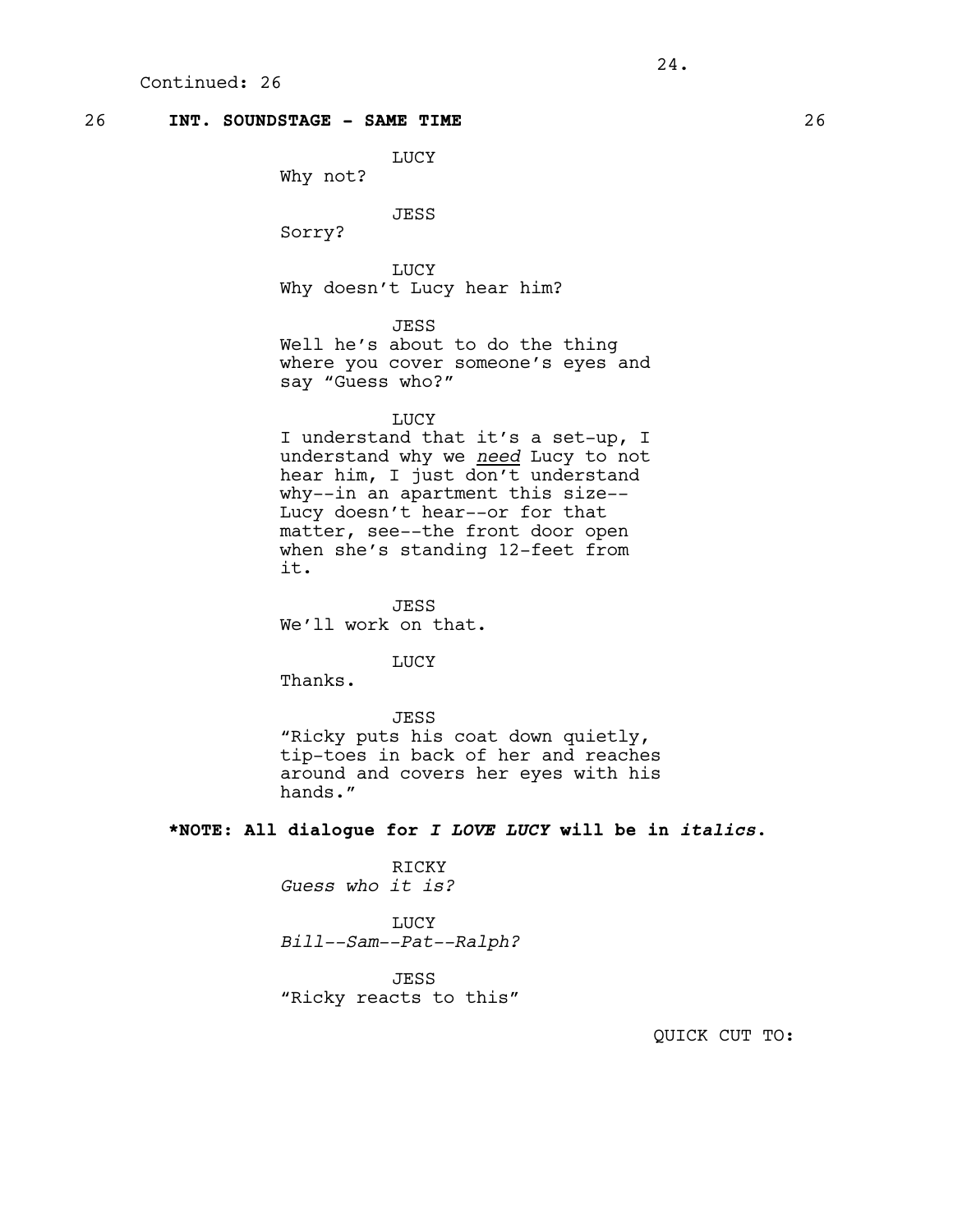# 27 **INT. I LOVE LUCY SET/LIVING ROOM - NIGHT (BLACK AND WHITE)** 27

RICKY

*No!*

LUCY *George--Julius--Stephen*--

CUT BACK TO:

# 28 **INT. SOUNDSTAGE - SAME TIME** 28

LUCY

Hang on. Are we supposed to believe that Ricky believes that Lucy really doesn't know it's him? That Ricky believes that Lucy is not only unfamiliar with his voice- which let's not forget has a Cuban accent--but that he really believes there are at least seven other men who routinely walk into their apartment?

DESI She has a pretty good point. She has four or five pretty good points.

JESS We'll write a better joke or Ricky will know that Lucy is joking.

BOB We can change the names. Pedro, Pablo, Jose. (beat) Because they're Spanish names. I mean Latin names. They're Cuban names.

MADELYN Thanks for clearin' that up, professor.

BOB I'm just, you know--

JESS "Ricky takes his hands away and turns her around."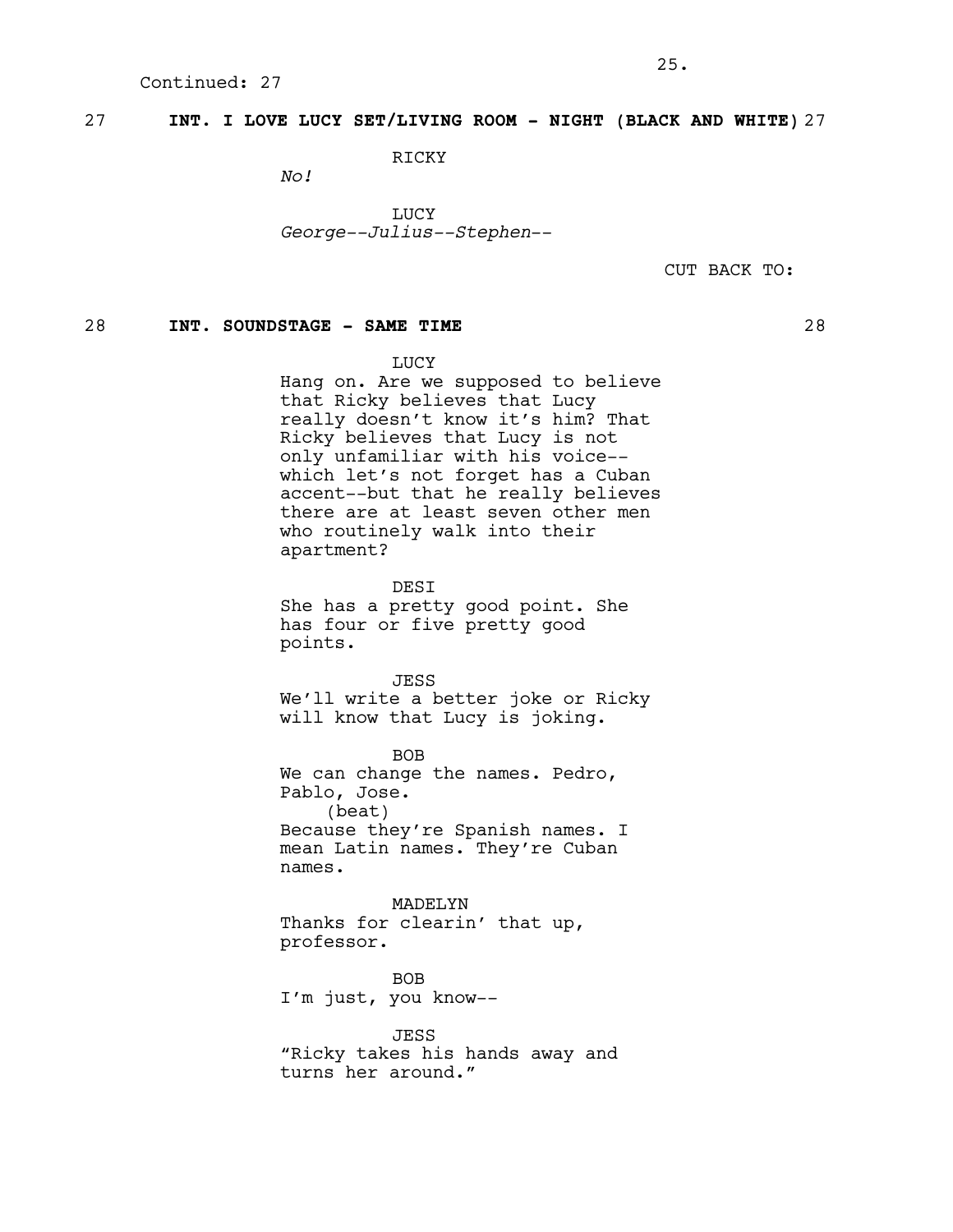**DEST** *No! It's me.* LUCY *Oh yes of course. Uh...uh...* JESS "She snaps her fingers and pretends she can't remember his name."

DESI *Very funny*.

**JESS** "Ricky kisses her and then notices the table set-up."

QUICK CUT TO:

## 29 **INT. I LOVE LUCY SET/LIVING ROOM - NIGHT (BLACK AND WHITE)** 29

RICKY

*Hey--company for dinner?*

LUCY

*Uh-huh.*

RICKY *Who is it?*

# 30 **INT. SOUNDSTAGE - SAME TIME** 30

JESS "Lucy elaborately ignores him."

## 31 **INT. I LOVE LUCY SET/LIVING ROOM - NIGHT (BLACK AND WHITE)** 31

LUCY *How do you like the water glasses?*

RICKY *Who's coming to dinner, Lucy?*

**LUCY** *Doesn't the table look beautiful tonight?*

26.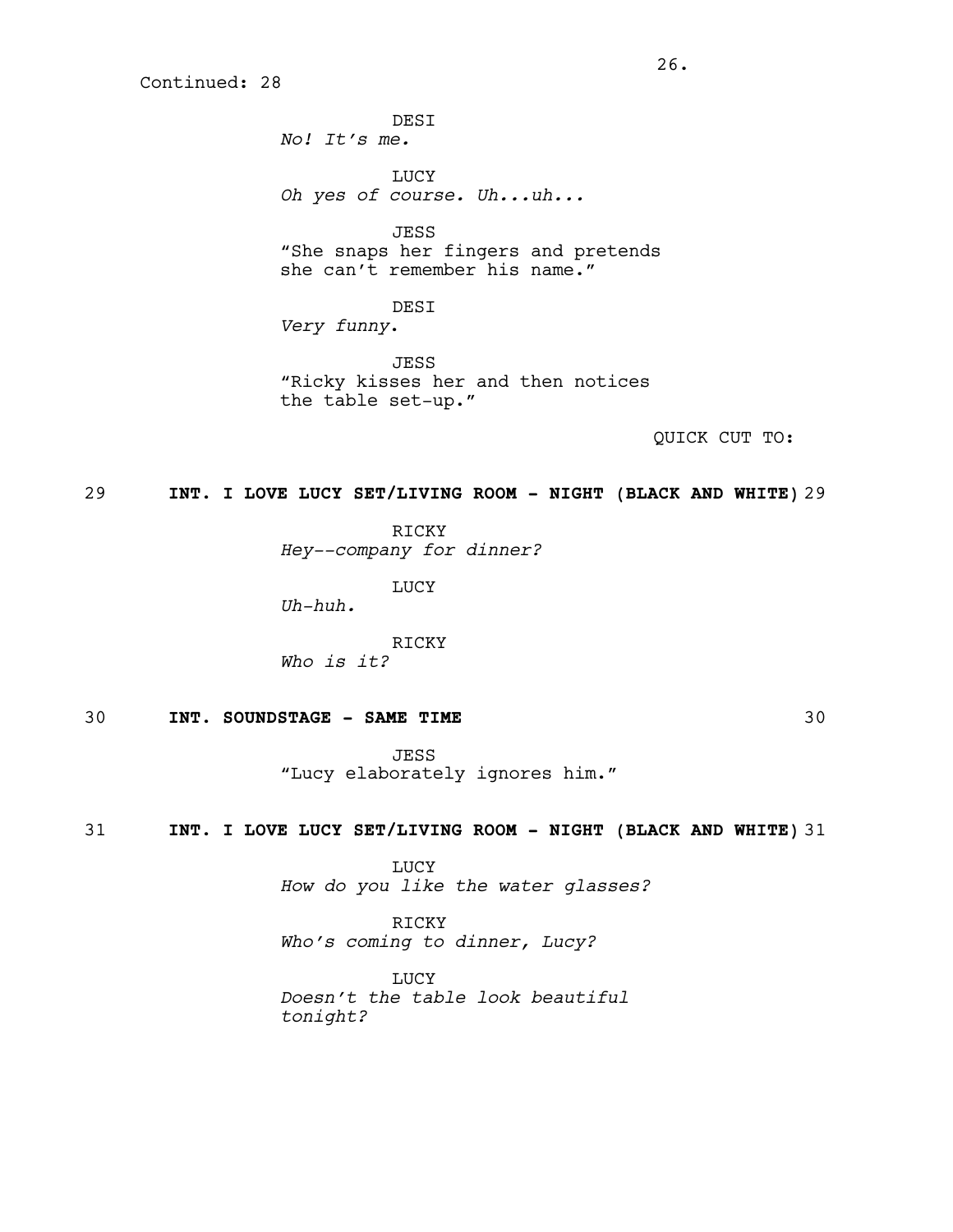# 32 **INT. SOUNDSTAGE - SAME TIME** 32

JESS "She tries to make her way past him on her way to the kitchen but he holds out his hands and blocks the way."

## 33 **INT. I LOVE LUCY SET/LIVING ROOM -NIGHT (BLACK AND WHITE)** 33

RICKY *Lucy, who is it?*

LUCY *Some people.*

RICKY

*Whom--whom is coming for dinner here tonight?*

LUCY *Whom? You mean besides meem and youm?*

RICKY *Never mind that. What are their names?*

LUCY *Fred and Ethel Mertz.*

RICKY

*Wait a minute. What about that big fight Fred and Ethel had? I thought they were mad at each other.*

LUCY

*They are.*

RICKY *I thought they weren't speaking to each other.*

LUCY *They aren't.*

RICKY *I thought he was staying at the Y.*

LUCY

*He is*.

27.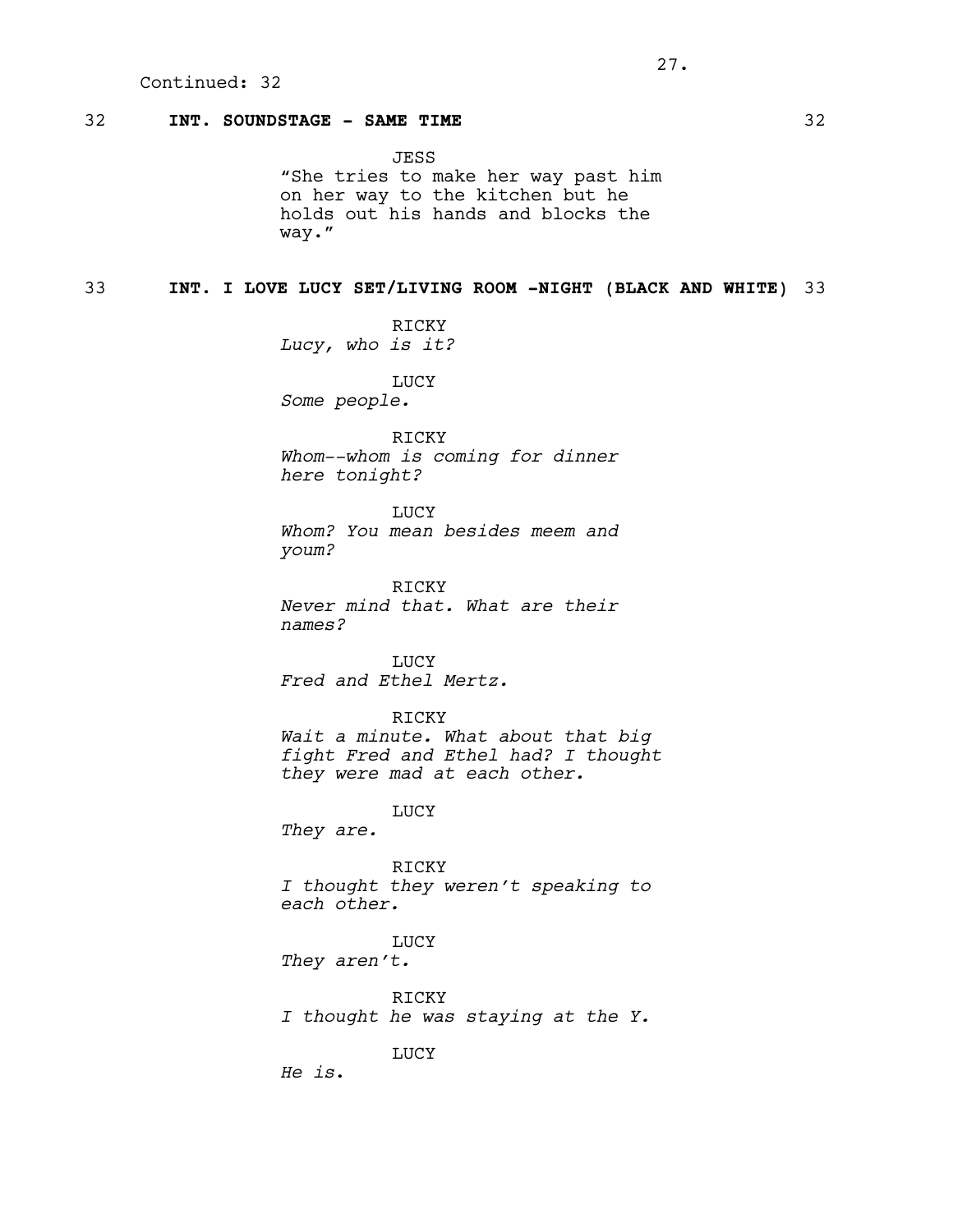RICKY *And she wouldn't let him in the house.*

LUCY

*She won't.*

RICKY *Well if they are and they aren't and he is and she won't--how come?*

# 34 **INT. SOUNDSTAGE - SAME TIME** 34

LUCY *(guilty*) *Well--*

DESI (*scolding*) *Lucy McGillicuddy Ricardo.*

LUCY *Ooooooh.* That's nice, but was the rhythm getting old too early?

JESS We'll work on it.

MADELYN Because we want to live up to the

quality of the writing you were used to at RKO.

There's an awkward silence in the room...

DESI (pause) That was gutsy.

#### MADELYN

(pause) That was--it was a joke about the writing at RKO and--

## DESI

Yeah?

MADELYN --not--obviously not an insult aimed at Lucy.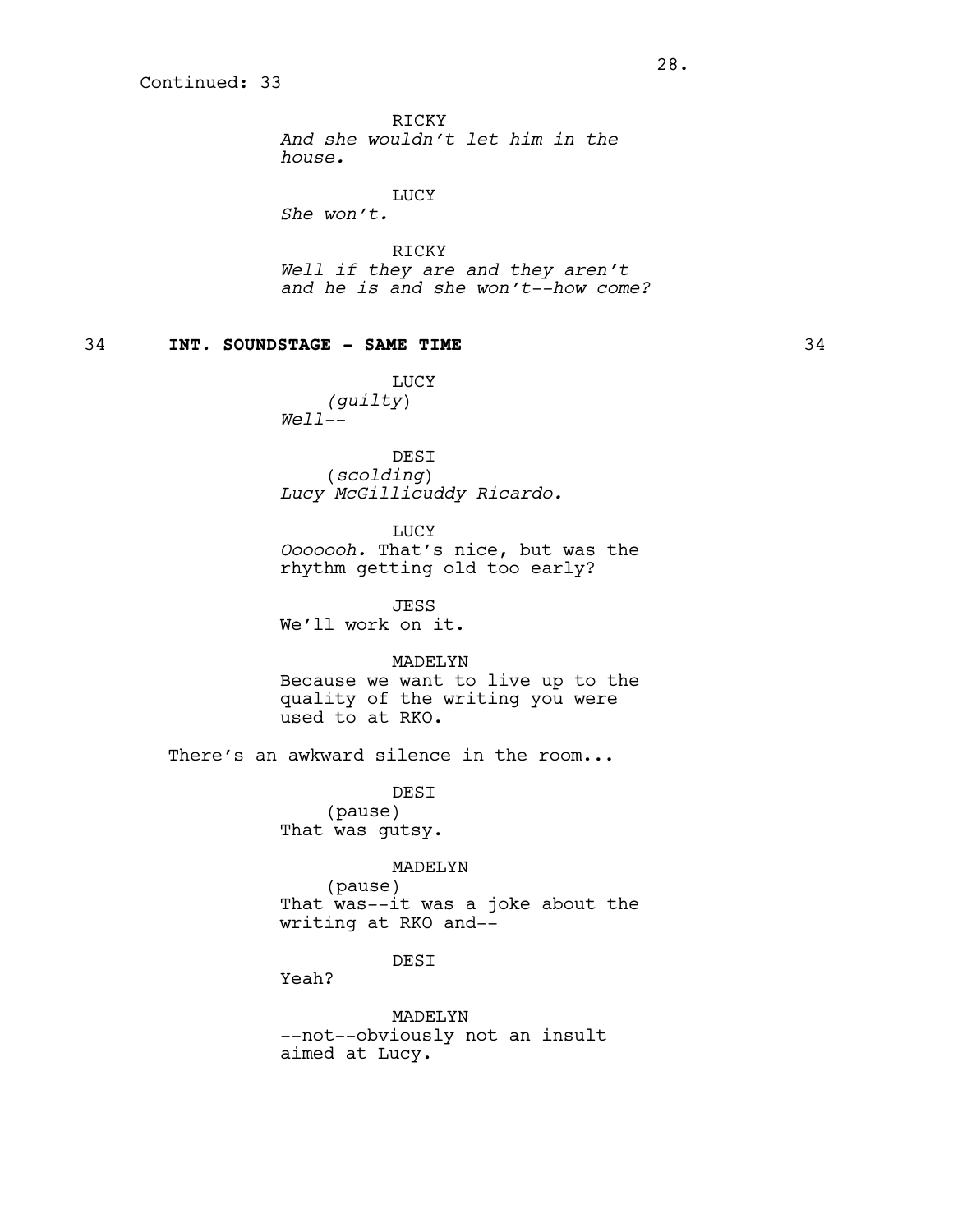LUCY takes a moment before she laughs a little and we

 $29.$ 

CUT TO:

## 35 **EXT. HOTEL POOL - DAY** 35

OLDER MADELYN

Looking back it may have been an insult aimed at Lucy. Which was very unusual, Lucy and I were close. But Jesus...we always did notes after the table read, after the CBS execs and sponsors had left. Let us hear the whole script, we're hearing the same things you are, we have a week, we'll fix it.

# 36 **INT. NIGHTCLUB - DAY** 36

OLDER BOB There was a Broadway show called *Too Many Girls* and it was terrible.

#### 36A **EXT. HOTEL POOL - DAY** 36A

## OLDER MADELYN

Look, she was always tough on the writing, she pressed down hard on each beat, but that week it was like her life depended on whether a joke was a "B" or "B-plus".

#### 37 **INT. SOUNDSTAGE BLEACHERS - DAY** 37

OLDER JESS One of the stars of *Too Many Girls* was Desi. He sang a big rumba number with a drum strapped over his shoulder.

## 38 **EXT. HOTEL POOL - DAY** 38

(MORE) OLDER MADELYN (shaking her head) *Too Many Girls.* RKO decided to make this very bad Broadway show into- and I still can't believe it--an even worse movie.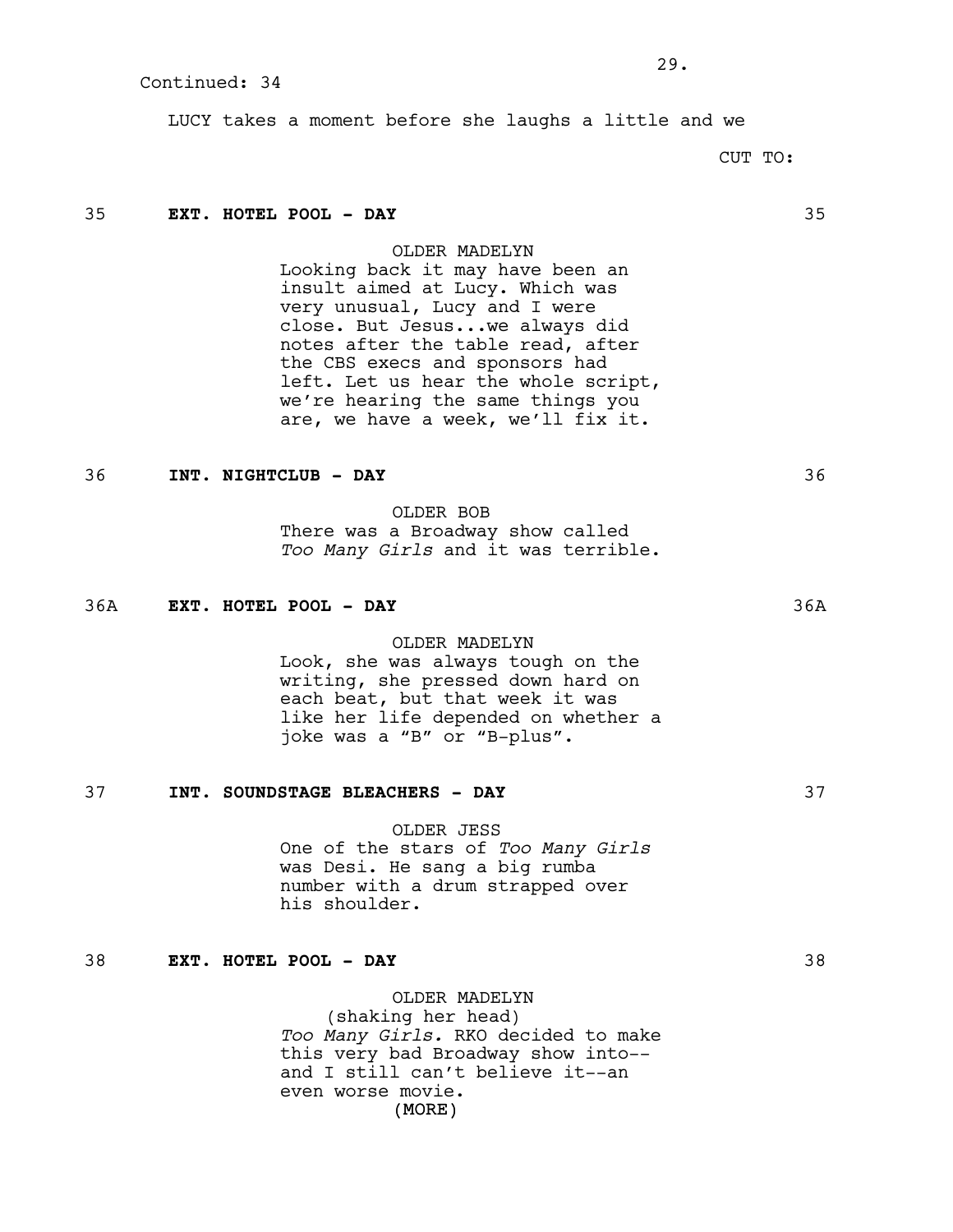OLDER MADELYN (CONT'D) They kept Desi in the cast but the second female lead was replaced by the queen of the "B" movies-- Lucille Ball.

# 39 **INT. SOUNDSTAGE BLEACHERS - DAY** 39

## OLDER JESS

A couple of days before shooting started, Desi was on a soundstage working with a piano and a drum and Ann Miller. Here's what you have to understand--A more handsome and charming man than Desi you've never met. So all the chorus girls were standing around gawking.

## 40 **EXT. HOTEL POOL - DAY** 40

## OLDER MADELYN

And standing off away from the pack of chorus girls is Lucy, who was unrecognizable because she was still in the middle of shooting *Dance, Girl, Dance* where she was playing a burlesque girl who'd just been beaten up by her pimp.

### 41 **INT. NIGHT CLUB - DAY** 41

OLDER BOB So she was unrecognizable.

#### 42 **INT. SOUNDSTAGE BLEACHERS - DAY** 42

OLDER JESS That's how they met.

# 43 **INT. A DIFFERENT SOUNDSTAGE - DAY** 43

DESI is standing by the piano singing "She Could Shake the Maracas" as ANN MILLER improvises some steps and then builds on it. CHORUS GIRLS are standing around watching and in the back is LUCY--her face beaten and her hair all over the place. Unrecognizable.

The music stops and there's a smattering of applause from the group. A few CHORUS GIRLS step up to say hello to Desi.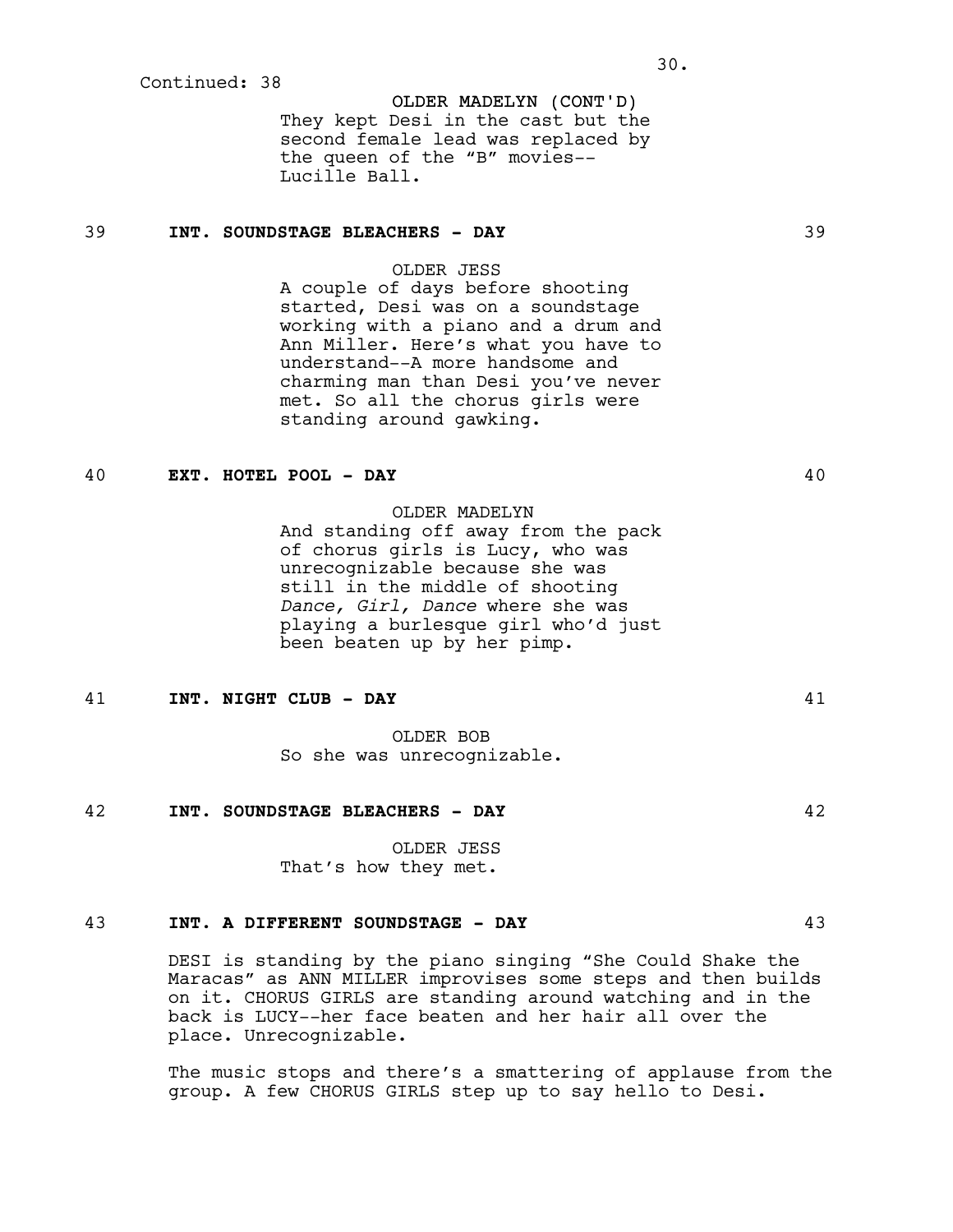ANGIE

Mr. Arnaz?

DESI My name's Desidorio Alberto Arnaz y de Acha III, but just my mother calls me that. Desi.

ANGIE

I'm Angie, I'm in the chorus and I wanted to say I'm looking forward to working with you.

DESI I'm looking forward too, Angie.

PATTY

Patty.

DESI Short for Patricia?

PATTY

Yes.

DESI Also in the chorus?

PATTY Dancing chorus.

LUCY steps in...

DESI And who's this?

LUCY

"Do you remember the first time we met? You were rudely attentive but now you're obnoxiously indifferent."

> DESI (pause)

What?

LUCY It's a line from our movie, dumbdumb.

DESI Do we know each other?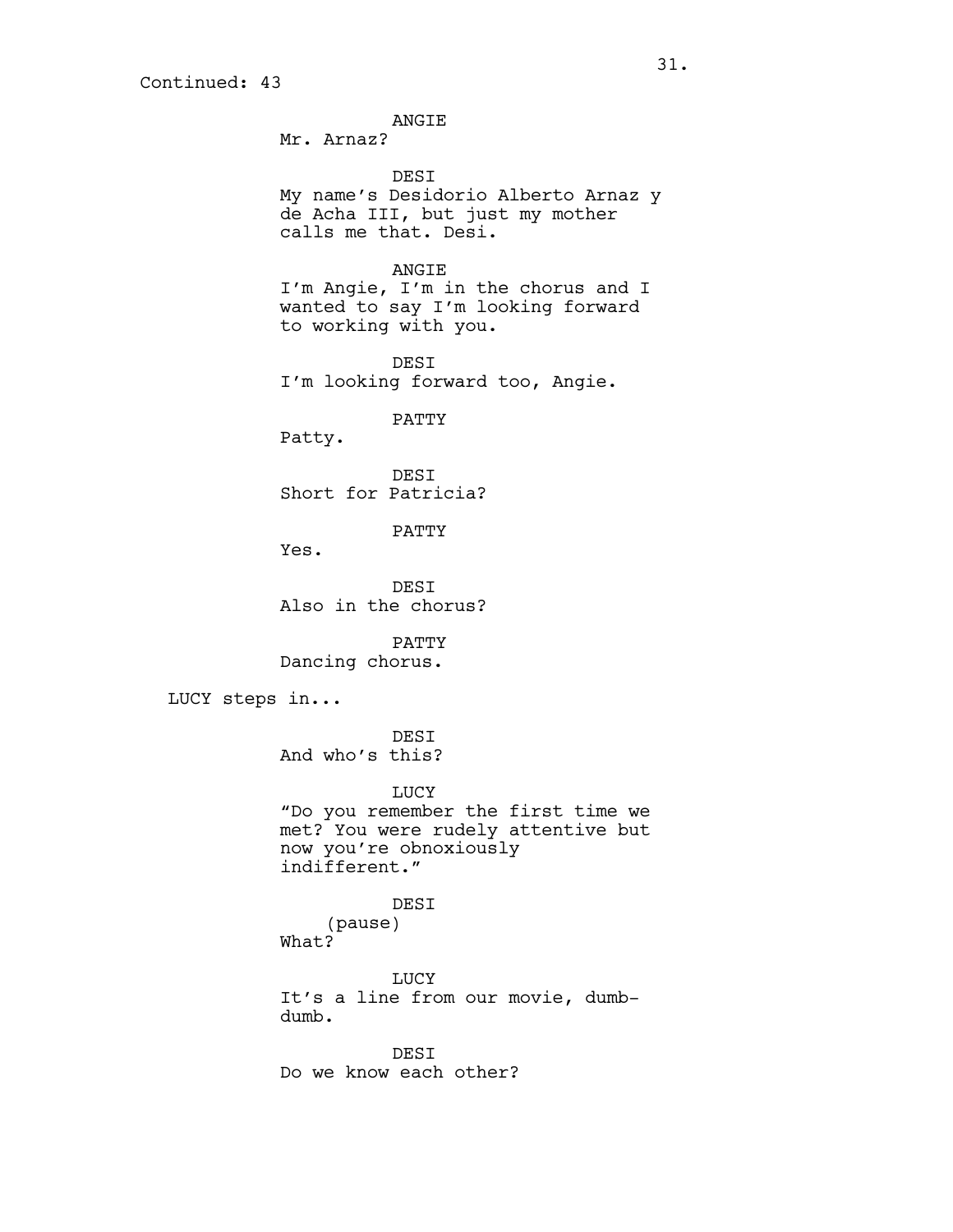LUCY

No.

Another chorus girl steps in--

DAISY Desi--I'm Daisy. People are gonna get confused.

DESI I don't see no one confusing you with anyone, Daisy.

The schmoozing continues as LUCY disappears...

# 44 **INT. SOUNDSTAGE - LATER** 44

The stage is empty except for DESI and the PIANIST. DESI's playing a lullaby on his guitar and singing in Spanish.

LUCY's standing in the giant doorway, framed by the setting sunlight. She looks beautiful now.

She enjoys the song for a moment before DESI looks up and immediately stops--stunned by this woman.

> LUCY "Do you remember the first time we met?"

DESI If we'd met, I'd remember.

LUCY "You were rudely attentive but now you're obnoxiously--

DESI Wait! That was you?!

LUCY --indifferent", that was me, yeah.

DESI

This studio has talented make-up artists.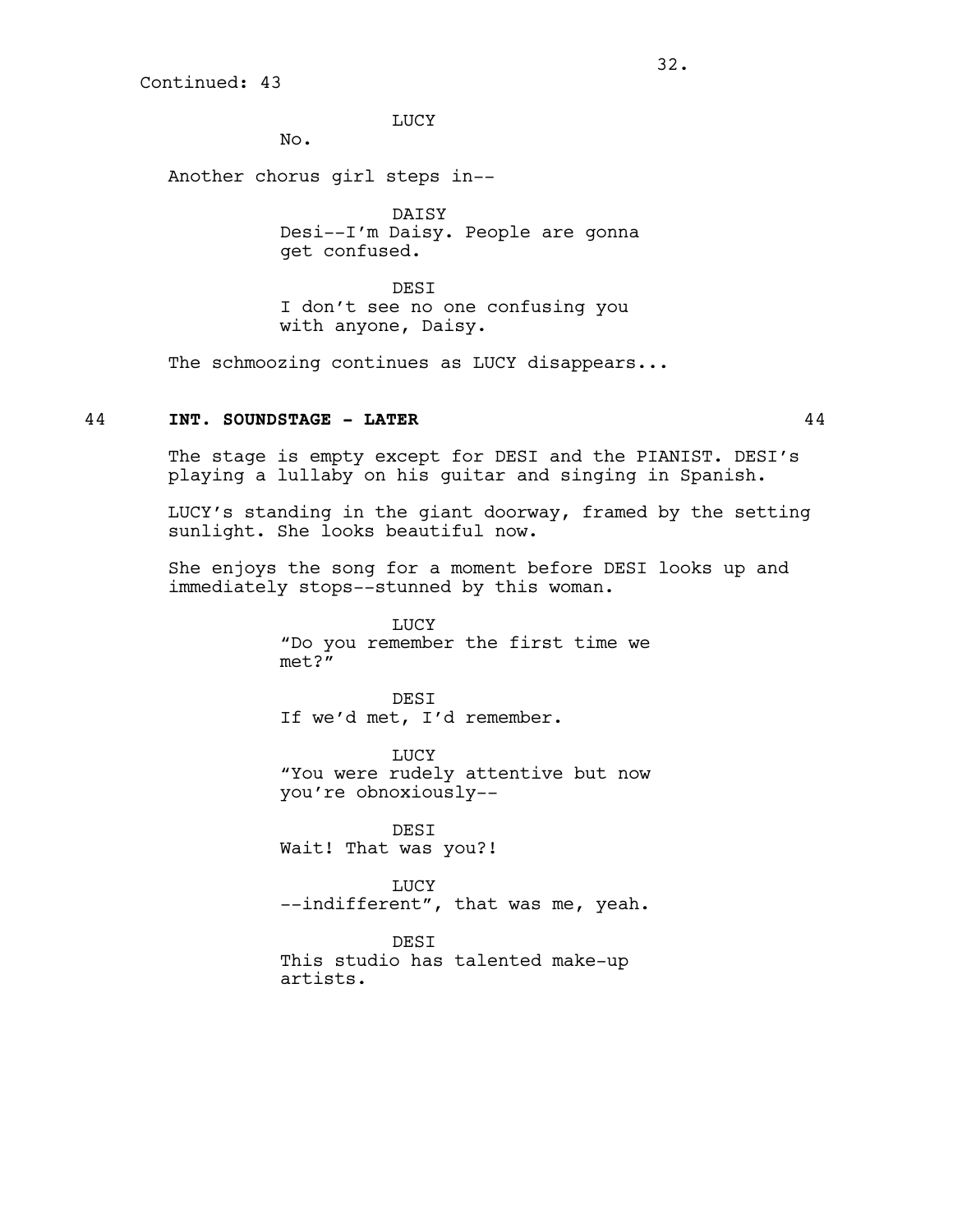LUCY "I'm Angie, I'm in the chorus, and I just wanted to say that when I drink I take my clothes off." I'm so curious I have to ask--how did you know that Patty was short for Patricia?

**DEST** I'm Desidorio Alberto--

**LUCY** 

I don't have that kinda time.

DESI And you're Lucille Ball.

LUCY Use a line on me you've never roadtested on anyone else. I dare you.

DESI Would you like to learn how to rumba?

LUCY (pause) Alright nice, and yes I would, but there's absolutely no chance you haven't used that before.

# 45 **INT. CIRO'S - NIGHT** 45

A small Latin band is blaring away, the dance floor is packed and DESI's showing LUCY how to rumba, which she's pretty good at.

> DESI (talking over the noise) I want you to know I'm not trying to be forward. I'm showing you this because it'll come in handy for your rumba number in the movie.

LUCY I don't have a rumba number in the movie.

DESI

No rumba?

LUCY

No.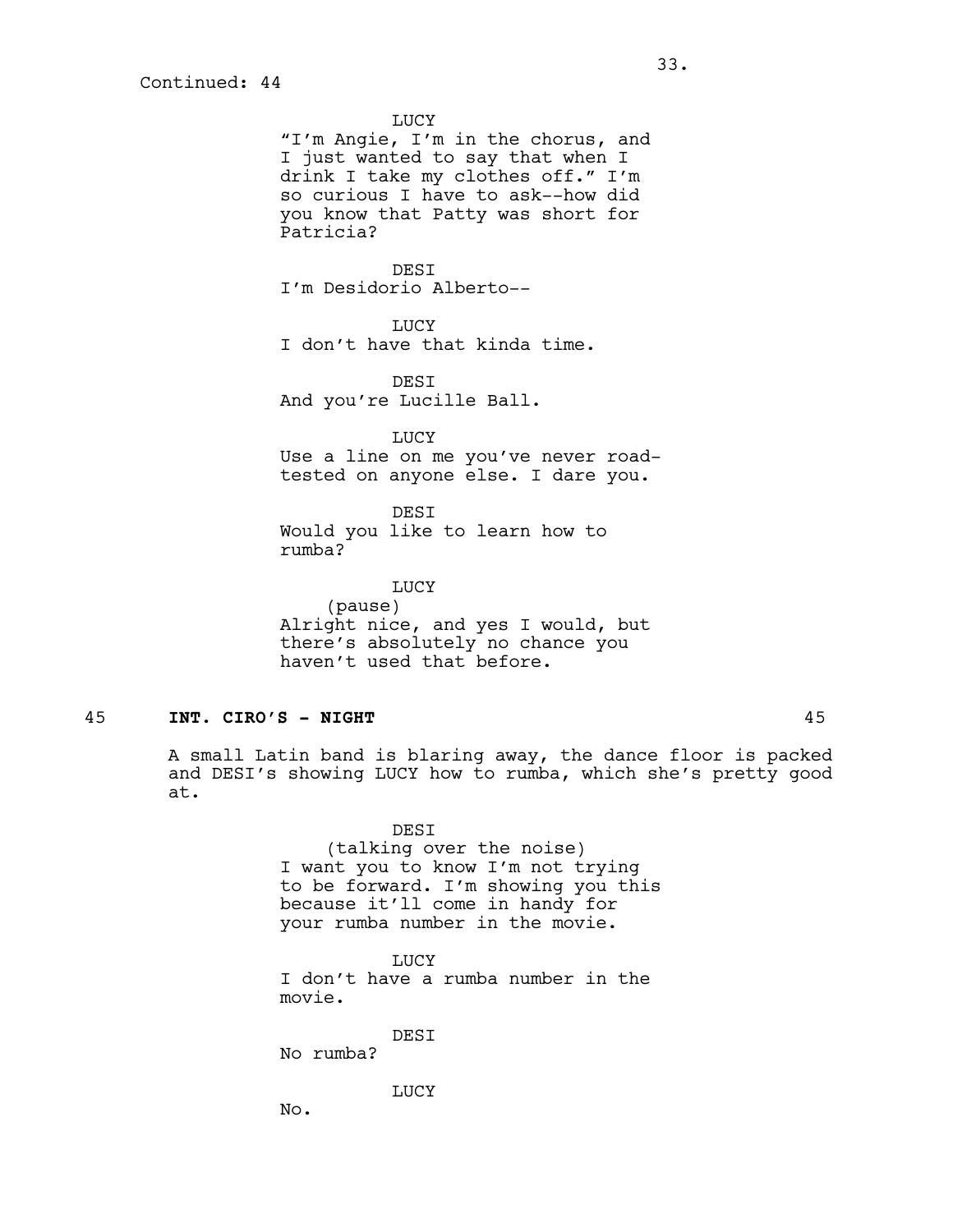DESI That's a sign of a poorly written screenplay.

LUCY Well we should dance to something else.

### 46 **INT. CIRO'S - LATER** 46

The band is playing a slow number and LUCY and DESI are dancing close.

> DESI Why did you come to Hollywood?

LUCY I got kicked out of New York.

DESI

Seriously.

LUCY I mean it. I got kicked out of my acting school for not being good enough.

DESI Get outa here.

LUCY I won't. I got some modeling work, I was hired and fired as a Ziegfeld Girl but hired as a Goldwyn Girl and that's what took me out here. Why did you come to Hollywood?

DESI The Bolsheviks burned my house down.

LUCY (pause) So...a different reason.

**DEST** 

Yeah.

### 47 **INT. CIRO'S - LATER** 47

The place is almost empty. LUCY and DESI are sitting at a table.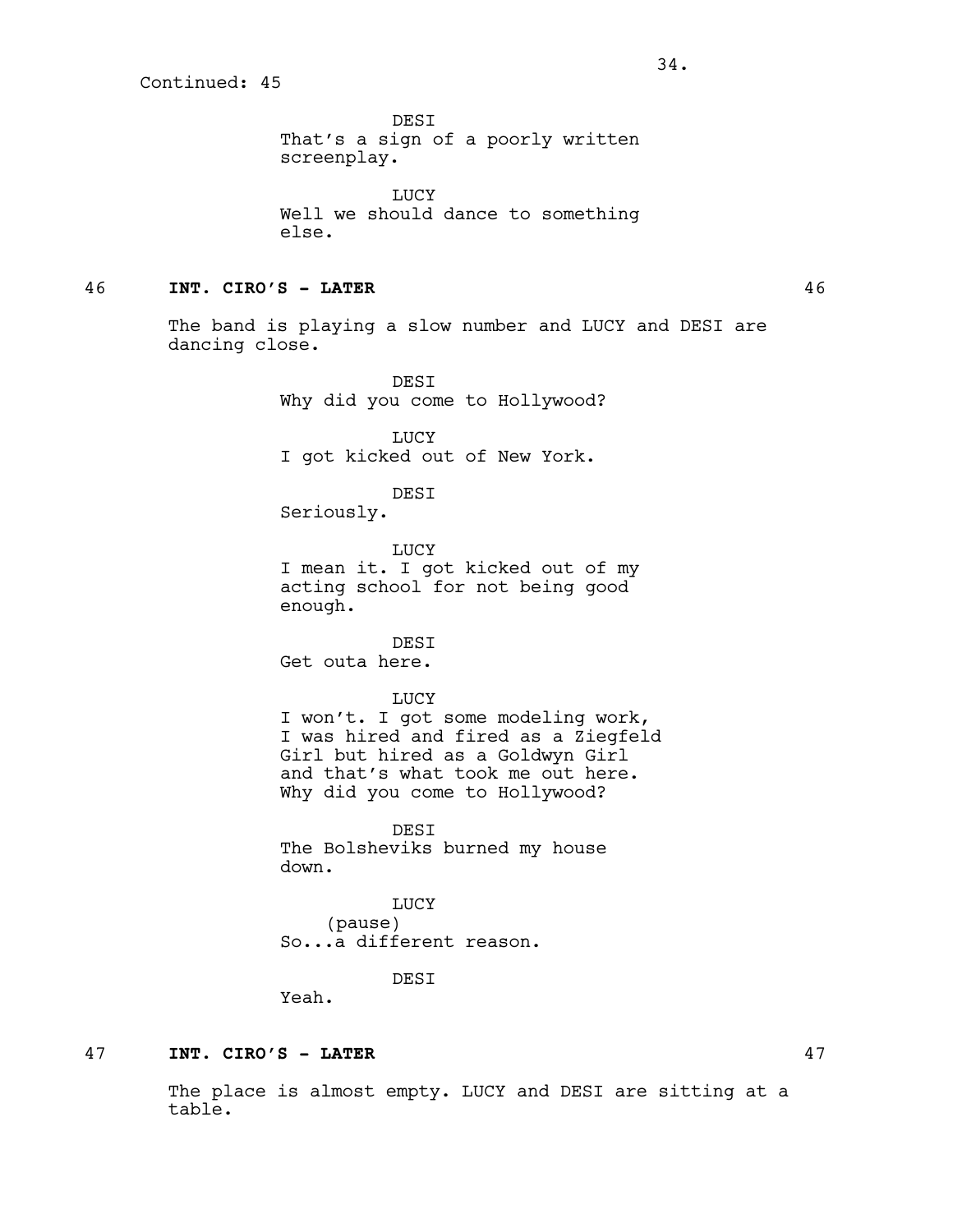LUCY I'm older than you are.

DESI How do you know?

LUCY

I asked. Please don't do the same. But I'm a full-grown woman. I'm not married. I don't have children. On my best days I get cast as the second female lead in forgettable pictures. I don't mean to insult you, I know this one's your Hollywood debut, but *Too Many Girls* is not...going to be part of the Oscar conversation.

DESI

You never know.

LUCY No, plenty of times you do. Anyway...I'm several years older than you are.

# 48 **INT. DESI'S HOTEL SUITE/LIVING ROOM - NIGHT** 48

The doors to the terrace are open and we can see the lights of Hollywood in the distance.

DESI's sitting in a chair in the room with a guitar on his lap. He's trying unsuccessfully to write a song.

> DESI (singing and playing) "Lucille... (beat--singing) ...there's not much that rhymes with Lucille... (beat--singing) Bastille...but who'd write a song about that?"

LUCY comes out of the bathroom wearing Desi's white dinner jacket over her bra and underwear. She walks by DESI without looking at him--

> LUCY I borrowed part of your tuxedo.

--and steps out on the terrace.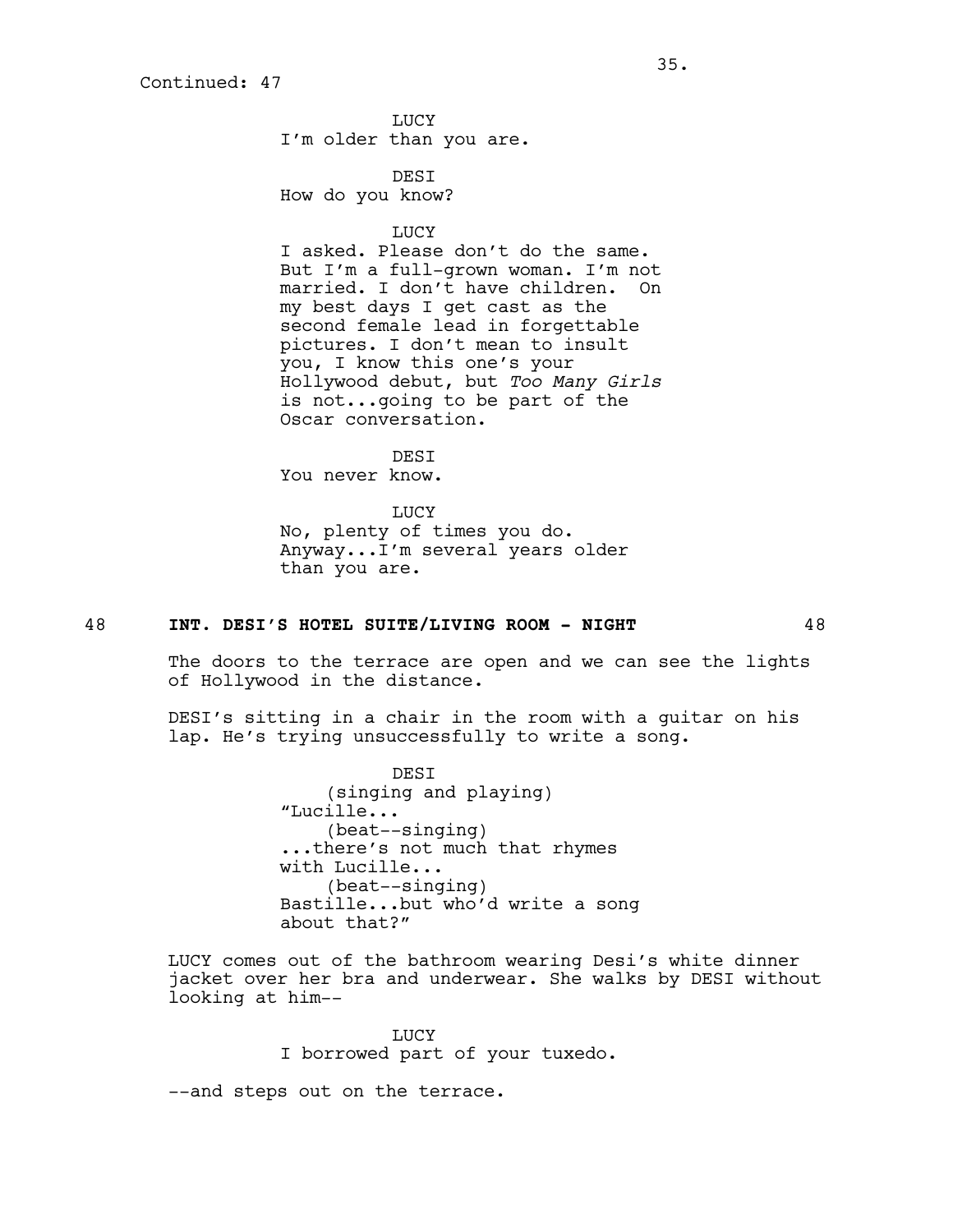DESI stares as she walks by, then stands up, sending the guitar clanging to the floor.

DESI joins LUCY out on the--

# 49 **INT. DESI'S HOTEL SUITE/TERRACE - CONTINUOUS** 49

DESI It comes with pants, but I'm wearing them. LUCY Not for long, pal. DESI So... LUCY Yes. DESI Can I call you Lucy? LUCY (beat) No, I think we should keep this professional, don't you? (beat) I was kidding. DESI So was I. LUCY Oh. That was a nice, dry delivery. DESI What's your ambition? LUCY My ambition? For tonight? I wasn't making that clear? DESI I don't mean ambition. What do I mean? LUCY Goals? **DEST** No. Future. Dreams.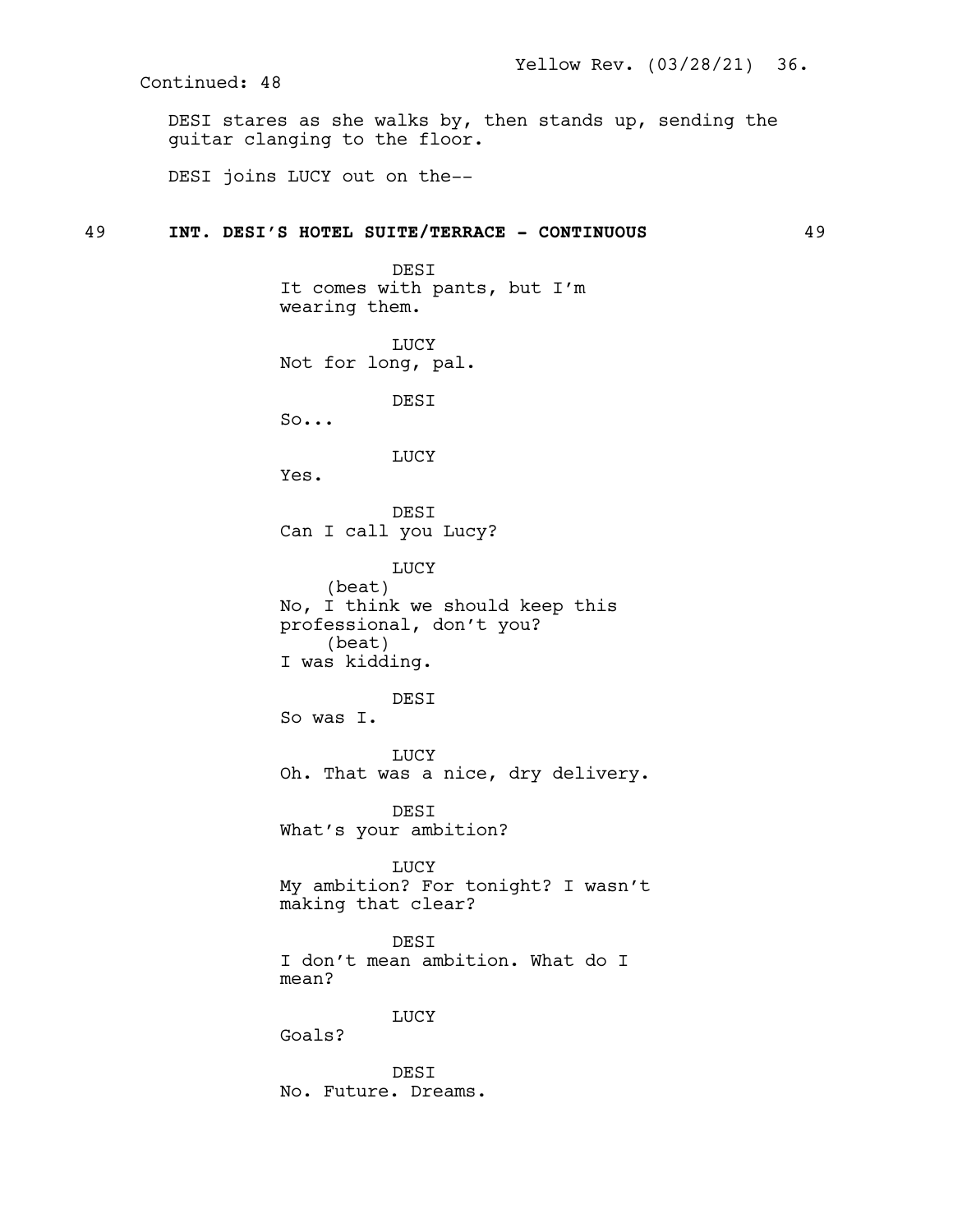LUCY What are my future dreams? DESI I should've stuck with ambition. LUCY Are you interviewing me? DESI Yeah. LUCY (pause) Okay. I live in a small house. DESI And your ambition is to live in a bigger house. LUCY My ambition is to live in a home. DESI (pause) Like for old folks? LUCY Not a *home*, not an institution, a home. With a family and dinner time. DESI Can I ask an impertinent question? LUCY Are you going to ask me why I'm not married?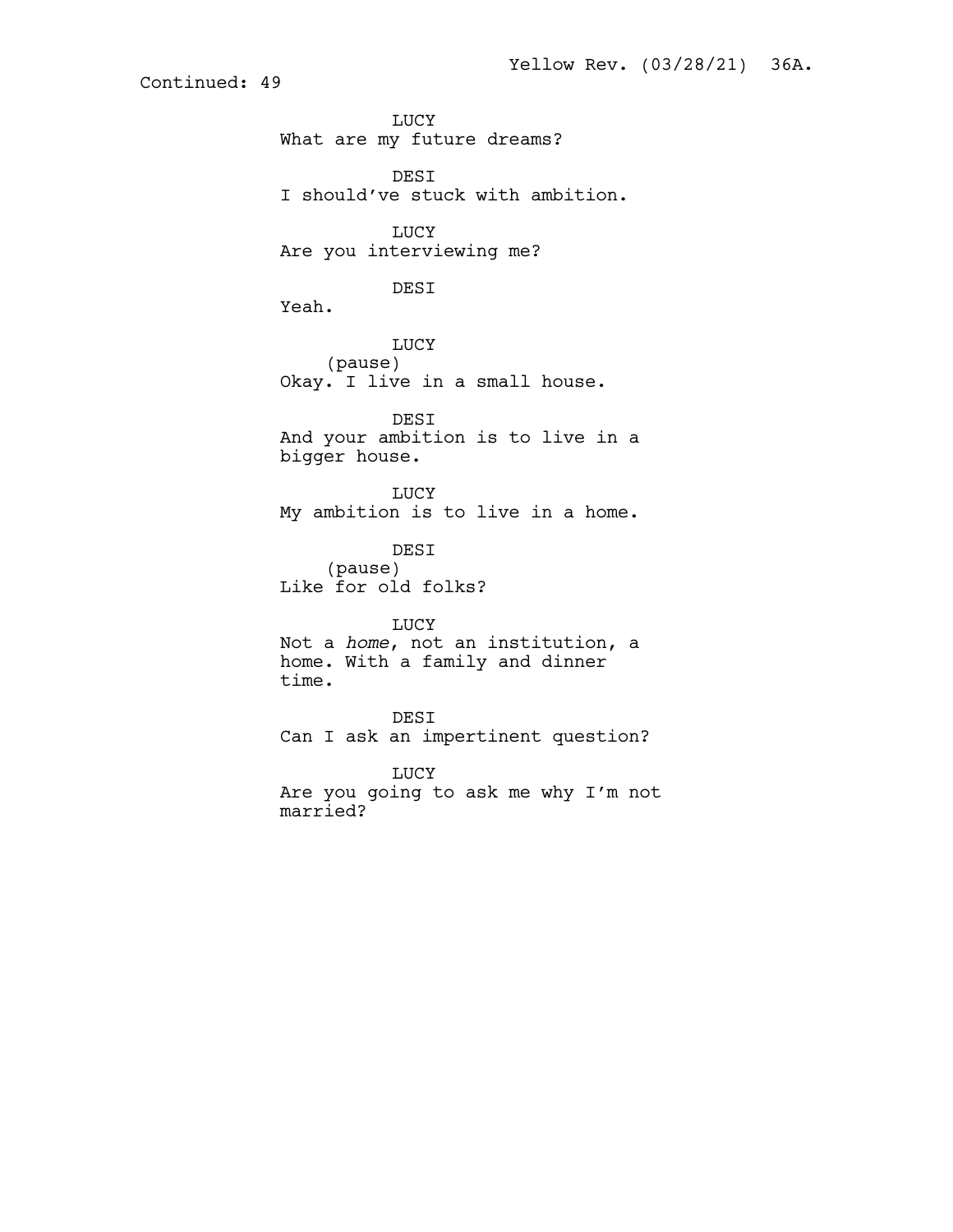DESI No, I was going to ask you why you're not a movie star. Why are you playing the second female lead in *Too Many Girls*?

#### LUCY

I'm a contract player at RKO. I play the roles I'm told to play. My career's gone as far as it's gonna go, it's hit its cruising altitude. I'm at peace with that. So I'd like to be at peace. I want a home.

DESI

You have a lot more talent than the roles you play have allowed you to exhibit.

LUCY Now how would you know I have talent?

DESI Because I have talent. You could be a serious actress, you should be a star by now. But--

#### LUCY

(beat) But what?

DESI There's also something about your physicality. You're--

**LUCY** --half naked?

DESI

Sure, but...

## LUCY

But?

DESI There isn't an English word. (in Spanish) Dotada cineticamente.

LUCY What does that mean?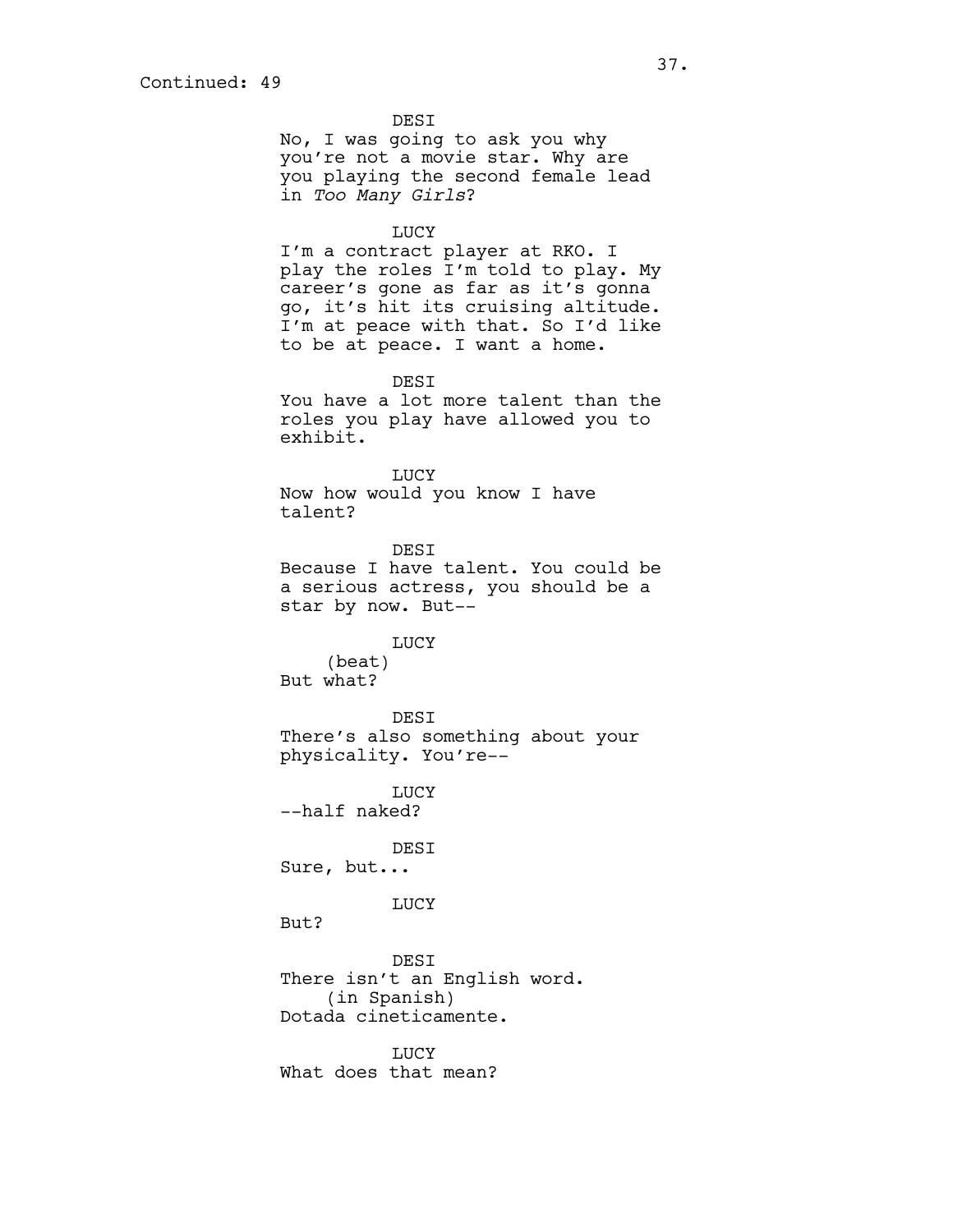DESI It means you're "kinetically gifted." (beat) No one's noticed that?

#### 50 **INT. DESI'S HOTEL SUITE/BEDROOM - LATER** 50

LUCY and DESI are drenched in sweat as they devour each other on the bed.

#### 51 **INT. DESI'S HOTEL ROOM - MORNING** 51

DESI's in bed asleep. LUCY's standing on the terrace thinking. She comes back inside and taps DESI on the shoulder to wake him up.

> LUCY (quietly) Hi. Sorry. I need to use the phone to call my fiance.

> > **DEST**

Sure. (beat) Wait, what?

LUCY It'll just take a second.

LUCY dials the operator--

DESI Your fiance?

LUCY (into the phone) Outside line please.

DESI Not that I haven't--it's just that I got the sense that we--

LUCY (to DESI) One sec.

DESI I thought last night--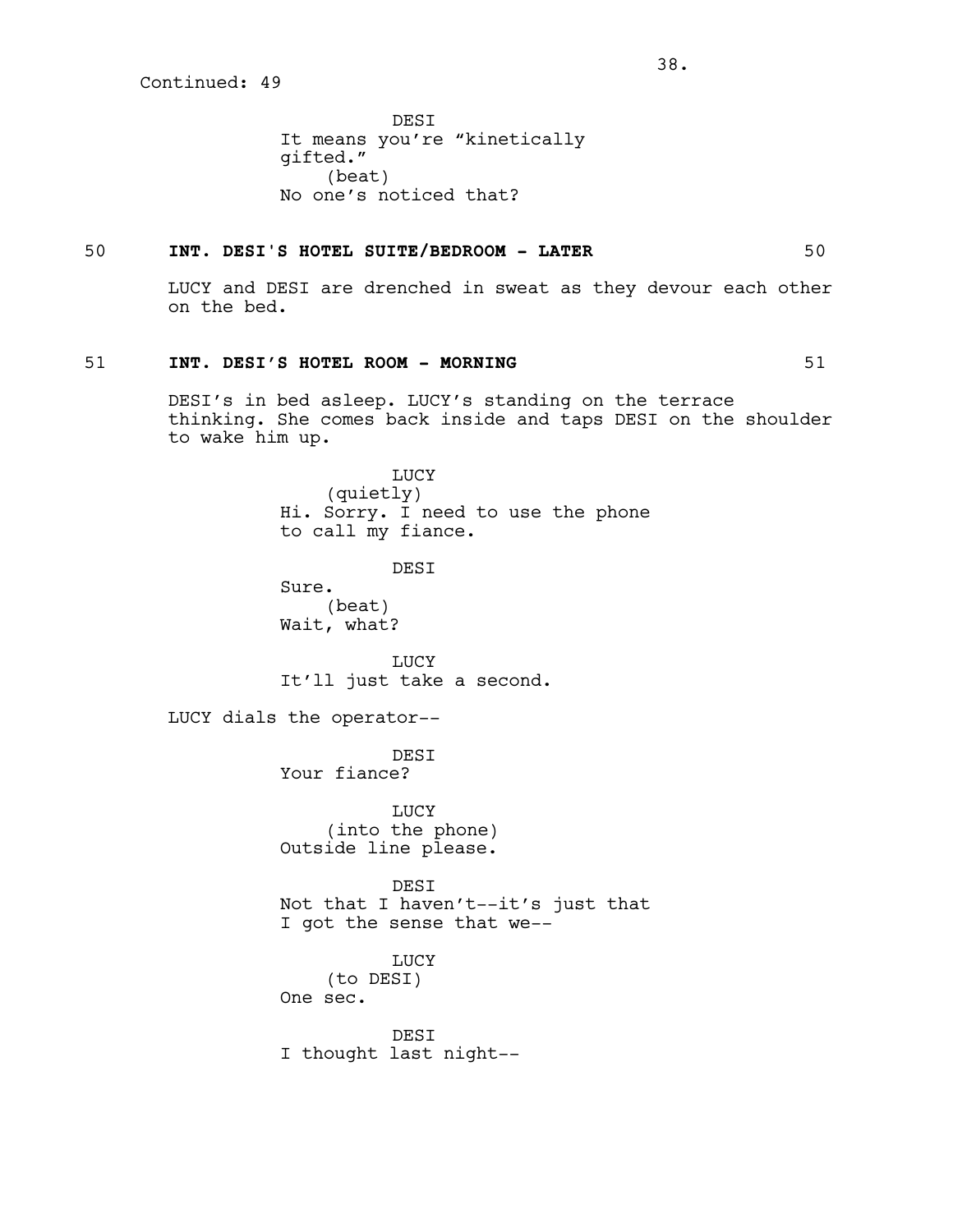# LUCY

(into phone) It's me. Hey, you don't love me, I don't love you, you cheat on me every chance you get and I pretend I'm stupid. So I'm moving out. I'll send someone to pick up my clothes. Okay? Love you. But, you know, not really.

She hangs up the phone.

LUCY (CONT'D) I interrupted you, what were you saying?

# 52 **INT. SOUNDSTAGE - DAY** 52

The table read is ending--

JESS And we fade to black. End of show.

There's light applause around the table--

JESS (CONT'D) Thank you. Notes upstairs.

ASSISTANT DIRECTOR Back on stage in an hour.

Everyone gets up and exits except DESI and FRAWLEY, who stay sitting at the table...

> FRAWLEY (pause) It's madness.

DESI Yeah? I thought you'd be the first one to refuse to work with her.

DESI gets up to leave--

FRAWLEY You mean that?

**DEST** You're not fond of Communists.

FRAWLEY I'm less fond of the Committee.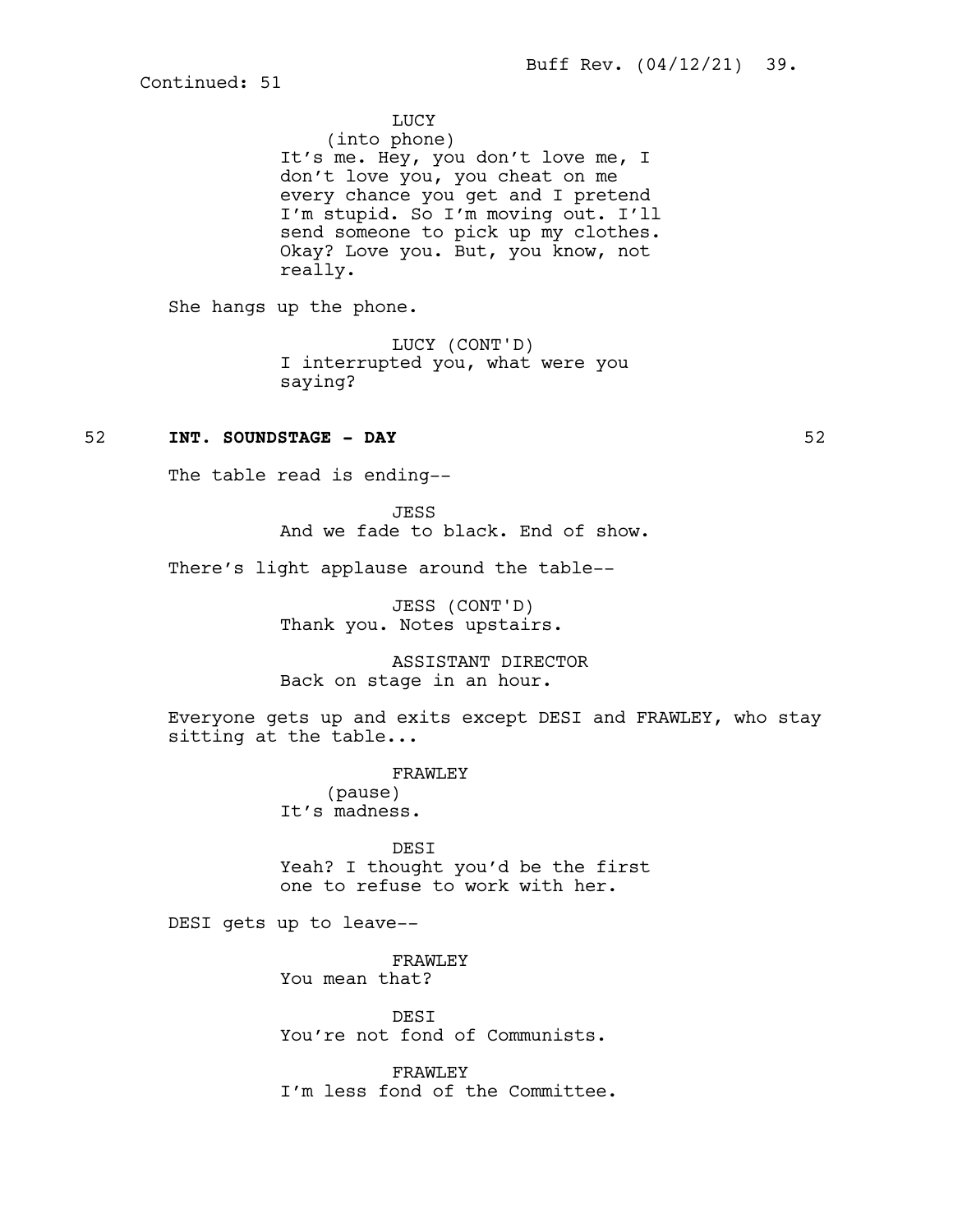DESI nods and starts to go on his way...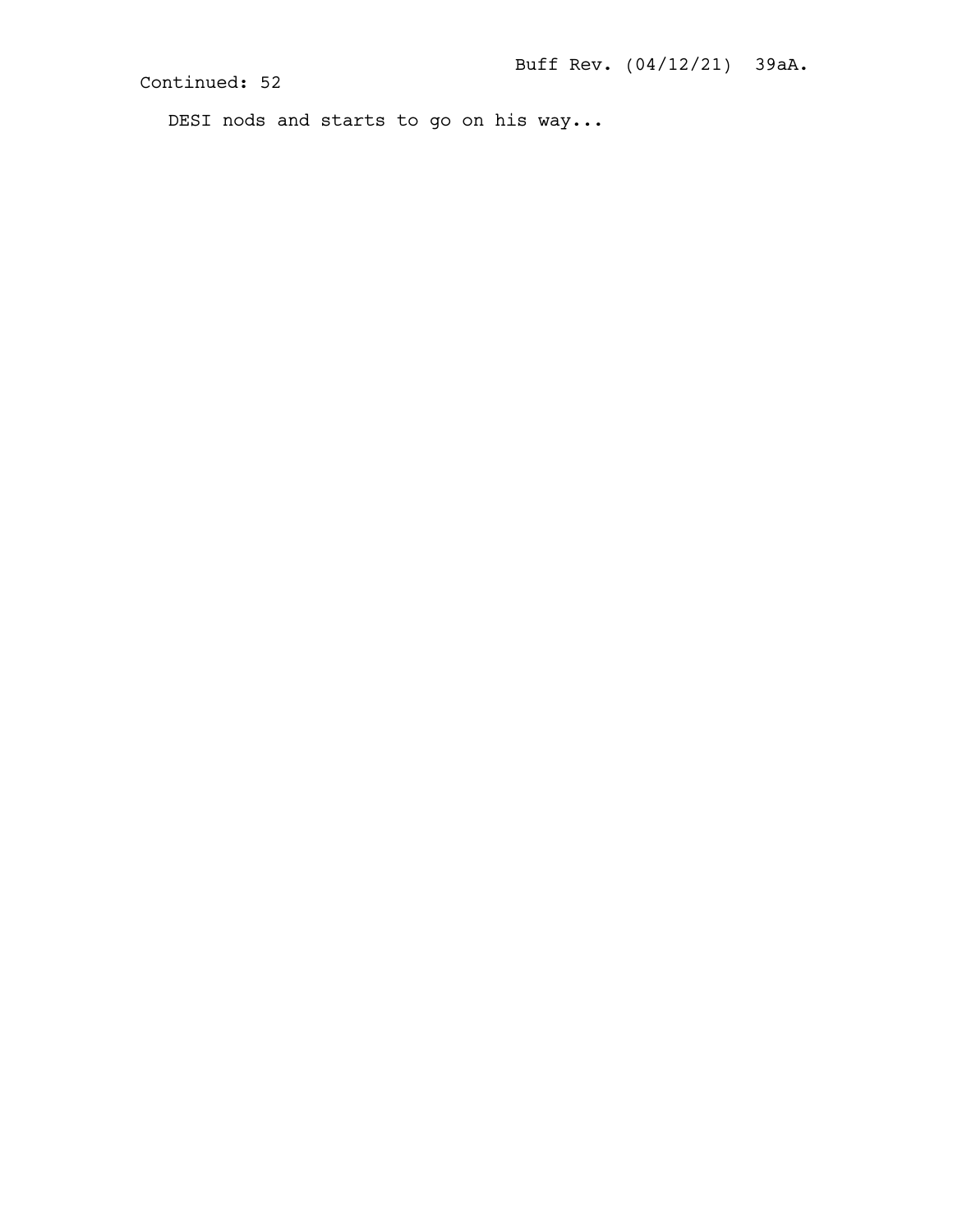FRAWLEY (CONT'D) Des. When the soldiers came. For your family. How scary was it? (pause) You're giving me that look that says, "I don't get scared a nothin'."

(MORE) DESI (pause) They killed all the animals. Not for food, they just killed all the animals. I still don't know why they did that. (beat)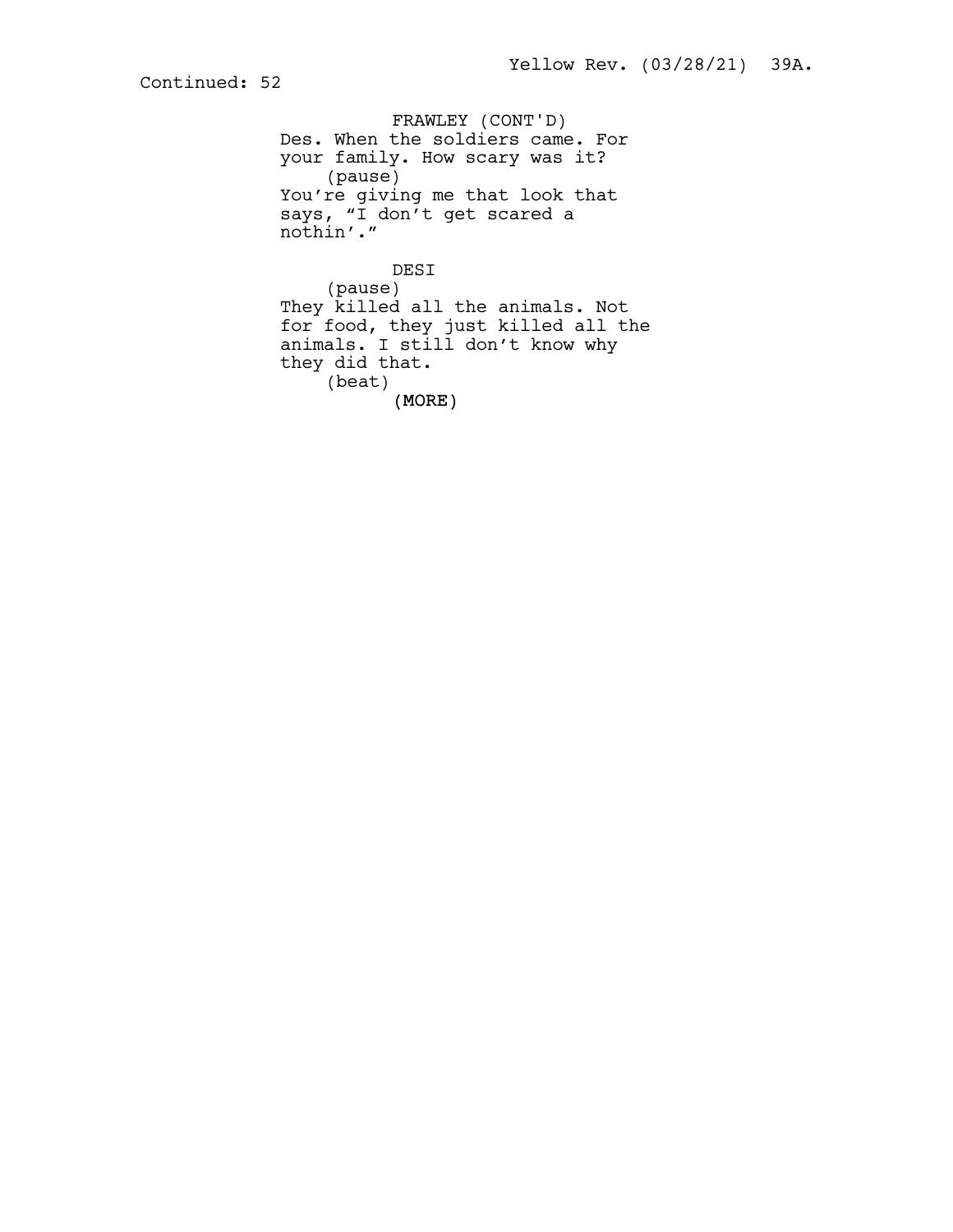# DESI (CONT'D)

It's six-to-five and pick-em we've already done the last episode of this show. This show, everyone who works here, Desilu, Lucy's whole career--mine too--it may have ended Sunday night and we just don't know it yet. Are you outa your mind, I get plenty scared.

DESI heads off...

FRAWLEY (more to himself) Fuckin' madness.

# 53 **INT. LUCY'S DRESSING ROOM - DAY** 53

LUCY's sitting in silence on the couch, looking at a newspaper. There's a KNOCK at the door--

DESI (O.S.)

Lucy?

LUCY

Yeah.

DESI steps in.

DESI Madelyn was way outa line and I'll talk to Jess.

LUCY

No, I don't care about that.

**DEST** I care about it.

LUCY You told them I checked the wrong box?

DESI

Who?

**TJUCY** Before the table read. You told them I checked the wrong box.

DESI (pause) It takes fewer words to say that than the truth.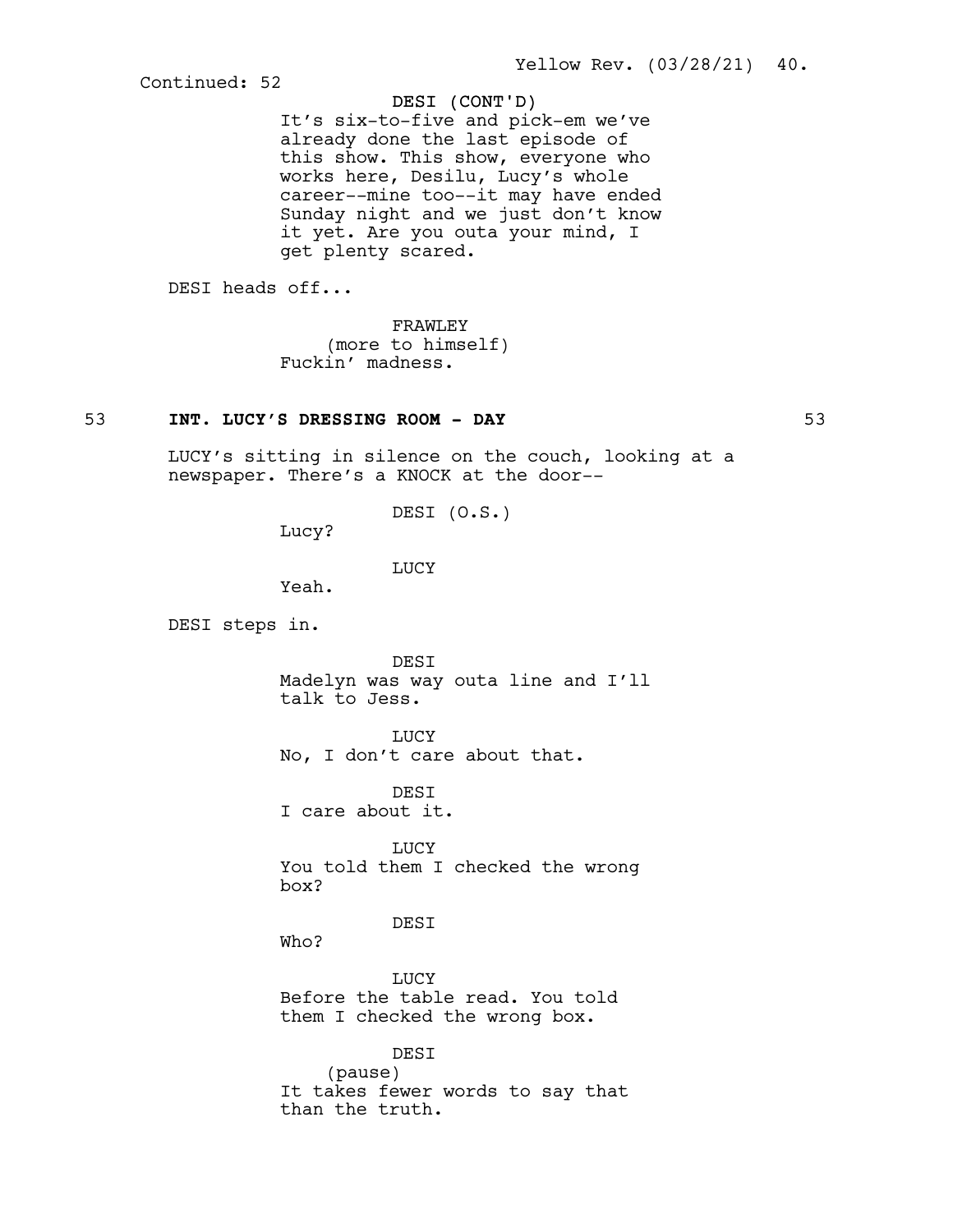LUCY But it makes me sound like a simpleton who's ill-equipped to participate in democracy.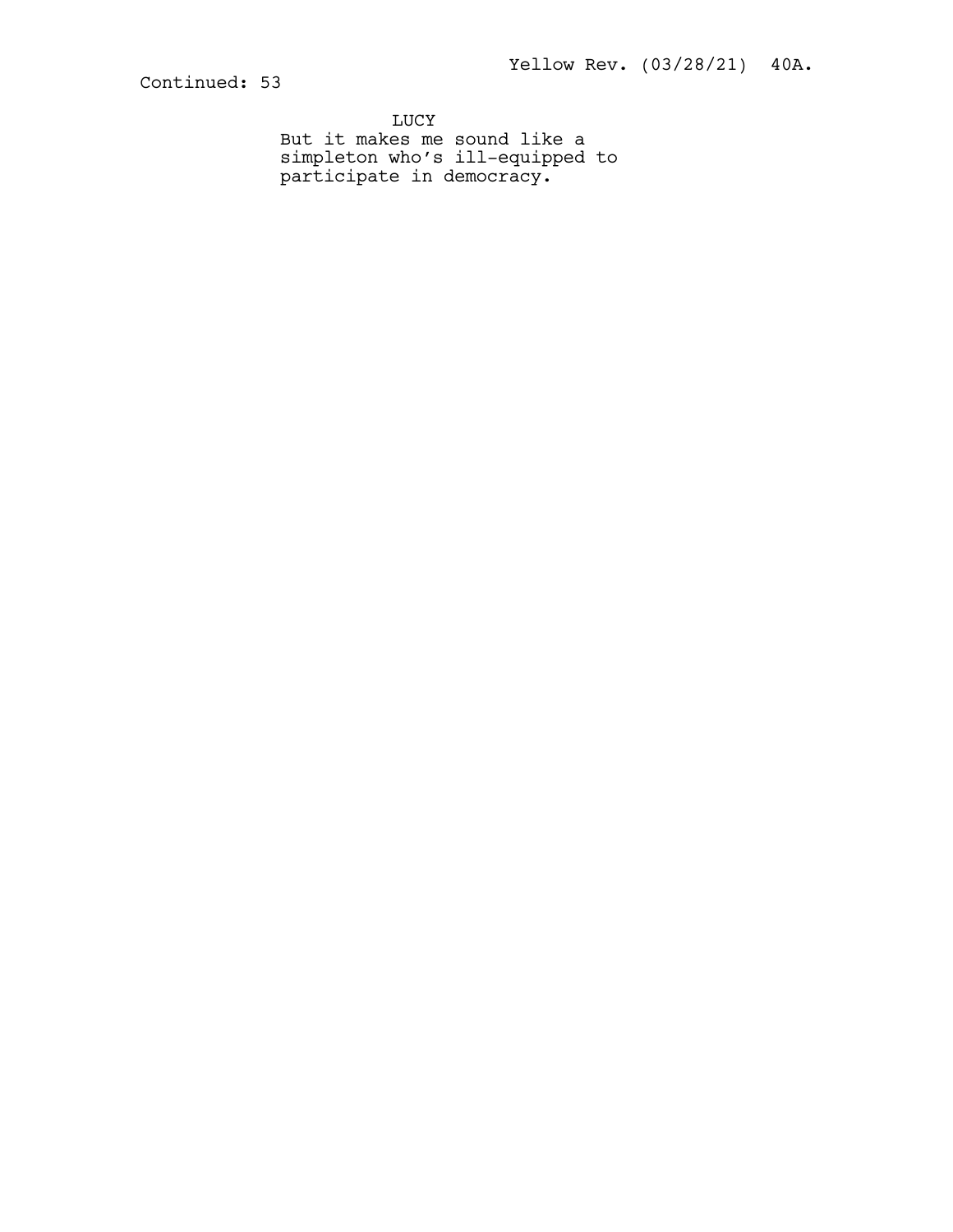**DEST** It was simpler and it's nobody's goddam business.

LUCY Well, no, pretty obviously it's everybody's goddam business.

DESI

You don't have to keep checking the papers. I've got people who'll let me know the moment an editor thinks about it. There's something wrong with the story, they know it, and that's why no one's reporting on Winchell.

LUCY No. The *Confidential* story. That's getting picked up.

LUCY puts the newspaper in DESI's hands as she walks out of the room. DESI looks at the gossip column headline--

*"Does Desi Really Love Lucy?"*

**BLACK**

**TITLE:**

#### **Tuesday**

# **Blocking Rehearsal**

#### 54 **INT. WARDROBE ROOM - DAY** 54

VIVIAN's being fitted for a dress. It's more flattering than what we're used to seeing Ethel in.

> VIVIAN I like this a lot, Tommy.

TOMMY It's a great color for you.

VIVIAN I really like this.

TOMMY And I can cinch the back a little. I can lower the neckline.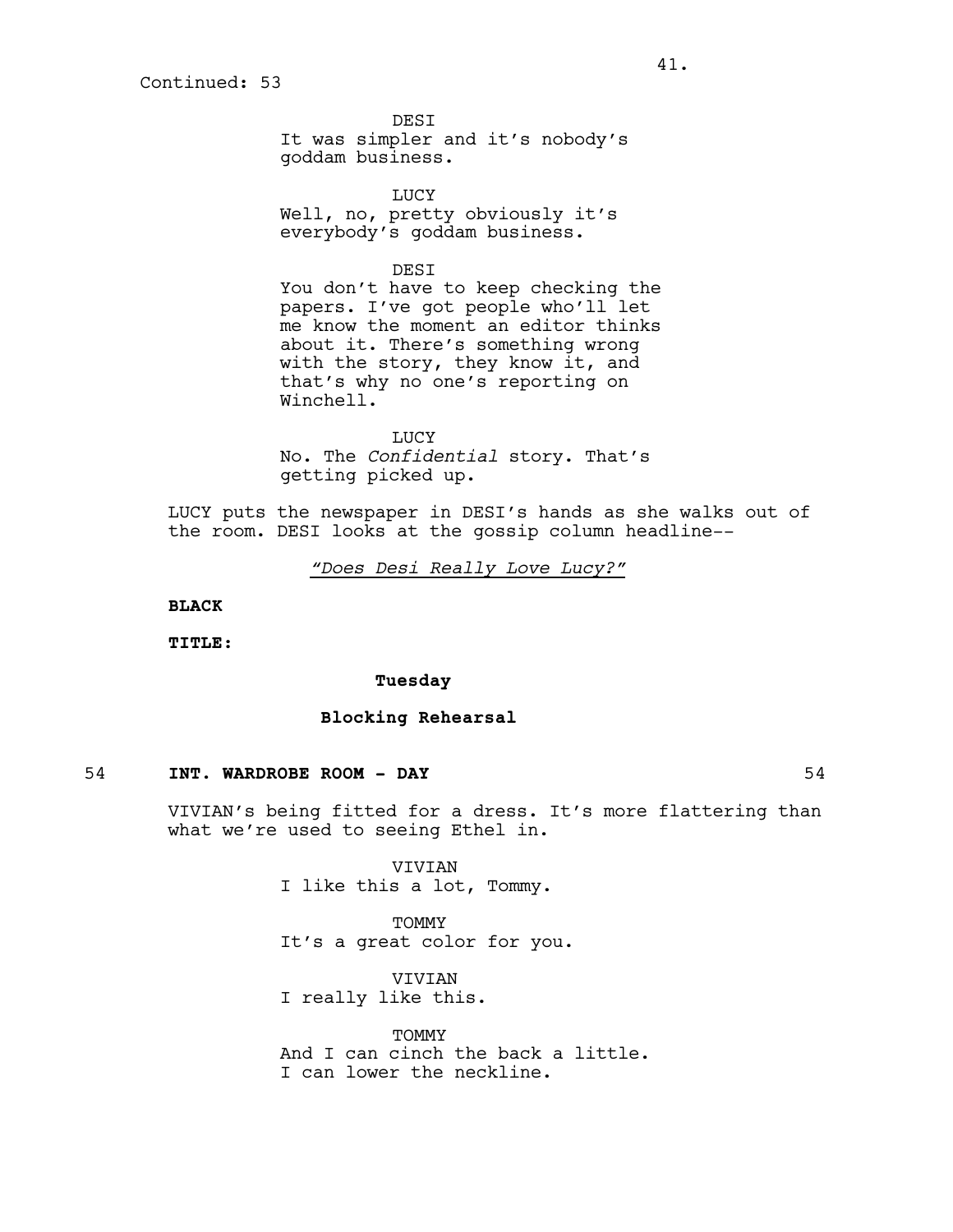VIVIAN Not on CBS you can't, but still, now we're talkin'. Now we're cookin' with gas.

TOMMY Should I bring out some shoes?

#### VIVIAN

Yes please.

TOMMY disappears. VIVIAN checks herself out in the fulllength mirror. LUCY appears in the reflection. She whistles her approval.

VIVIAN (CONT'D)

Yeah?

LUCY That's a nice dress.

VIVIAN I thought so too.

LUCY Are you borrowing it from wardrobe for a cocktail party?

VIVIAN

(beat) A dinner party.

LUCY

Where?

VIVIAN The apartment of Ricky and Lucy Ricardo.

LUCY This is for the show?

VIVIAN

Lucy's invited--

LUCY

 $Viv--$ 

(MORE) VIVIAN I know, but listen. I'm thinking Lucy's invited her to dinner, she thinks she's being fixed up with an eligible guy.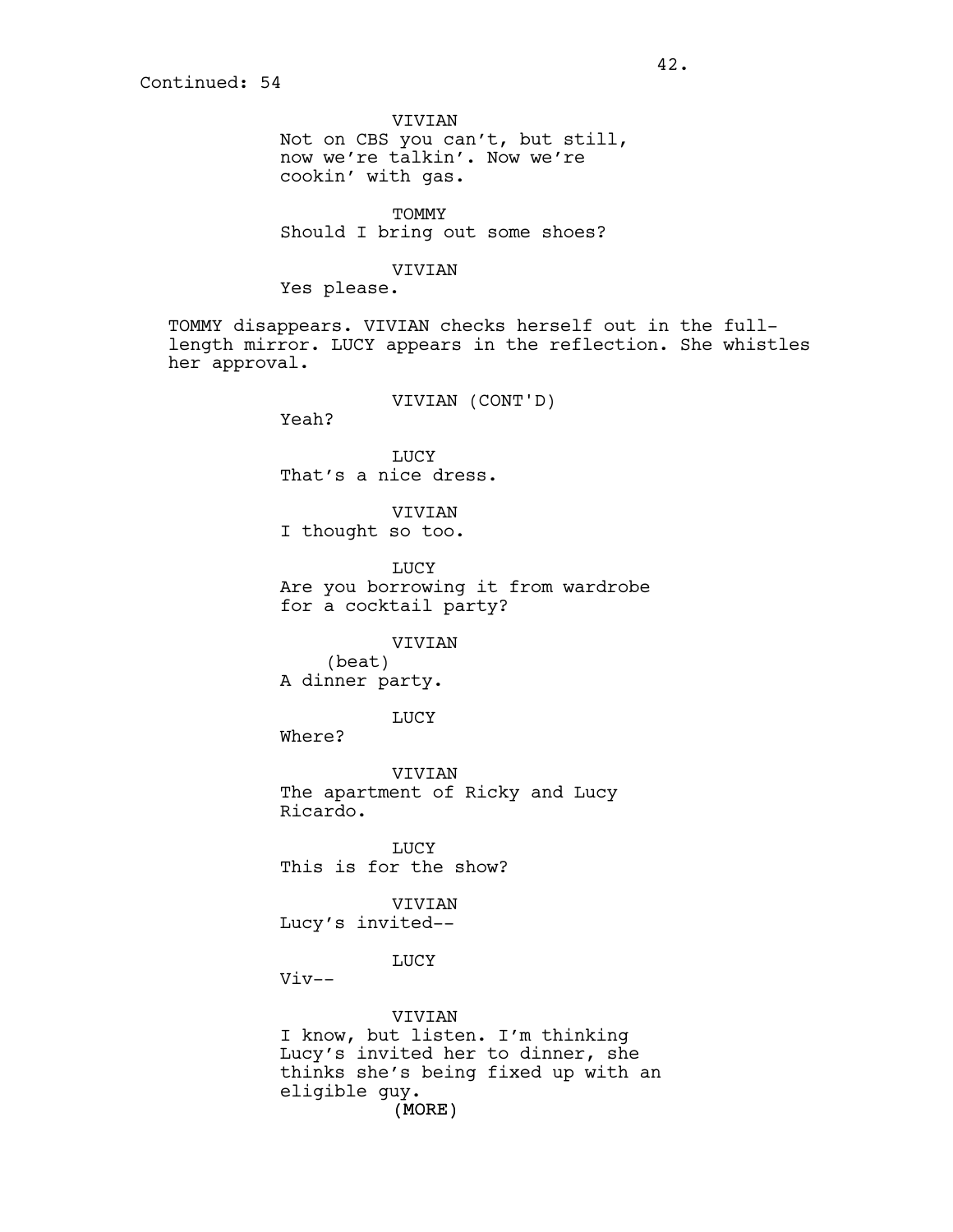VIVIAN (CONT'D) She'd want to look nice, it's something new for the character.

LUCY But the character's still Ethel Mertz, right?

#### VIVIAN

(pause)

Yeah.

TOMMY's come back in with the shoes but heads right to where a newspaper's sitting on a table. LUCY's hand casually gets there first.

> VIVIAN (CONT'D) Hey. Don't.

LUCY looks at the paper and shows it to VIVIAN--

LUCY "Does Desi Love Lucy Loosely?" They took time on that.

VIVIAN

Isn't there enough going on with-- I'd be more concerned about--

# LUCY

(reading)

"If neighbors hear screams of rage followed by the sound of breaking crockery coming from the Arnaz house this month, they'll know what is happening without having to investigate. The red-haired Missus has just finished reading *Confidential*'s report on--"

#### VIVIAN

In your life have you ever taken this stuff seriously?

LUCY I take my marriage seriously.

VIVIAN And Desi said?

#### LUCY

(in DESI's voice) "Lucy, I ain't been with no girls since the moment I saw you."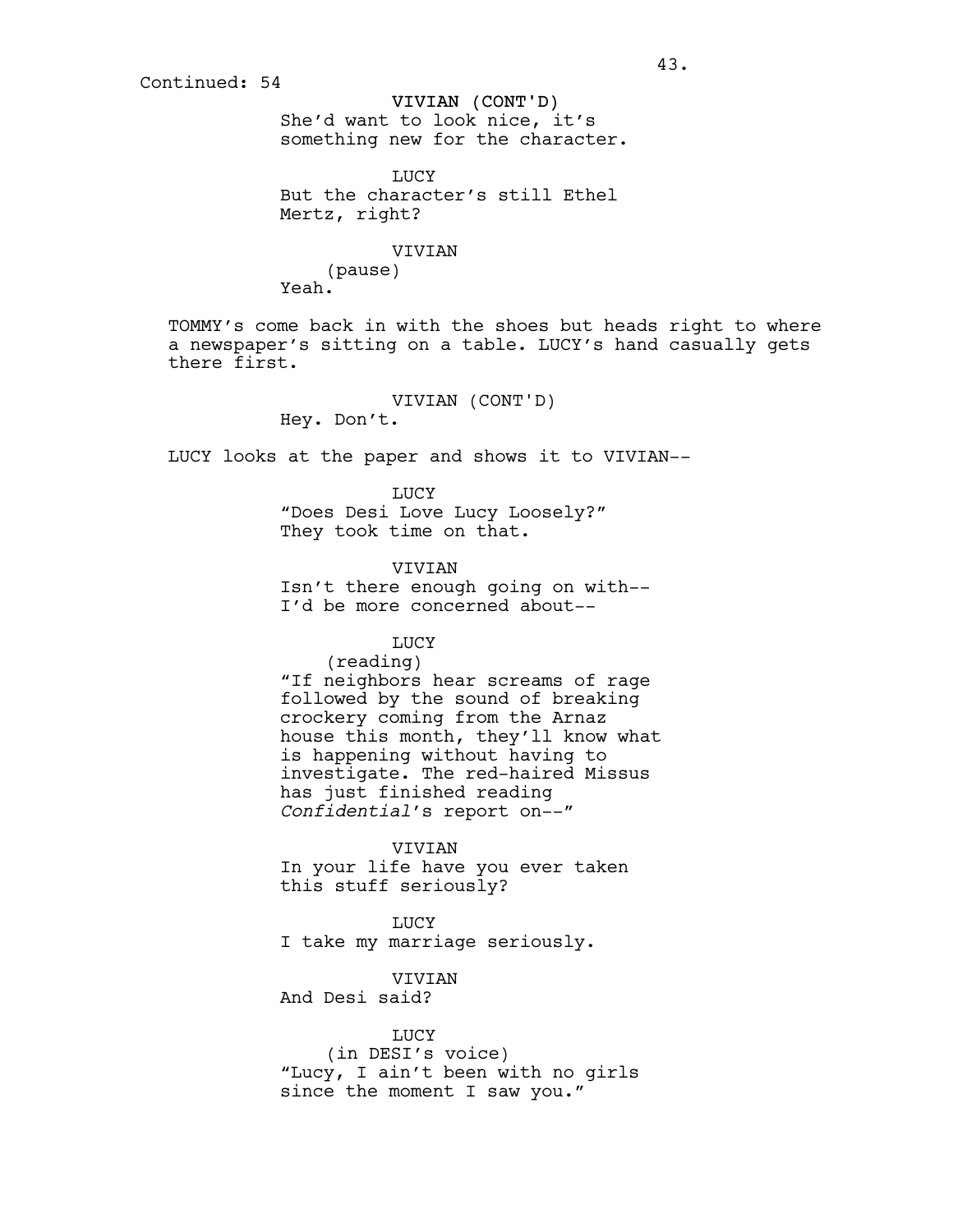VIVIAN Then believe him.

#### LUCY

I do believe him. It's an old picture, we were there together and he was playing cards on the boat Wednesday. You'd be more concerned with what?

# VIVIAN

What?

LUCY You said, "I'd be more concerned with--" and I cut you off. The Winchell broadcast.

#### VIVIAN

Yeah.

LUCY I don't get to choose just one, I'm concerned with both.

VIVIAN Understood. What about the third? What'd they say?

#### LUCY

We didn't think yesterday was the best day to tell 'em about the third.

#### VIVIAN

Right.

LUCY We're doing it now. Jess first, then the network and Philip Morris.

## VIVIAN

Could be worse.

**LUCY** 

How?

VIVIAN You could be playing Ethel.

LUCY

Got it.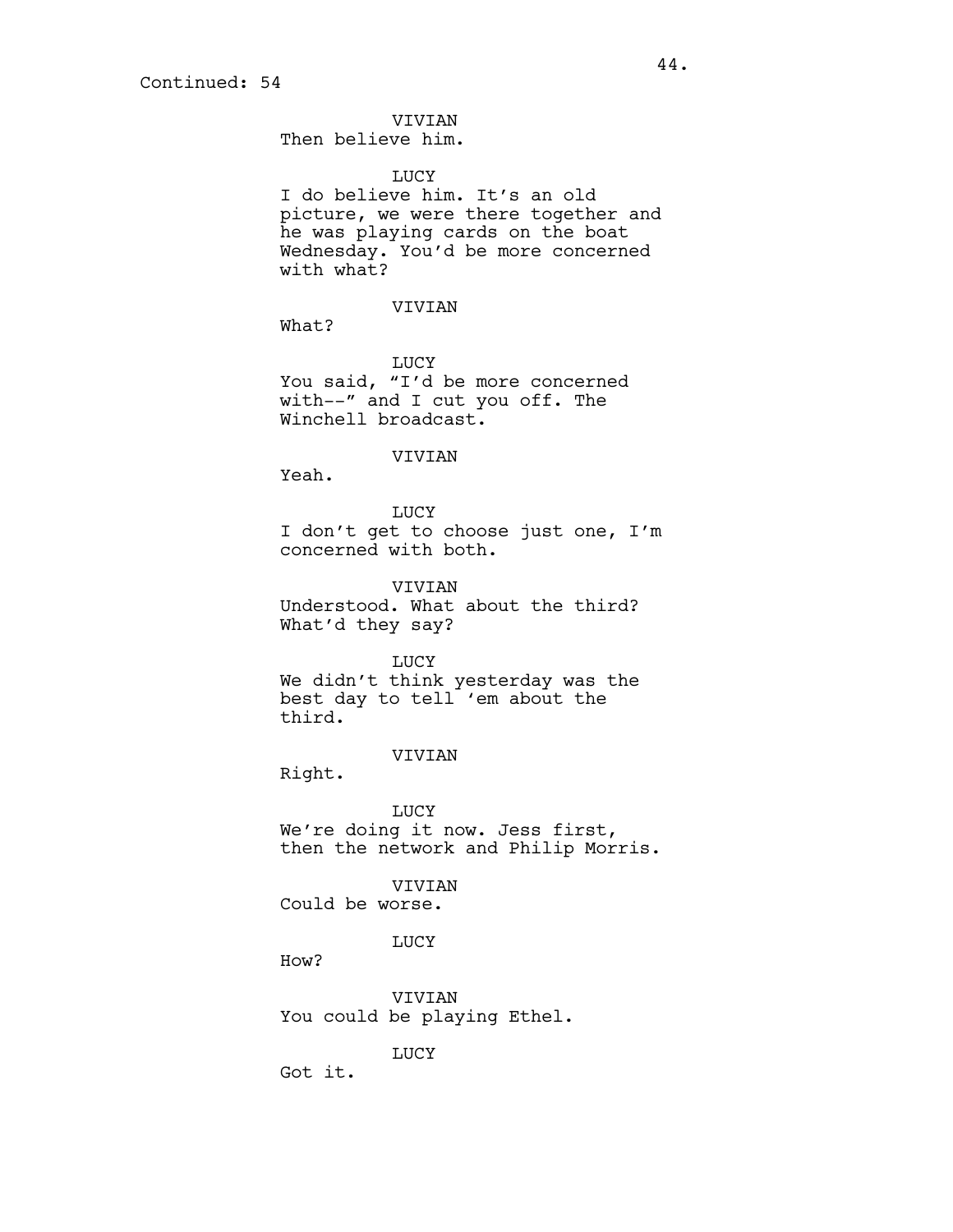LUCY exits and we

CUT TO:

#### 55 **OMITTED** 55

### 56 **INT. WRITER'S ROOM - DAY** 56

JESS, MADELYN and BOB are working at a large table with a writer's assistant, MARY PAT, taking notes. On the wall are ideas for future episodes.

> MADELYN Is Lucy on the phone too long at the top? We only hear one side of the call, are we staying too long at the fair?

BOB (to MARY PAT) You don't need to write down everything we say in here.

MARY PAT writes that down.

JESS We'll know when it's on its feet.

DESI knocks on the open door and he and LUCY walk in--

DESI Good morning.

JESS 'Morning guys.

DESI (to the Writers' Assistant) Mary Pat, would you mind giving us the room for a moment?

MARY PAT Of course, Mr. Arnaz.

She closes up her notebook, exits and closes the door behind her.

> MADELYN "Of course, Mr. Arnaz."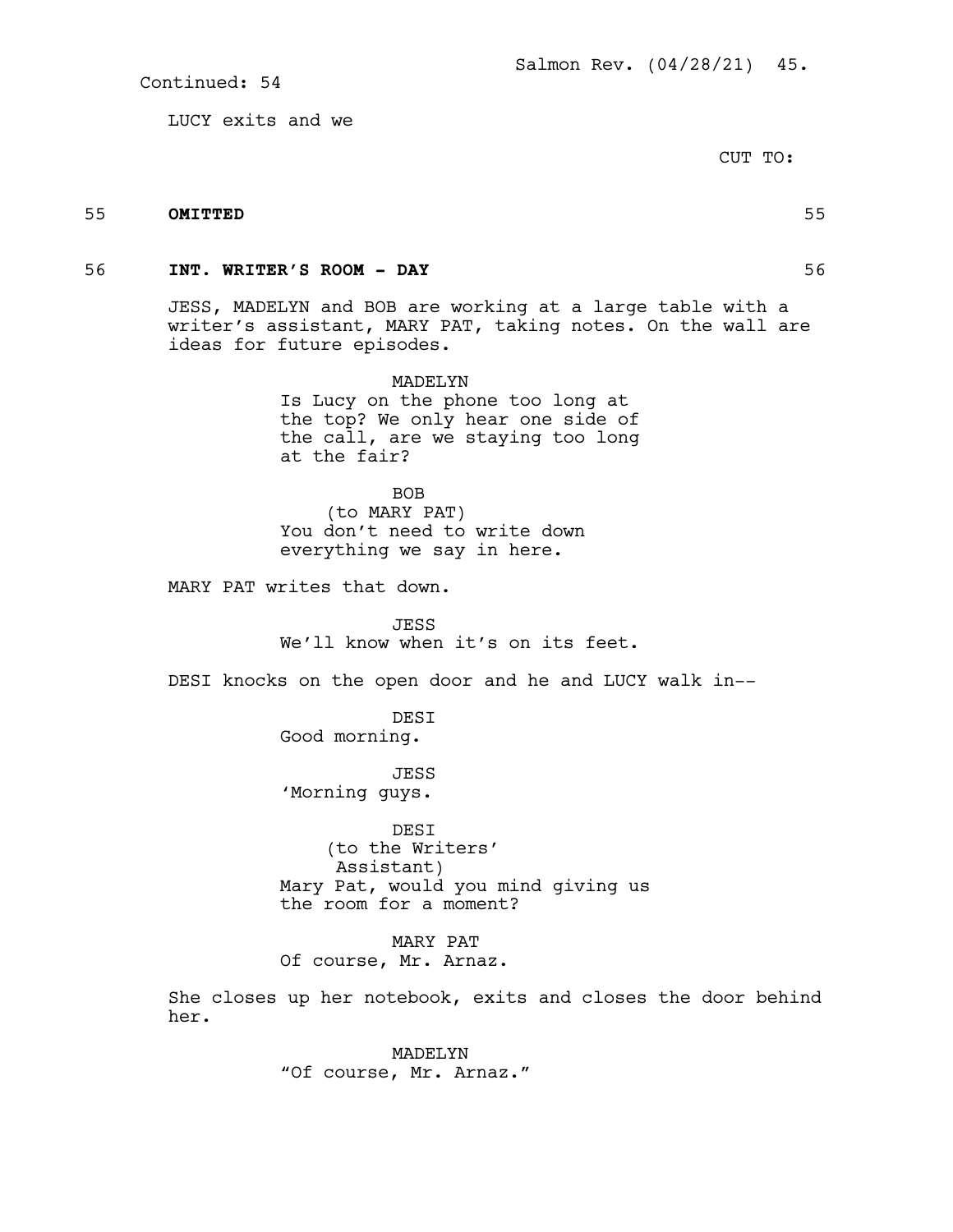BOB (to MADELYN) She's nice.

DESI (to MADELYN) You're in enough trouble.

LUCY You're not in trouble.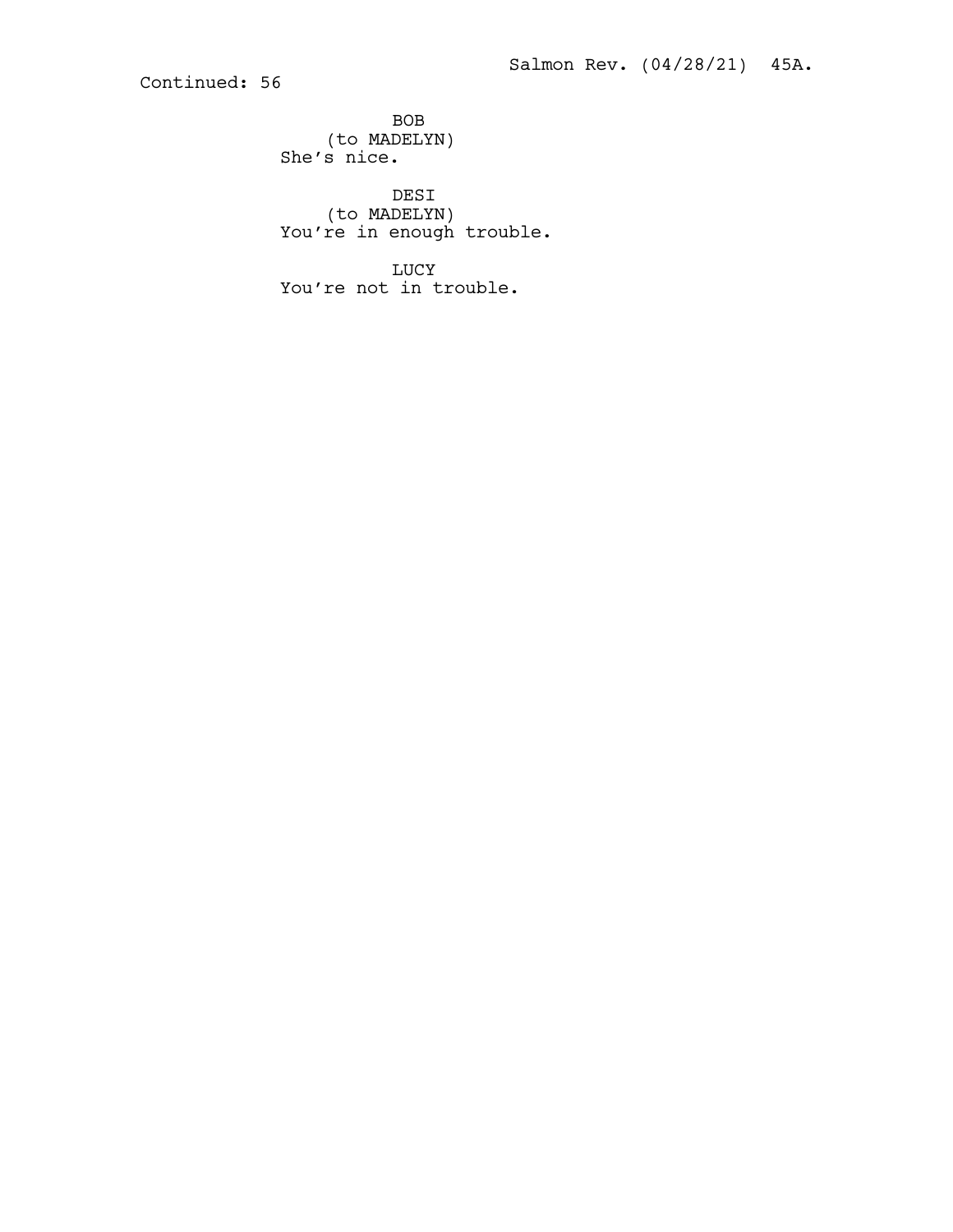**DEST** We need to talk. BOB No, don't tell me-- DESI No, we're still okay. No one's picked up the story. JESS Alright. Looking at Lucy's face I thought for sure-- LUCY I'm pregnant. JESS (pause) That's not at all what I was gonna say. **DEST** That's what we came to talk about. We were gonna have this conversation yesterday but other things-- JESS Sure. BOB Well this is a one-two punch. LUCY It's not a punch, I'm having a baby. MADELYN What do we do now? There's a long silence before LUCY turns to DESI... LUCY (pause) I know it *seems* like no one said congratulations, but that can not be, as these are three of our closest friends and colleagues.

JESS

Of course. Mazel Tov.

And they all begin congratulating Lucy and Desi at once--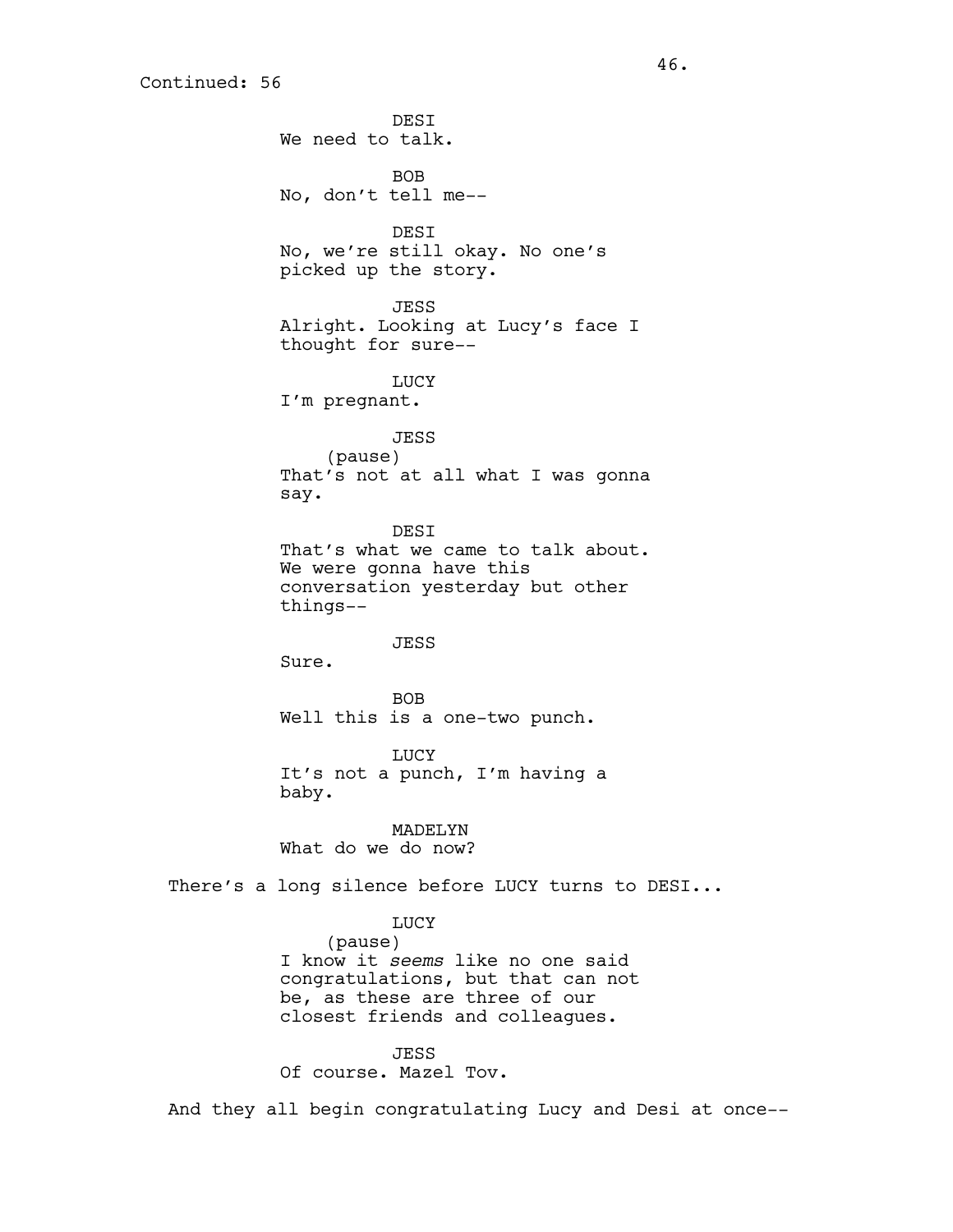ALL Congratulations, Des./That's wonderful news./ Congratulations./etc.

The congratulating quiets down into silence...

#### JESS

 $So---$ 

## LUCY

Yeah. With Lucie I was the size of a phone booth. You've got about seven weeks before you have to start hiding me behind boxes and chairs and another seven weeks after that before I won't fit in the frame.

JESS What do you want to do?

LUCY

Do? Whatever there was to do we've done it.

JESS Where does that leave us?

DESI

Without a choice. Lucy Ricardo's gonna have a baby on television.

JESS

(pause)

Des--

DESI How many scripts in the bank?

JESS We're five ahead of production. We're shooting 4 and writing 9.

#### DESI

Four. No harm done. But whatever script you're working on now, Episode 9, scratch it. Episode 9 is now "Lucy Tells Desi She's Pregnant" and we work from there. (pointing to a story idea on the wall) What's that one?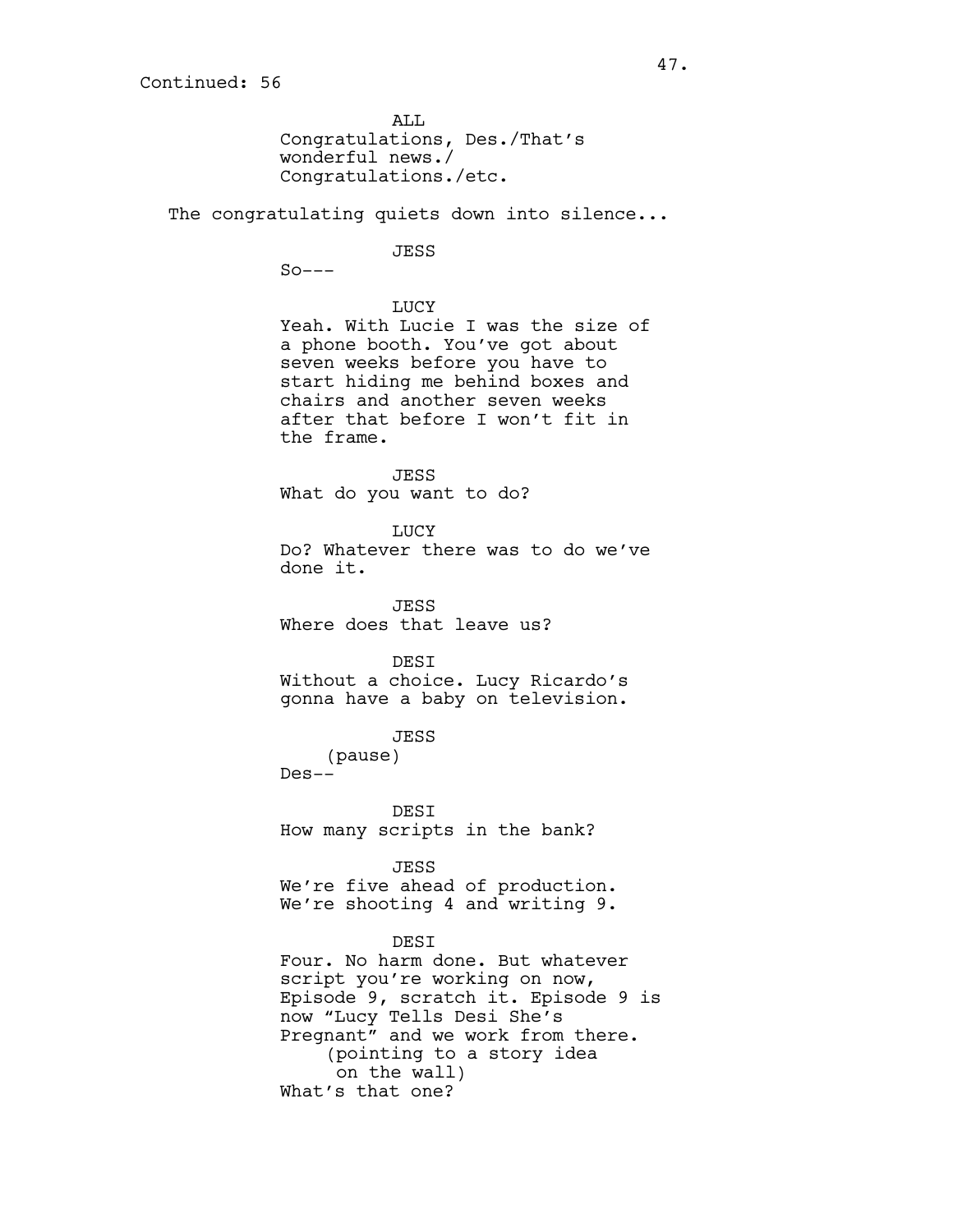JESS Which one? LUCY "Lucy Goes to Italy". JESS We want to send the four of you to Italy. LUCY Why? MADELYN We think it'd be nice to get off our set. LUCY No, why do the Ricardos and Mertzes go to Italy? JESS A vacation. **DEST** They don't vacation in Europe, they go to the Grand Canyon, they go to Niagara Falls. BOB Work. Ricky's got a gig at a club in Rome. DESI And what does Lucy do? MADELYN She stomps grapes. Lucy and Ethel go to an Italian Vineyard-- DESI Why? MADELYN We don't know yet--and they stomp grapes. We start to SLOWLY PUSH-IN on LUCY who's thinking about how that might work and be funny...

Continued: 56

DESI (O.S.) This vineyard is located in the 19th Century?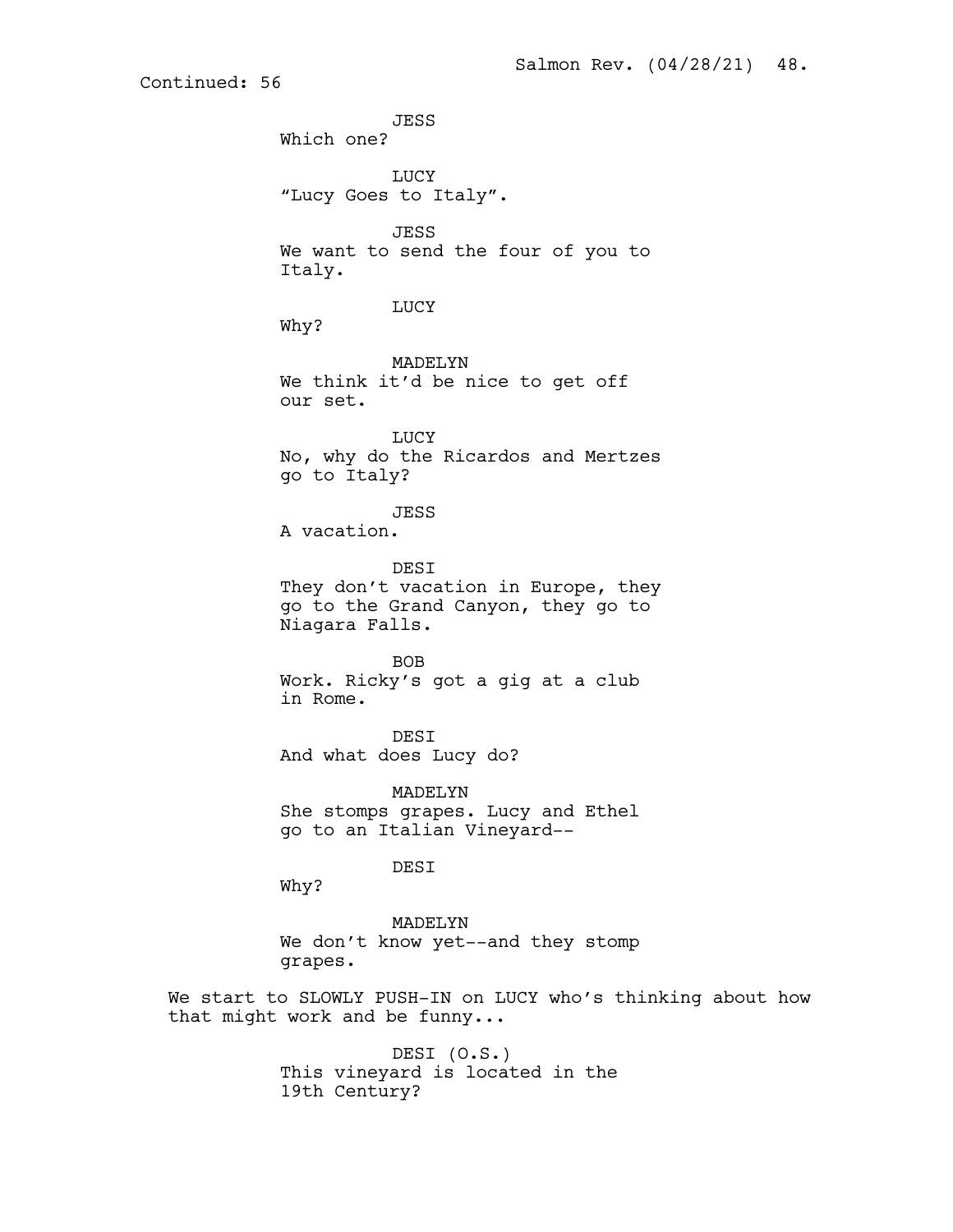JESS (O.S.) They don't stomp grapes anymore?

DESI (O.S.)

No.

MADELYN (O.S.) Okay, so they find the one vineyard where they still stomp grapes.

In LUCY's head, we

CUT TO:

57 **INT. ITALIAN HOTEL ROOM SET - DAY (BLACK AND WHITE)** 57

LUCY

*Come in.*

An ITALIAN BELLMAN opens the door--

BELLMAN

*Si, signora, you sent for me.*

LUCY

*Yes, I'd like some information please. Are there any grape vineyards around here? I want to see how they make the wine. How they pick the grapes--you know- press the juice out with their feet.*

BELLMAN *There is one little town called Turo where they still make the wine that way.*

CUT BACK TO:

58 **INT. WRITERS' ROOM - DAY** 58

MADELYN

Easy.

DESI And why does she want to go to a vineyard?

MADELYN We don't know yet.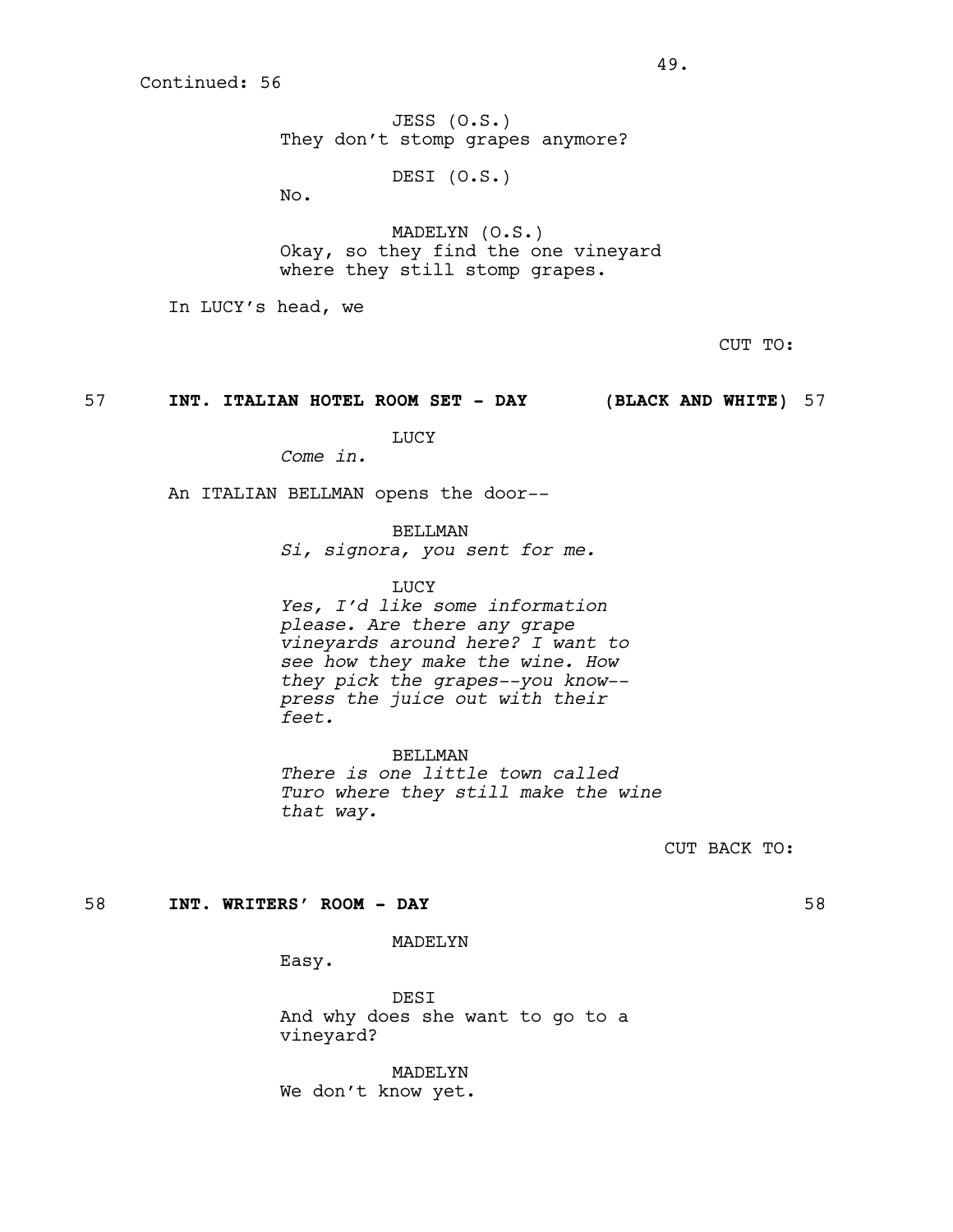BOB She has an audition for an Italian movie.

MADELYN What does that have to do with stomping grapes?

BOB The part.

CUT TO:

#### 59 **INT. EUROPEAN TRAIN COMPARTMENT SET - DAY(BLACK AND WHITE)** 59

An Italian director is talking to the two couples--

VITTORIO

*I should not have been staring at Mrs. Ricardo, but she happens to be just the type I need for a part in my new picture.*

LUCY

*Who me?!*

VITTORIO *Yes. The role of a beautiful Italian red head who--como si dice- steps on the grapes.*

CUT BACK TO:

# 60 **INT. WRITERS' ROOM - DAY** 60

JESS We'll get there. The point is, Lucy in a vat of grapes for five minutes.

**LUCY** I can see it.

# 61 **INT. VINEYARD SET - DAY (BLACK AND WHITE)** 61

And we see LUCY, dressed in Italian peasant clothing, performing the famous grape-stomping scene and it's accompanied by AUDIENCE LAUGHTER--

First a WOMAN climbs into the vat and starts stomping on grapes.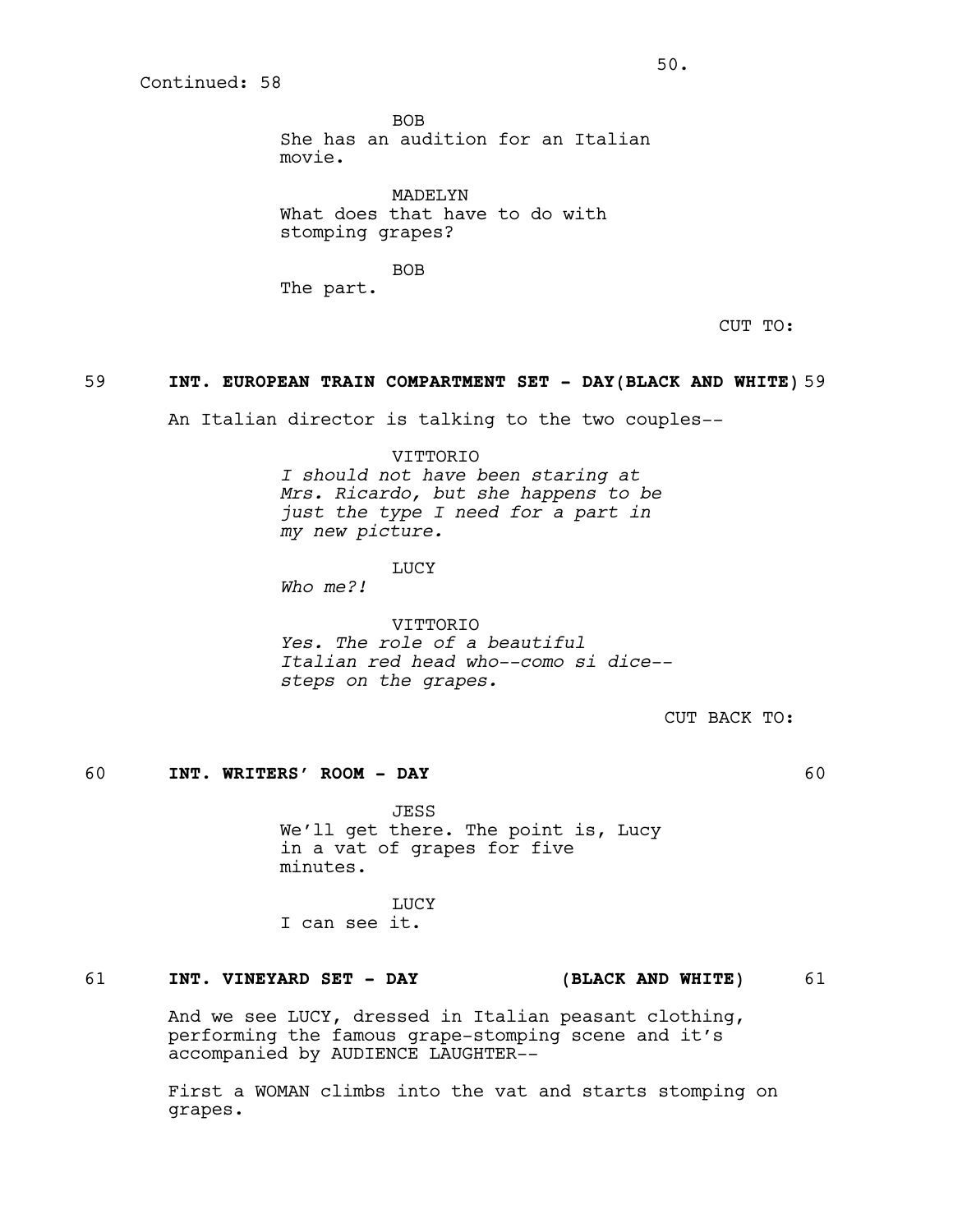LUCY looks over the edge and gives us her squeamish face. The WOMAN indicates with a wave of her arm that LUCY should come in. LUCY cautiously climbs in and gingerly puts her foot on the grapes. Her face reflects that this is a very weird sensation. The Italian WOMAN is stomping vigorously and LUCY looks like she's walking on eggs.

51.

And now we see LUCY's POV--the bright lights, the cameras and crew and the STUDIO AUDIENCE LAUGHING...

CUT BACK TO:

### 62 **INT. WRITERS' ROOM - DAY** 62

BOB What can happen in the vat of grapes, what can she do?

JESS

It doesn't matter right now, we need to get back to--Des, the network isn't gonna allow it and neither will Phillip Morris.

LUCY's still thinking about the grapes--

JESS (CONT'D)

Lucy--

LUCY Just hang on.

# 63 **INT. ITALIAN VINEYARD SET - DAY (BLACK AND WHITE)** 63

But now LUCY's standing in the vat of grapes by herself, breathing heavy. She's out of ideas. The AUDIENCE IS SILENT.

CUT BACK TO:

#### 64 **INT. WRITERS' ROOM - DAY** 64

LUCY

She loses her earring.

BOB

Yes.

MADELYN There it is.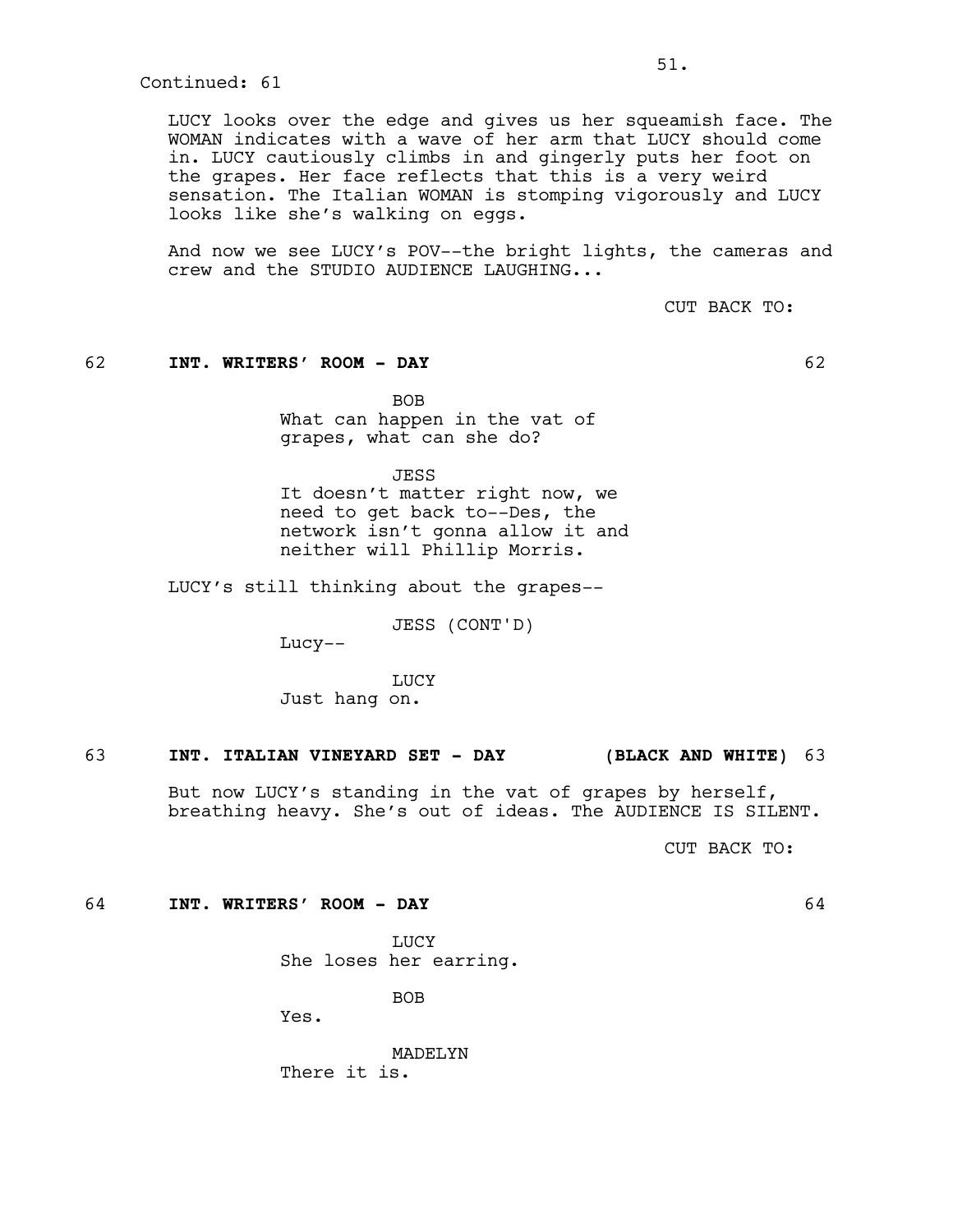JESS What are you talking about?!

LUCY In the grapes.

#### 65 **INT. ITALIAN VINEYARD SET - DAY (BLACK AND WHITE)** 65

LUCY reaches up to check her earring, which is loose, and she tightens it. Then she checks the other ear and feels that her earring's missing. She looks alarmed as she realizes it's down in the grapes.

The AUDIENCE HOWLS--

CUT BACK TO:

#### 66 **INT. WRITERS' ROOM - DAY** 66

DESI Push it to next year, they're not going to Italy while she's pregnant.

JESS I'll bet you my next paycheck against your next paycheck that CBS won't even allow us to use the *word*

pregnant. LUCY (pointing to another card) "Lucy Tells the Truth"

BOB That one's Madelyn's idea. She got it just seconds after I pitched it.

JESS

Folks?

#### MADELYN

Ricky bets Lucy that she can't go two days without lying and we put her in situations where it's hard not to lie.

In LUCY's head, we

CUT TO: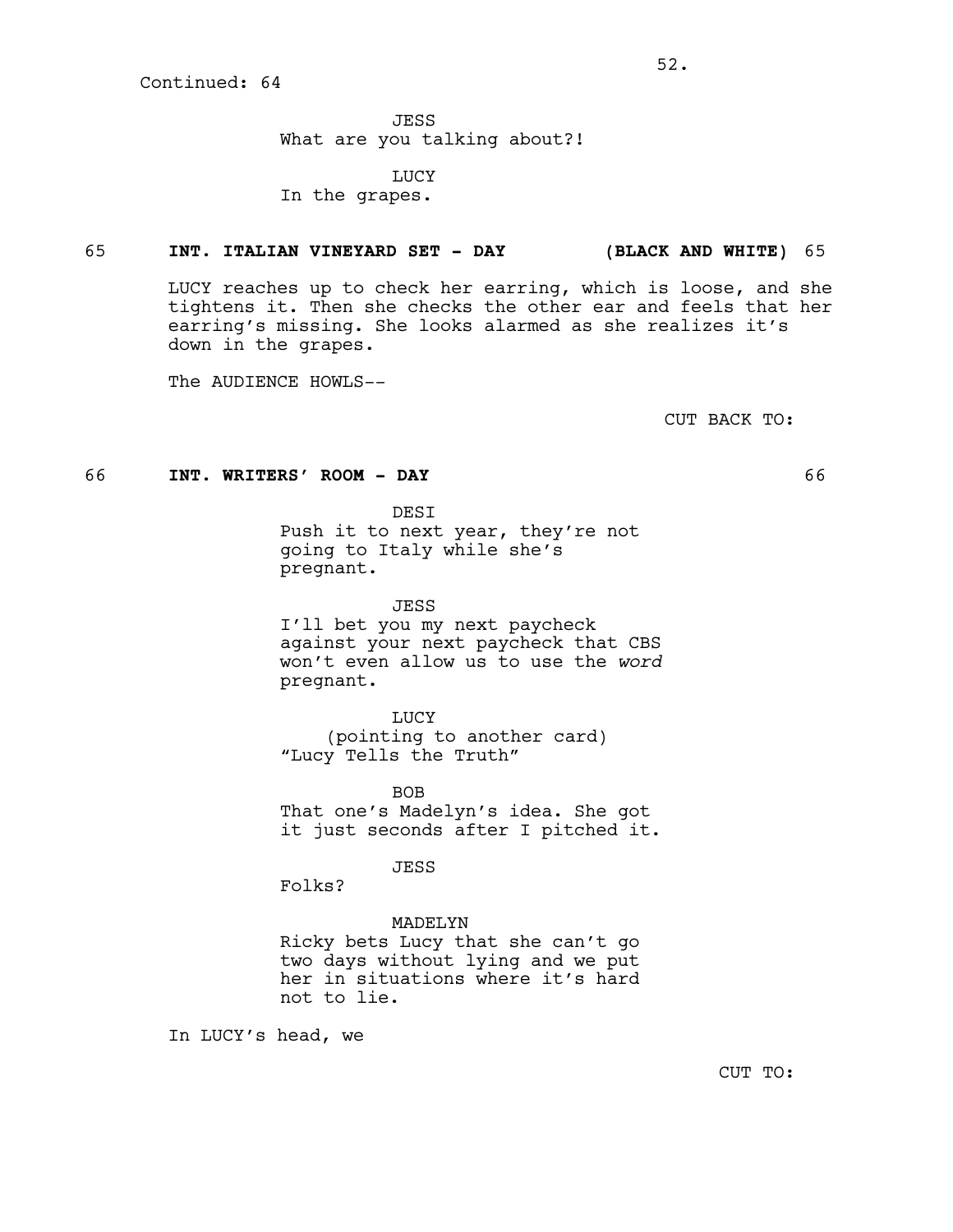# 67 **INT. RICARDO'S LIVING ROOM - NIGHT (BLACK AND WHITE)** 67

**TJUCY** *There! It's started. For the next 48 hours.*

ETHEL *I can hardly wait to hear you tomorrow afternoon, Lucy.*

LUCY

*Why?*

ETHEL *We're going over to Carolyn's to play bridge, remember?*

LUCY

*Oh no! Oh no! I can't spend the afternoon with three women and tell the truth. I'll call Carolyn and tell her I'm sick.*

# 68 **INT. WRITERS' ROOM - SAME TIME** 68

MADELYN After 41 hours she's winning, but

in the final hour--

BOB

Here it is.

# MADELYN

--Ricky gets a visit from the IRS and the guy wants to ask about some questionable things Ricky's claiming on his deductions. Lucy's sitting in the living room too and of course when she's asked by the IRS agent to corroborate, she can't tell a lie, so--

LUCY That's a funny premise.

JESS Yes it is.

DESI But lose the IRS scene.

BOB It could be a good scene.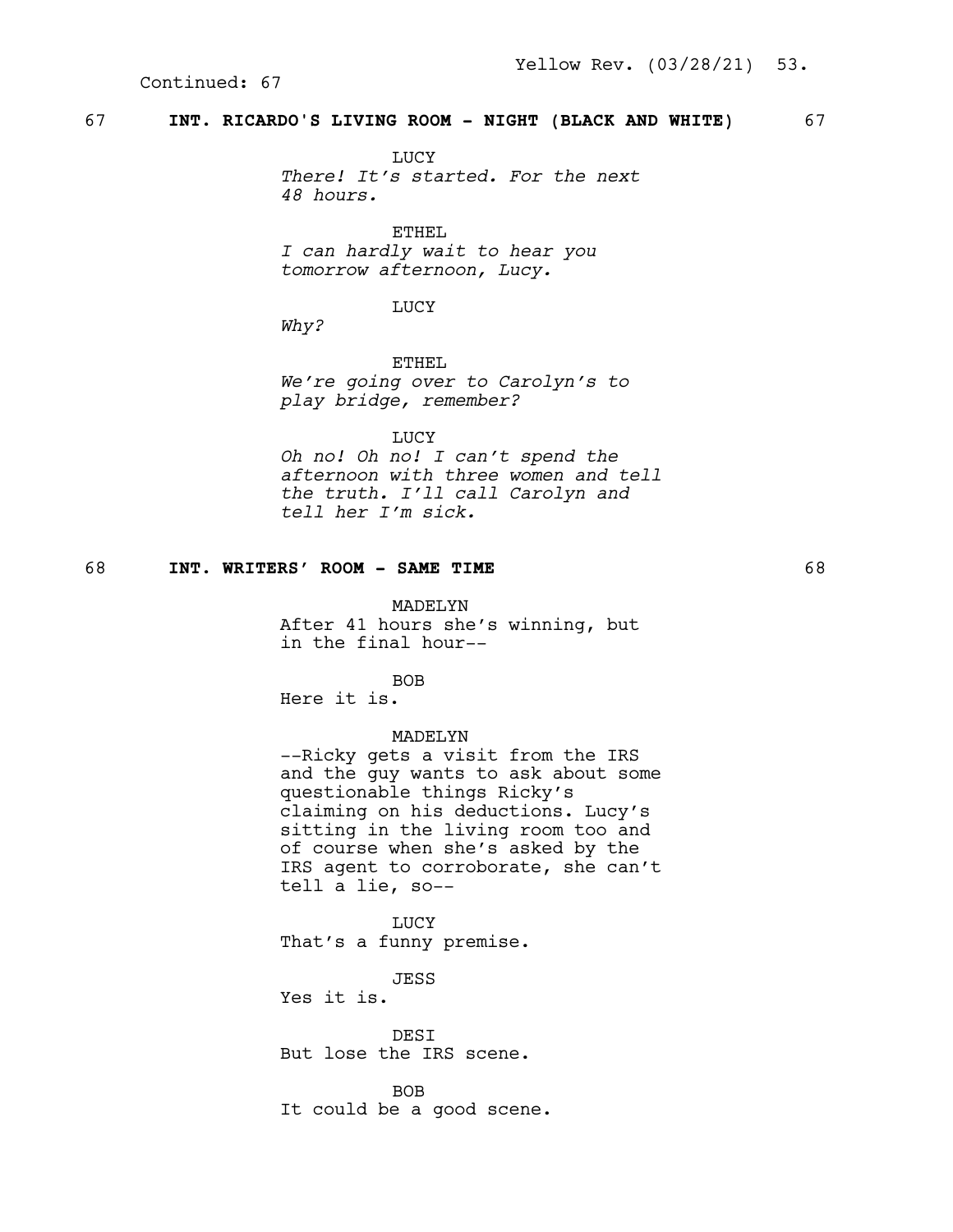MADELYN

He's correct. Once I write it it could be good.

DESI

Ricky Ricardo loves America. He loves being an American. He's grateful to this country and he'd never cheat on his taxes.

#### BOB

It's very relatable. Everyone does.

#### DESI

I don't. Neither does Ricky. Especially when his wife is accused of being un-American. Look for something else and start working on the first pregnancy show.

#### JESS

*Listen to me!* (pause) They're not going to let us do it.

DESI

Let that be my problem.

#### JESS

I wish I could, Des, but it's very much my problem. So instead of talking about goddamn grapes--Look, what you got to understand is--

#### LUCY

Jess? They're free to take us off the air for the rest of the year while continuing to pay our contracts and answering questions about why motherhood is too salacious to put on CBS, but something tells me they're not gonna go that route. Instead, I think Broadcast Standards and Practices will give you a list of insane restrictions, which might even include you winning your bet with Desi, and which I have no doubt the three of you will navigate beautifully. (to DESI)

You told me to be nice. Good?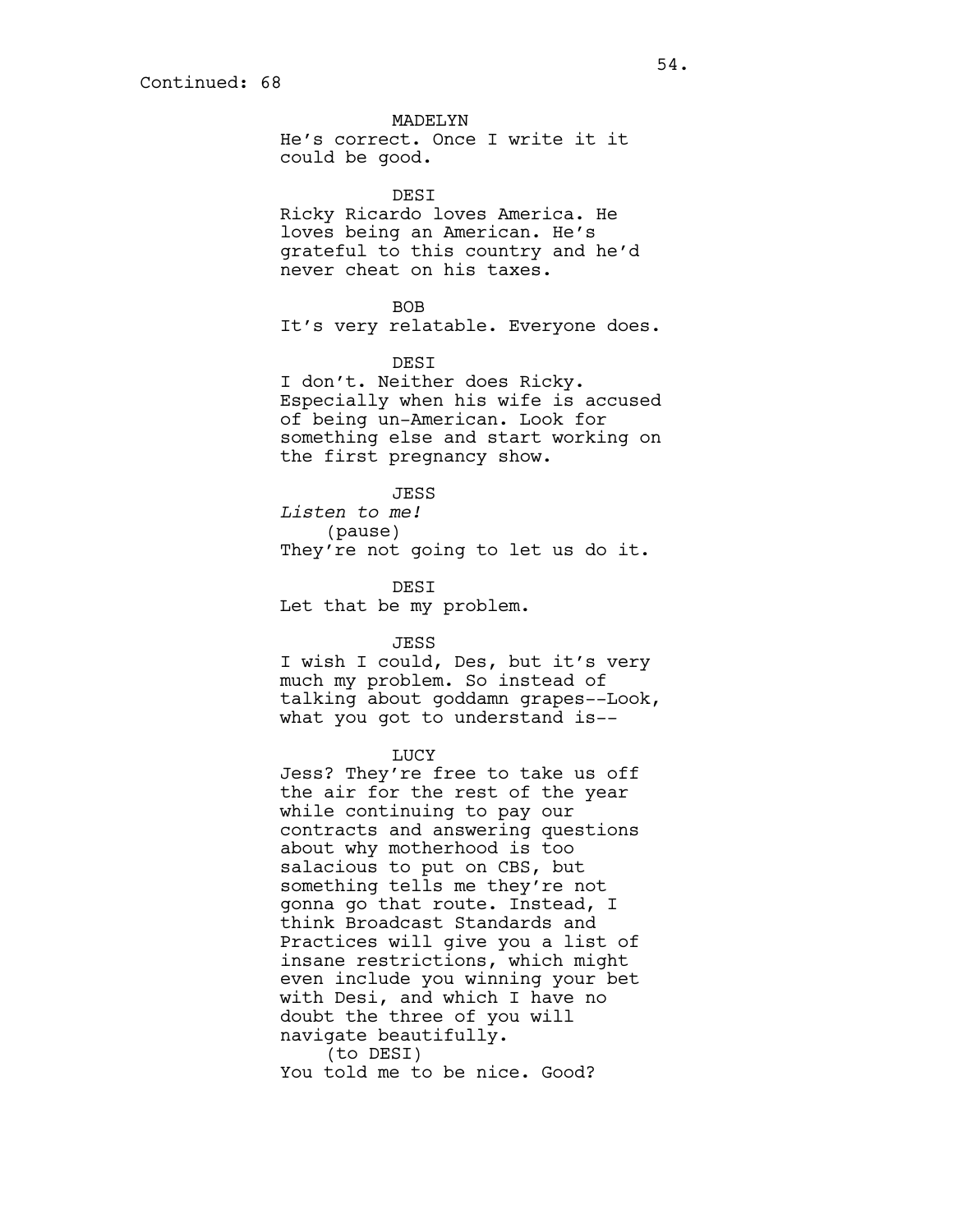DESI

Yeah.

LUCY exits...

### DESI (CONT'D)

I don't care what your first thoughts out of the gate were, but your first words out of the gate were no good. (to MADELYN) And what was with you at the table read?

MADELYN

I'm sorry, she was jumping on every stage direction.

DESI

It's her process.

#### MADELYN

But that process usually happens in private. And following your advice, maybe every once in a while, the first words out of her mouth could be "good script."

DESI Is this the right week for this shit?

JESS

Hey--

MADELYN We do seem to be having some success, no?

# JESS

(to DESI) Look, we're all tired from working on *this* week's script.

DESI

Are you sleepy? You need a nap?

JESS

Can I talk to you a second, boss?

DESI

Sure.

They step into--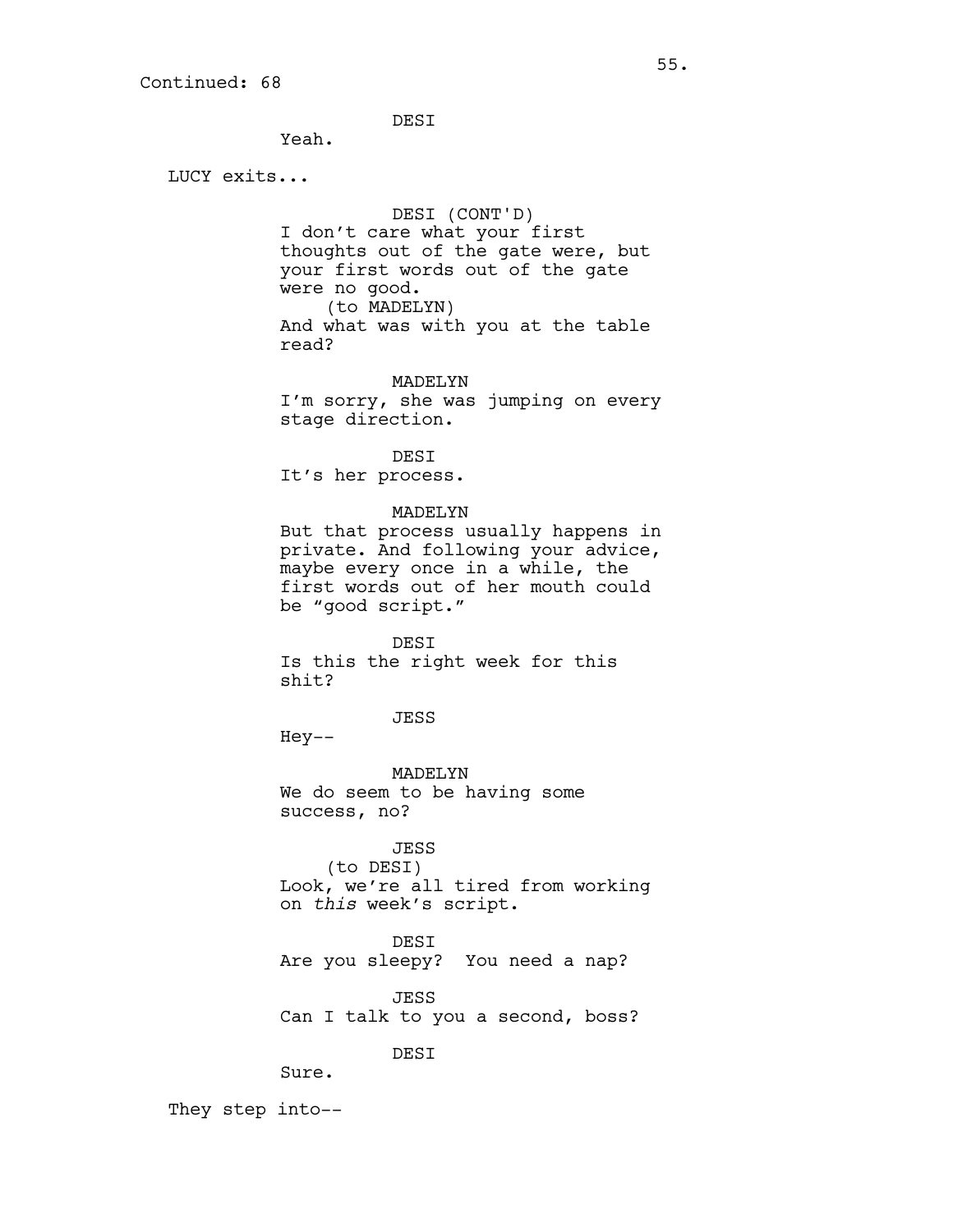# 69 **INT. CORRIDOR - CONTINUOUS** 69

--where JESS closes the office door. They speak quietly.

JESS I'm the executive producer of this show. You can't manhandle me like that in front of people, you just can't do it. My show. And Madelyn was a hundred percent right.

DESI Ricky pays his taxes.

JESS

I get it.

DESI And we're having the baby on the show.

JESS There's no chance they say yes.

**DEST** There's no chance they say yes to you.

DESI heads off and we

CUT TO:

# 70 **INT. SOUNDSTAGE/I LOVE LUCY SET - DAY** 70

We're in the Ricardo's living room set where the cast and DONALD the director are in the middle of rehearsal. The actors hold their scripts.

> DONALD Back to right before Vivian's entrance. "When do we eat?" Settle, and action.

FRAWLEY *When do we eat? I've been living on peanut butter sandwiches.*

DONALD Bill, that line's gotta take you over to the table.

FRAWLEY

Hm?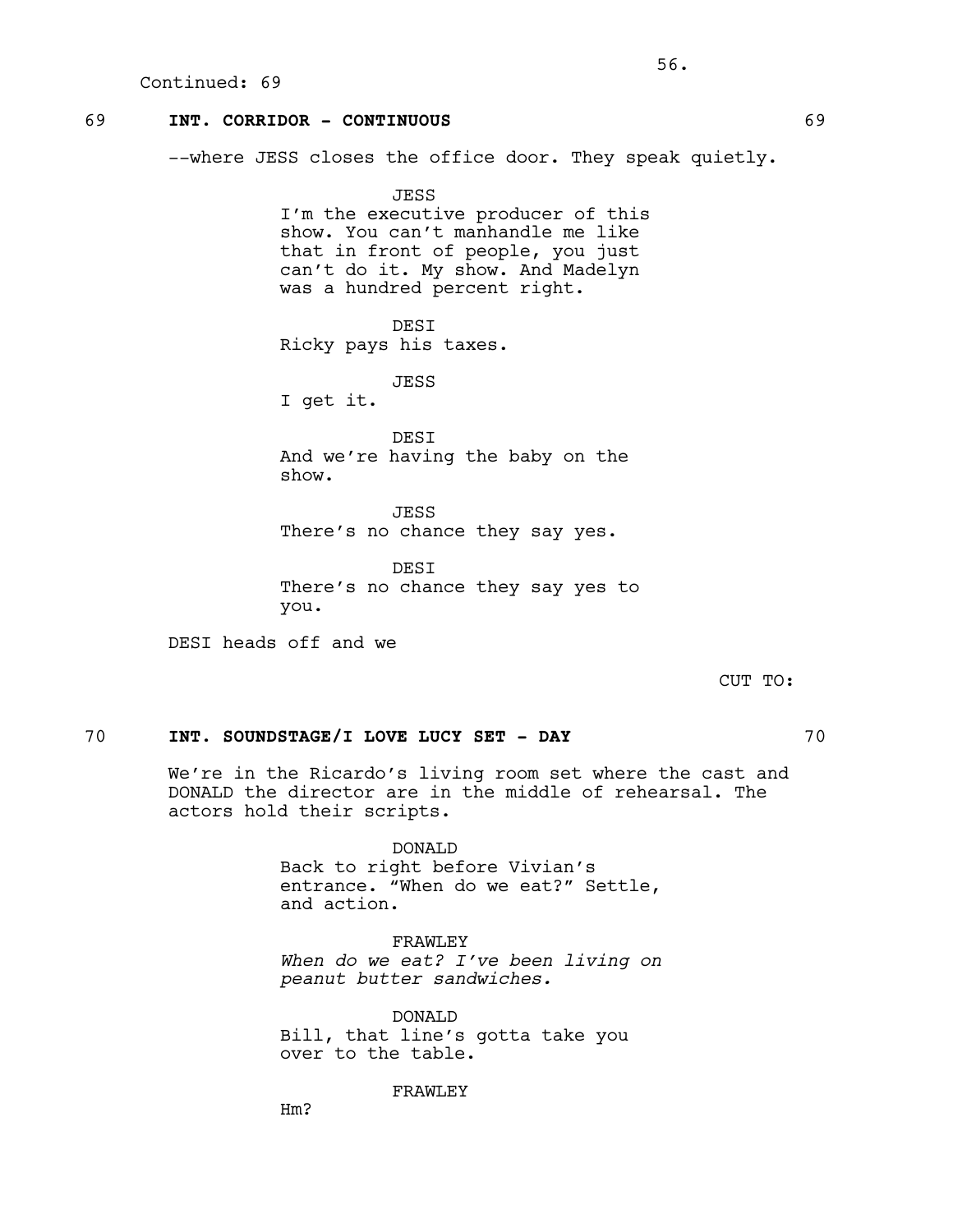DONALD You need to cross to the table on that.

#### FRAWLEY

Why?

# LUCY So you can see the table, notice that a fourth place is set and say your next line.

FRAWLEY *Somebody else coming?*

LUCY *Well Fred, I took the liberty of asking a young lady to be your dinner companion.*

#### FRAWLEY

*A young lady?*

LUCY *A cute young chick.*

FRAWLEY *Oh boy, bring her on.*

#### LUCY

Hang on, let's go back. After I say "I took the liberty of asking a young lady to be your dinner companion", Ricky should take a sip from a glass of water on the table to keep from laughing. Then when I say, "A cute young chick", Ricky can choke on his water a little.

# DESI

I like that.

## VIVIAN

I like it too. The very idea that Ethel's a cute young chick should make Desi choke.

ASSISTANT DIRECTOR (to the DIRECTOR) That's 15.

DONALD

Okay.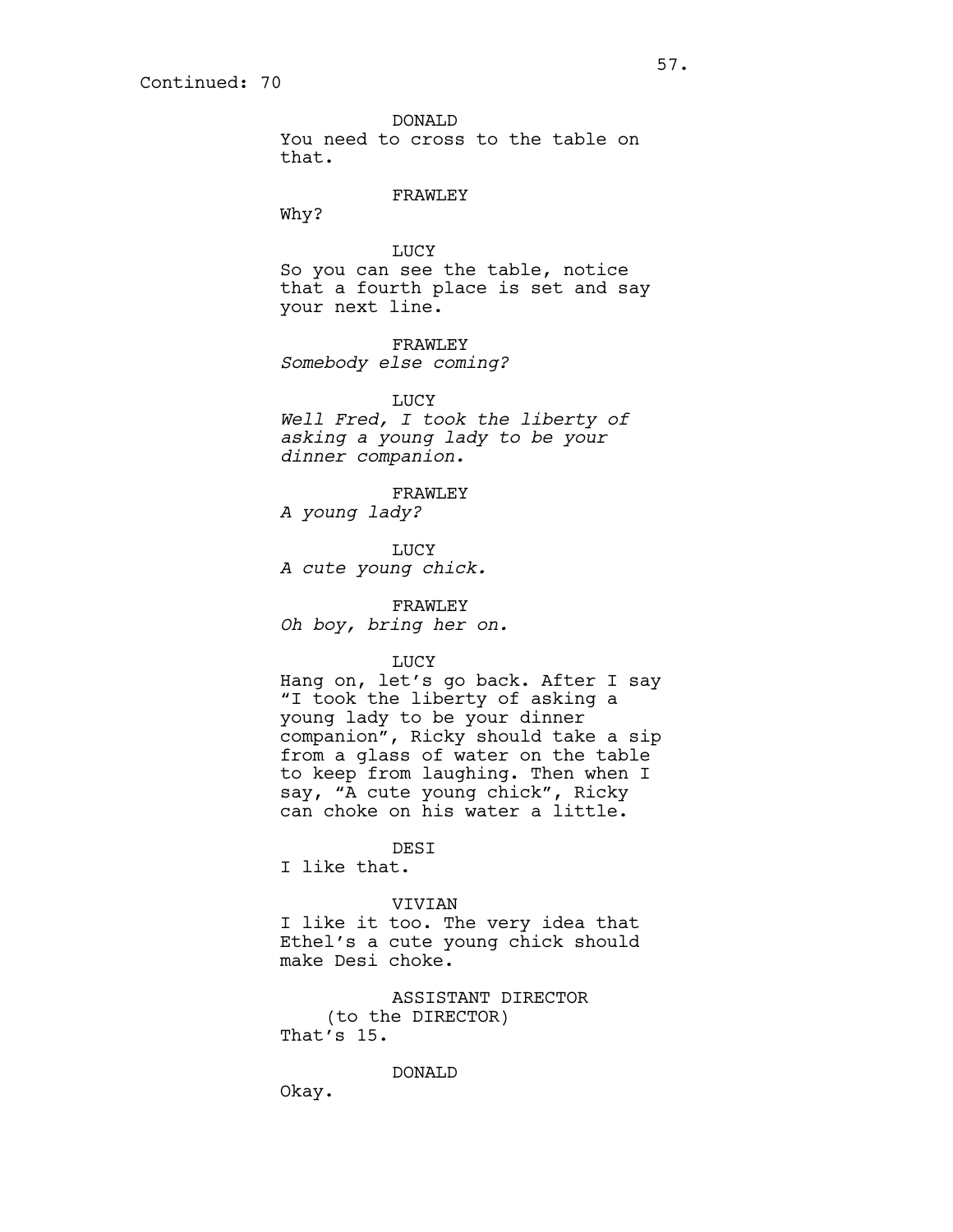ASSISTANT DIRECTOR (calling out) That's 15 minutes!

LUCY I'll be funny by Friday.

FRAWLEY (to VIVIAN) And when can we expect you to be

funny?

VIVIAN says nothing as we

CUT TO:

### 71 **INT. LUCY'S DRESSING ROOM - DAY** 71

LUCY and DESI walk in and DESI closes the door behind him and LUCY starts in right away with an opening paragraph she's committed to memory--

> LUCY "Exactly what makes a husband leave home is something that has been baffling wives since Adam and Eve--  $\mathbf{u}$

#### DESI

Enough.

LUCY "For an outstanding example, let's take one of the nation's most famous husbands--"

**DEST** You've memorized it?

LUCY I've memorized worse writing than this.

DESI Yes, it's a tabloid.

DESI

LUCY "With a curvy, red-haired tidbit like Lucy waiting for him at home, would Desi--"

Stop it.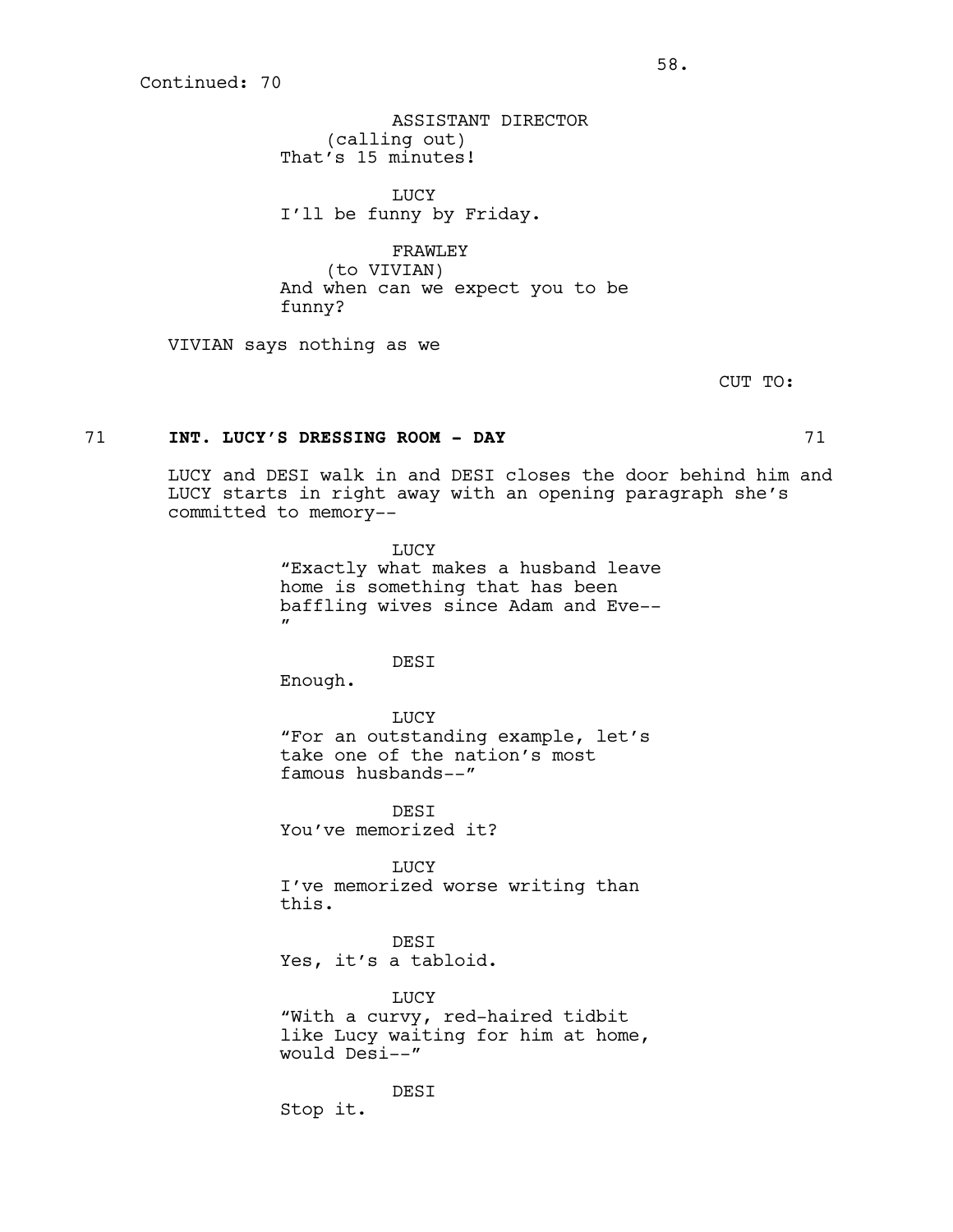LUCY "--be foolish enough to prowl Hollywood like a bachelor wolf and, if so, why?" DESI It's made-- LUCY Twenty-million readers want to know. DESI Lucy-- LUCY Twenty-million and one. DESI How many times I gotta 'splain where I was and what I was doing? LUCY How many times you gotta 'splain? DESI I can't get enough of that joke. LUCY They document an entire night. Someone in your gang's a rat. DESI My gang. The night they're talkin' about I was with Red Skelton and Xavier Cugat. Which one of 'em you think squealed? LUCY They made it up from nothing. DESI I heard on Winchell the other night that you were a Communist. LUCY (pause) *That was true, you idiot!* DESI Yeah. That was a bad example. LUCY And I didn't check the wrong box.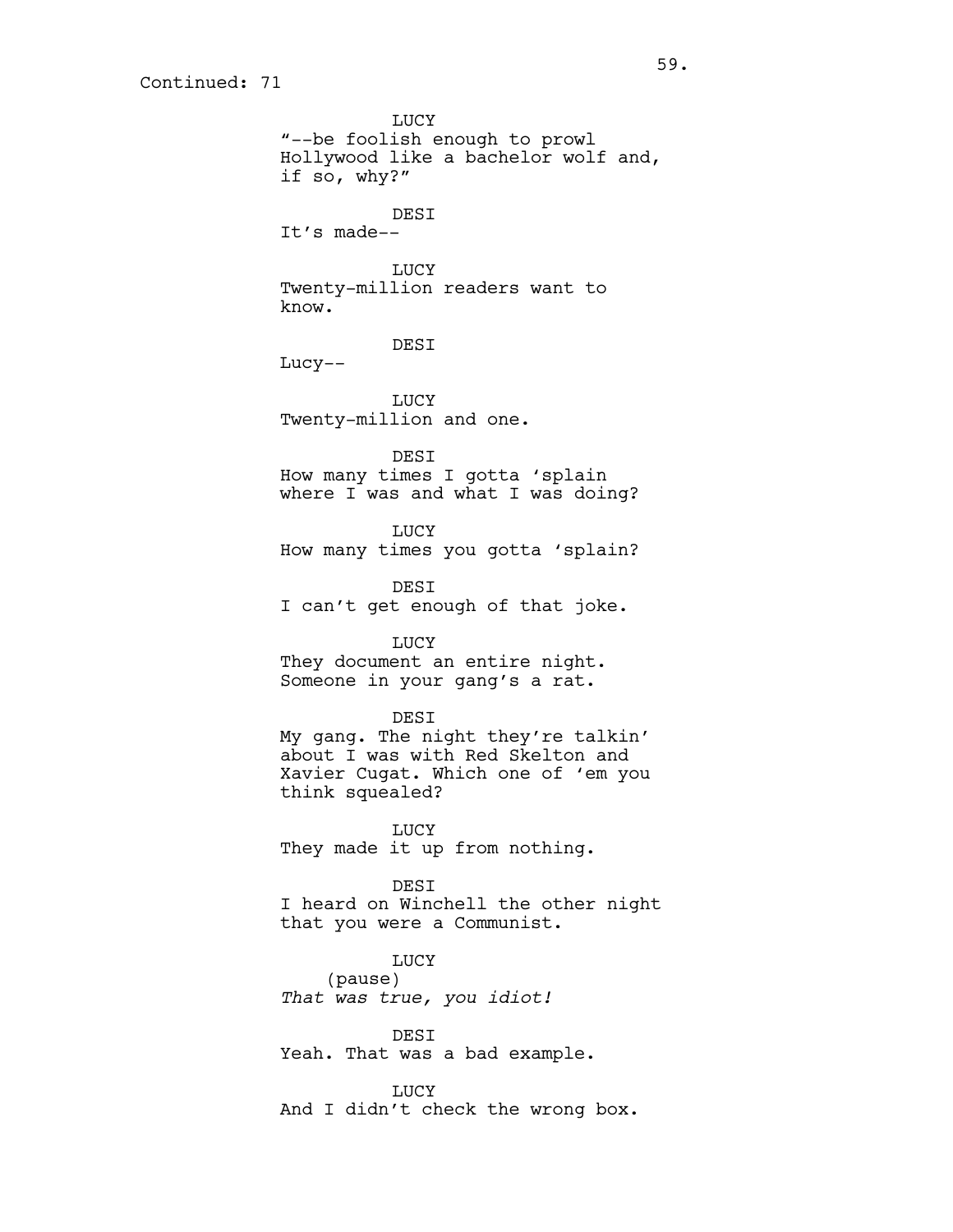DESI Okay, I'm sorry about that. LUCY I believe you, I was just messin' around. DESI Good. LUCY No, that gets you outa the woods but it puts you into other woods. **DEST** What are the other woods. LUCY You don't come home anymore, did you know that? DESI You change subjects faster than-- LUCY Keep up, it's not hard. I asked did you know you don't come home anymore? **DEST** Of course I come home. Sometimes I go to the boat and play cards. We drink, it goes late, it's easier to sleep on the boat. **TJUCY** That used to be once a week. Then twice and now it's four or five times. I go home after work and you go to the boat. (beat) You once asked me what my ambition was, you remember? And you liked my

# answer.

# 72 **EXT. HOTEL POOL - DAY** 72

OLDER MADELYN She used the word "home" a lot. She

(MORE) talked about having a home. Lucy owned three houses, but sometimes, when she fell into a funk, she'd say she didn't have a home.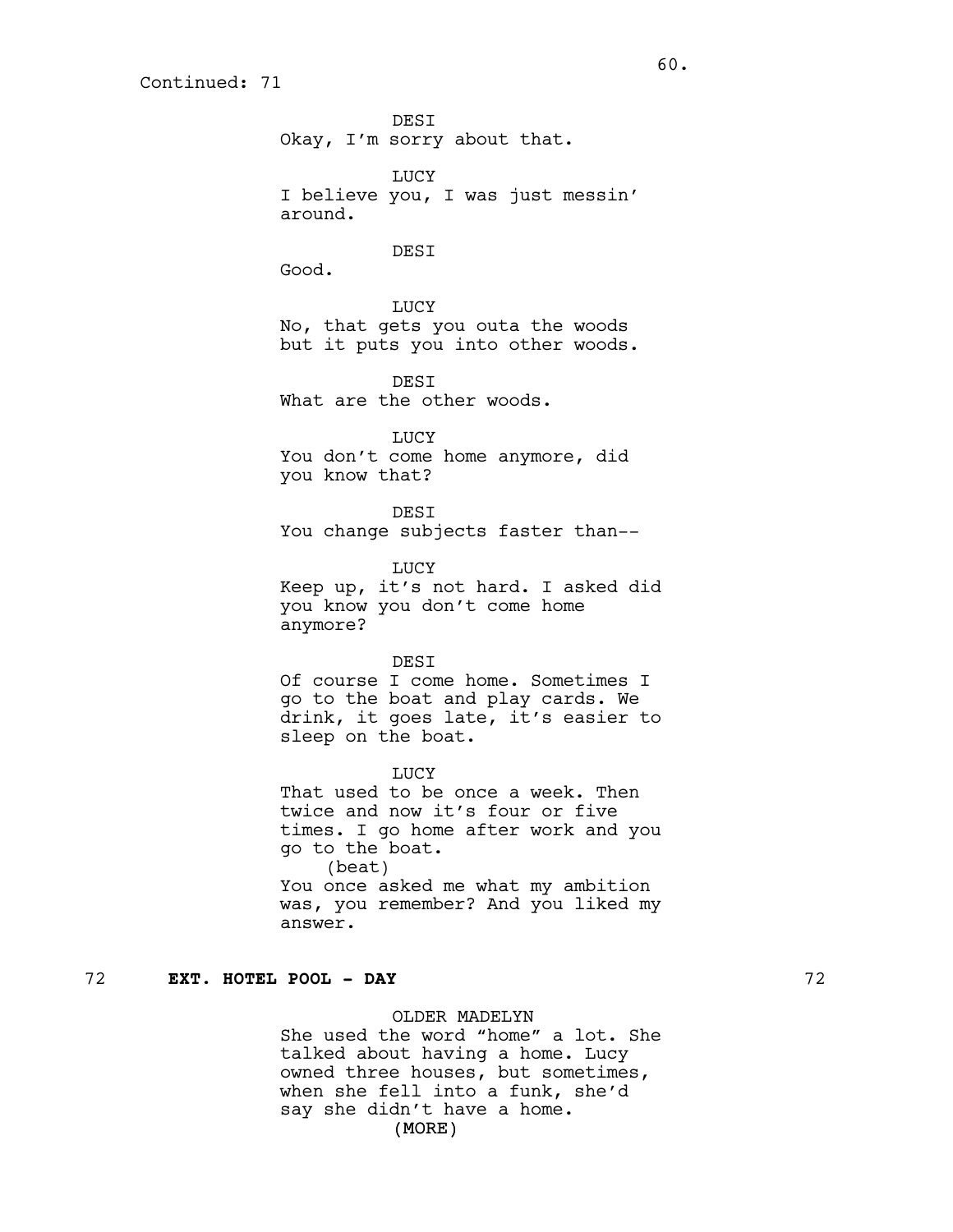OLDER MADELYN (CONT'D) But she wasn't in a funk that week. She was on fire.

#### 73 **INT. NIGHT CLUB - DAY** 73

OLDER BOB They eloped, they bought a ranch in Chatsworth, they were deeply in love and deliriously happy.

# 74 **INT. SOUNDSTAGE BLEACHERS - DAY** 74

OLDER JESS What you gotta understand is, they weren't very happy.

# 75 **EXT. HOTEL POOL - DAY** 75

### OLDER MADELYN

They never saw each other. Desi and his orchestra were booked at Ciro's and Lucy was under contract at RKO, playing the same role in every movie--none of which left much of a footprint on American cinema. Desi would be done with work around 4AM and Lucy needed to be in hair and make-up at 5AM so they'd meet at the top of Mulholland.

CUT TO:

#### 76 **INT. CIRO'S - NIGHT** 76

DESI's singing "Babalu", backed up by his orchestra. The women are particularly enjoying it. He finishes with a flourish and to healthy applause.

# 77 **EXT. CIRO'S/BACK ENTRANCE - NIGHT** 77

A group of ATTRACTIVE WOMEN are waiting at the back door, sitting on the hoods of their cars and passing around a few bottles of champagne with a few of the musicians. DESI comes out and they start cheering--

> DESI What do we have here?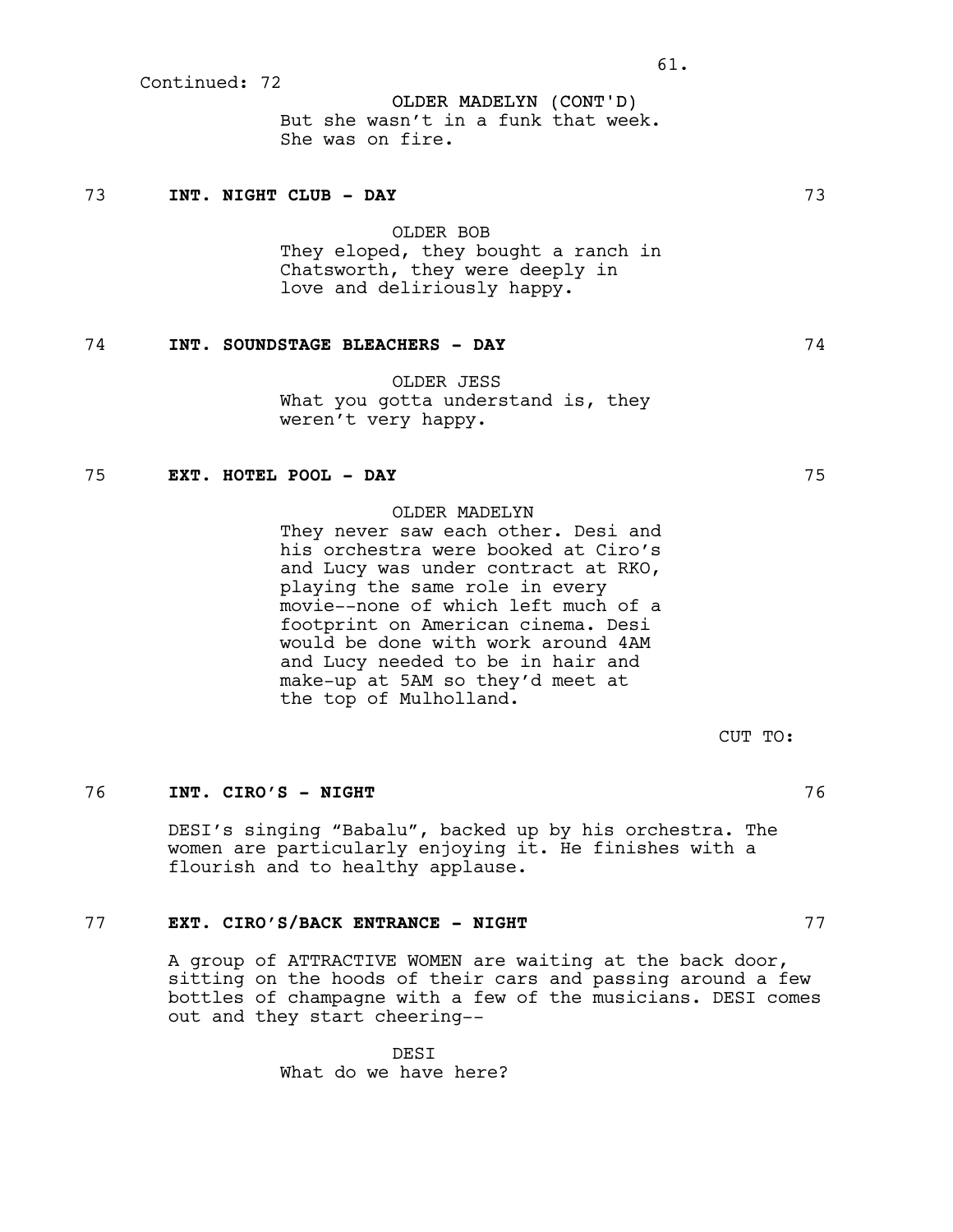MUSICIAN A lot of choices.

**DEST** 

There's only one choice for me and she's got a powerful right hook.

DESI's handed a bottle of champagne--

WOMAN My friend and I saw the midnight show and the 2AM.

### 78 **EXT. MULHOLLAND DRIVE - DAWN** 78

LUCY's leaning against her car, waiting with the engine running and the headlights on. After a moment a pair of headlights appear from the opposite direction. DESI pulls up and gets out in his white dinner jacket and untied bow-tie.

> DESI Good morning.

**TJUCY** I did the calculation. In the course of one week, I see you 1/20th as much as your second trombone player.

DESI Learn to play the trombone and I'll give you his job.

LUCY Well...how hard is the trombone?

DESI Maybe it'd be better if we didn't spend the little time we have arguing about why we don't have more time.

LUCY Don't make me feel like a bitch because I want to see my husband.

DESI

I could stay home and be kept by my wife. That'd really complete the picture Americans have of Cuban men.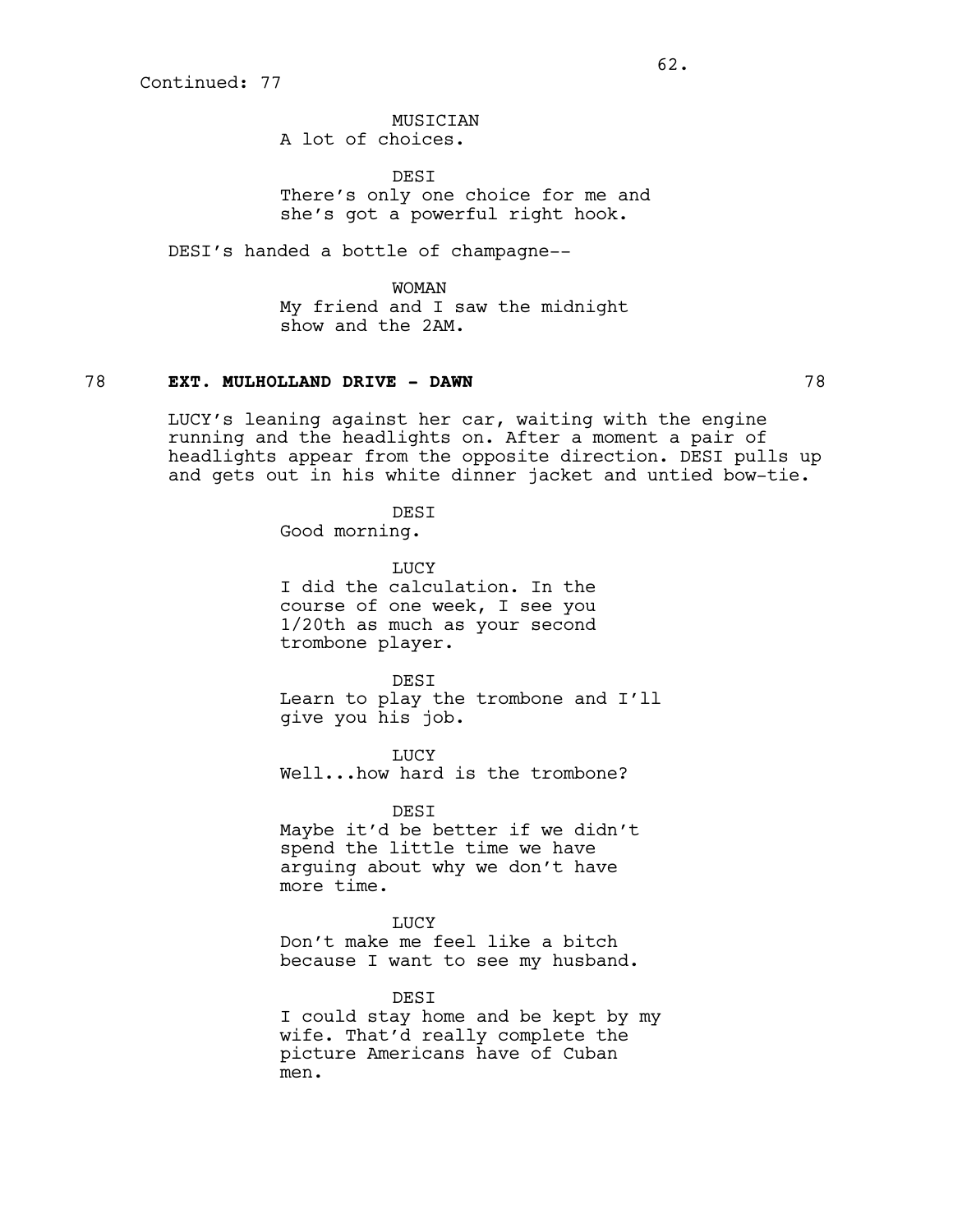LUCY What home are you talking about?

DESI Or you could quit the film business and just be my wife, but you ain't gonna do that, right?

#### LUCY

No.

DESI How 'bout you come to the club more to watch the show?

**TJUCY** I had a new picture open five days ago--you really want me to come down to the club?

DESI

Why not?

LUCY (pause) Okay.

### 79 **INT. CIRO'S - NIGHT** 79

DESI's back on stage performing "Cuban Pete" this time. LUCY's sitting at a ringside table and DESI can see that PHOTOGRAPHERS keep coming and kneeling in front of her to get her picture.

#### 80 **EXT. CIRO'S/BACK ENTRANCE - NIGHT** 80

The fans are waiting. After a moment, DESI comes out the door with LUCY and all the fans immediately react to LUCY. They want her autograph and LUCY hands her purse to DESI. DESI clocks this turn of events as we go to

**BLACK**

**TITLE:**

### **Wednesday**

### **Camera Blocking**

 $63.$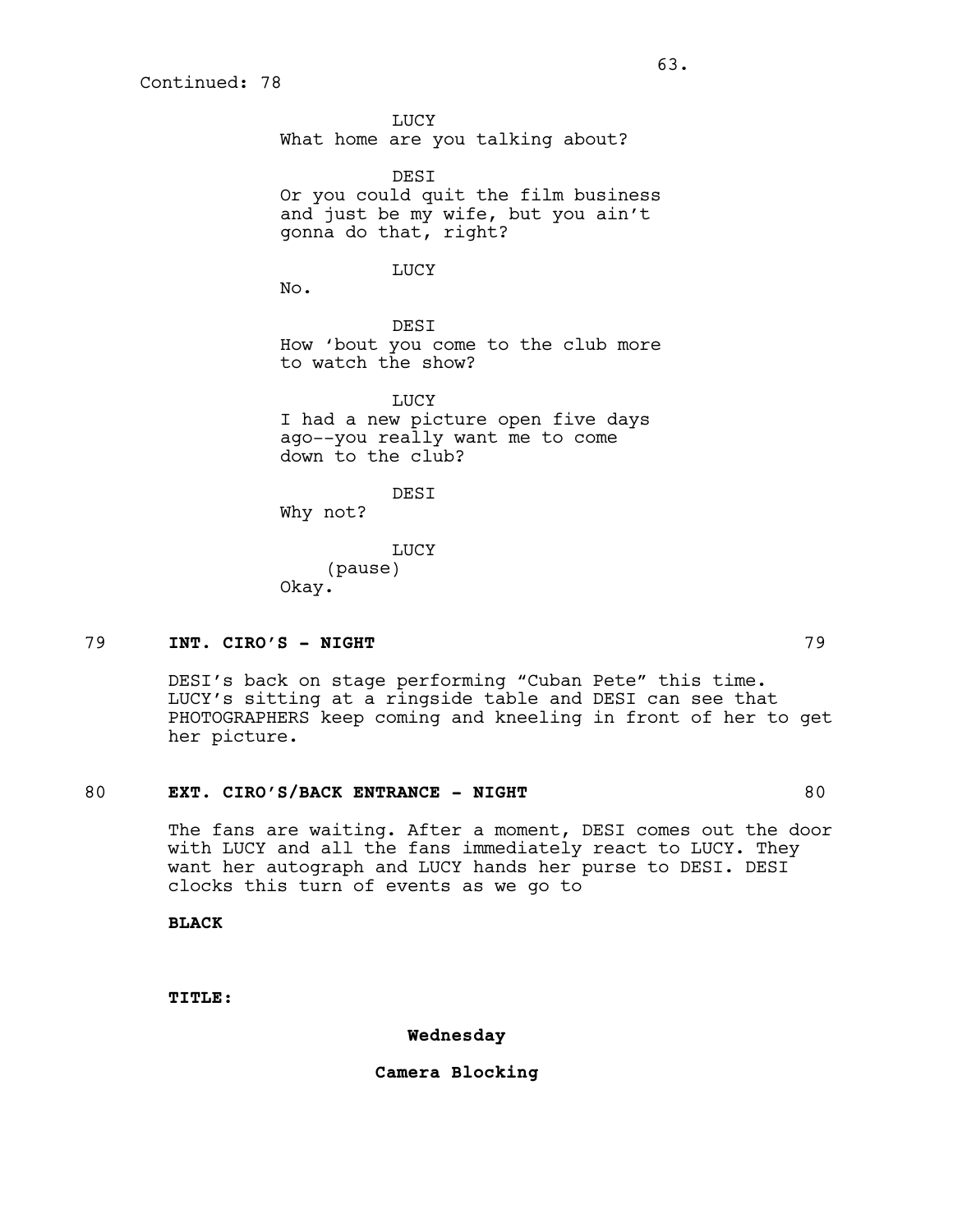## 81 **INT. VIVIAN'S DRESSING ROOM - DAY** 81

VIVIAN, a dancer by training, is stretching on the floor. There's a knock on the door--

## VIVIAN

Come on in.

MADELYN enters with a plate of food on a tray.

MADELYN Good morning.

VIVIAN

Hey Maddy.

#### MADELYN

Some week, huh? Lucille Ball's a threat to the American way of life? She's a threat to writers, camera operators and Desi, but it really stops there. Have you ever had a week like this?

### VIVIAN

No. But we work in Hollywood and something tells me we're all gonna have weeks like this before that committee's done.

## MADELYN

(meaning the stretch) Look what you can still do.

## VIVIAN

Still?

#### MADELYN

I regretted it even before I said it. I can't do that and I'm just impressed.

VIVIAN What's in your hand?

#### MADELYN

I brought you some breakfast from the commissary. They told me you didn't have any.

#### VIVIAN

I did. I had a cup of coffee and half a grapefruit.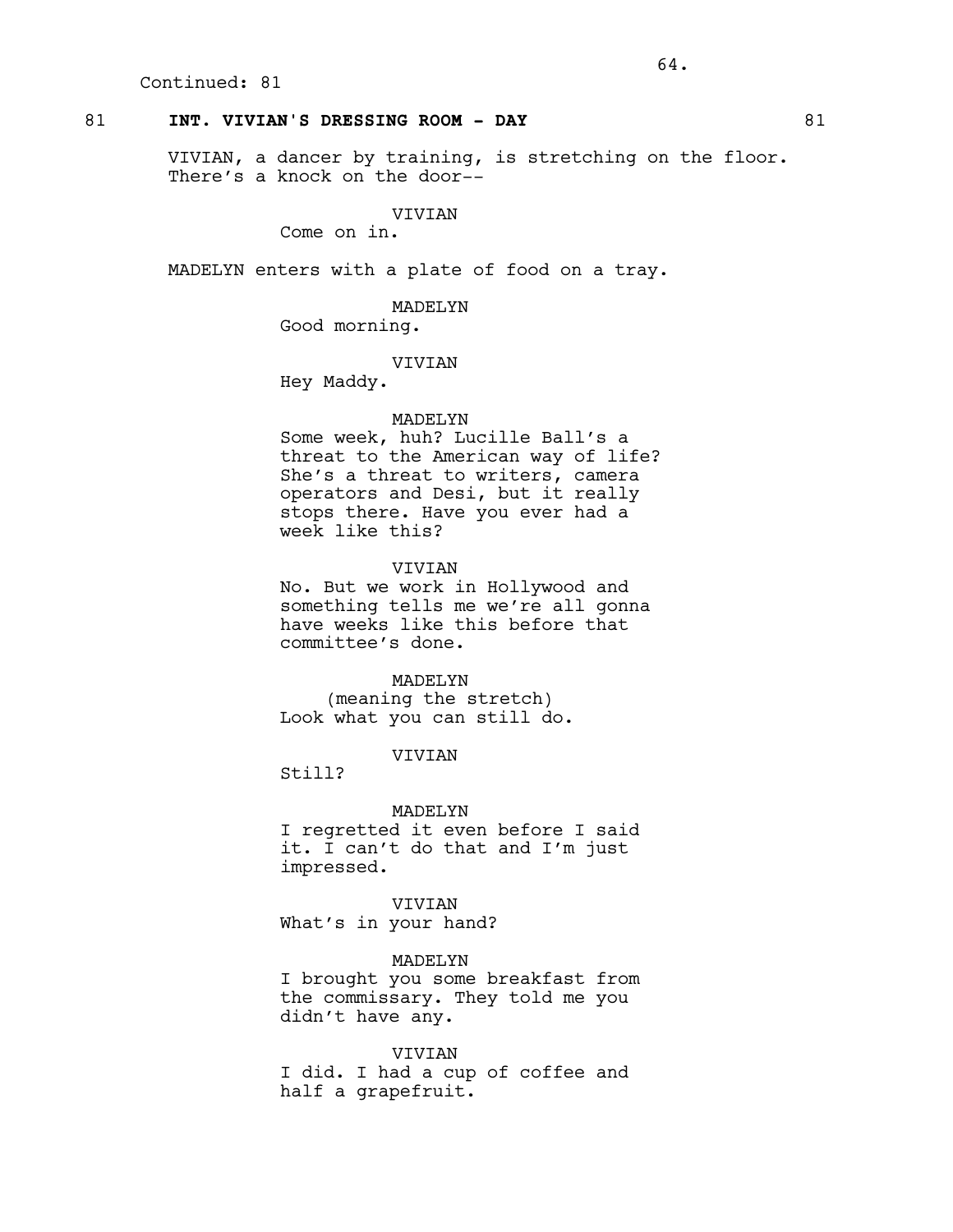MADELYN Well I have French toast, bacon, eggs and potatoes. VIVIAN Enjoy it. MADELYN It's for you. VIVIAN That was very sweet but no thank you. MADELYN Is it me or have you lost a little weight? VIVIAN I have. MADELYN Well you look great. VIVIAN Thank you. MADELYN I'll see you on stage. VIVIAN Madelyn? MADELYN Yeah. VIVIAN Who told you I didn't have any breakfast? MADELYN I'm sorry? VIVIAN You said, "They told me you didn't have any."

MADELYN (beat--shakes her head) I don't know. I think-- It was Tino. The tall waiter.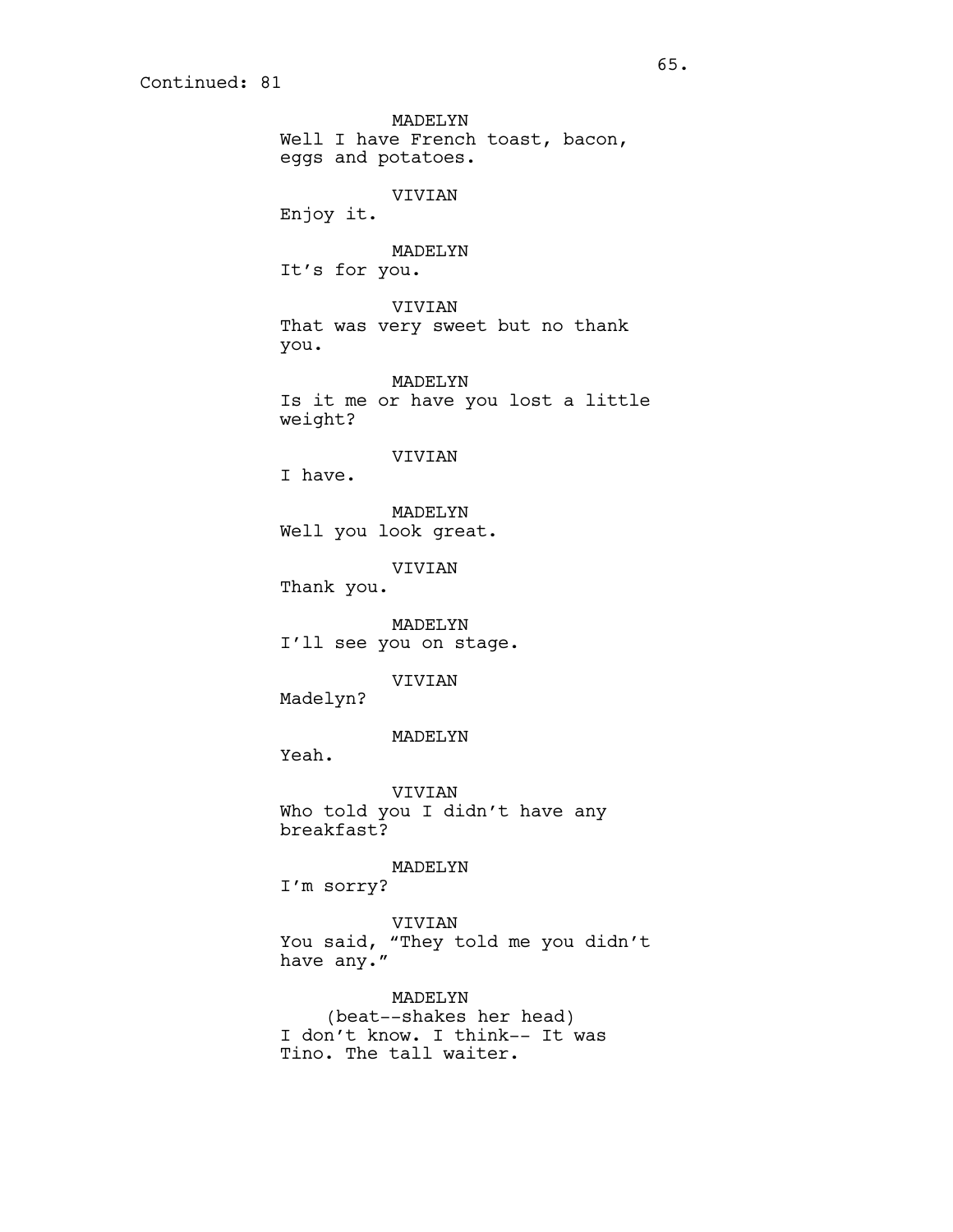VIVIAN (pause) Okay.

MADELYN leaves. VIVIAN sits a moment before--

VIVIAN (CONT'D) (pause--to herself) Jesus Christ.

CUT TO:

## 82 **INT. DESI'S OFFICE - DAY** 82

JOE, HOWARD, ROGER, TIP--the CBS and Philip Morris executives we met earlier, are seated where they were before with DESI leaning against the edge of his desk and LUCY sitting in his chair.

> JOE Day 3 and still no pick-up on the Winchell story. Fellas, I think we might be outta this.

> > ROGER

Might be.

TIP Might be. Howard?

HOWARD There's another shoe and none of us are getting outa this alive.

JOE

Howard--

#### HOWARD

They're uncovering something new, they're chasing the original testimony, something, but there's another shoe.

**LUCY** 

There's nothing to uncover, there are no more shoes.

DESI Lucy's pregnant.

LUCY Well that.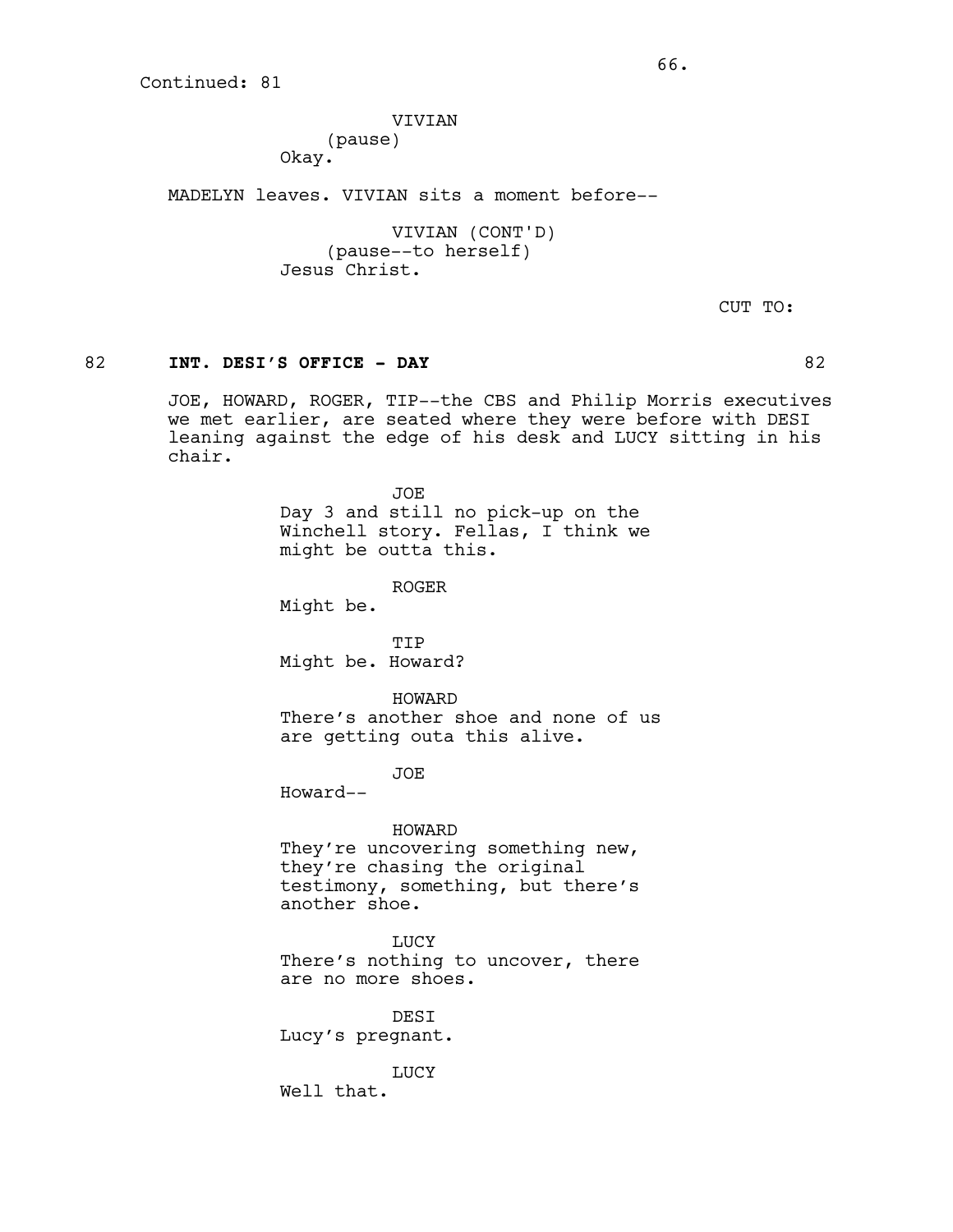```
There's a long silence...
```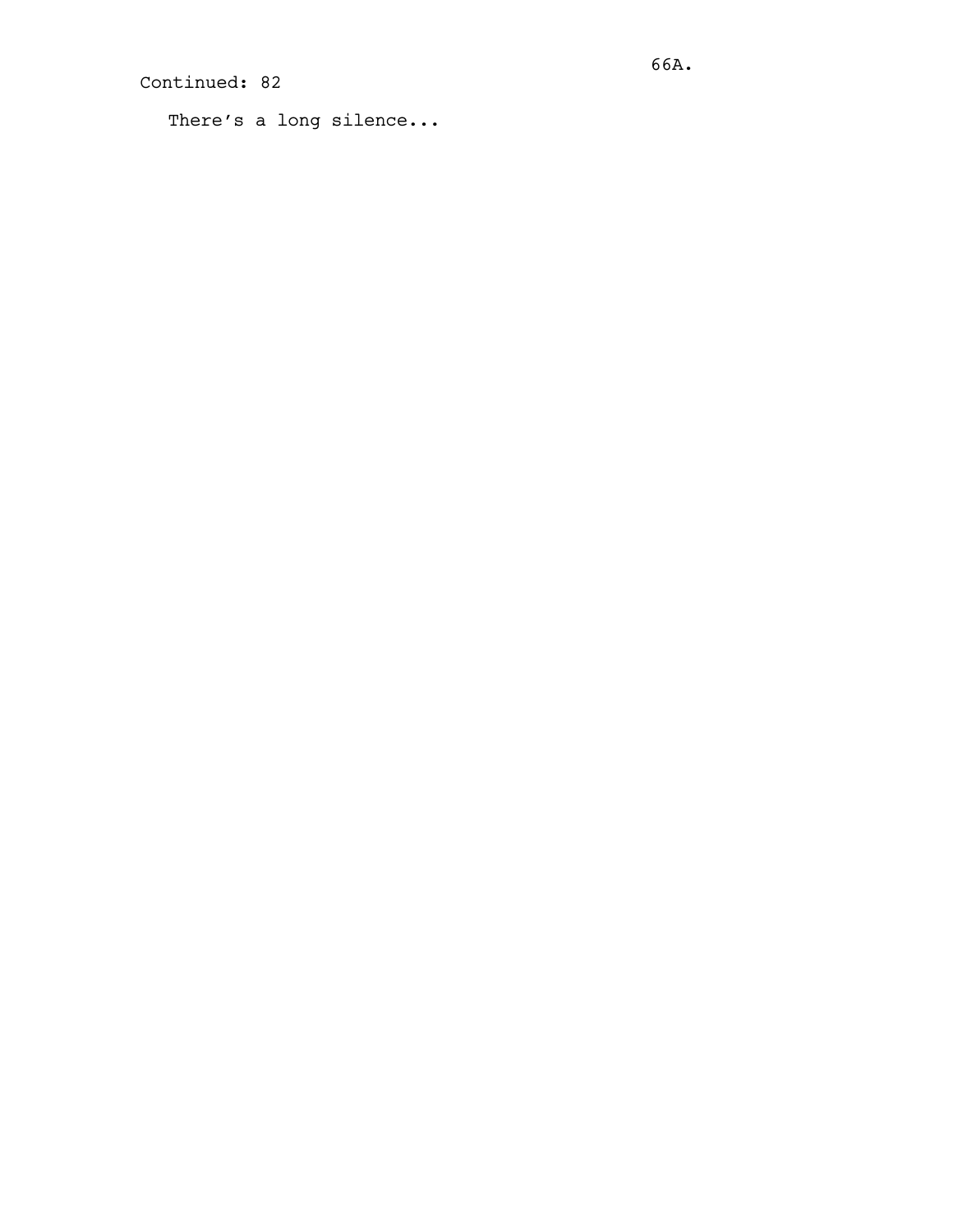JOE (pause) What? DESI Lucy's pregnant. JOE (pause--then to LUCY) With a baby? LUCY (pause) Mm-hm. ROGER How, uh...I'm not sure what words to use...how much pregnant are you? LUCY (pause) Why did you think you didn't know what words to use? HOWARD He means how far...as a percentage of nine months--where are we on the timeline of-- LUCY Someone should point a goddam camera at *this*. DESI She's twelve weeks pregnant. JOE (trying to do the math) So that means... **LUCY** Twelve weeks ago I fucked my husband. JOE/HOWARD/ROGER/TIP (simultaneously) No, no, no, etc./That's not what we were asking, etc./We don't need to talk about the details of, etc. DESI

She'll start showing in about six weeks and a month after that there won't be any hiding it.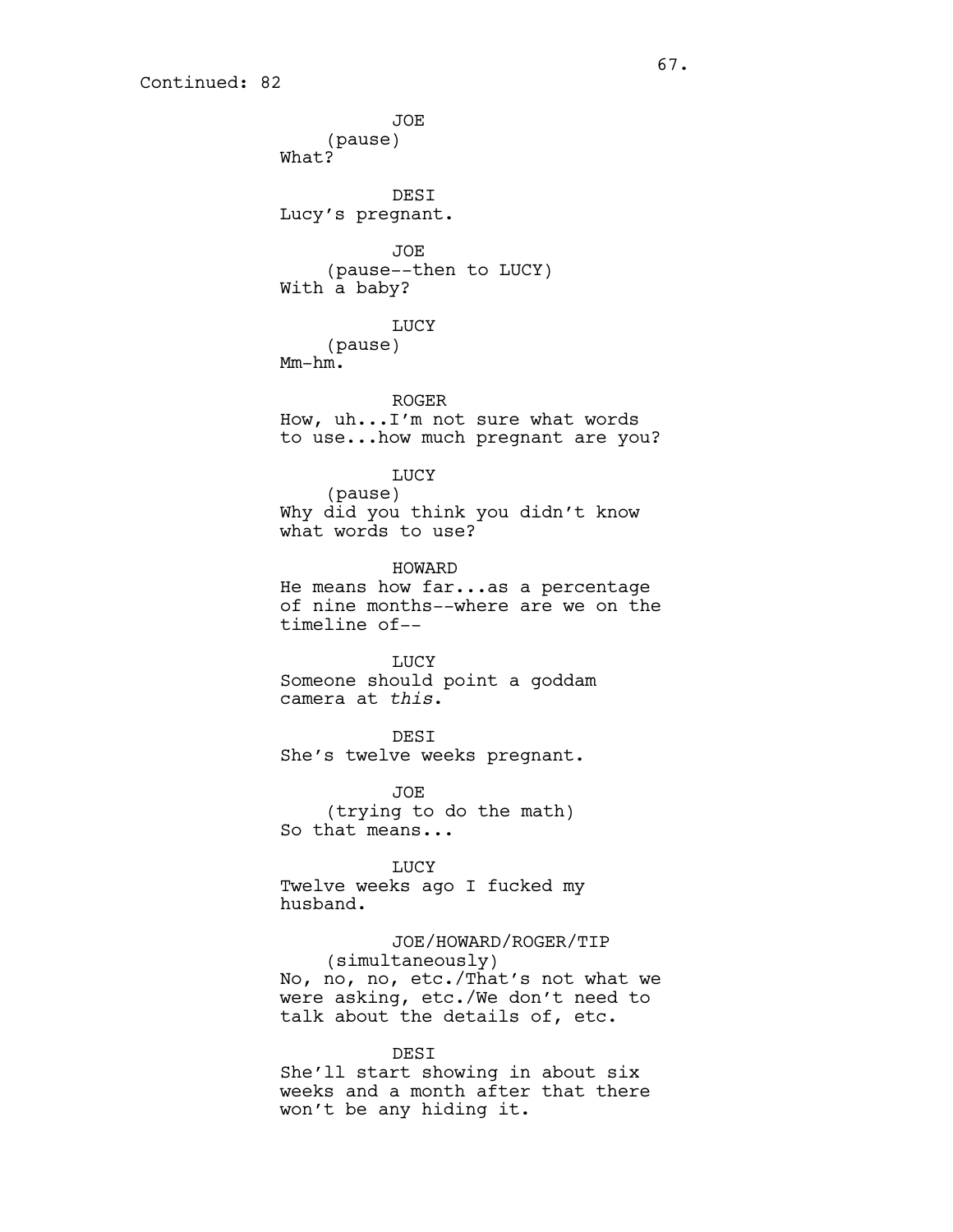ROGER This isn't a problem.

DESI

It's not.

ROGER

This has happened before, I won't say names, but it's been dealt with.

LUCY

(to DESI) Is he talking about having me killed?

## ROGER

No. You carry a basket of laundry, stand behind chairs, sit with a pillow on your lap--

## DESI

And those are great ideas- especially having Lucy carry a basket of laundry in every scene--

ROGER Or stand behind chairs.

DESI

Where in the Ricardo's living room are the giant chairs you're talking about?

JOE Lucy and Ricky redecorate. The writers can get some fun out of it. And maybe they also get some large ficus trees.

LUCY

They would have to be California Redwoods and I'd have to stand behind them anytime I wasn't doing the wash.

HOWARD Well what do you propose?

DESI That the Ricardos have a baby.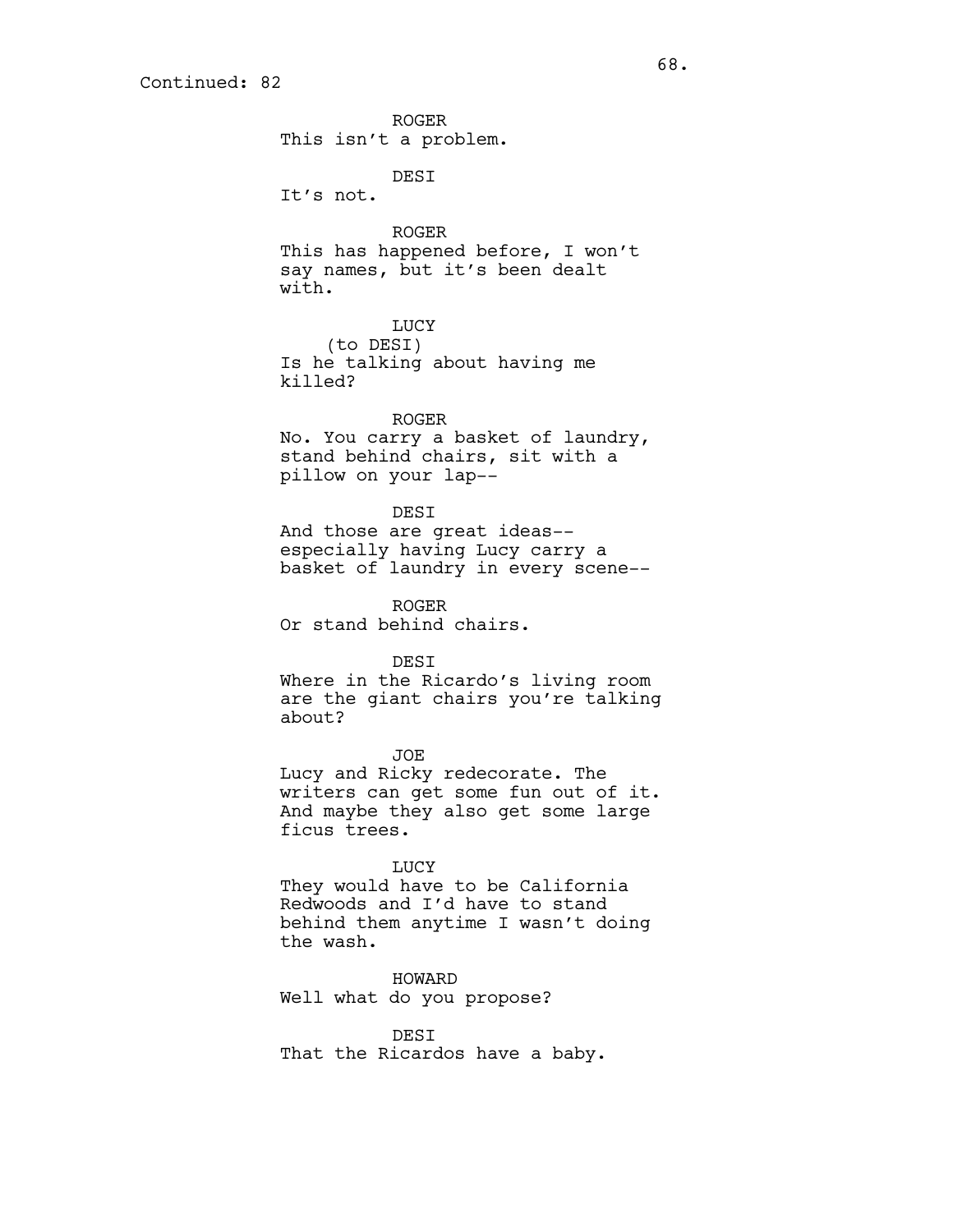HOWARD (beat) What do you mean? LUCY (to DESI) I told you it was gonna be like this. DESI Lucy Ricardo will be pregnant on the show. An 8-episode arc starting with Lucy telling Ricky the happy news and ending with the birth of the baby. ROGER Noooo, no, no, no. HOWARD We can't have a pregnant woman on television. DESI Why not? HOWARD Because it's television. We come into people's homes. JOE Pregnant women often vomit. LUCY I know I could any second. ROGER May I say something? LUCY Frankly, I can't wait. ROGER If Lucy Ricardo's pregnant, the audience's mind immediately goes to how did she get that way. Lucy and Ricky sleep in separate beds. DESI We'll be pushing the beds together too.

ROGER Oh noooo, no, no.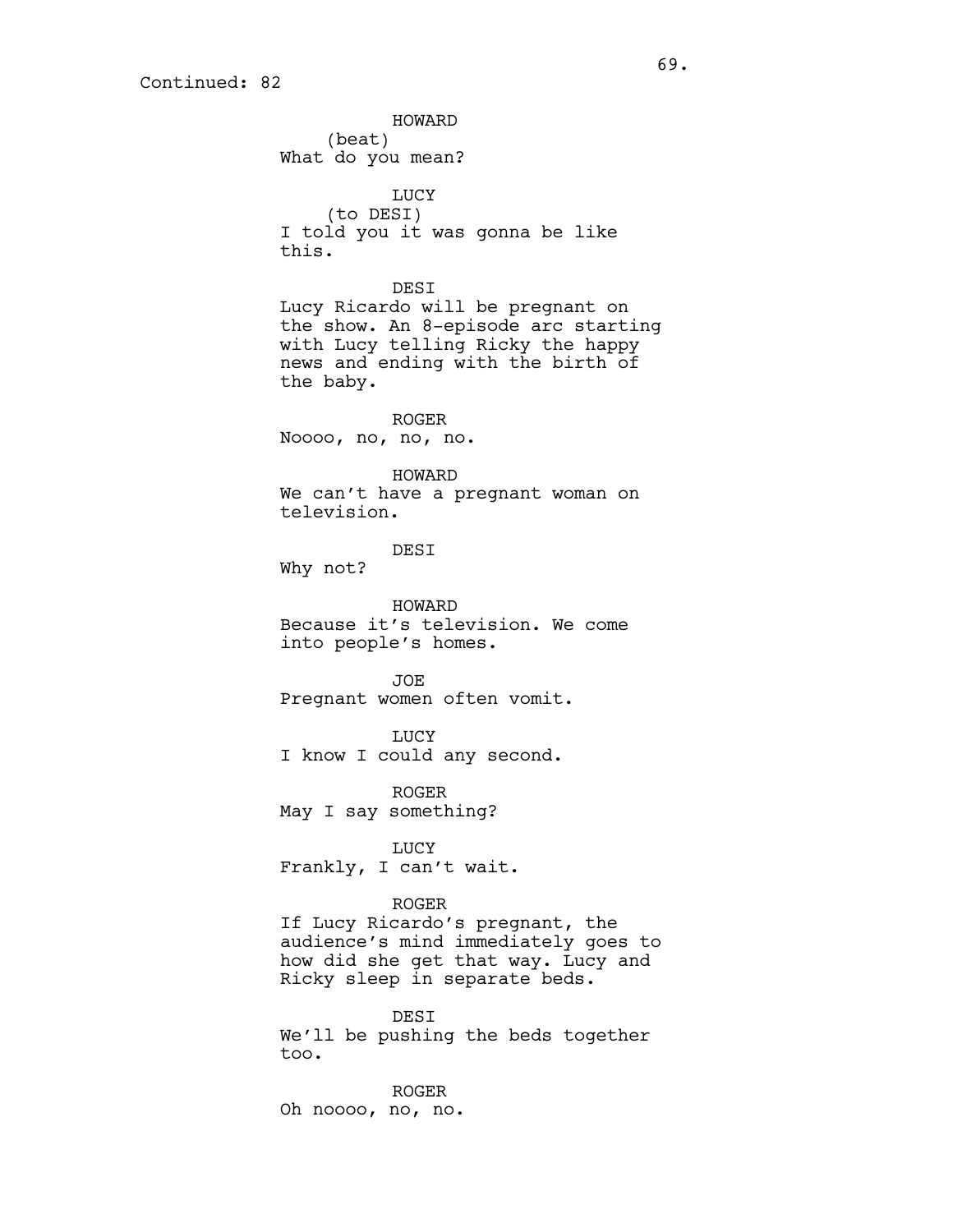HOWARD I'm sorry, Des, we've gotta put our foot down on this one. You can't do it. End of discussion.

DESI pushes the intercom button on his desk--

DESI (into intercom)

Miss Rosen, would you come in please with a pad and pen. (to the others) My secretary.

MISS ROSEN steps in with a pad and pen--

HOWARD What are you doing?

## DESI

(to MISS ROSEN) To Mr. Alfred Lyons, Chairman of the Board of Philip Morris.

HOWARD

We don't want to bring Mr. Lyons into this.

DESI

"Mr. Lyons, I guess it all comes down to you. You are the man who is paying the money for this show and I will do whatever you decide."

HOWARD Mr. Lyons doesn't get involved at this level.

DESI

"There's only one thing I want to make certain that you understand."

## HOWARD

Desi--

DESI

"We've given you the number one show on television and up until now the creative decisions have been in our hands. They are now telling us that Lucy and Ricky can't have a baby on the show."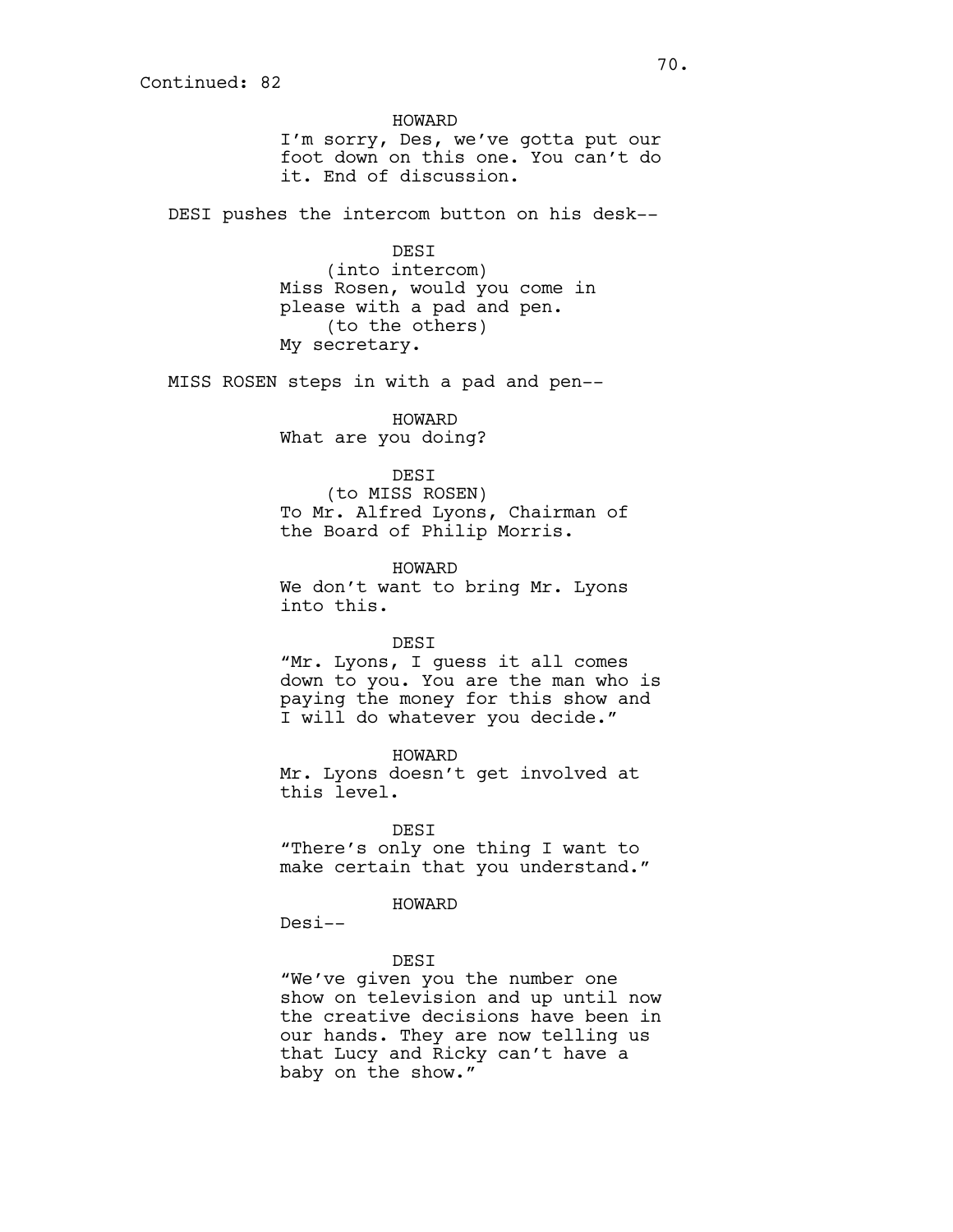HOWARD That's not exactly what we said.

DESI

"All I ask from you, if you agree with them, is that you inform them that we will not accept them telling us what not to do unless, beginning with our next episode, they also tell us what *to* do. (beat) Sincerely, etc. Thank you and send it by telegram please.

MISS ROSEN

Yes sir.

MISS ROSEN exits.

LUCY And that wasn't even why I married him.

LUCY gets up and before she walks out the door with DESI, she pulls him to her and gives him a passionate kiss for the benefit of the executives.

LUCY (CONT'D)

That was.

LUCY exits and DESI gives a small "What can I say?" shrug to the execs before heading out the door and we

CUT TO:

## 83 **INT. "I LOVE LUCY" SET/RICARDO'S LIVING ROOM - DAY** 83

FRAWLEY and VIVIAN ("FRED" and "ETHEL") are locked in a coat. Each has one arm in a sleeve and Lucy's tied the coat closed with a scarf. We're in the middle of camera rehearsal.

> ETHEL *Lucy, let me out of here!*

FRAWLEY *Untie this coat!*

LUCY *I'm not letting you out until you kiss and make up.*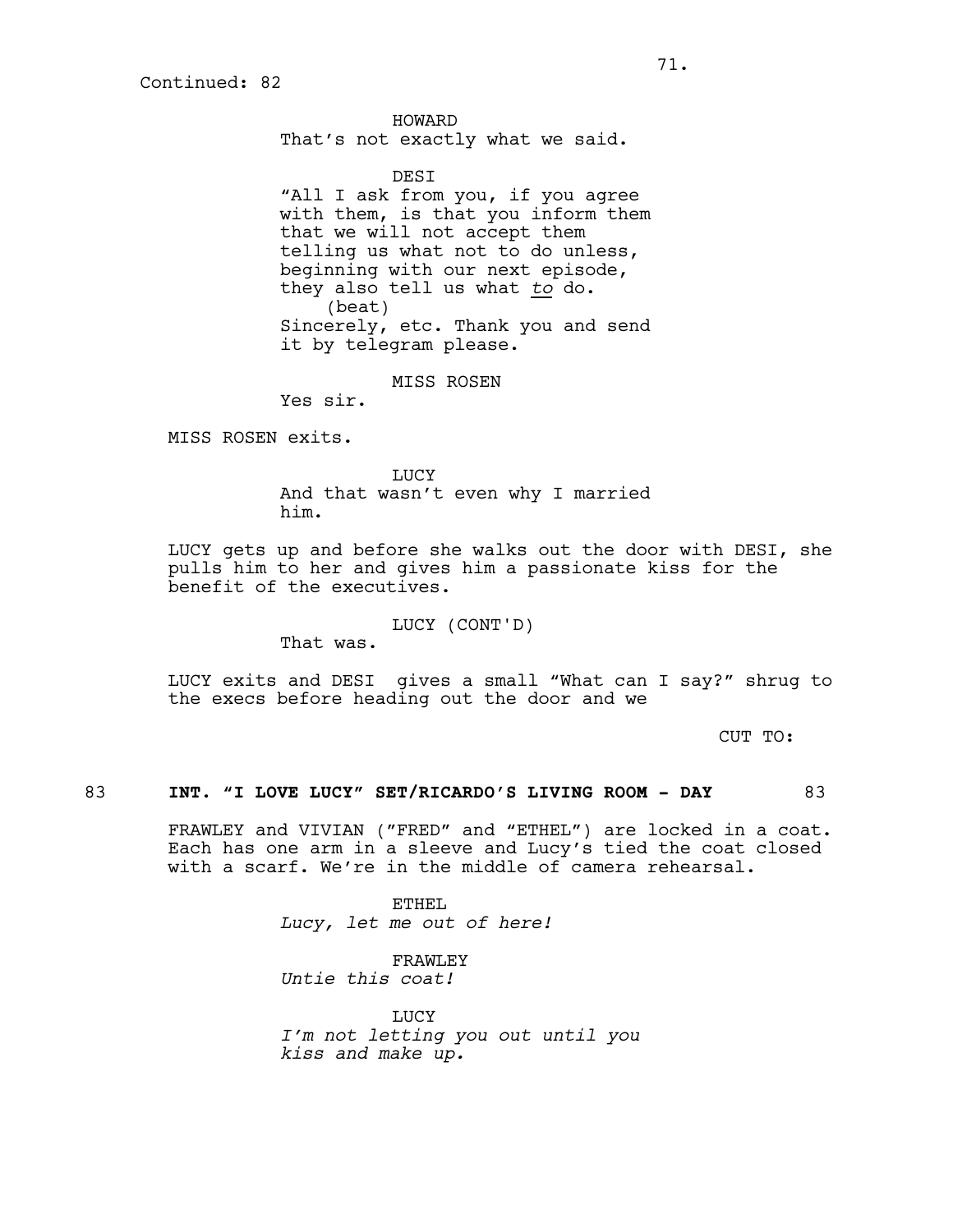ETHEL *I'll never make up with him after the things he said.* FRAWLEY *How about the things you said to me? You said my mother looked like a weasel.* LUCY *Apologize, Ethel. Tell him you're sorry.* ETHEL *Alright. I'm sorry your mother looks like a weasel.* LUCY *Now Ethel.* ETHEL *Well I can't help it. He should have more consideration. After all, I gave him the best years of my life.* FRAWLEY *These were the best?* DESI *Alright, now you're even*. (to "ETHEL") *What are your conditions for making up?* LUCY We should really go back to the dinner table. DONALD What was that? LUCY We should go back to the dinner table. DONALD I think given the time we should move on. It was good.

LUCY Yeah, except no it wasn't.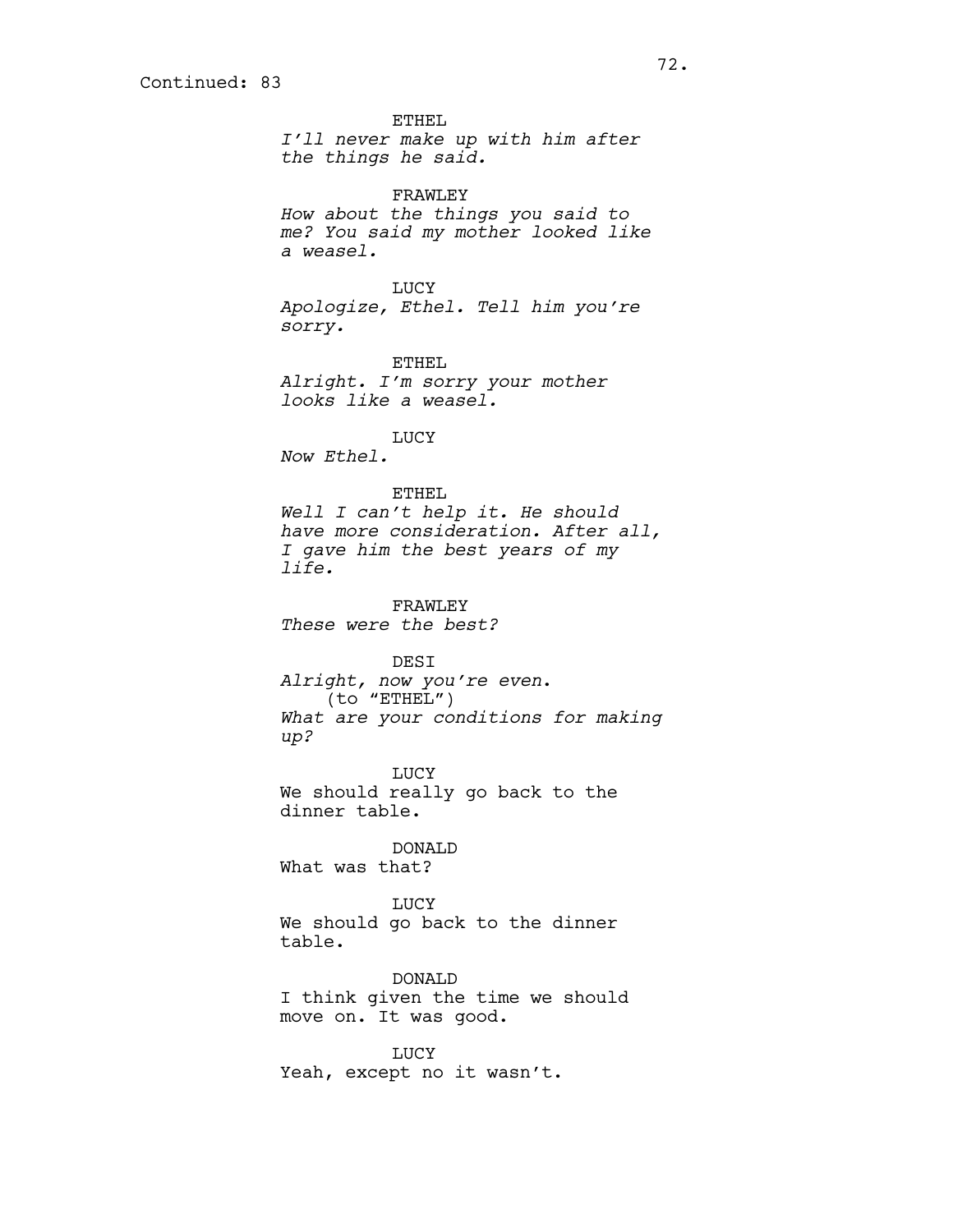DONALD What. LUCY Good. It wasn't good. DESI Let's go back. FRAWLEY What's happening? VIVIAN She wants to go back. FRAWLEY To where? VIVIAN The dinner scene. FRAWLEY What? VIVIAN (shouting) *The dinner scene, ya drunken yontz!* FRAWLEY Have we hired someone to play Ethel yet? DESI Alright, let's go. DONALD Go forward or go back to the dinner scene? LUCY Back. DONALD Page 15. This is still Scene A. From, "You're right, he's not going to do me out of dinner." Cameras re-

set. Props re-set.

As the cameras re-set and some crew members re-set props over to a beautifully laid-out dinner table--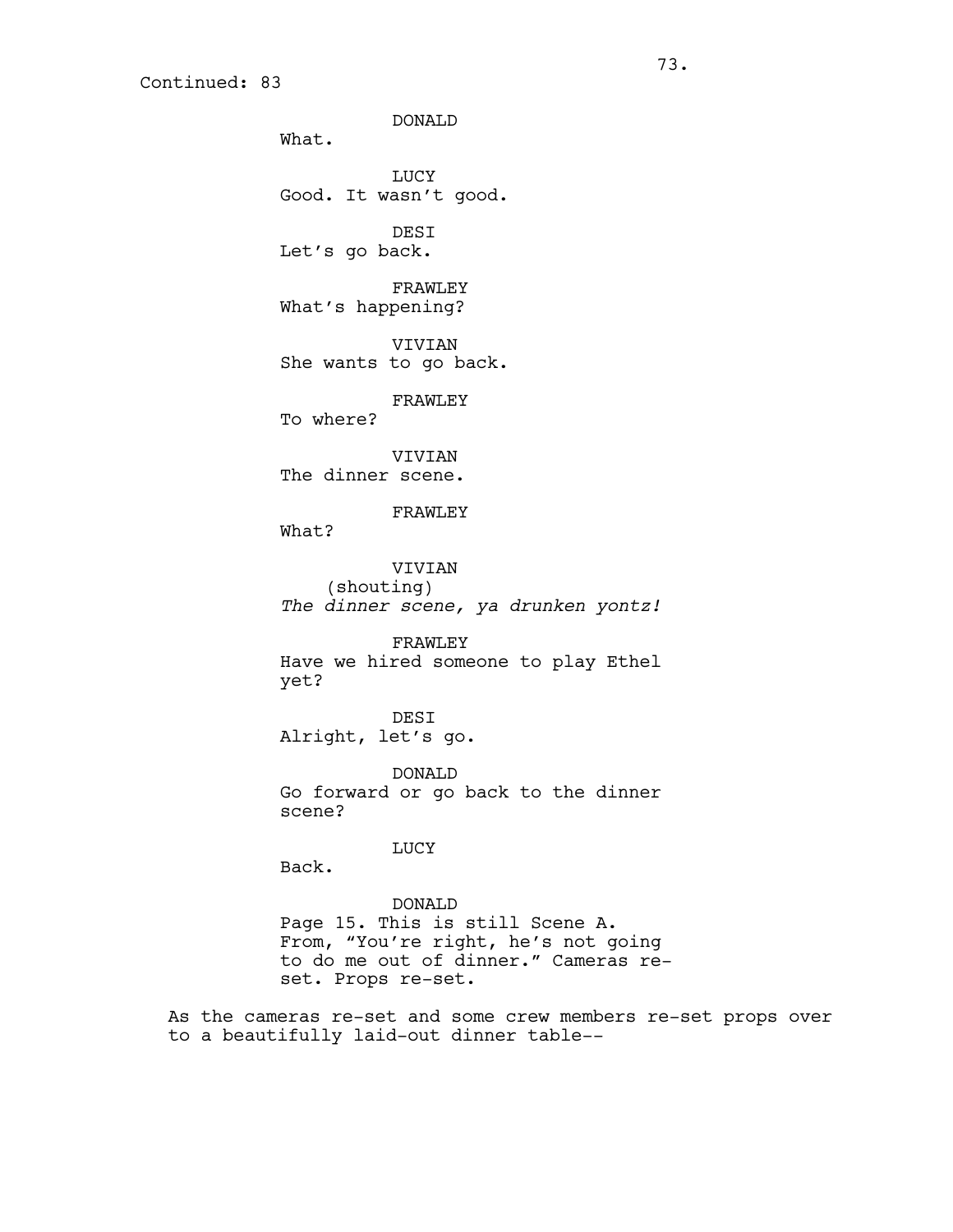VIVIAN Someone's going to need to tell us what was wrong with the scene in the first place.

FRAWLEY You were in it.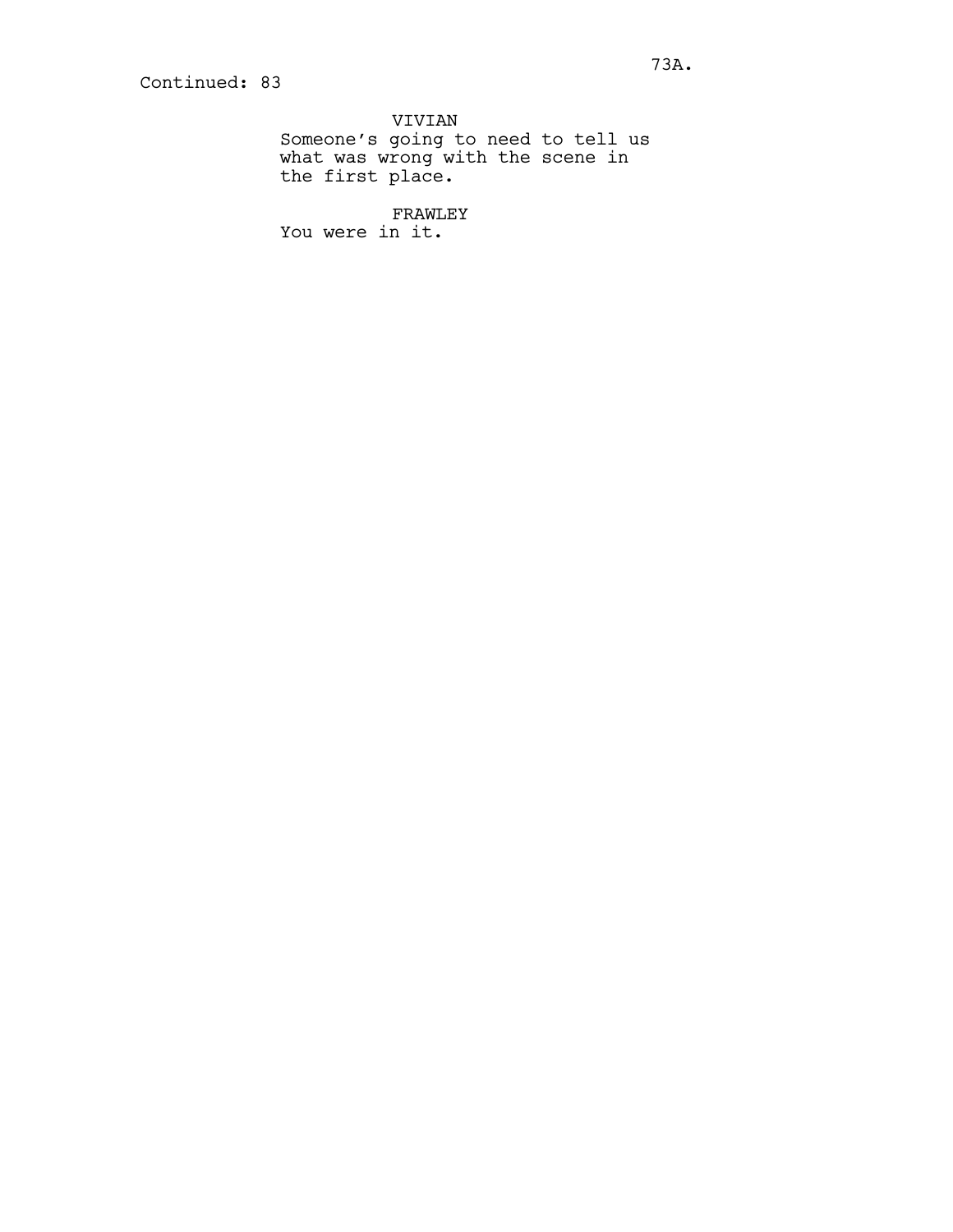**DEST** (knock it off) Bill. LUCY Something fundamental was wrong and I'll figure out what. DONALD I can figure out what, let's all do our individual jobs. LUCY speaks to DESI quietly and confidentially for a moment... LUCY (whispering) I hit him in the face till he's bleeding, does our insurance cover that? DESI (whispering) Yeah, I got the platinum plan. LUCY (whispering) Good job. DONALD Ready, ready. ASSISTANT DIRECTOR Quiet please, reahearsal's up. DONALD From "You're right, he's not going to do me out of dinner." Settle and...Action. VIVIAN *You're right. He's not going to do me out of dinner.* **LUCY** *Good.*

LUCY puts a roast down on the table, then takes a small piano bench and puts it on the downstage side of the table. The table now has four place settings but three chairs--one on each end and one in the middle with its back to the audience.

LUCY sits at one end and motions "RICKY" to quickly sit at the other end.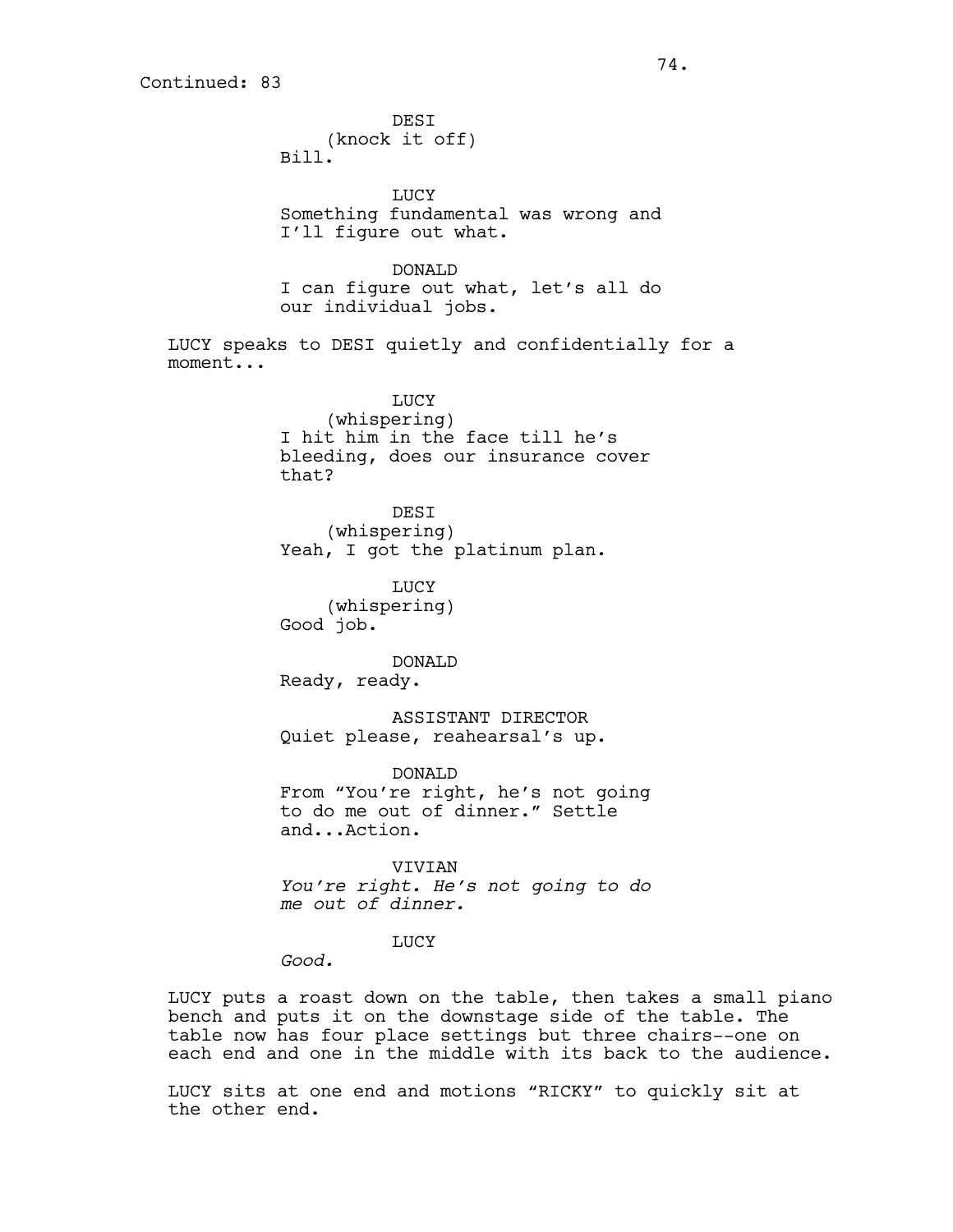# LUCY (CONT'D) *Well sit down everyone.*

"FRED" and "ETHEL" both come over and start to take the one chair.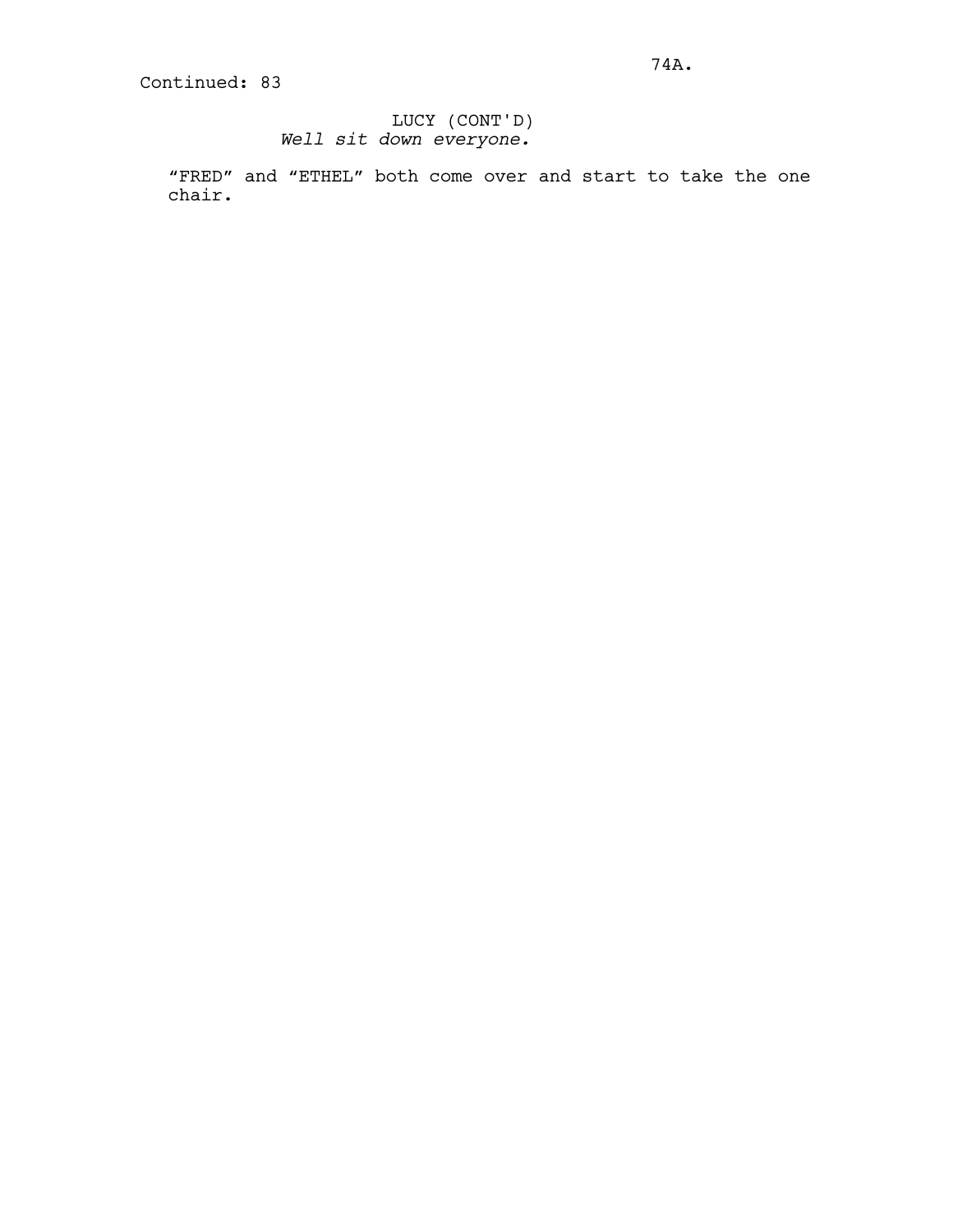LUCY (CONT'D) *Oh, we don't have anymore chairs. You don't mind sharing that one do you?*

They both sit down gingerly on the piano bench. They indulge in a little jockeying for position. "RICKY" cuts a slice of roast beef--

> LUCY (CONT'D) The roast beef should be pre-cut.

DONALD It will be dear.

**DEST** *How is that, Ethel? Not too much fat, is there, Ethel?*

"ETHEL" looks at "FRED'S" behind--

ETHEL *There sure is.*

**TJUCY** *He means the meat.*

ETHEL *Oh no, the meat is fine.*

"RICKY" gives "FRED" a serving and "FRED" and "ETHEL" start to eat while "RICKY" serves LUCY's plate and his own.

"ETHEL" and "FRED" are having trouble eating in such close quarters and that's where the comedy is supposed to come from. They jab each other with their elbows and vie for more room on the chair until they both fall off.

DONALD

Perfect.

LUCY

Yeah?

Why?

DONALD Moving on.

LUCY

Staying put.

DONALD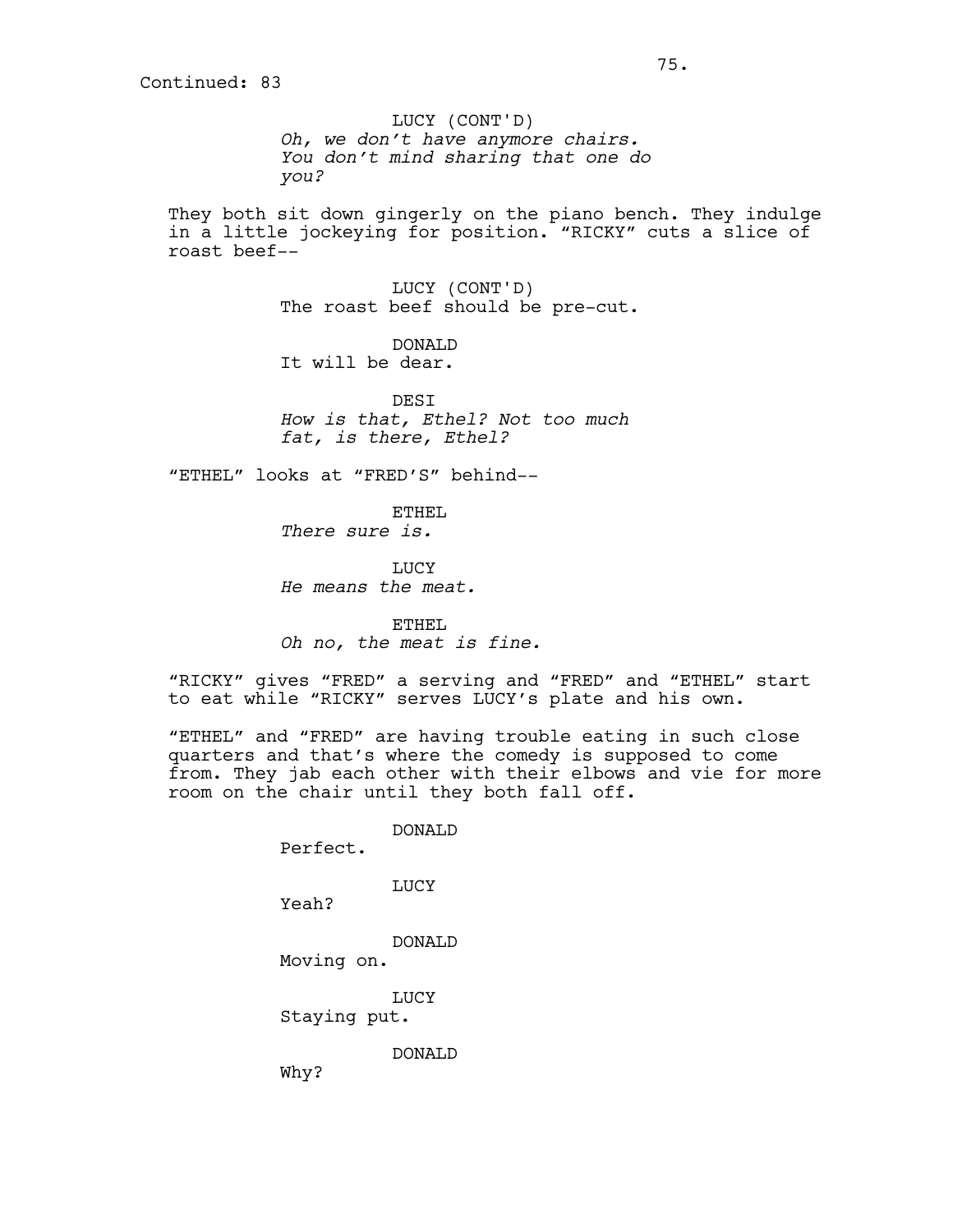**LUCY** We need to work out the moves at the table.

VIVIAN Bill and I can work out the moves.

LUCY Viv, it's not that I'm not confident that you can--

DONALD This is camera blocking. We can work out the stage business during tomorrow's run-throughs.

LUCY I'd strongly prefer we do it now.

DONALD I have to exercise my directorial authority.

LUCY (beat) You have to do what?!

DESI Let's take a break.

DONALD It's not time for a break.

DESI Good then, that's 10 minutes.

ASSISTANT DIRECTOR (calling out) 10 minutes, we come back to Scene A.

DONALD No we don't.

ASSISTANT DIRECTOR Maybe we don't, it's hard to say

People start to scatter...DESI speaks privately to LUCY.

DESI Tell me what's happening?

LUCY

Hm?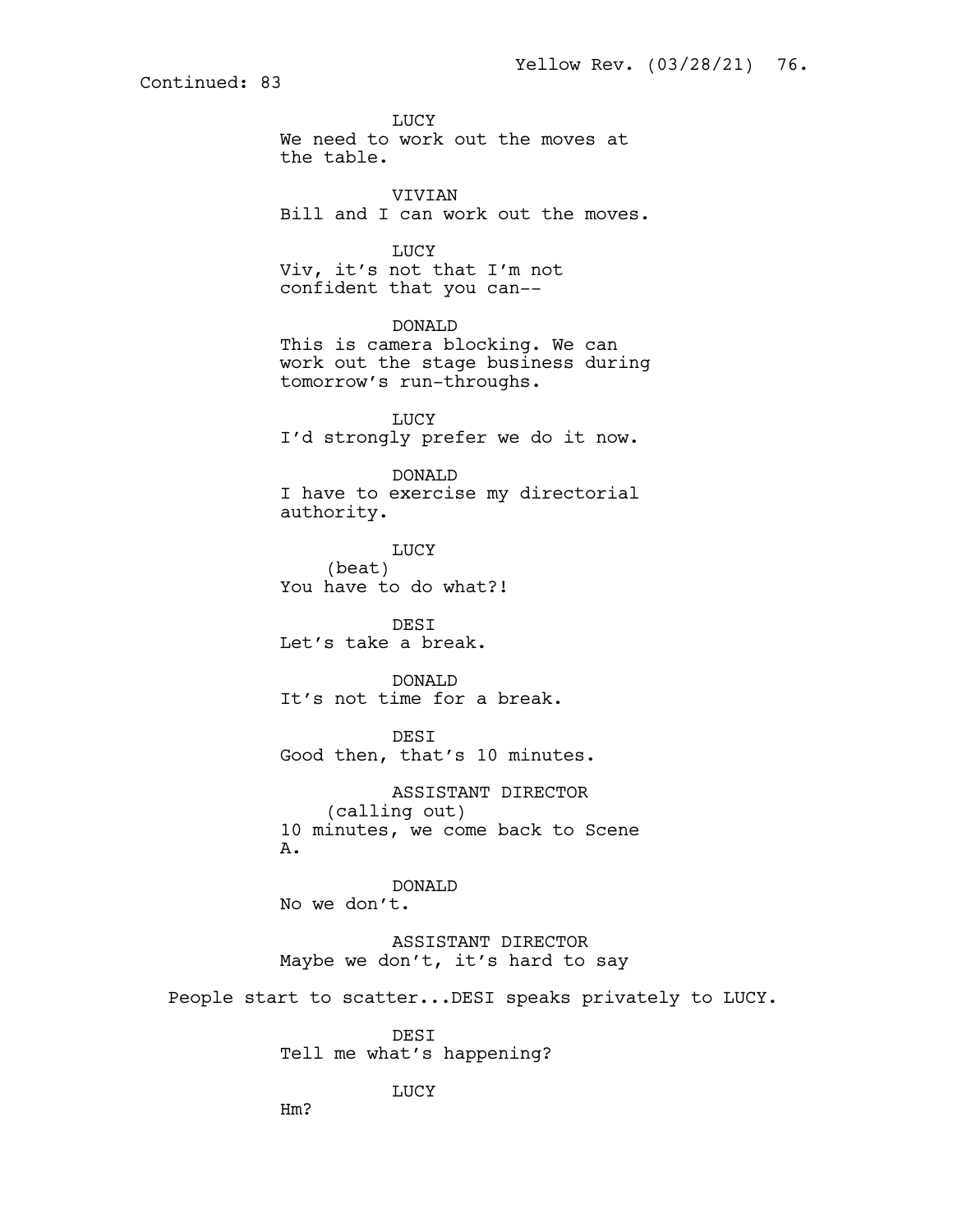DESI

What's happening right now?

LUCY

You know what occurs to me? At the top, it should be clear that I'm setting a nice table, right? There should be flowers in a vase.

QUICK CUT TO: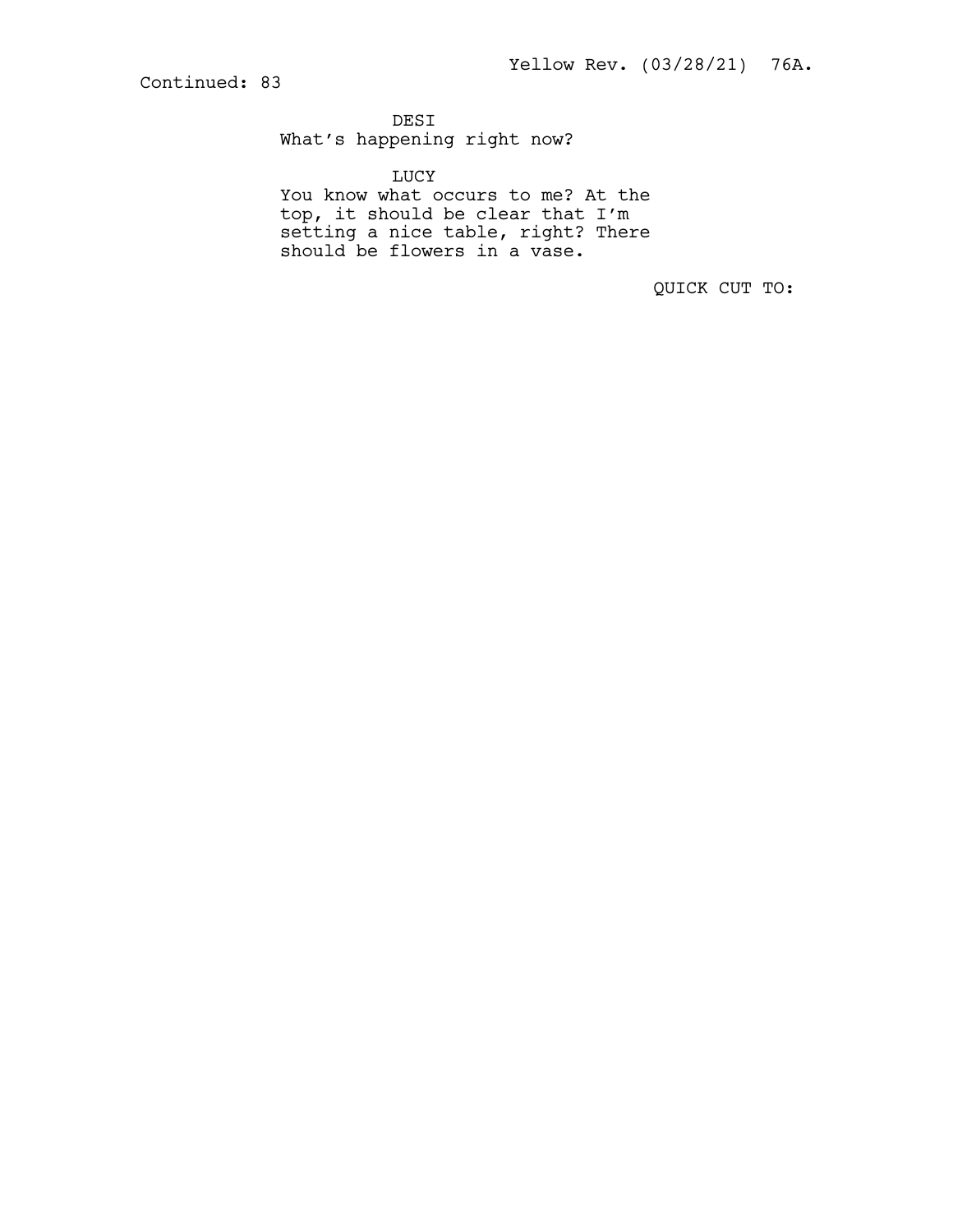## 84 **INT. I LOVE LUCY SET/LIVING ROOM - NIGHT (BLACK AND WHITE)** 84

LUCY arranges flowers in a vase that's sitting on a well-set table with three chairs.

CUT BACK TO:

## 85 **INT. I LOVE LUCY SET/LIVING ROOM - DAY** 85

**LUCY** And I'm trying to get them just right. And I cut one of the stems but now it's too short--

## 86 **INT. I LOVE LUCY SET/LIVING ROOM - NIGHT (BLACK AND WHITE)** 86

LUCY cuts a stem but now it's too short, so she cuts the others--

CUT BACK TO:

# 87 **INT. I LOVE LUCY SET/LIVING ROOM - DAY** 87

LUCY --so I cut the others but now *they're* too short and--

DESI

I get it.

LUCY What do you think?

DESI I think you're having a little bit of a breakdown.

**LUCY** I meant about the flowers.

DESI Tell me what's happening?

**LUCY** Why is this hard to understand? The dinner table isn't working and we need it to. Right there are the building blocks of drama.

LUCY heads off. We FOLLOW her backstage and into--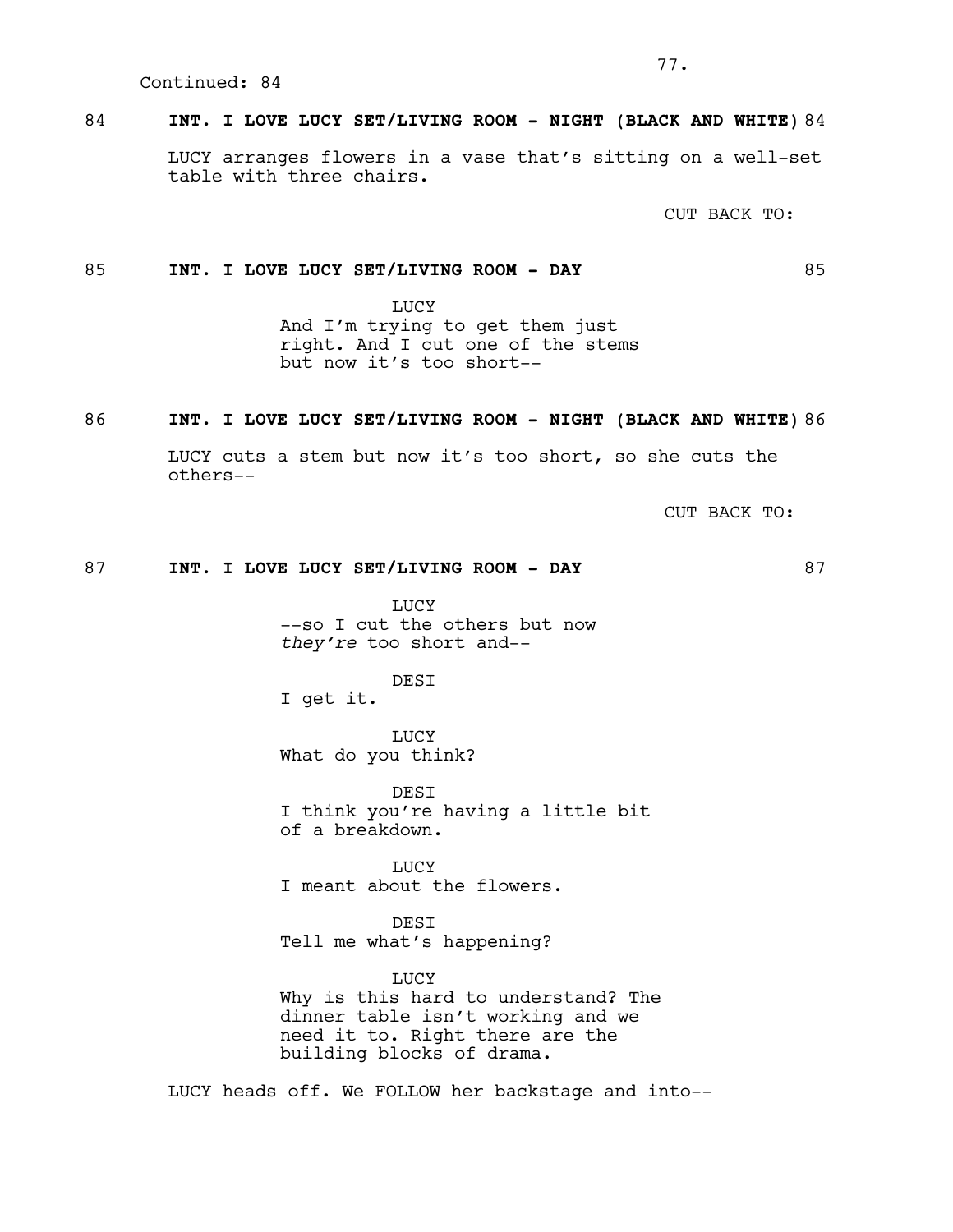# 88 **INT. DRESSING ROOM CORRIDOR - CONTINUOUS** 88

LUCY walks down the corridor toward her dressing room and walks past Vivian's open dressing room door. She stops, thinks, turns around and sticks her head in the door.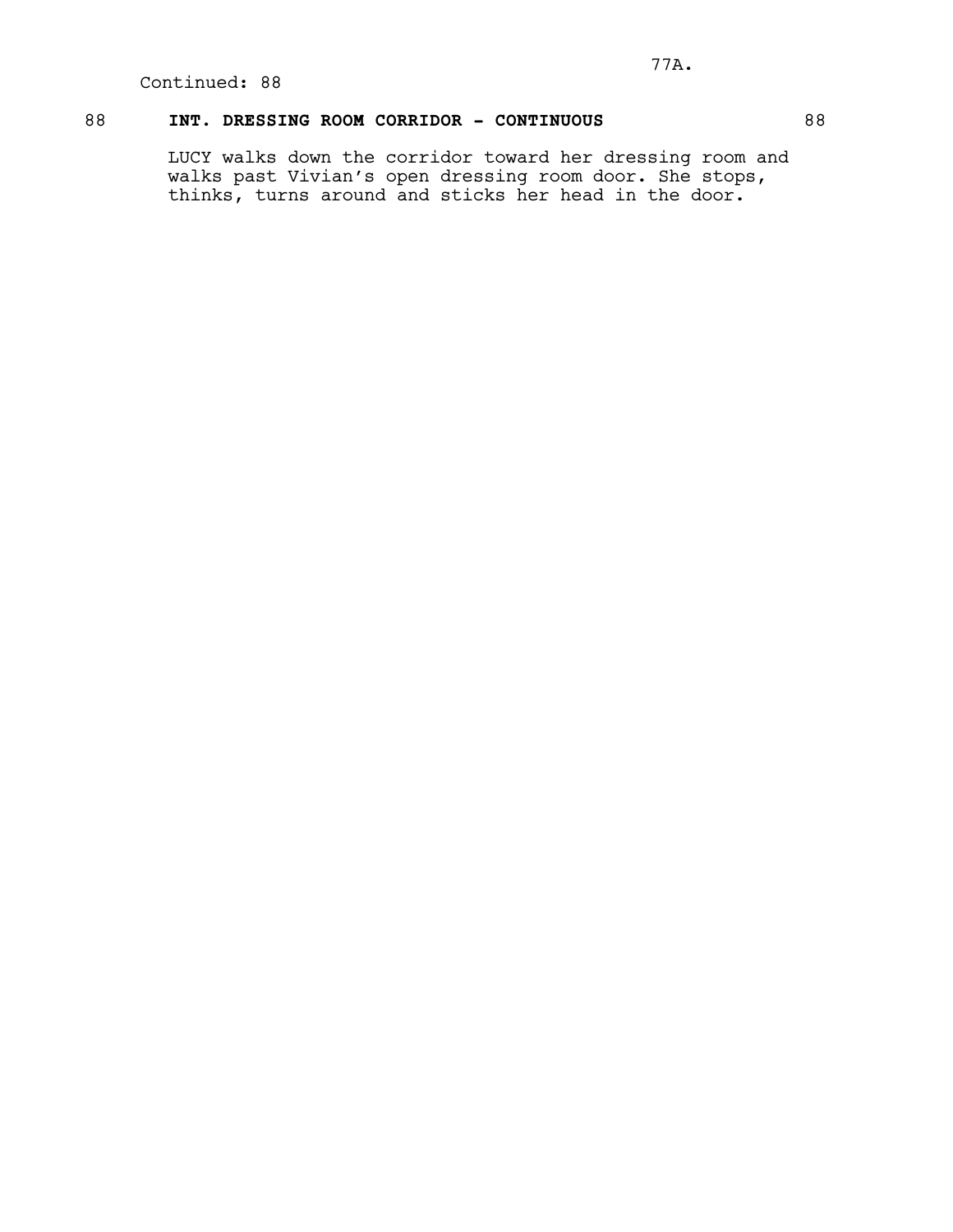LUCY Viv. VIVIAN looks up from her dressing table. LUCY (CONT'D) It's not you or Bill. The dinner scene. It's Donald Glass. VIVIAN Well...it'll be funny. LUCY I'm sure of that. VIVIAN Can't get better till it gets bad. LUCY Cross Step One off the list. VIVIAN (laughing a little) Yeah. LUCY Okay. VIVIAN You hangin' in there? LUCY Look, we've made 37 episodes. You do 37 of anything and one of 'em's gonna be your 37th best. Ours was directed by Donald Glass. VIVIAN Honey...the committee...they're not gonna base their findings on how this week's show-- **TJUCY** Fuck the committee. I said that. I'm talkin' about the show. And

unless you count his wardrobe, Don Glass doesn't understand the moving parts of physical comedy. (beat) That's all. My point is, you're not the problem.

LUCY starts to leave--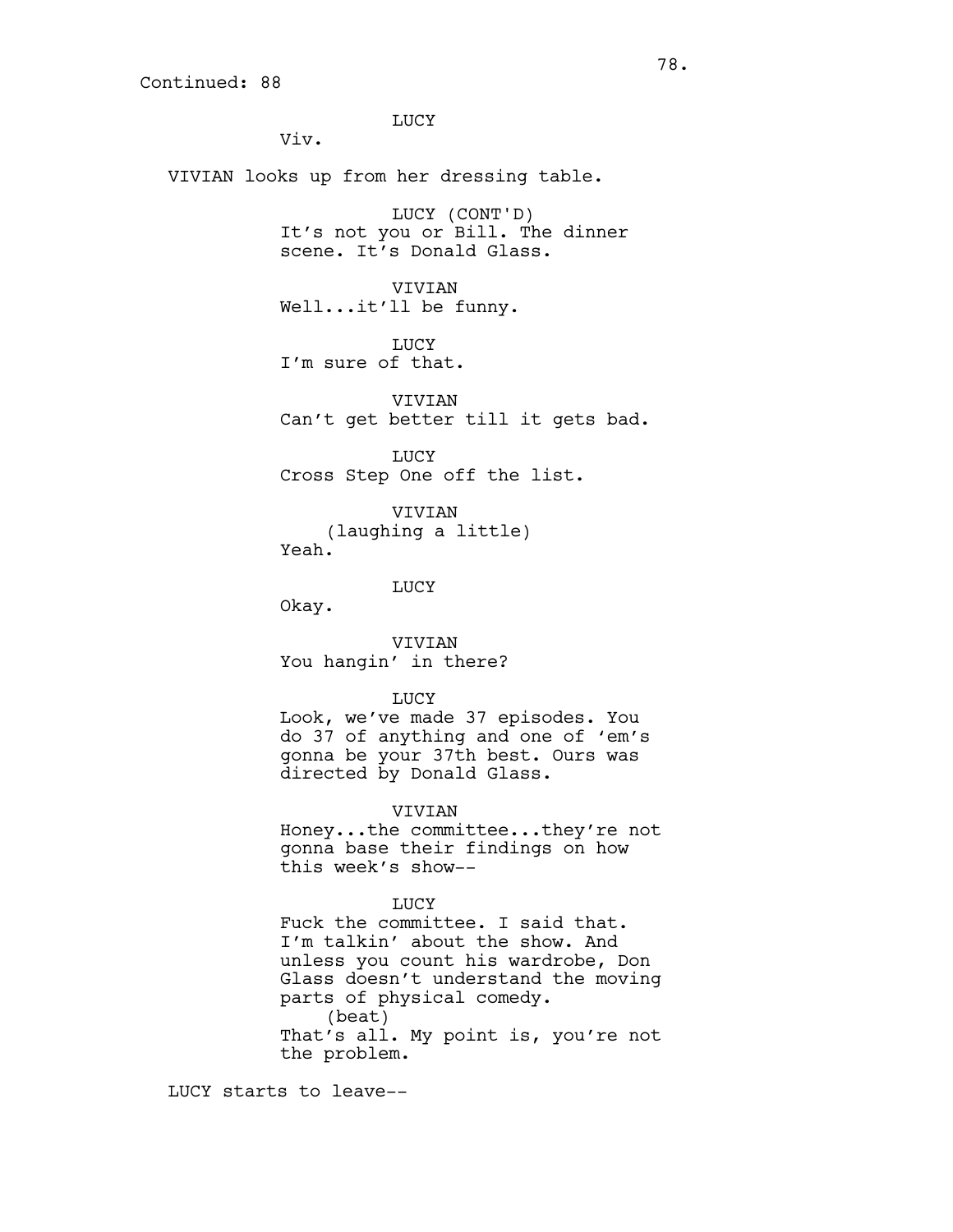VIVIAN

Luce?

LUCY turns back.

## LUCY

Yeah.

## VIVIAN

Madelyn brought me breakfast this morning. French toast, bacon and potatoes. She said someone noticed I hadn't had breakfast. She said it looked like I'd lost some weight.

## LUCY

She's right, you look great.

## VIVIAN

Madelyn's a staff writer. She doesn't bring people their breakfast.

# LUCY (pause) I'm not sure what you're asking. It sounds like she was just--

VIVIAN How would she know I hadn't had breakfast?

LUCY (beat) I really don't know.

VIVIAN It was you, right?

## LUCY

Yes. You have to give me credit. When I lie, I give up on it pretty quick.

VIVIAN It's admirable.

## LUCY

Thanks.

## VIVIAN

You told her to bring me breakfast and remark on my weight loss.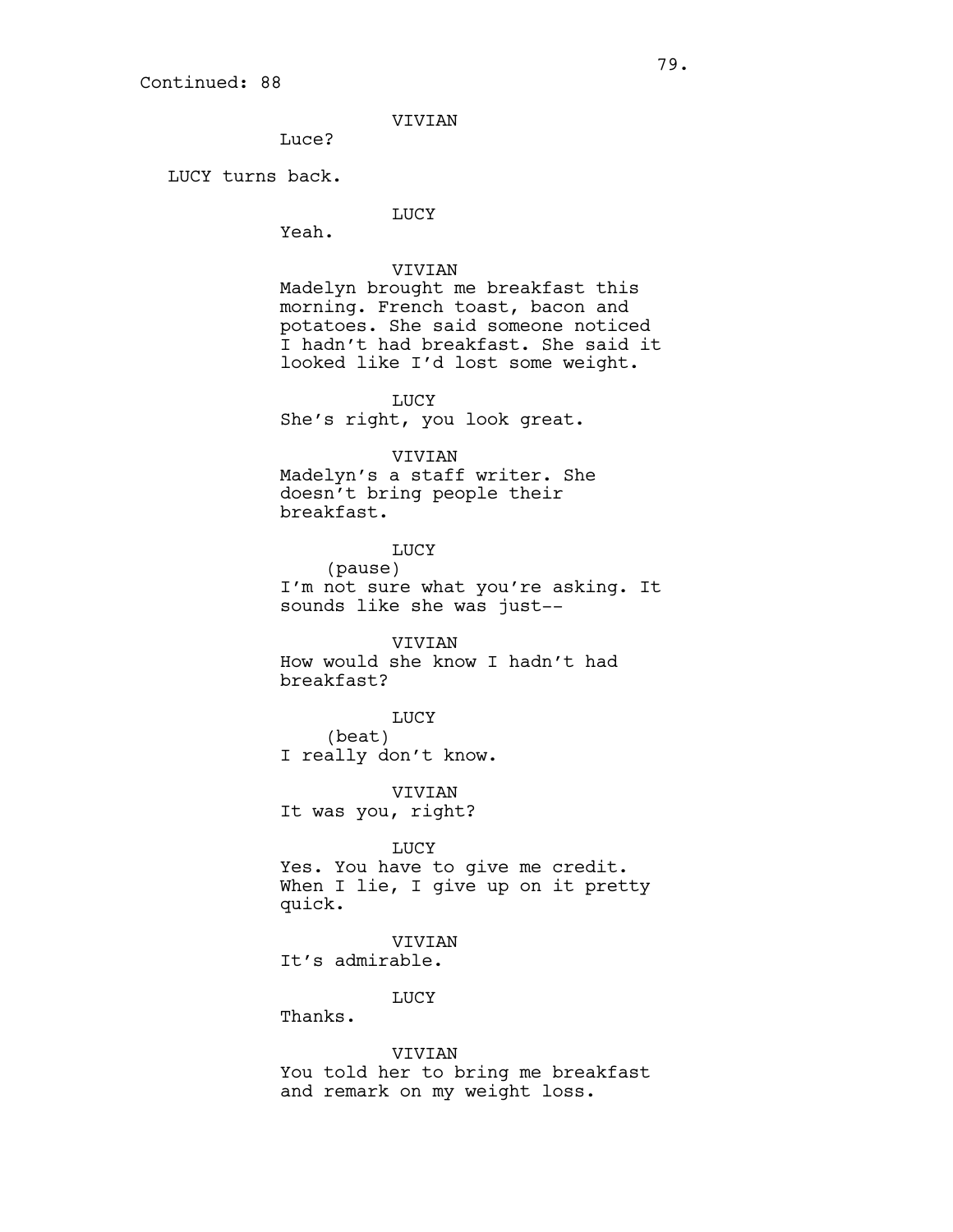LUCY Let me explain why.

VIVIAN

Why?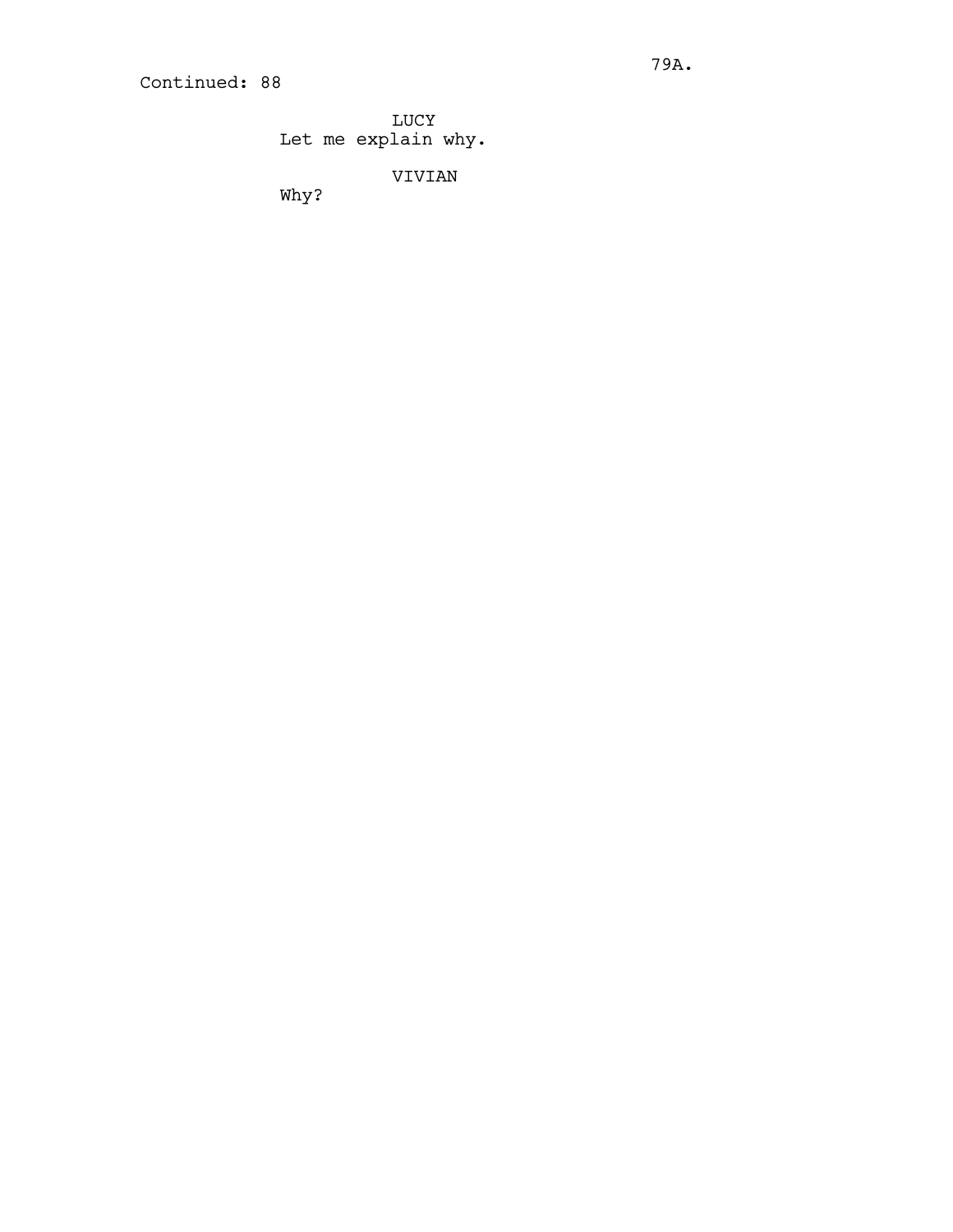LUCY Because I think you should get off this looney diet you're on. VIVIAN It's working. LUCY It's not good for you. VIVIAN I feel great. **LUCY** It's not good for Ethel. VIVIAN It's not. LUCY We're best friends, Viv, I don't want to fight. I just sent over some breakfast. VIVIAN You didn't *just* send it over, you sent it over with Madelyn and a message. And now a *new* message, which is that I look too good. LUCY We just want you at the weight you were when we cast you. VIVIAN Otherwise it'll be bad for Ethel? LUCY Yes. VIVIAN Or bad for you? LUCY Alright--

VIVIAN No one's gonna stop loving Lucy when you're pregnant. GI's don't have your picture in their barracks.

LUCY Thanks for that, Viv.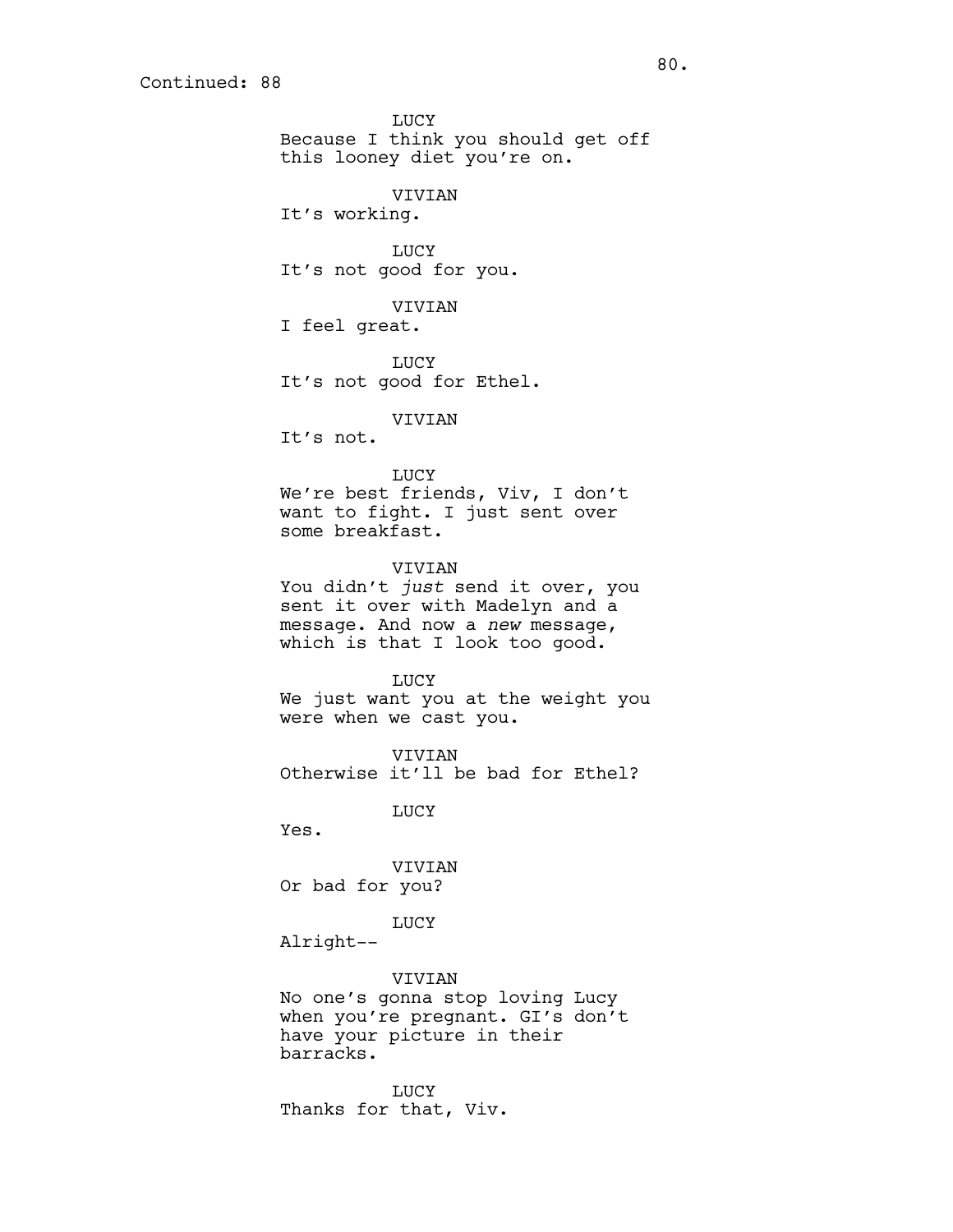# VIVIAN

I'm saying take it easy, that's all. Everyone here stands shoulder to shoulder with you and no one feels funny 'cause we're scared to death and you're not helping by jumping up and down on everyone who works here and doing it in front of- -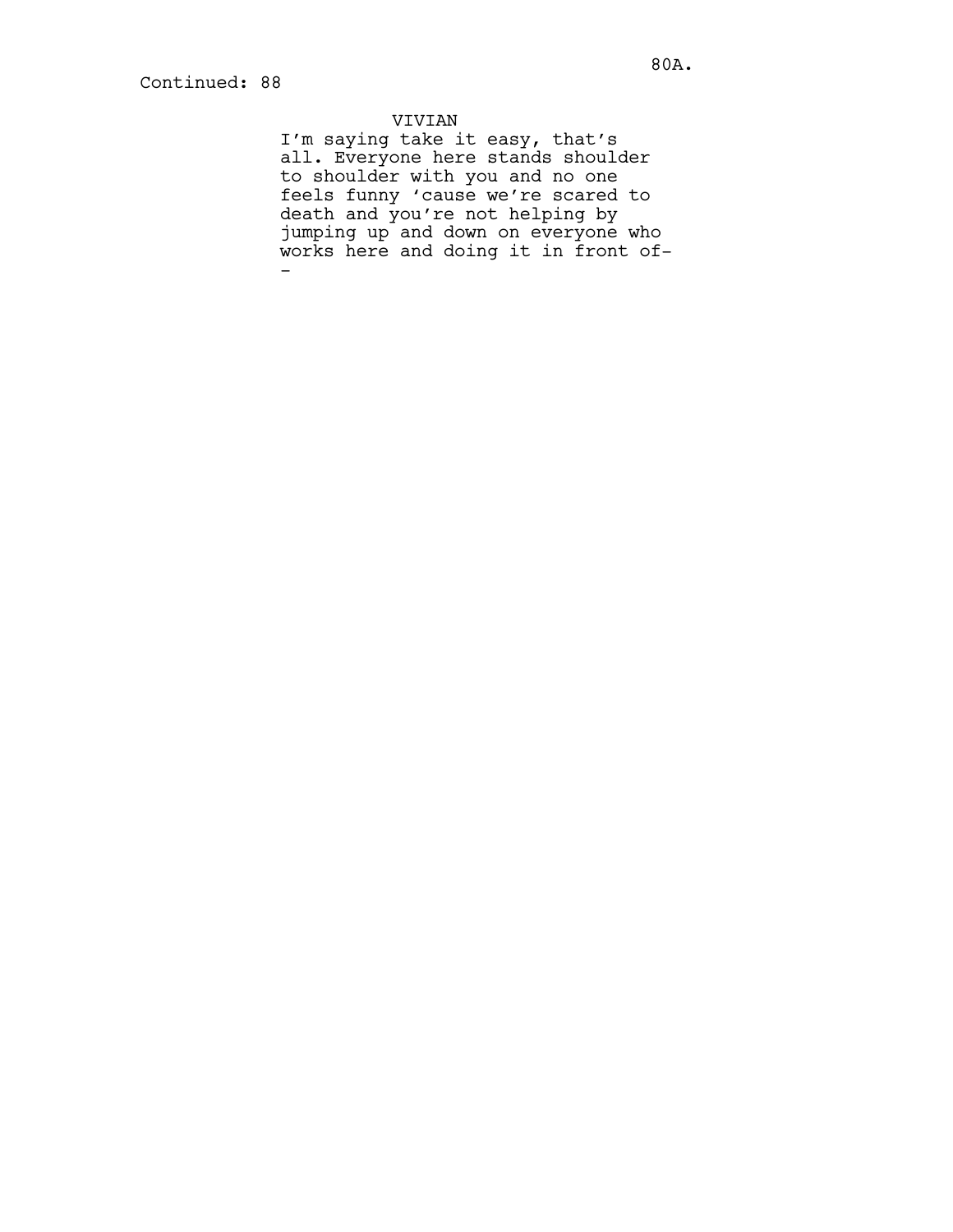LUCY Goddamit, Viv, most American women look like you, not me, and they want to see themselves on television!

There's a tense silence before FRAWLEY opens his dressing room door--

> FRAWLEY What the hell are the two of you screaming about?!

> > LUCY

Nothing.

## VIVIAN

Nothing.

#### FRAWLEY

I'm in my room taking my midmorning nap.

VIVIAN Don't you usually do that while we're rehearsing?

# FRAWLEY

I'd love to see more of that Moss Hart wit on the show.

## VIVIAN

(to LUCY) Don't worry about it. The weight always comes back. I can't keep it off anymore.

LUCY (beat) This conversation went poorly.

#### VIVIAN

I thought it was great. I definitely feel like performing for tens of millions of people now.

LUCY Alright, so...okay.

LUCY steps out into--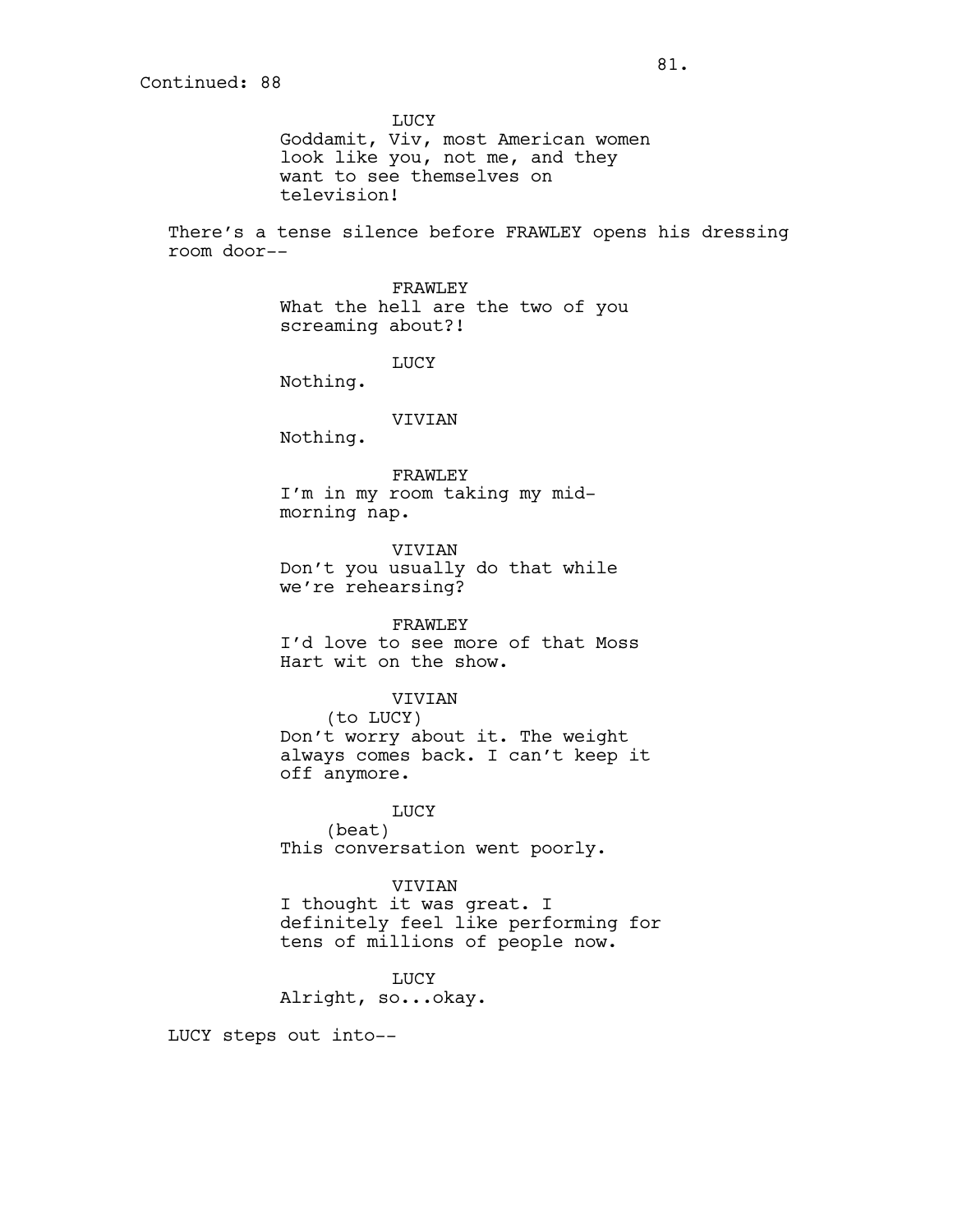Continued: 88A

# 88A **INT. CORRIDOR - CONTINUOUS** 88A

LUCY starts to head down the hall--

FRAWLEY

Lucille.

LUCY

Yeah.

FRAWLEY Come with me for a drink.

LUCY

It's 10am.

FRAWLEY I'm sure it's 10:15 somewhere.

LUCY We have to be back on stage.

FRAWLEY I wonder if they'll wait for you.

LUCY

Bill--

A young P.A., Scott, is walking by--

FRAWLEY

Kid. Tell the stage Mrs. Arnaz is taking some personal time and she'll be back when she's back.

SCOTT

Copy that.

LUCY (to Scott) Probably 15 minutes.

SCOTT

Yes ma'am.

LUCY And you should remind props that I'll need garden shears for the opening scene.

SCOTT

Copy.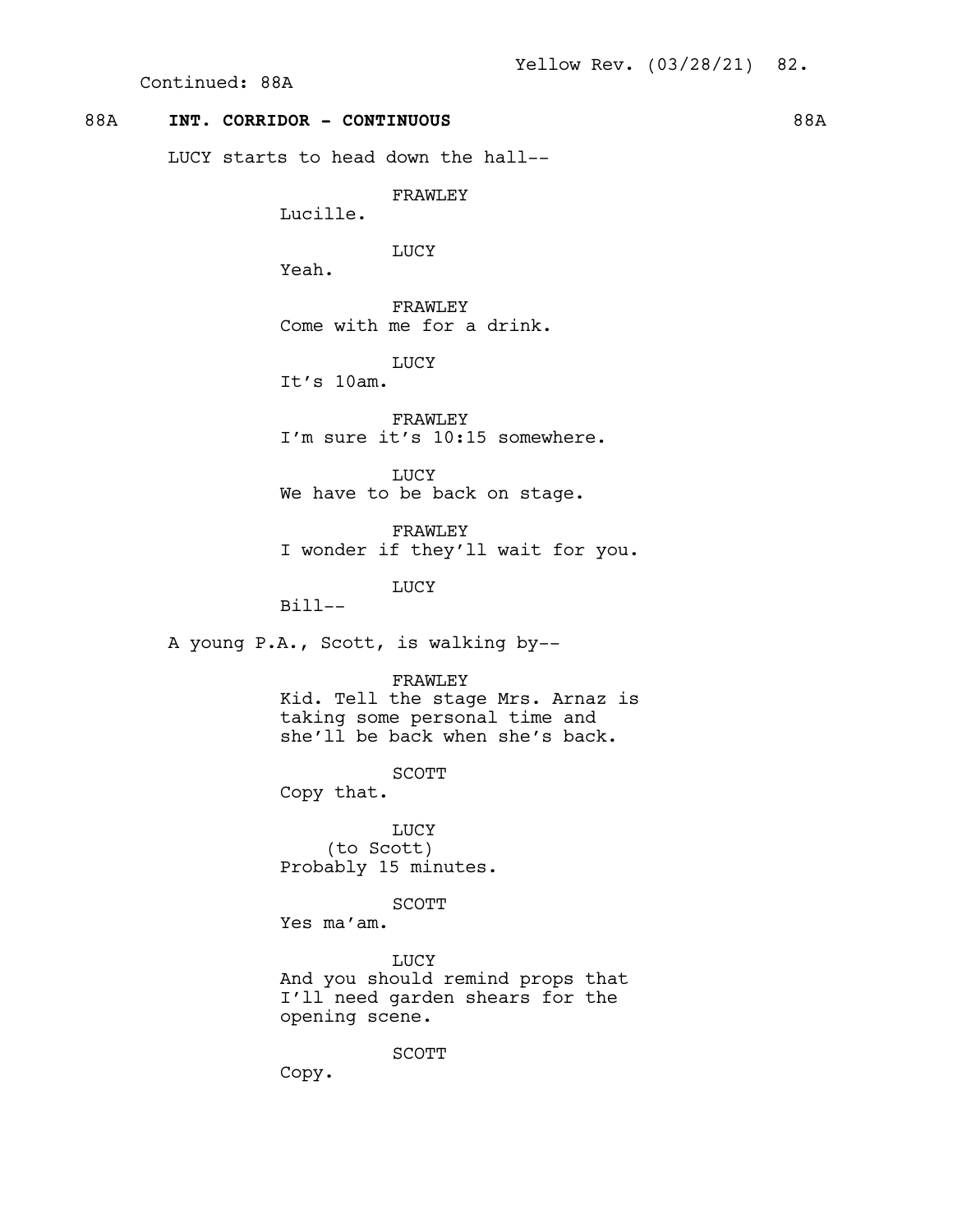Yellow Rev. (03/28/21) 82A.

Continued: 88A

FRAWLEY

Let's go.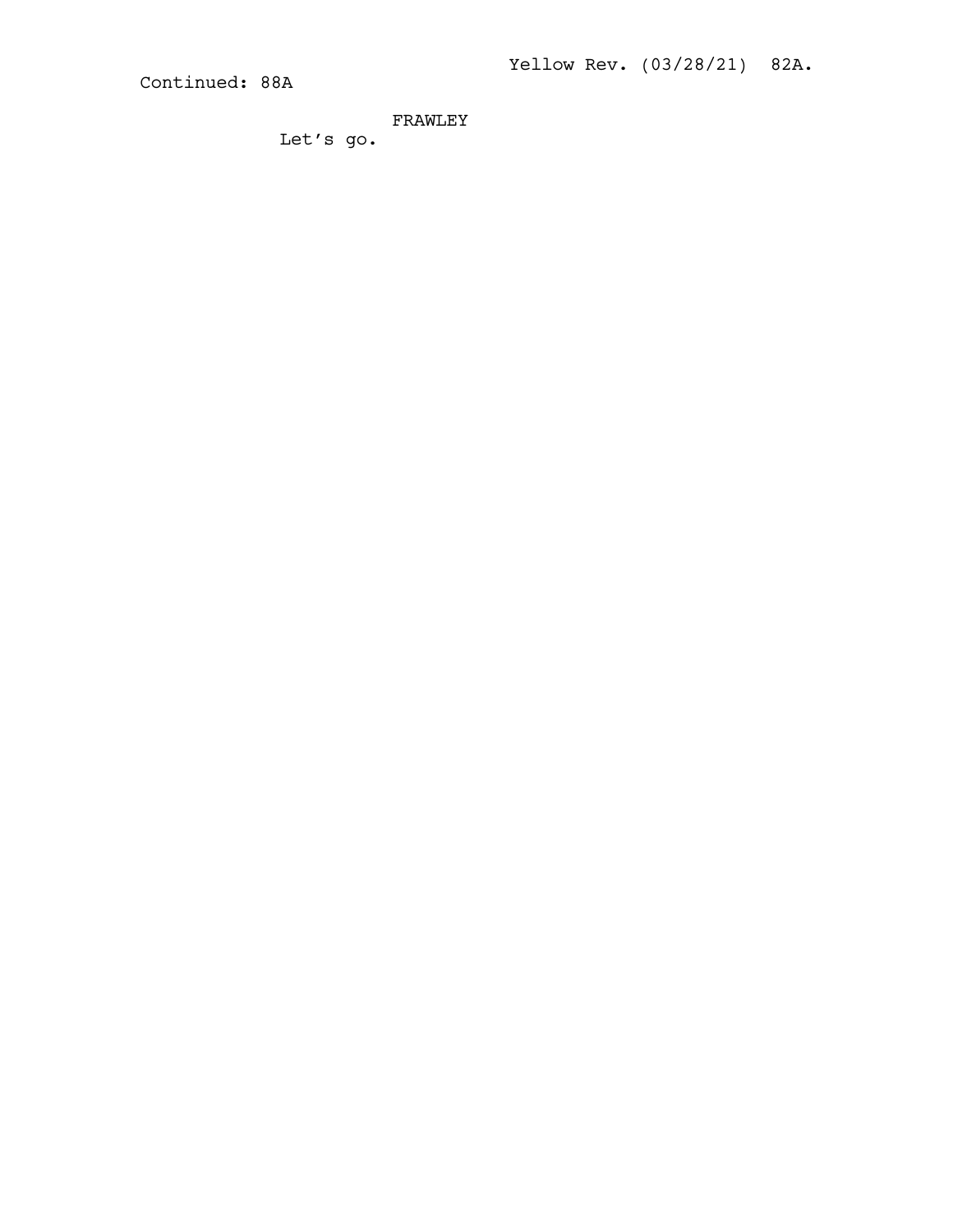**LUCY** (still to Scott) We have to establish right away that I'm setting a fancy table. FRAWLEY You don't need to explain it to him. LUCY (still to Scott) We'll have flowers in a vase and I'll cut one of the flowers-- FRAWLEY He doesn't care. LUCY --it'll be too short. So I'll cut the other flowers and then they'll be too short and so on. SCOTT Got it. LUCY So I need garden shears. SCOTT Copy. LUCY Regular scissors aren't strong enough to cut through the stems. FRAWLEY He's thinking a lot about killing you now. LUCY Fine. FRAWLEY (to Scott) Go. SCOTT Yep. SCOTT takes off. LUCY

Where are we drinking?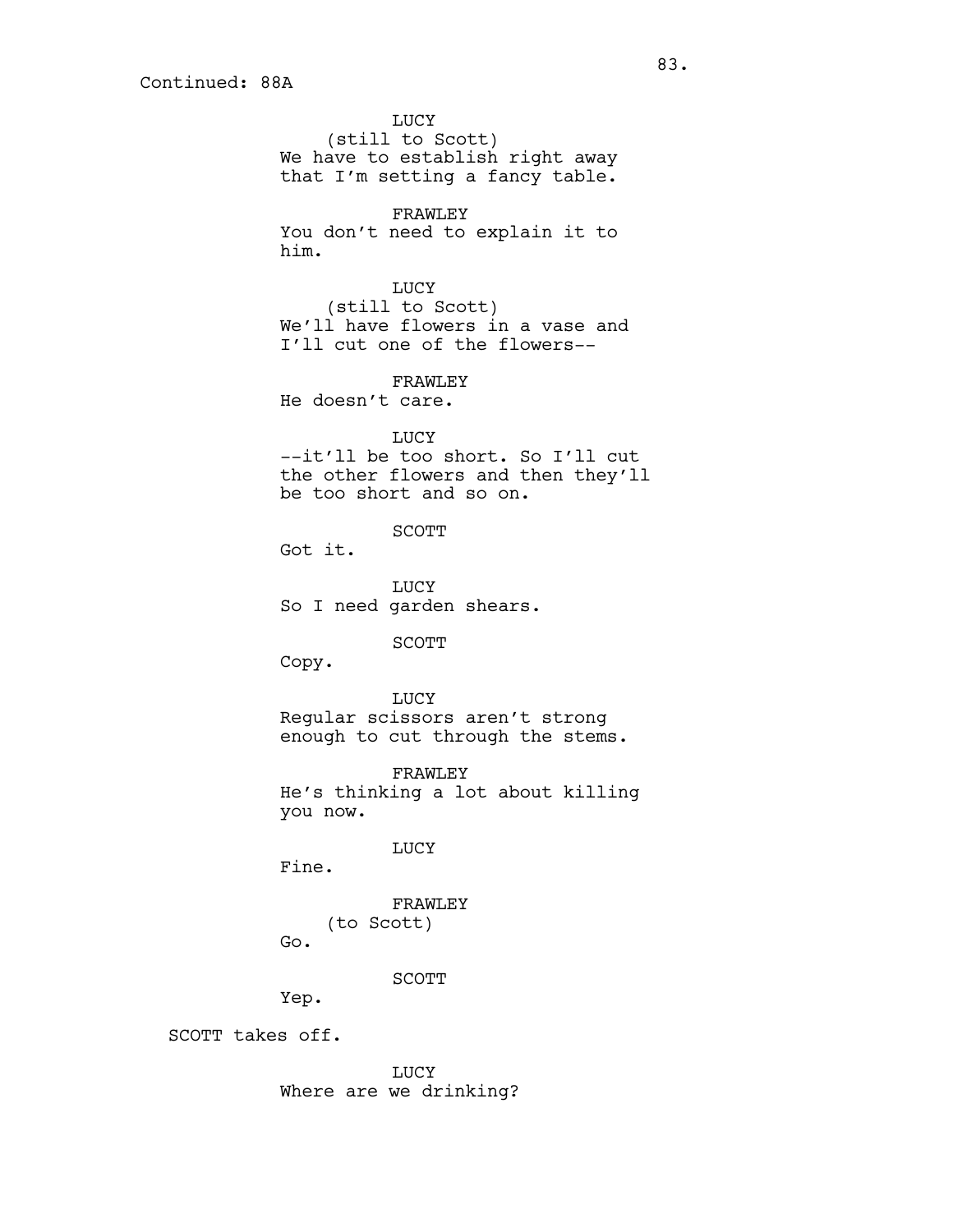FRAWLEY Across the street.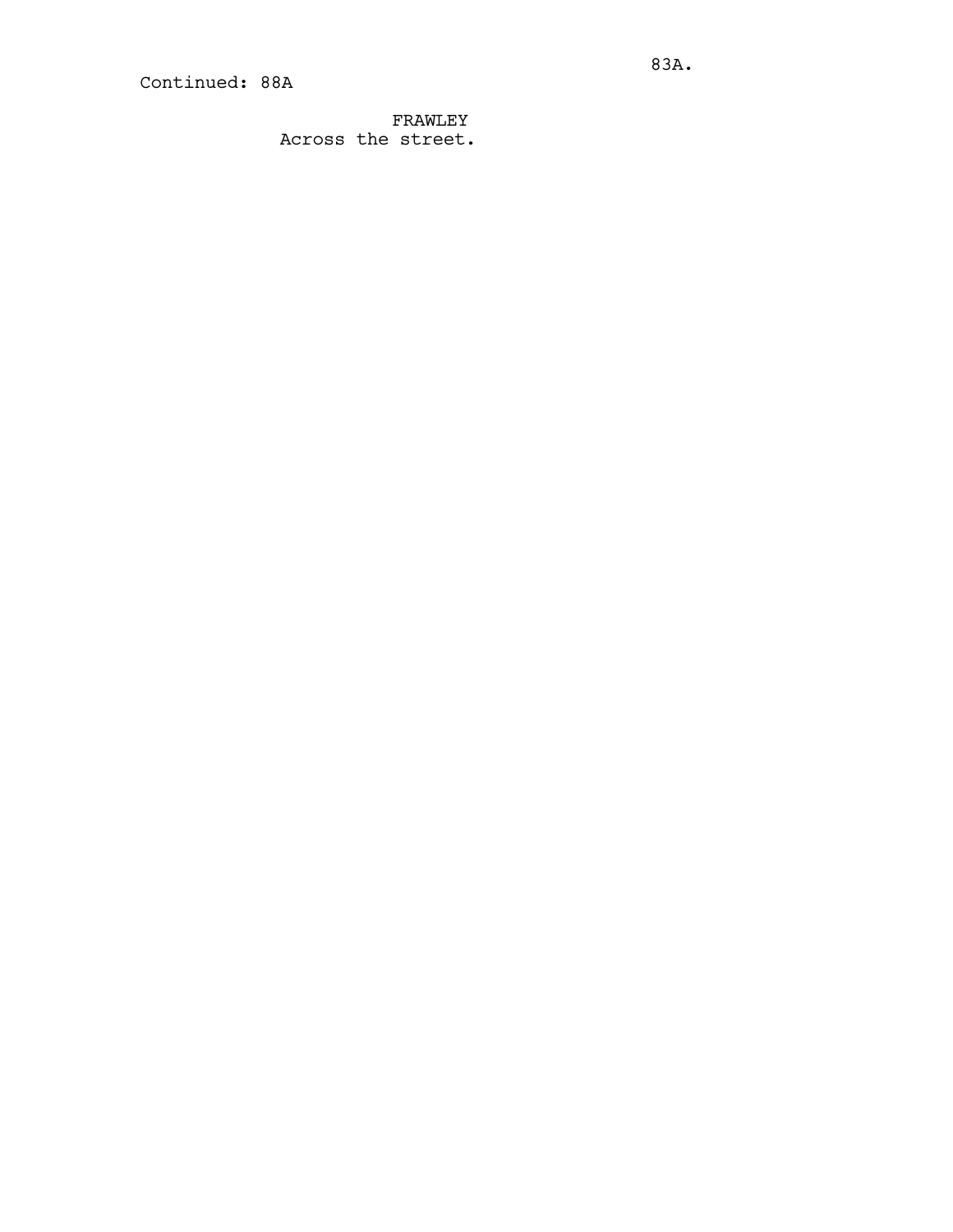## 89 **EXT. ALLEY/STREET - DAY** 89

LUCY and FRAWLEY walk through the alley and across the street.

> FRAWLEY It's raining. Is your hair gonna be alright?

**TJUCY** I'm fine. Since I started doing this show, rain bounces off my hair.

FRAWLEY That's helpful.

**LUCY** I honestly had no idea this place was here.

FRAWLEY They like to keep a low profile.

**LUCY** It's hard to imagine why.

FRAWLEY

After you.

LUCY What kind of people go to a bar on a Wednesday morning?

FRAWLEY It's an eclectic group.

They walk into--

# 90 **INT. DIVE BAR - CONTINUOUS** 90

The place is empty except for maybe three people scattered around. LUCY and FRAWLEY head to the bar where they're met by a BARTENDER.

> FRAWLEY What are you having?

LUCY I'll take a tetanus shot.

FRAWLEY Jim Beam. Two times.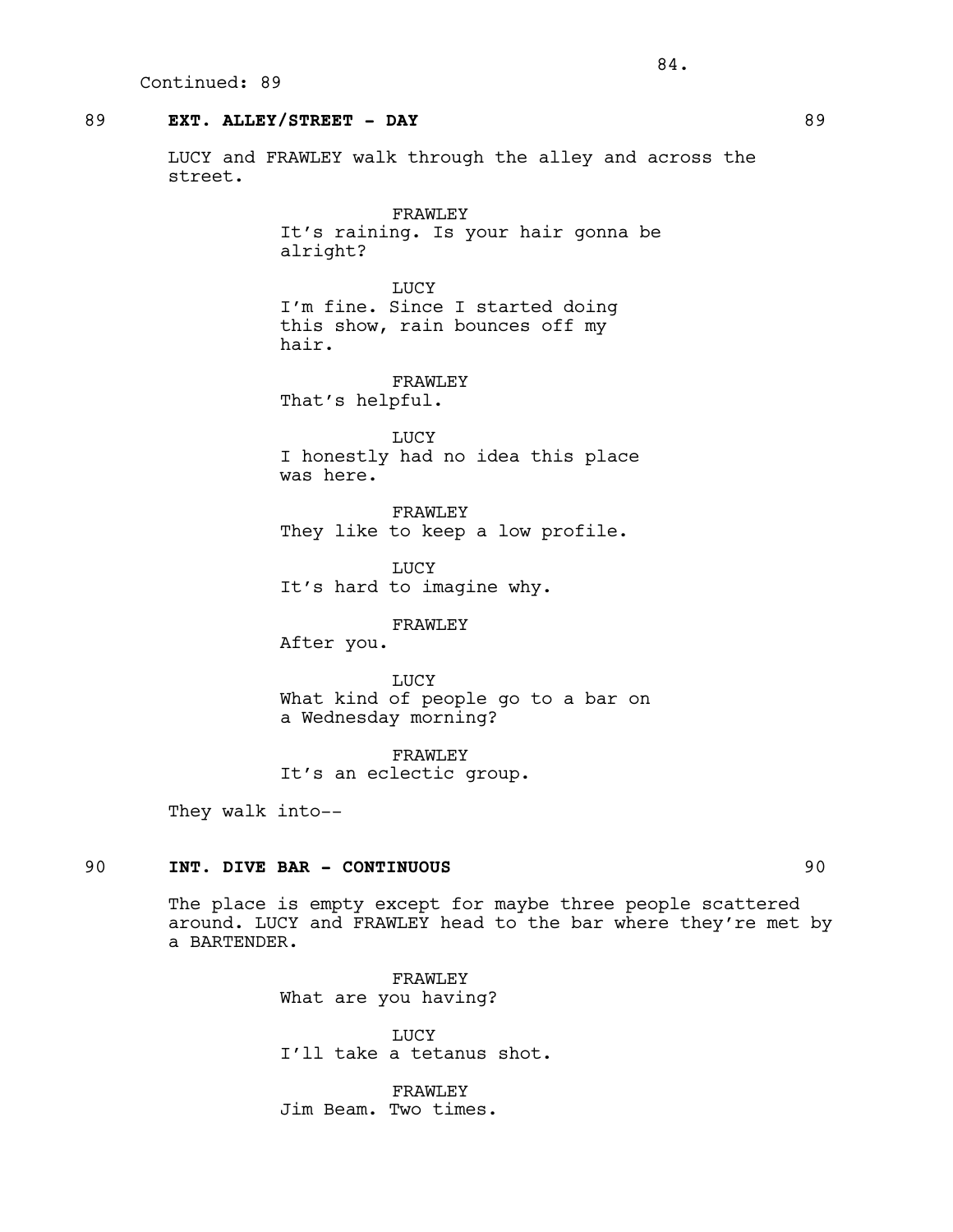LUCY I thought you and Desi had a deal. You don't drink at work.

FRAWLEY Desi and I have a deal that I won't be drunk at work. Have you ever seen me drunk at work?

**TJUCY** Would I know?

FRAWLEY

No. (raising his glass) Here's to your new baby.

LUCY Alright then.

They drink.

LUCY (CONT'D) Are they being polite or do they not recognize us?

FRAWLEY They don't own television sets.

LUCY Why didn't I think of that?

FRAWLEY Honey, I read seven newspapers every day.

LUCY

Seven?

FRAWLEY

Yeah.

LUCY When do you have time to do that?

FRAWLEY It's 30 minutes between races at Santa Anita, it takes me a minute and a half to pick a horse.

LUCY Aren't you at work?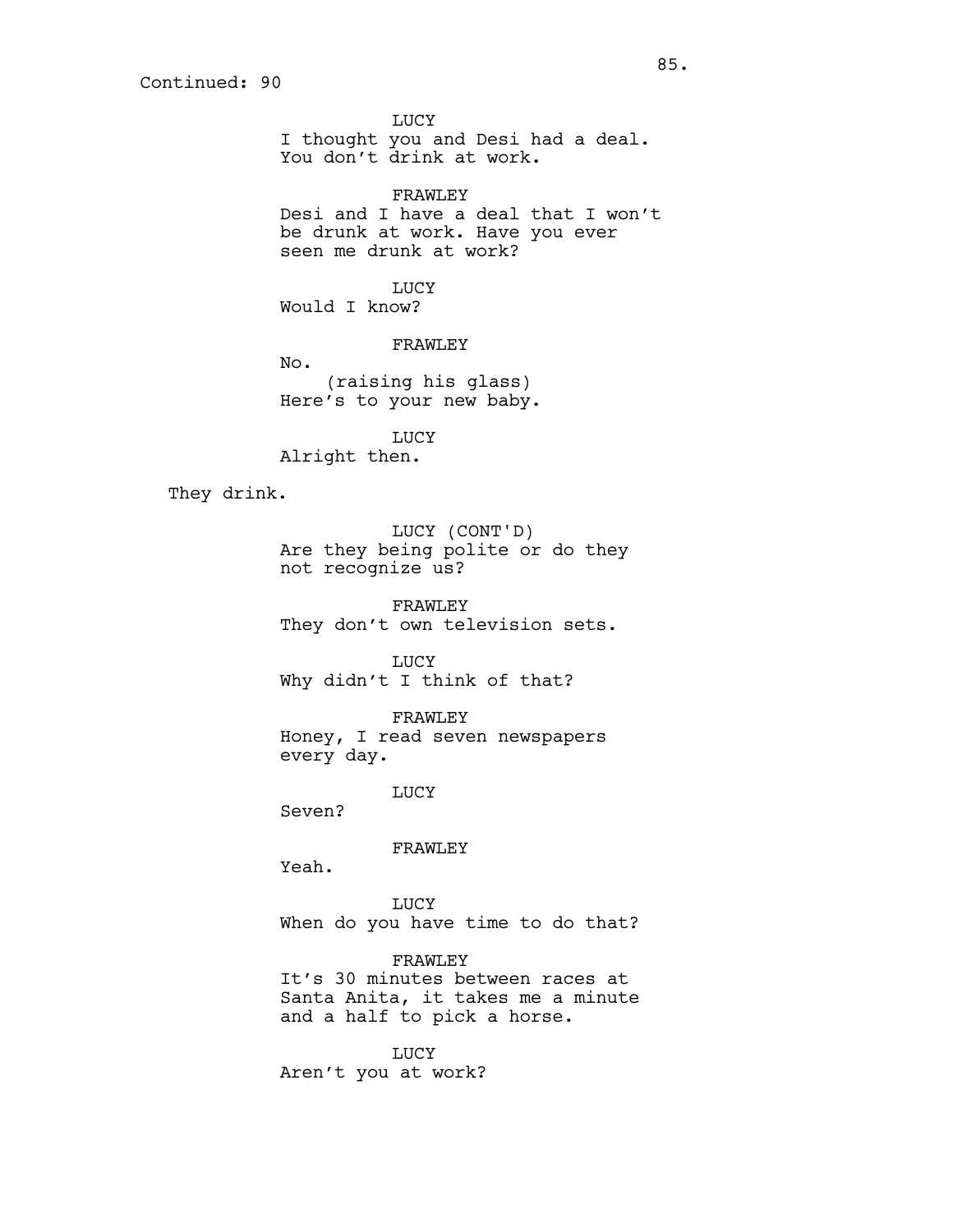FRAWLEY Yeah we have bookies now and telephones.

LUCY Know all about that. Did a Damon Runyon picture.

## FRAWLEY

In none of those seven newspapers have I read anything about Lucille Ball being a Communist. I don't hear anyone talking about it.

LUCY

Since when do you talk to anyone?

#### FRAWLEY

I got news for you, the less you talk, the more things you hear and I haven't heard anything. So...problems at home?

LUCY Problems at home?

#### FRAWLEY

Yeah.

#### LUCY

No, I'd like very much to have problems at home but my problem's not home that much. A few times a week.

FRAWLEY He was playing cards on the boat Wednesday night.

## LUCY

I know. The picture's six months old and I was there when it was taken. I'm saying why wasn't he home? Where I and our daughter were?

FRAWLEY Your husband, Ricky--

LUCY

Desi.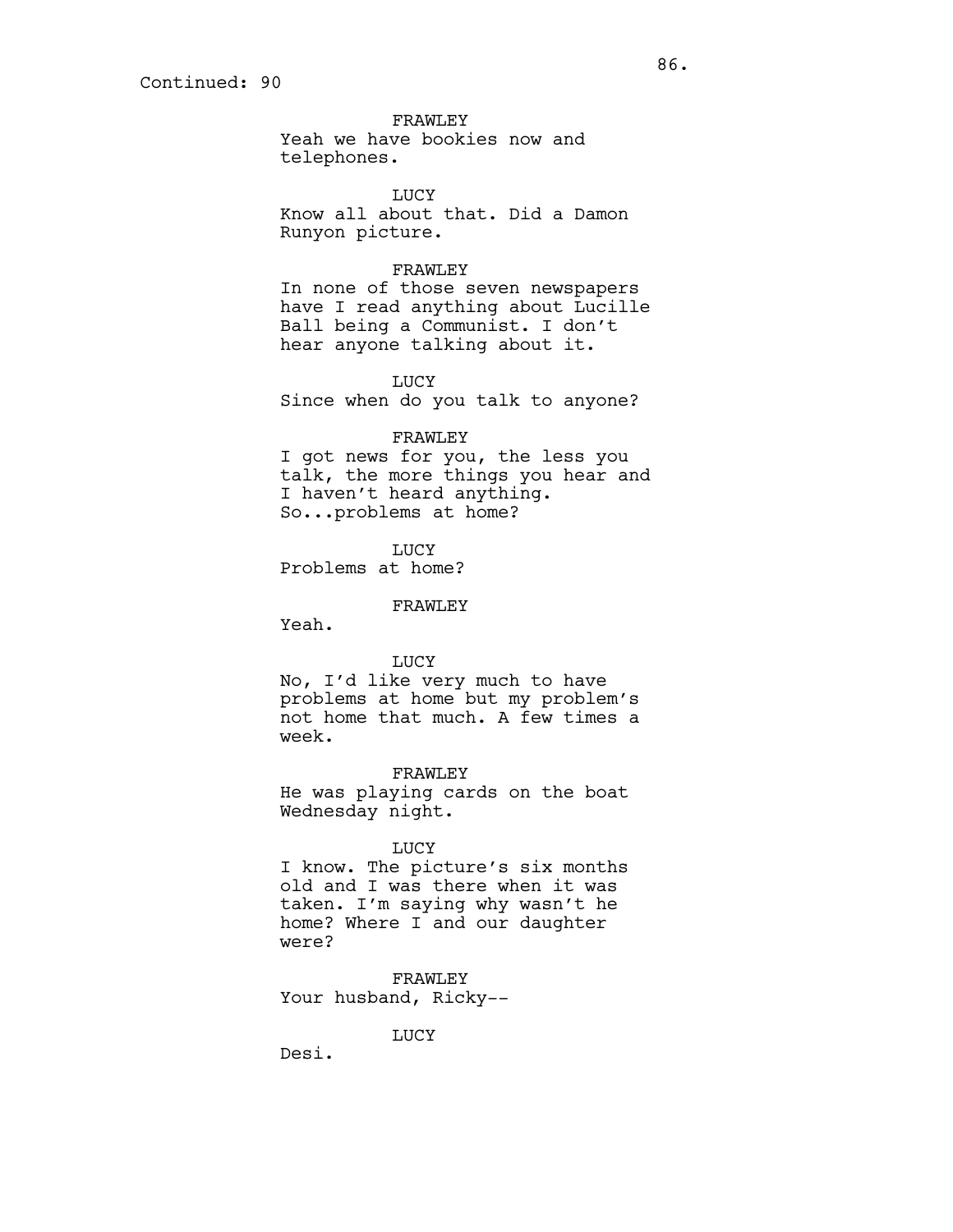# FRAWLEY

Desi--is in love with America like no man I've ever known since George M. Cohan, who loved America so much he wrote the same song five times. Okay? Desi loves America as much as that guy. But that doesn't mean he's not Cuban.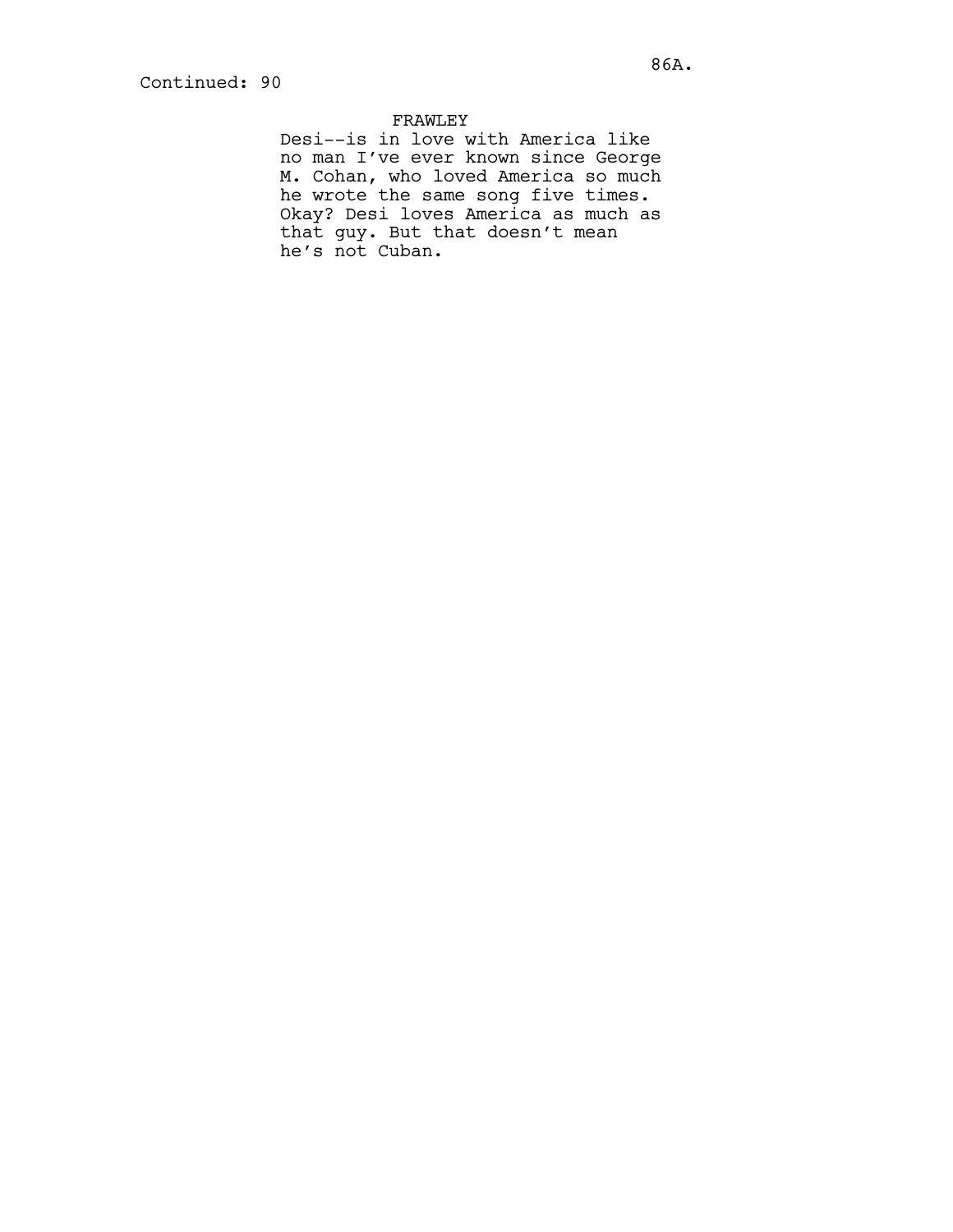**LUCY** I know that.

FRAWLEY The world he's from has a very narrow definition of manhood.

LUCY

I know that too.

FRAWLEY The man is the man.

LUCY

Mm.

FRAWLEY And you know what? Not for nothin', but the women are happy.

**TJUCY** You've asked them?

FRAWLEY They look happy.

LUCY

I see.

FRAWLEY But that's neither here nor there.

LUCY It really isn't.

FRAWLEY

He's mesmerized by you, Lucille. And he misses you when you're in two different places, he does, I'm a witness.

LUCY

He doesn't have to, we live in the same house.

FRAWLEY He does have to, that's what I'm saying. He has to spend time away from you so that he can feel like he's not--

LUCY --second banana. I navigate male egos for a living, bud.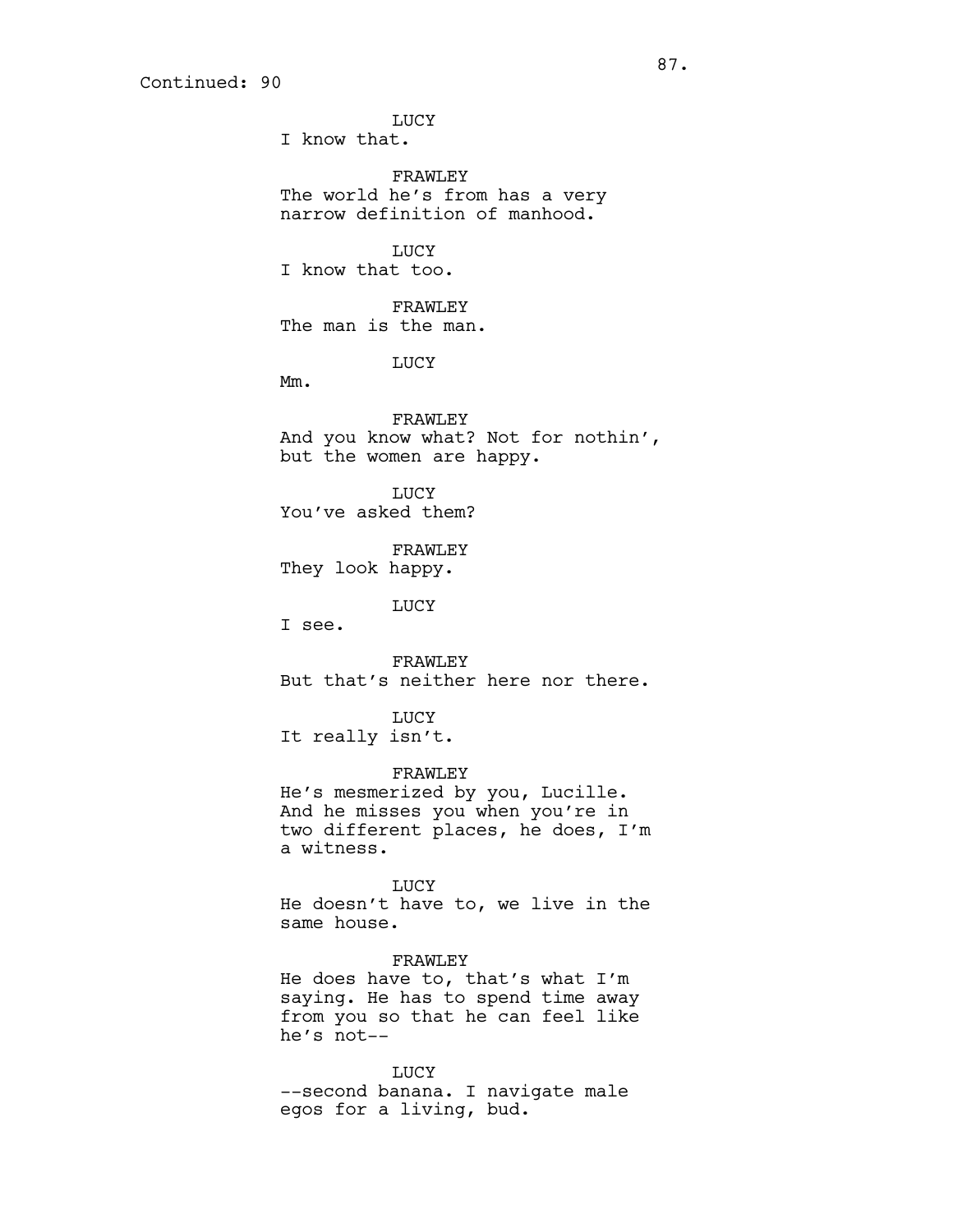FRAWLEY *Then why are you running the set?* (beat) Why are you running rehearsals? You're doing it right in front of him.

LUCY

I can't prioritize the director's feelings over the health of the show.

FRAWLEY

No, not--I couldn't care any less about Donald's feelings if I tried hard. He's a hack but we'll overcome that because, frankly, we're not doing Uncle Vanya.

LUCY

Got it. (beat) But the business at the dinner table has to be precise.

FRAWLEY

Really? I was only in vaudeville 40 years so I wouldn't know about these things of which you speak.

LUCY

*I know you know!* So why do you care  $if--$ 

FRAWLEY

(over) You did it in front of Desi...is my point.

## LUCY

(pause) Lemme tell you something about Desi. He runs this show. Every creative decision goes through him. Every business decision--the network, Philip Morris--and if that wasn't enough, he's camera ready on Monday. It takes me five days to get a laugh and he's killing at the table read and that man, believe me, is nobody's second banana.

FRAWLEY

How many people know that?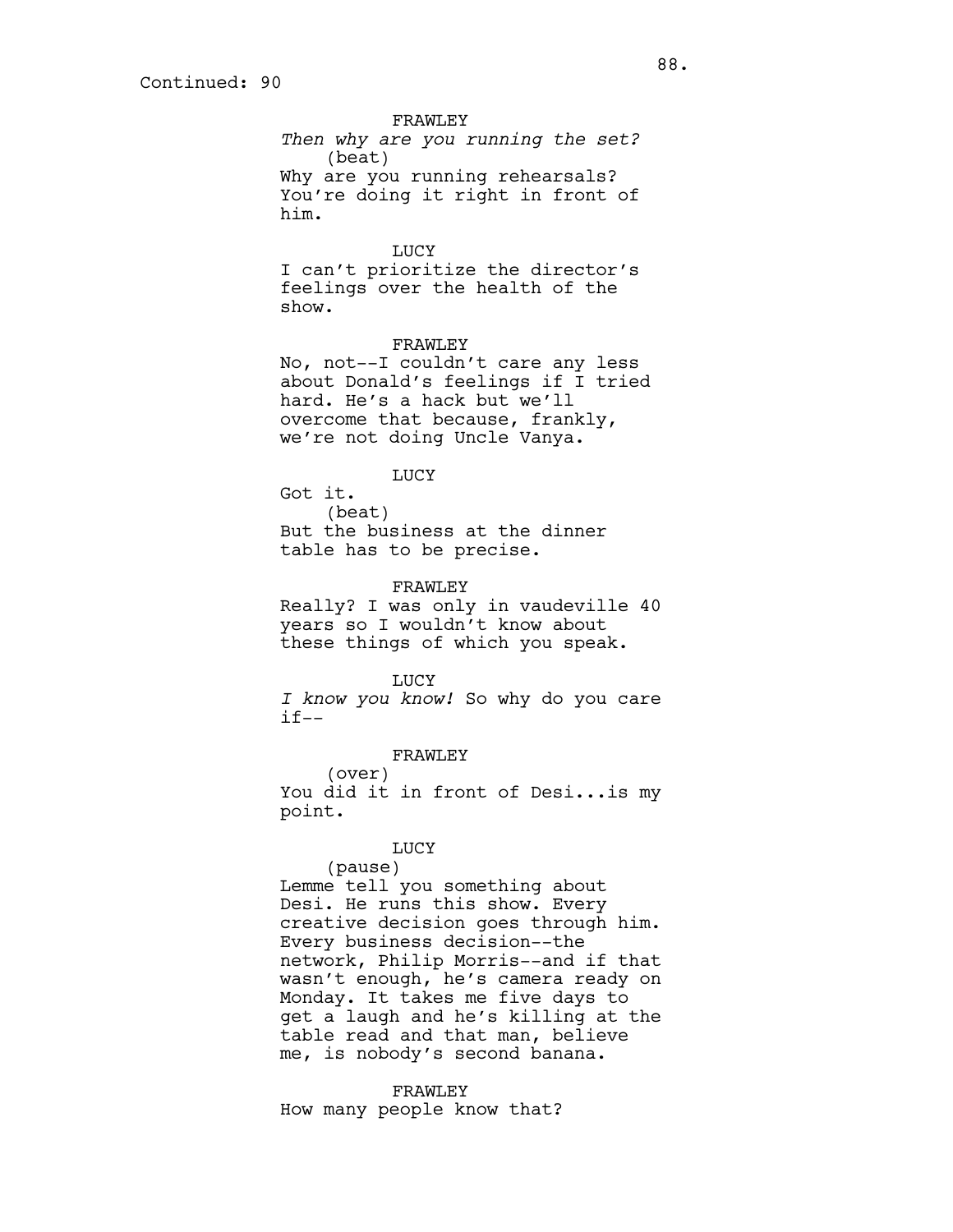LUCY

Know what?

FRAWLEY That Desi runs the show. How many people know that?

LUCY (pause) There's me. And I just told you.

FRAWLEY You get the picture?

## 91 **EXT. HOTEL POOL - DAY** 91

OLDER MADELYN

There was a minute there when Lucy was gonna be a serious actress in serious movies. She was gonna compete for roles with Crawford and Hayworth. It might've been Lucy in *All About Eve* and you know what- she'd have blown the doors off the place. It was almost like that. For a minute there.

92 **OMITTED** 92

## 93 **EXT. LUCY AND DESI'S BACKYARD/POOL - DAY** 93

DESI's sitting by the pool reading a book, and, after a moment, the back door flies open and LUCY runs out with her shoes in one hand and a bottle of champagne in the other. She's disheveled desperately gasping for breath.

DESI

Lucy?

LUCY tries to say something but doesn't have the air yet.

DESI (CONT'D) What happened?

LUCY (barely audible--breathing heavy) Flat tire. 'Bout a quarter mile back.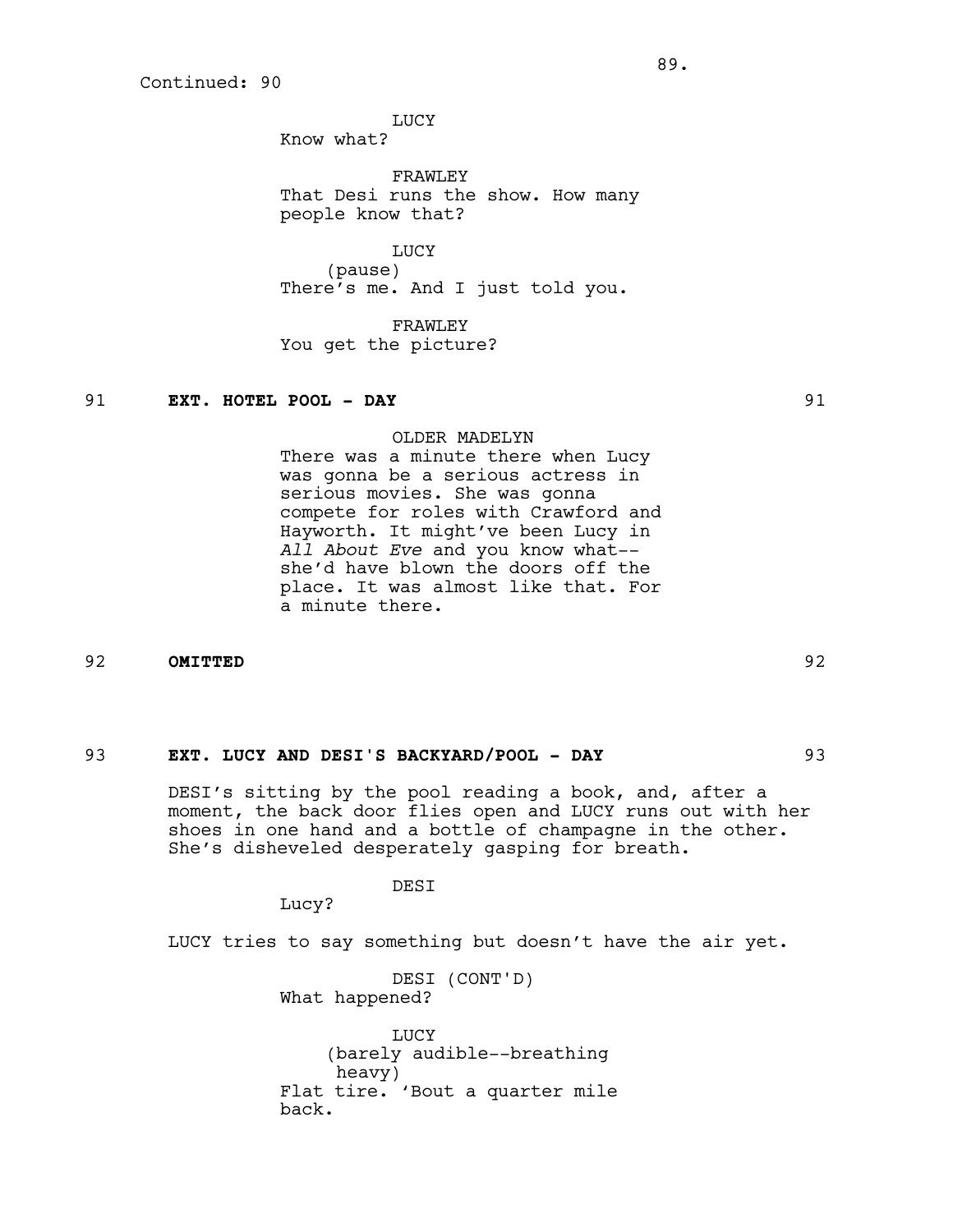**DEST** You abandoned the car there? LUCY Sprinted the last five-hundred yards. DESI What's going on? Also you ran with a bottle of champagne in your hand? LUCY Bringing it...more festive. I got it. I got the part. DESI Which part? LUCY I got the part, Des. *The Big Street.* DESI (pause) You said it was going to Rita Hayworth. LUCY Scheduling problems. Then they went to Judy Holliday. Scheduling problems. I've got the female lead in *The Big Street*. DESI That's tremedous. (beat) That's tremendous. LUCY (pause) I'm opposite Henry Fonda. DESI When does it start photography? LUCY Two weeks. Still can't catch my breath. (pause)

It's Damon Runyon.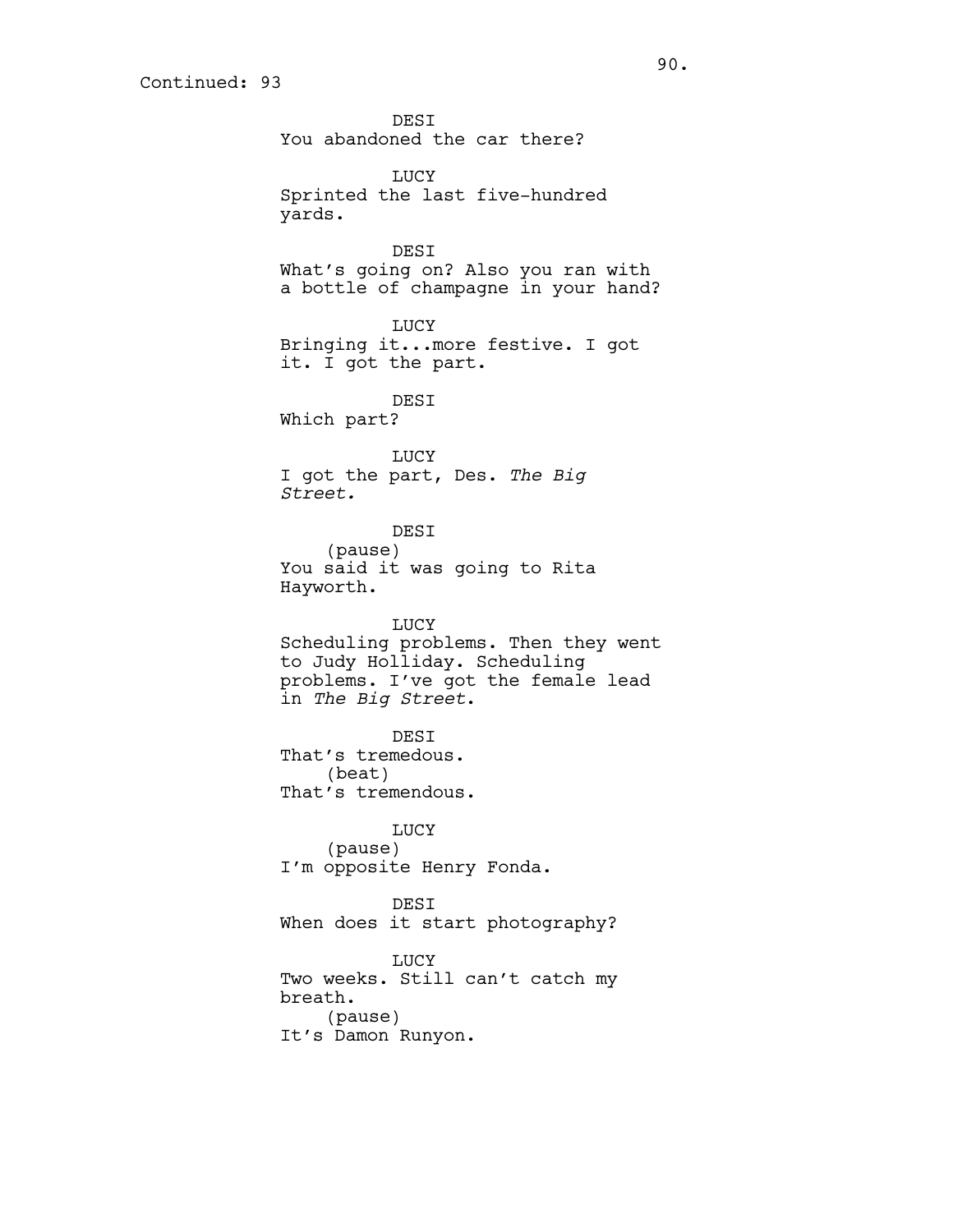DESI I know, I read the script and I'm very--I'm very happy, I was just looking forward to you coming out on tour.

LUCY Rita Hayworth had scheduling problems.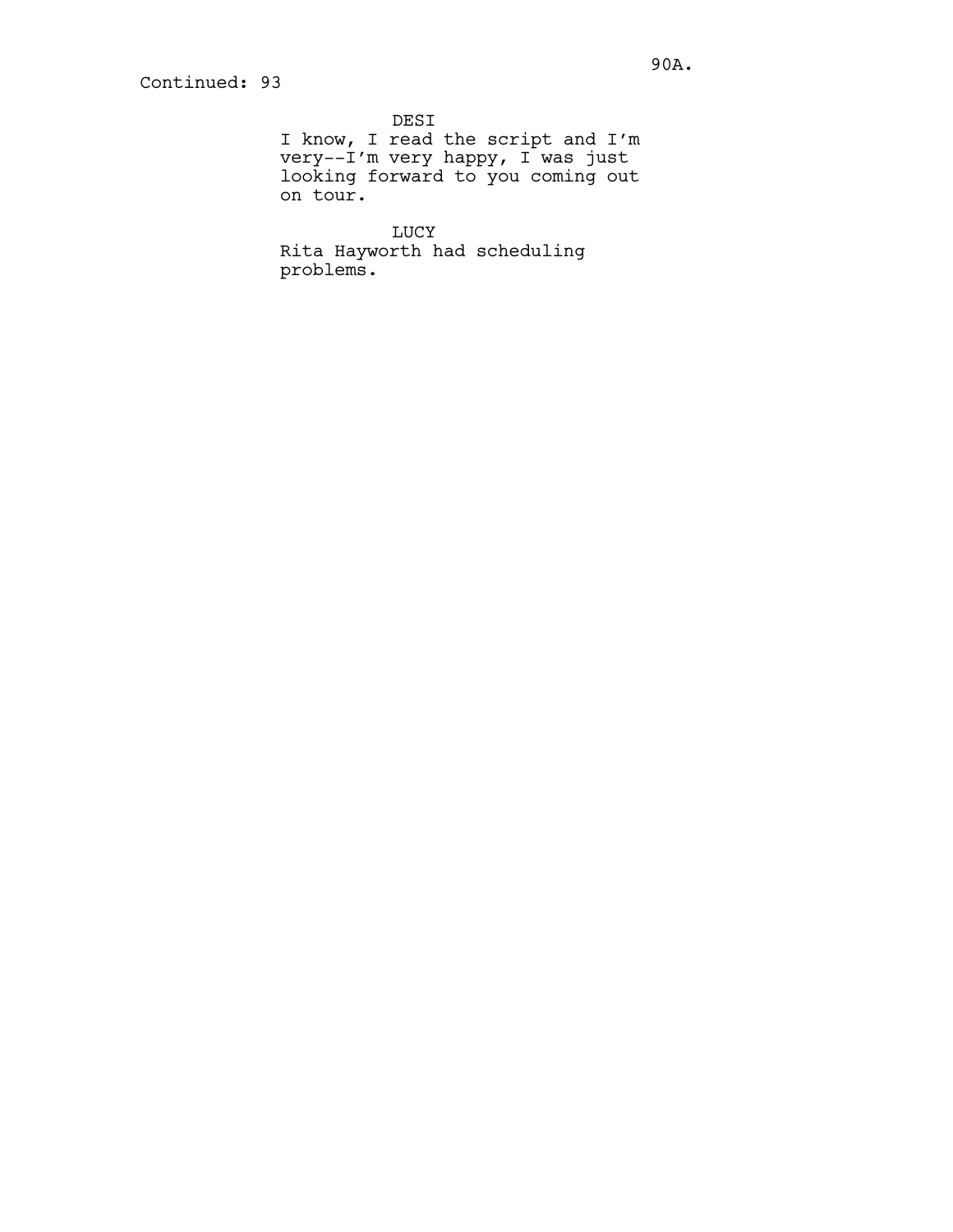DESI So did you. LUCY takes a moment...then tosses her shoes aside--

LUCY

You don't think I want to be in the same city at the same time as my husband? What do I talk about every- -

DESI

I know, I know that.

LUCY Every decision I make is based on being near you. Every single decision.

DESI Well, yeah. But obviously not every single decision.

LUCY

You know how many years I've spent sticking my head in the frame, saying something bitchy and going away? Crappy little roles in pictures I wouldn't pay a nickel to see if the theater had the only available air conditioning. If *The Big Street* is a hit I'll be getting the roles that go to Rita and Judy and Betty.

DESI Which Judy?

LUCY

Holiday. Who's the baseball player you talk about? The one that sat down and let Lou Gehrig--

#### DESI

Wally Pipp.

LUCY --start that streak? Gehrig was his understudy.

DESI

Backup.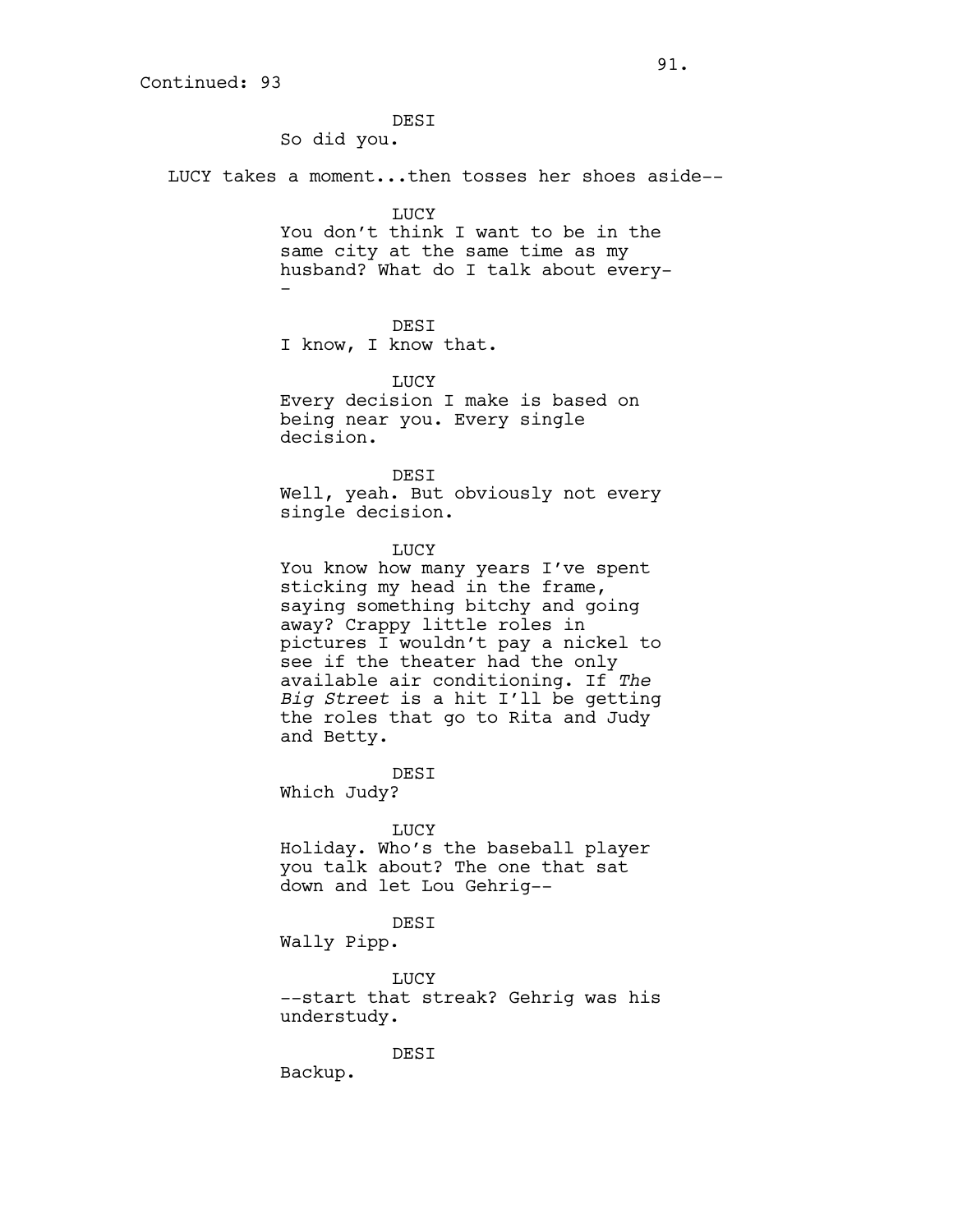LUCY And the guy took a rest one day and Gehrig came in and didn't come out for forty years? DESI Fourteen years and it was Wally Pipp. LUCY Okay, well, imagine if Wally Pipp had scheduling problems and Lou Gehrig, instead of grabbing his glove, toured with his husband's Latin orchestra. It would've changed the course of baseball. DESI And the course of Latin music. LUCY Rita Hayworth is Wally Pipp. I'm Lou Gehrig. *The Big Street* is the Yankees. DESI I understood the metaphor so long ago. LUCY You don't have to tour. You could stay in town. DESI And do what? LUCY Sell out Ciro's every night. DESI We're not a house band. I'd like to sell out New York, Chicago and Miami too. LUCY I know. Eight weeks. I'll come to wherever you are on the weekends. So it'll be important that you not fall in love with someone else Mondays thru Fridays.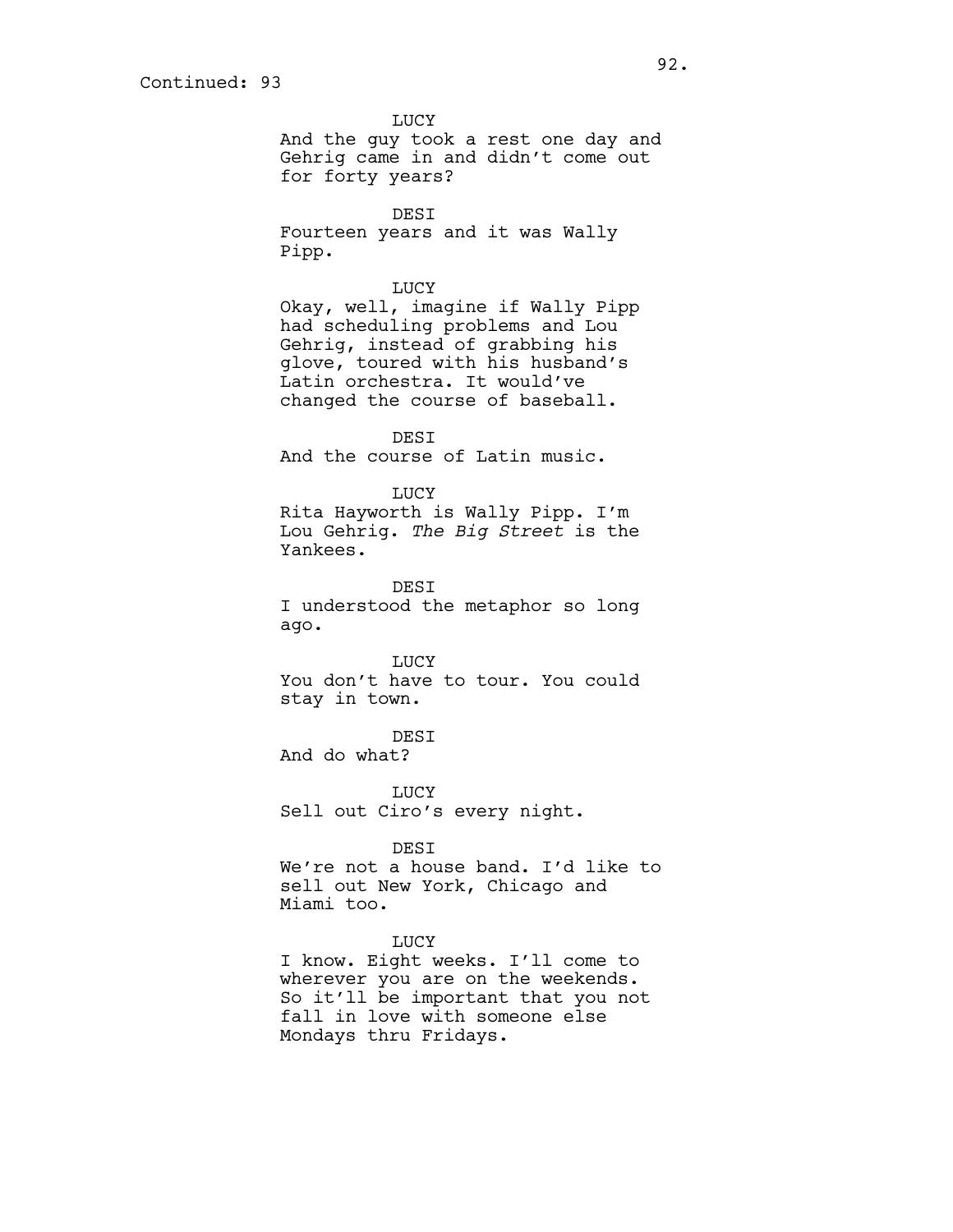DESI Agreed. And it'll be helpful if you don't sleep with Henry Fonda or Joseph Cotton.

LUCY How did Joseph Cotton get into the conversation?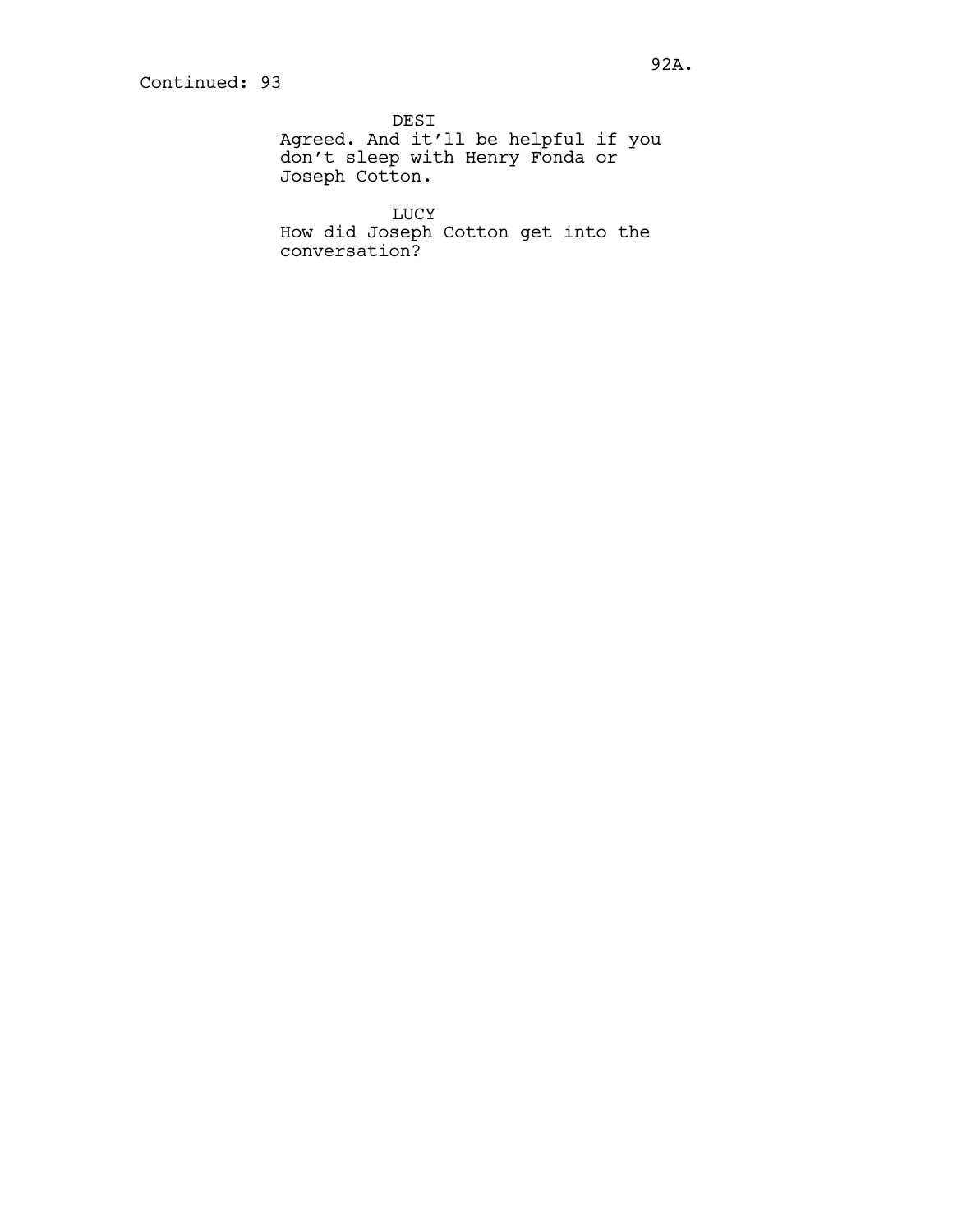**DEST** I've heard rumors. LUCY You really want to compare rumors? DESI No. LUCY Yeah. DESI Hey, look at me. LUCY I already am. DESI They're rumors. I have never, and will never, have an interest in being with anyone but you. LUCY Should we open the champagne, take our clothes off and go skinny dipping in the pool? DESI That bottle of champagne is basically a grenade now but all your other ideas were good. (beat) Lucy, Jesus. You're gonna be a movie star. LUCY You comfortable with that?

DESI takes LUCY by the shoulders...

DESI Am I comfortable with that?

And the champagne bottle, which is laying on its side, EXPLODES, with the cork shattering a wine glass.

LUCY and DESI stare at it...

LUCY That bottle has comic timing.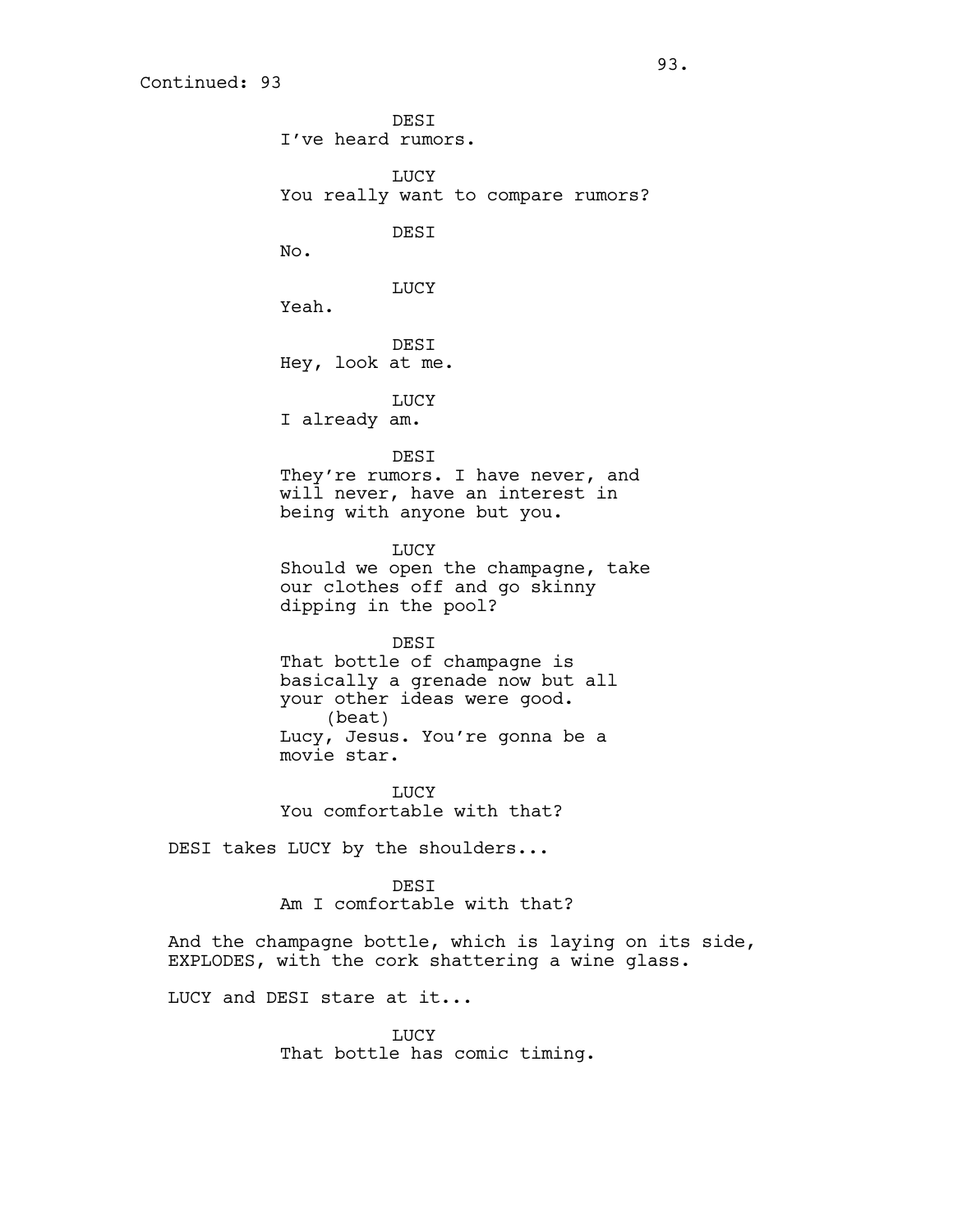## 94 **INT. CHARLES KOERNER'S OFFICE - DAY** 94

LUCY sits on a couch in the waiting area. She takes in the framed posters of classy hit movies and smiles a little to herself. The SECRETARY notices.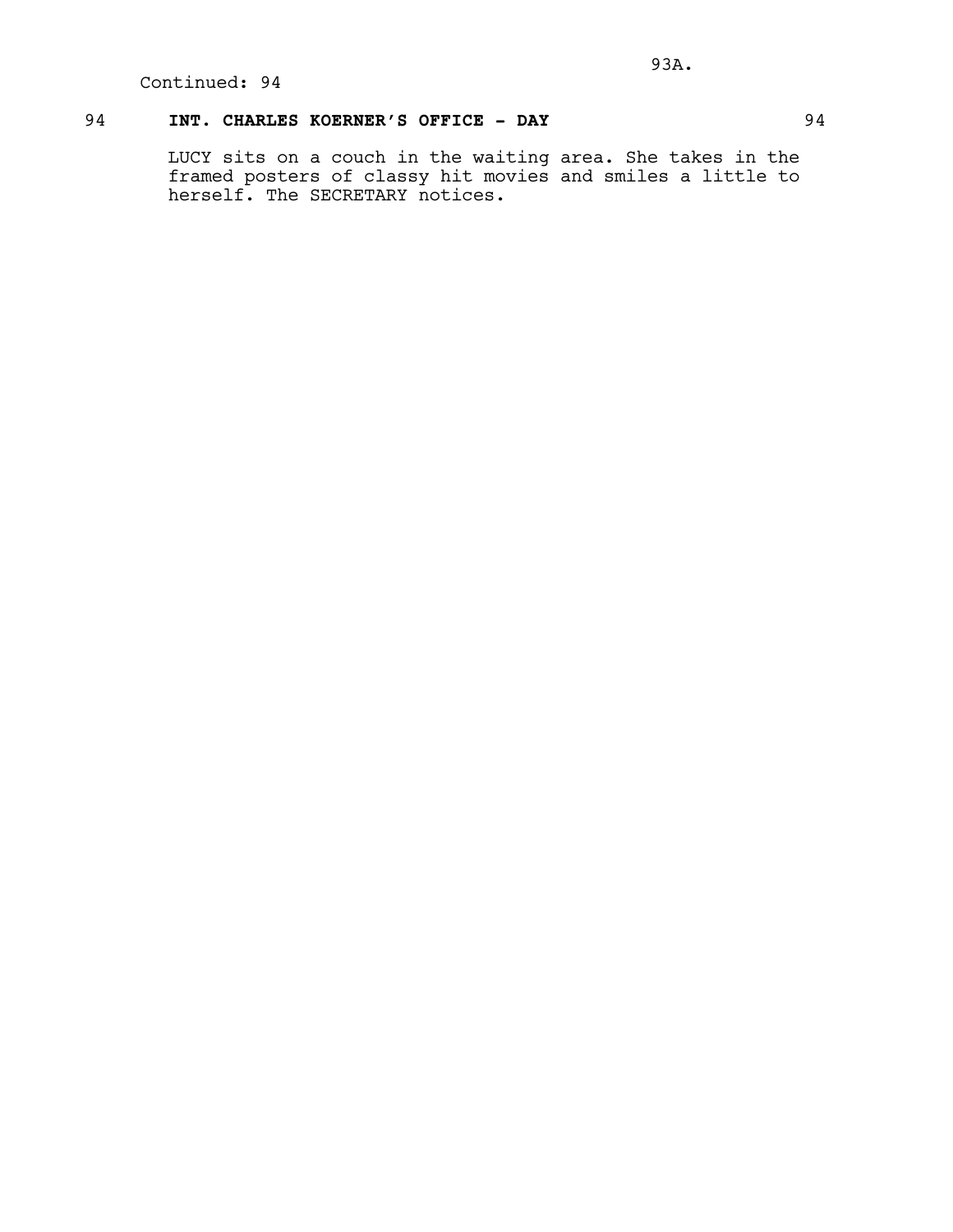LUCY I've been at the studio for almost ten years and I've never been in the president's office.

SECRETARY Mr. Koerner isn't the president, he's the head of production.

LUCY Second in command. Still. Higher than I've ever gotten.

The SECRETARY's phone buzzes and she picks it up--

SECRETARY

Yes sir. (to LUCY) You can go on in.

LUCY gets up, straightens herself out and walks into

## 95 **INT. CHARLES KOERNER'S OFFICE - CONTINUOUS** 95

KOERNER Lucille. Charles Koerner.

LUCY Lucille Ball.

KOERNER Do you like Lucille or Lucy?

LUCY Lucy's fine. I mean either's fine. Lucy.

## KOERNER

Alright.

LUCY And do I call you Charlie?

KOERNER Anyone as brilliant as you were in *The Big Street* can call me Betsy and I wouldn't care.

LUCY

Thank you.

KOERNER Sit. Please. Right there.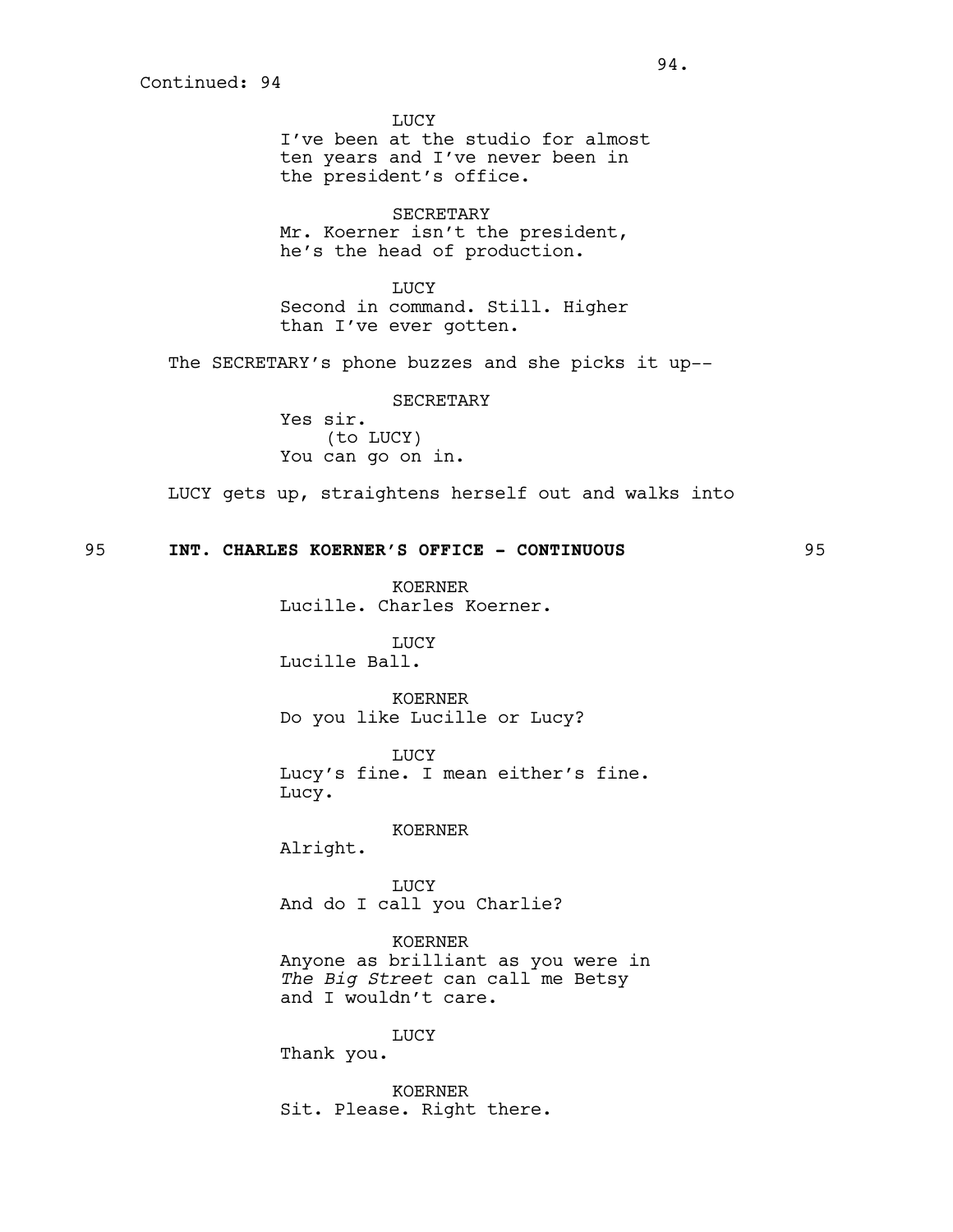LUCY

Thank you.

They sit.

## KOERNER

That was a whole new side of you we've never seen. Where has that been?

LUCY It's been buried under bad movies.

KOERNER I've heard you make some form of that joke before.

LUCY Keep putting me in pictures like *Big Street* and you won't hear it again.

KOERNER We're dropping your contract, Lucy.

LUCY laughs...

KOERNER (CONT'D) No, it's not a joke. RKO's dropping your contract.

LUCY

(pause) I don't understand.

KOERNER We don't have anything for you.

LUCY

(pause) I don't--This is happening fast. *The Big Street* was a hit.

KOERNER It was a critical hit.

LUCY I get there wasn't a stampede to the box office, but you didn't lose money, did you?

KOERNER

No.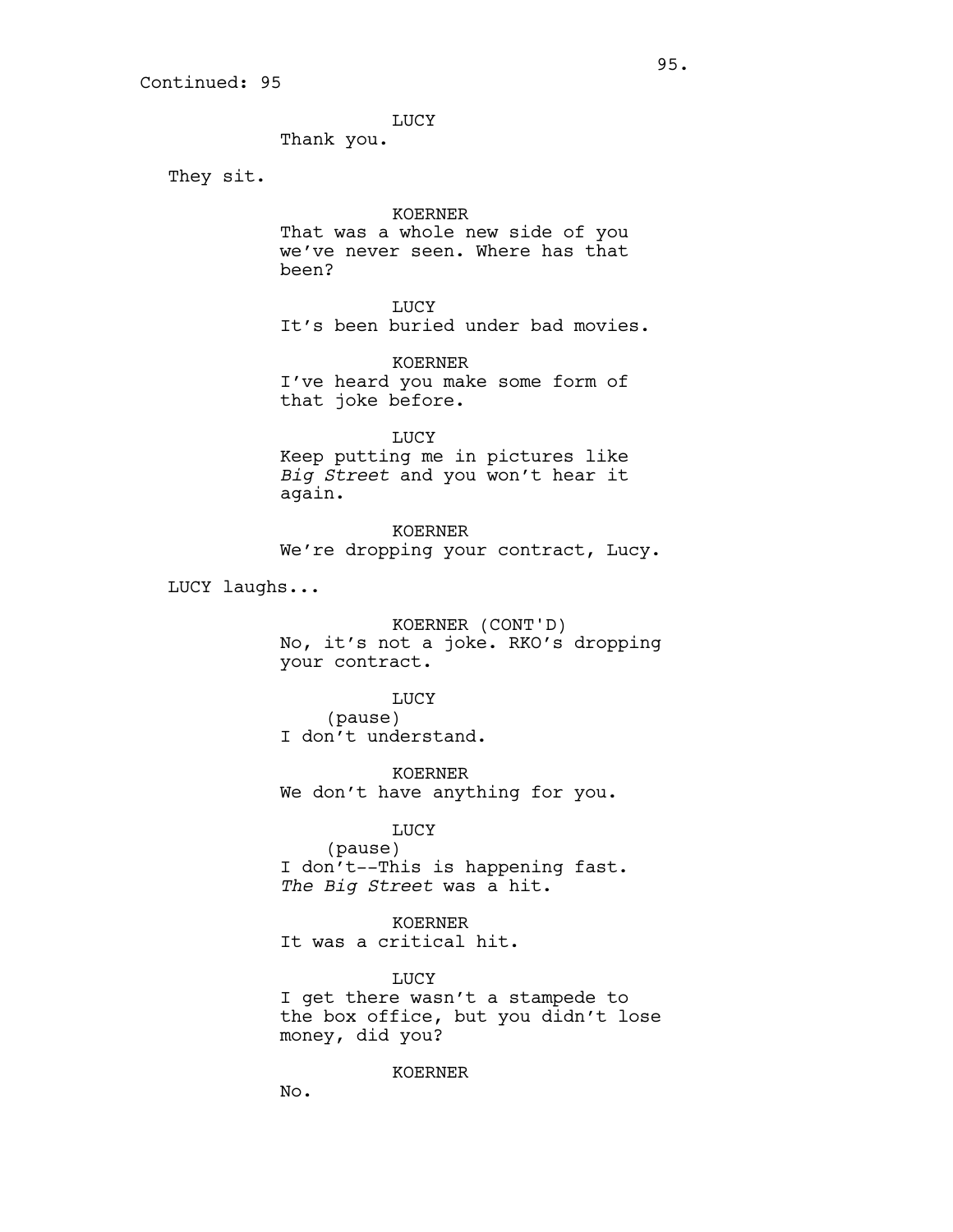LUCY Do you understand the conditions under which this picture was finished?

KOERNER It has nothing to do with--

## LUCY

Damon Runyon left town before principal photography, our director joined the army during postproduction and our editor died. He just flat-out died.

KOERNER There were a number of obstacles.

#### LUCY

That's accurate. Did you read the reviews?

KOERNER They were very impressive.

LUCY They were more than impressive.

KOERNER

Lucy--

LUCY I blew Henry Fonda off the screen.

KOERNER This has nothing--

LUCY

Henry Fonda, who is very much under contract here at RKO.

## KOERNER

As a matter of fact you blew him off the screen 'cause it was his last picture he owed at RKO and your director couldn't get him to give a damn.

LUCY Making my job that much harder.

KOERNER This has nothing to do with your performance in *The Big Street*.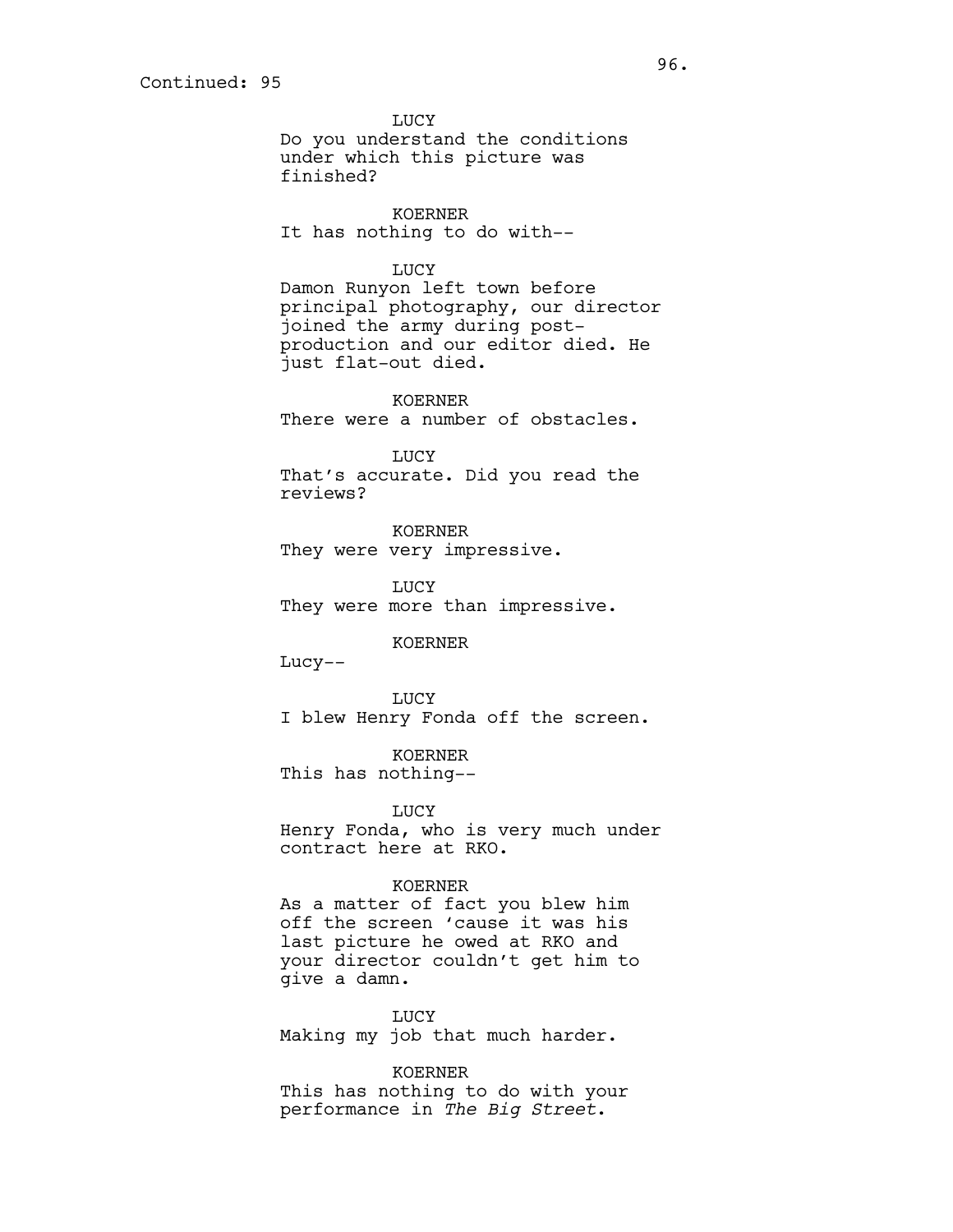LUCY

But it should have everything to do with my performance in *The Big Street*. I showed what I can do and that's just the beginning of what I can do. That's just the beginning of it. I can do comedy too. Are you sure this isn't a joke?

#### KOERNER

It's a tough business.

#### LUCY

*I know that! I've been in it since I was fourteen!*

#### KOERNER

But you're 35 now.

#### LUCY

(pause) And that's the problem?

#### KOERNER

No, the problem is that you're really 39, aren't you?

## LUCY

(pause) Mm-hm. 39-year olds don't go to your movies? They don't like seeing stories about themselves?

## KOERNER

You came through for us when Judy Holliday and Rita Hayworth were on other pictures and we didn't want to lose Fonda. This studio has a handshake understanding with Metro and Warner and they'll loan us Holliday or Hayworth so we just don't have enough for you that would warrant keeping you under contract.

LUCY

Judy Holliday does one thing very well but it's just one thing.

#### KOERNER

I know how you're feeling right now, I've had to have this conversation a hundred times.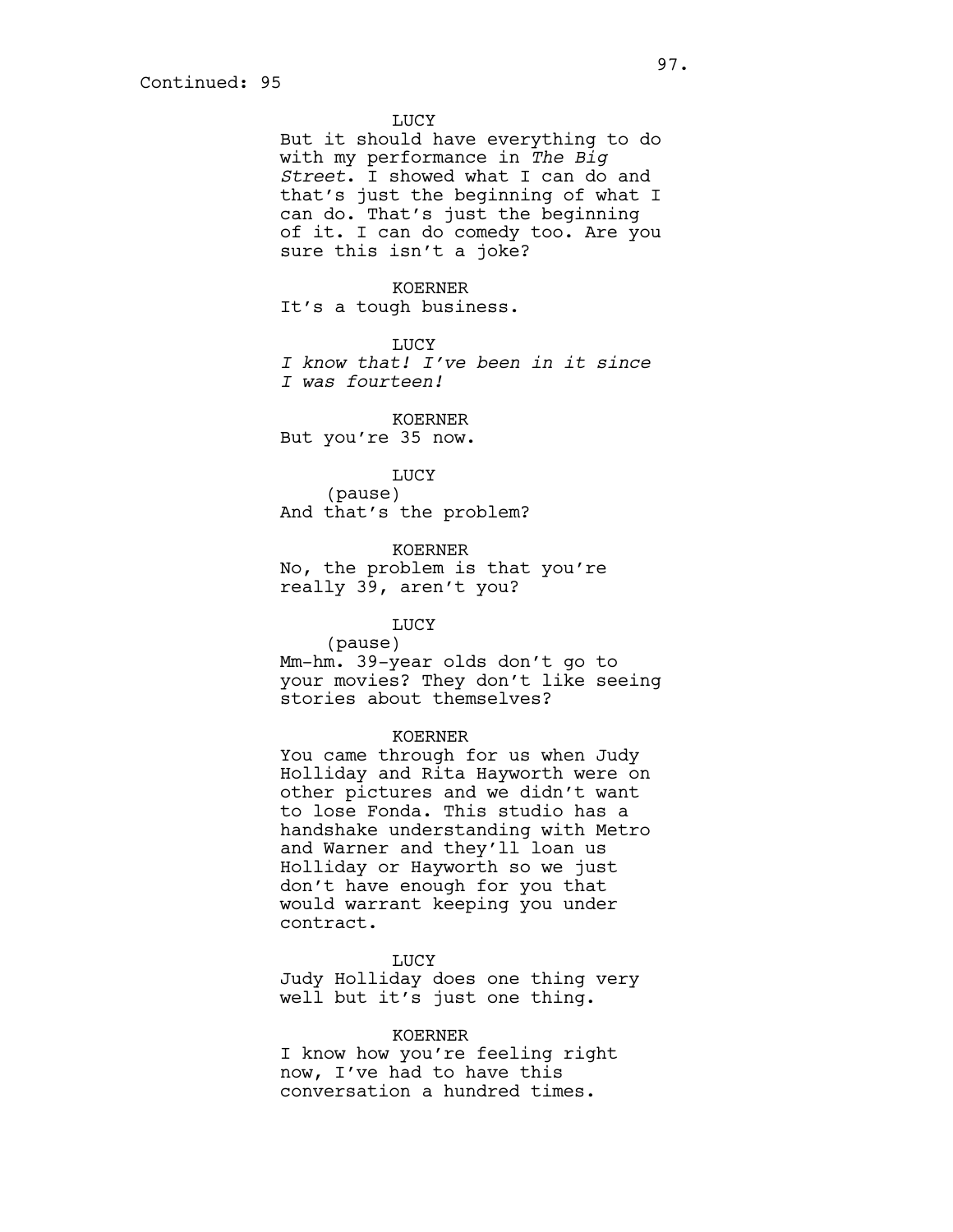**LUCY** I'm surprised, 'cause you're terrible at it.

KOERNER Can I make a suggestion?

LUCY Be younger?

KOERNER

Radio.

LUCY (pause) The hell did you just say to me?

KOERNER You've got the voice for it. I've noticed there's a lot you can do with your voice. You should think about radio.

LUCY You should go fuck yourself, Betsy.

LUCY gets up to leave and we

CUT TO:

## 96 **EXT. LUCY AND DESI'S BACKYARD - NIGHT** 96

LUCY's sitting by the pool, reading a script by a hanging lantern and smoking a cigarette. She has a glass of wine and there's an almost-empty bottle sitting next to her.

After a moment, DESI appears at the door...

DESI

Lucy?

LUCY

Yep?

DESI What are you doing?

**LUCY** I'm reading scripts.

DESI It's three o'clock in the morning.

external contracts of  $98.$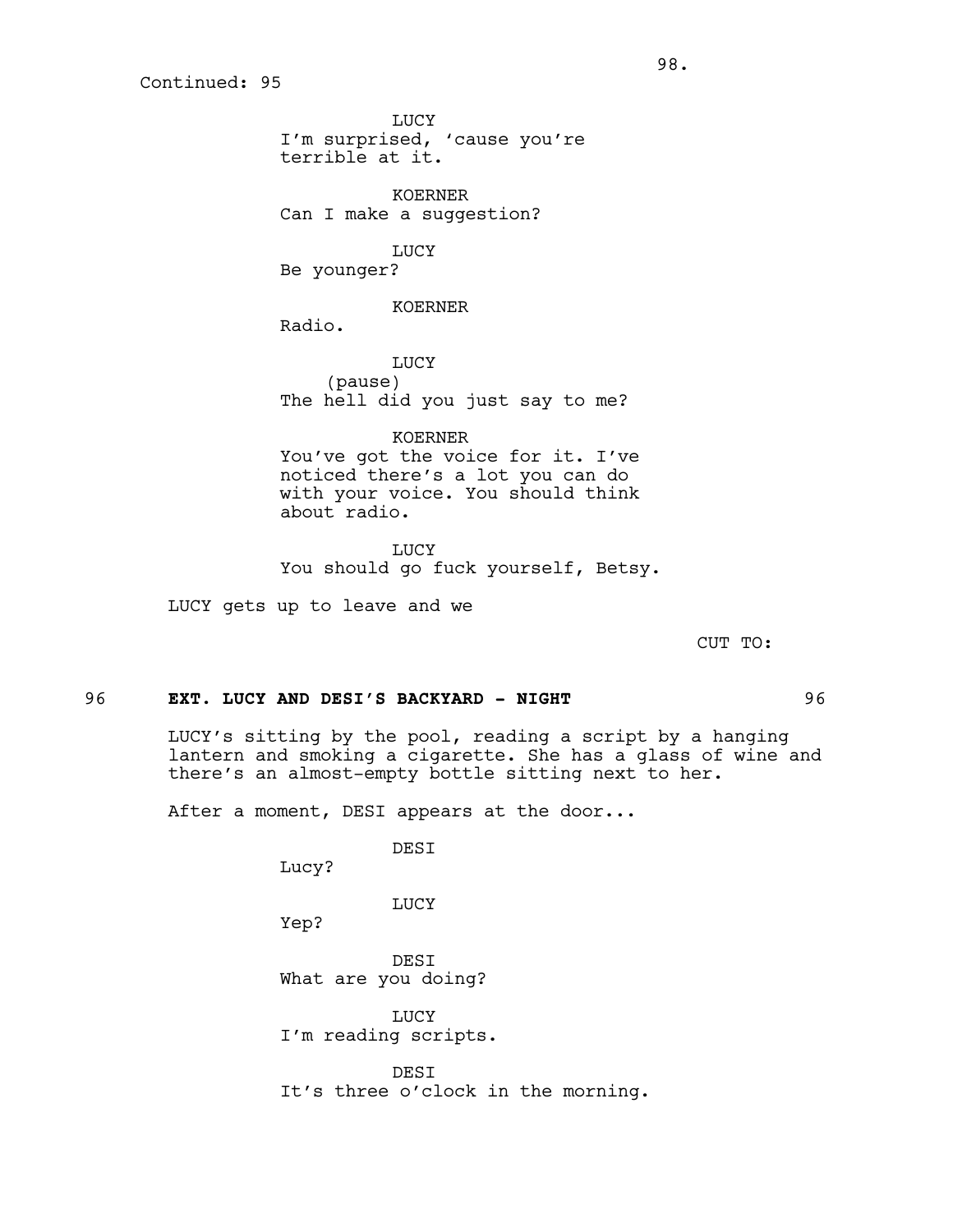**LUCY** I know. I'm drunk too. DESI walks over to her... LUCY (CONT'D) I know why you like drinking. I didn't get it until about two hours ago. DESI You read any good movies? **LUCY** These are radio pilots. DESI Oh yeah? LUCY Yeah. DESI (pause) You know there's nothing wrong with radio. I do it all the time. LUCY You're a bandleader. DESI takes that in, nods, gets up and heads back to the house. He turns and calls back-- **DEST** You know *Bataan* was a hit too. LUCY I didn't hear you. DESI *Bataan* was a hit. And I was good. The reviews were Valentines. I didn't bang a drum. It would've led to better parts except I had to go- what do you call it--fight World War II. Now those crappy little parts in pictures you wouldn't pay

LUCY

a nickel to see if it was the only available air conditioning in the

Des--

--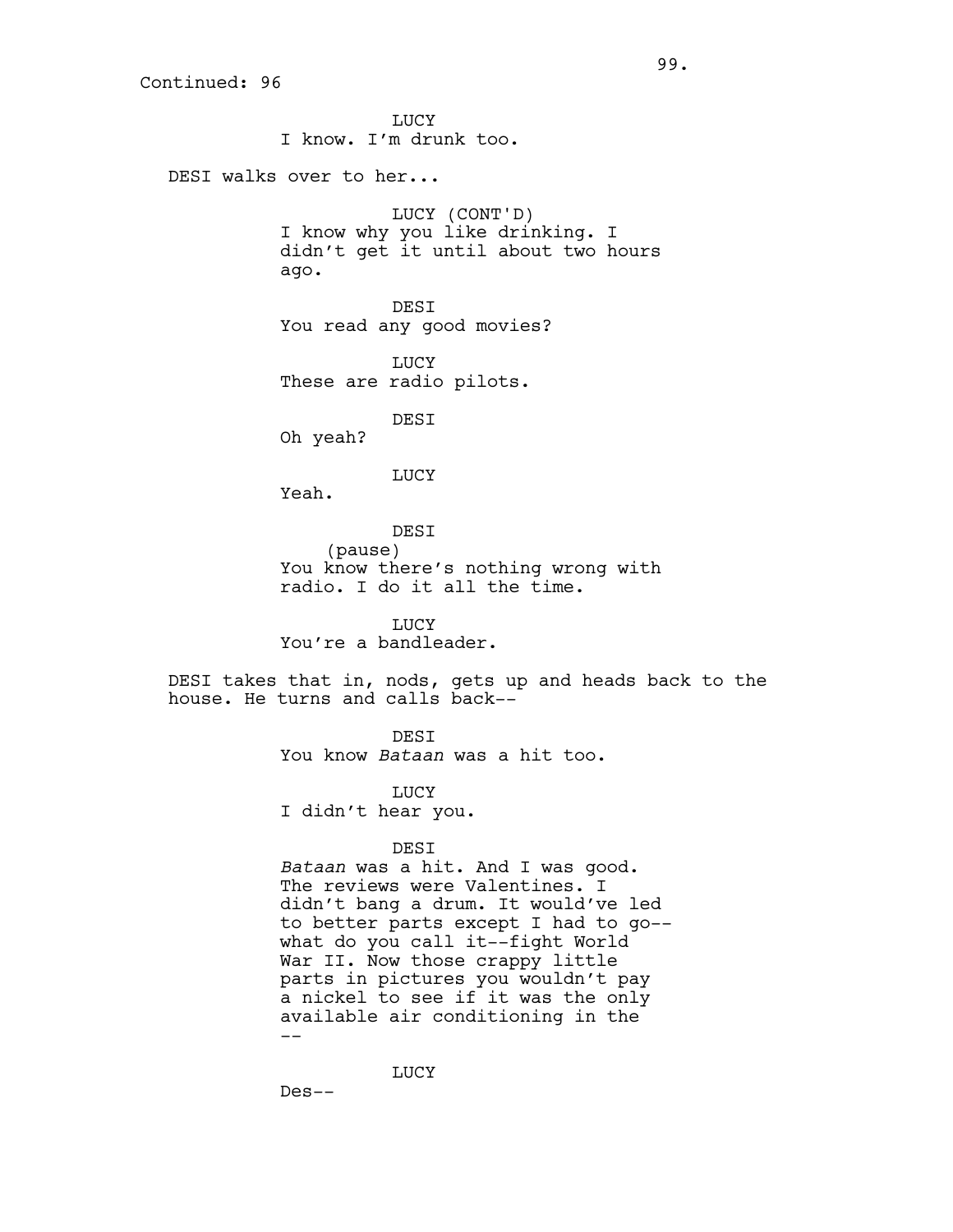DESI I can't get 'em.

DESI heads into the house. We stay on LUCY a moment before we

## **BLACKOUT**

**TITLE:**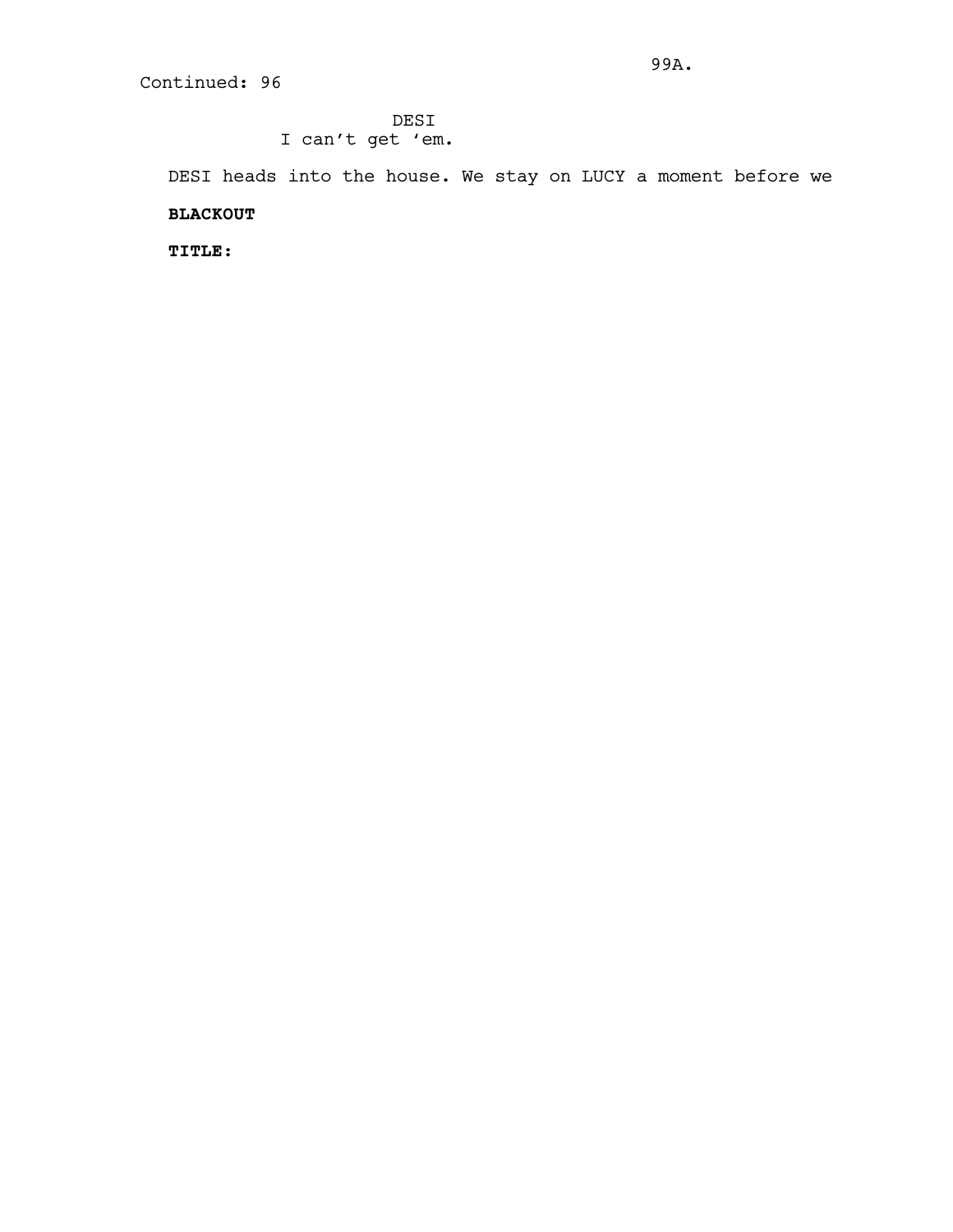## **Thursday**

## **Run Throughs**

## 97 **INT. RICRADO'S LIVING ROOM SET - DAY** 97

We're in the middle of a dress rehearsal. JESS, MADELYN, BOB and others are sitting in the bleachers.

"RICKY" is helping "LUCY" through the front door. "LUCY" is wrapped in bandages.

> DESI *Honey--are you sure you're alright? Are the bandages really fake?*

LUCY *Oh I'm fine. Thank goodness the Mertz's had their awnings up.*

DESI *The whole thing was my fault.*

**TJUCY** *No, it was my fault. Weren't we silly?*

DESI *Yeah. We'll never fight again.*

They kiss. "FRED" comes in the door looking very sad.

FRAWLEY *You okay, Lucy?*

LUCY *Oh, I'm fine.*

FRAWLEY *Are you sure?*

LUCY *Yeah. Don't look so sad. I'm really alright.*

FRAWLEY *I wasn't sad about that. I just saw Ethel and she's so mad about what we did, she's gone home to her mother!*

LUCY

*Oh no!*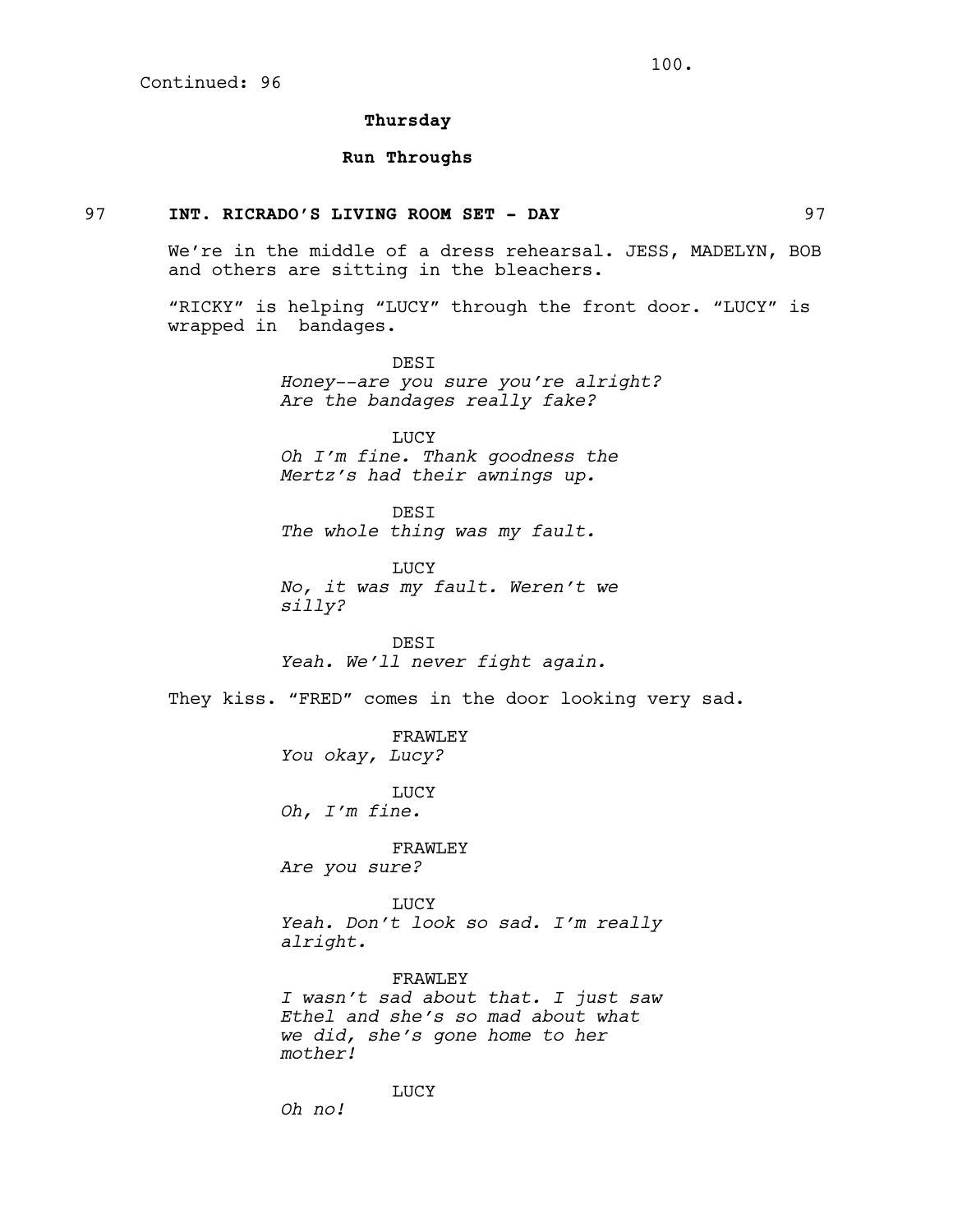DONALD And we cut. Good. Is that lunch?

ASSISTANT DIRECTOR (calling out) That's one hour for lunch.

DONALD We'll do notes on stage after and go again.

Everyone starts to leave--

LUCY (stopping everyone) One quick thing?

Everyone stops...

DONALD (beat) The table scene's getting good.

LUCY

Yeah, it's not, but I wanted to circle back and express again my serious concern about Ricky's entrance at the top. I brought it up at the table read Monday and there haven't been new pages.

JESS Because it's gonna work.

LUCY Hear me out.

JESS

Okay.

LUCY Right now Lucy's trimming the flowers on the table when the front door opens and Ricky comes in.

JESS

We're gonna have to cut the flowers. I don't mean "cut the flowers", I mean cut the flowers.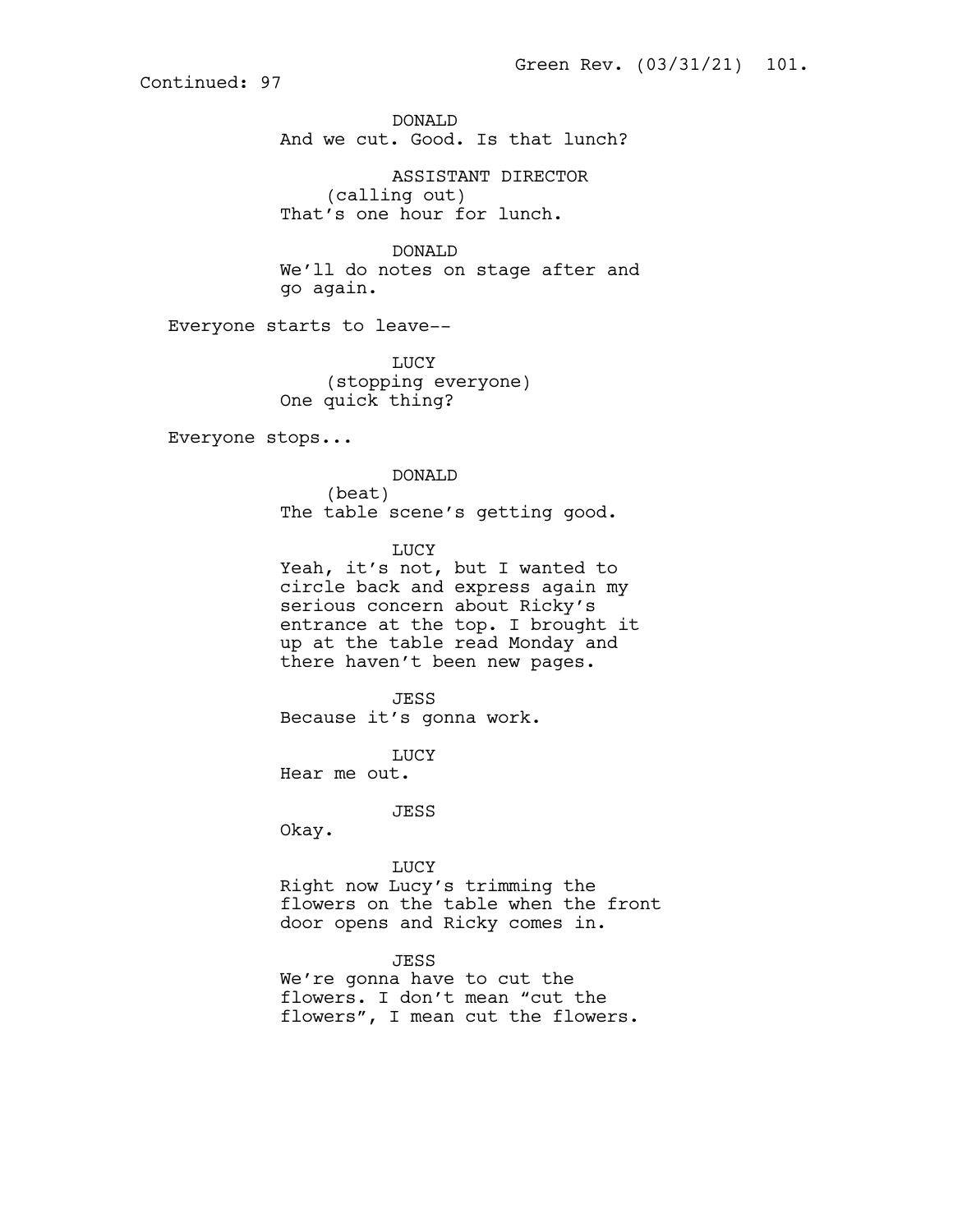LUCY (pause) I couldn't understand the difference between those two line readings.

JESS We're running long. We have to cut the bit with the flowers.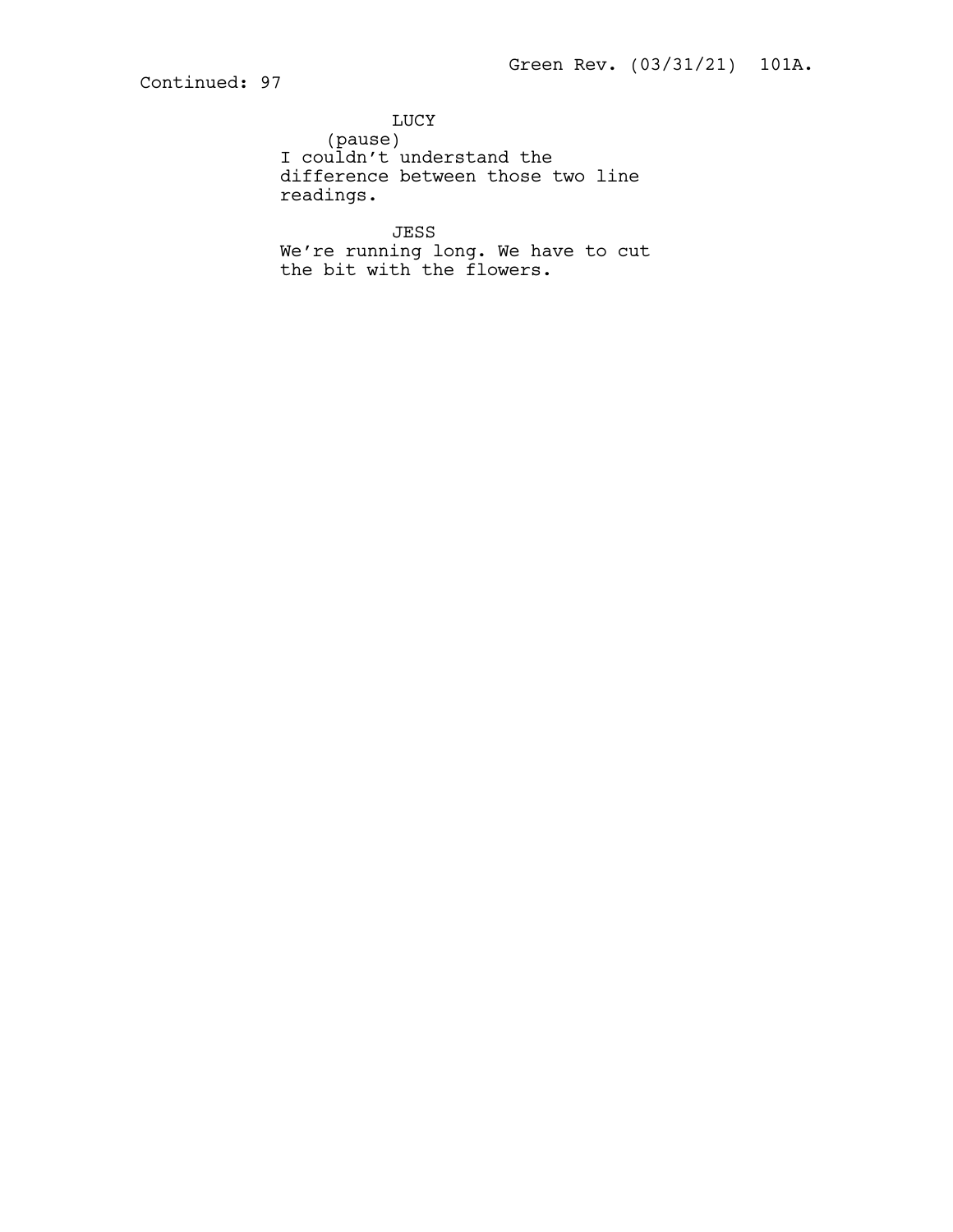DESI

How long?

JESS

About a minute.

LUCY

Alright, we'll get back to the flowers. The door opens, Ricky comes in and Lucy doesn't see or hear him, which is unusual because the front door is--you know--right there, and in previous episodes we've established that Lucy's eyes and ears are connected to her brain.

JESS We buy the conceit.

LUCY

I'm sorry?

JESS We buy it. Lucy's so focused on making the table nice she doesn't even notice Ricky coming in the door.

LUCY Okay, I'll run with that. Ricky walks up to her quietly, puts his hands over her eyes and says--

She points to DESI--

DESI "Guess who it is."

LUCY And Lucy says, "Bill?, Sam?, Pat?, Ralph?"

JESS She's teasing him.

**TJUCY** Yes. She's teasing him. That's clear. But then Ricky responds--

She points to DESI--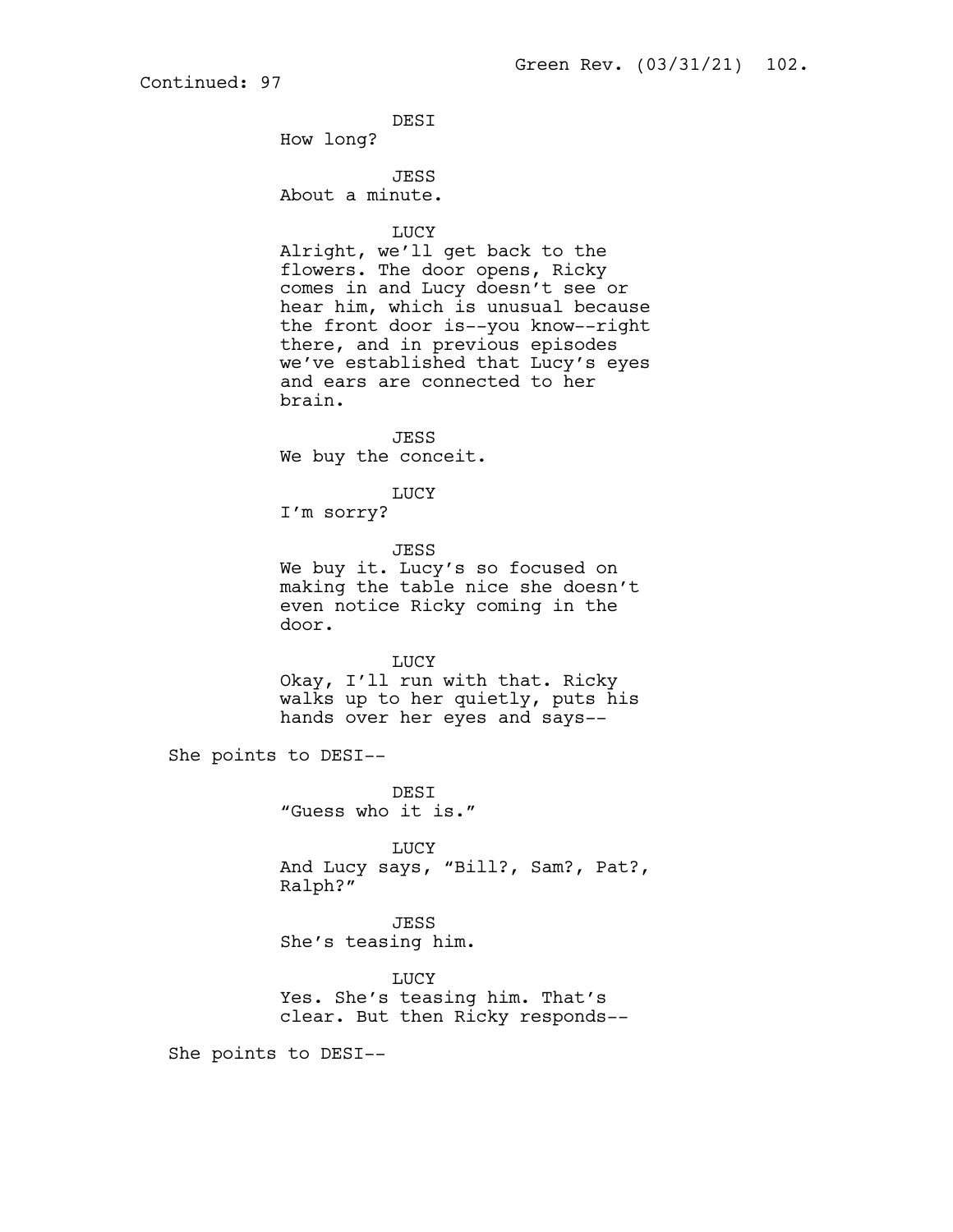DESI

"No!"

LUCY

No! And there's a stage direction for Ricky that says, "Burning". *No!* He's upset. Lucy continues the teasing--George, Julius, Stephen, Ivan?

BOB We changed that to "Pedro? Julio? Juan? Guillermo?"

MADELYN

(imitating BOB) "Because those are Spanish names. I mean Mexican. Cuban. Latin. They're Brazilian names! Turkish!"

BOB

You good?

MADELYN

Yeah.

ASSISTANT DIRECTOR We're moving into a meal penalty.

LUCY

Lucy guesses some names.

JESS

Teasingly.

LUCY And the script indicates that Ricky then takes his hands away from Lucy's eyes, turns her around and says--

She points to DESI--

DESI "No! It's me!"

LUCY

So my question again, Jess, is does Ricky honestly, truly believe that there might be eight different men who routinely walk into their apartment--all of whom sound exactly like Desi Arnaz?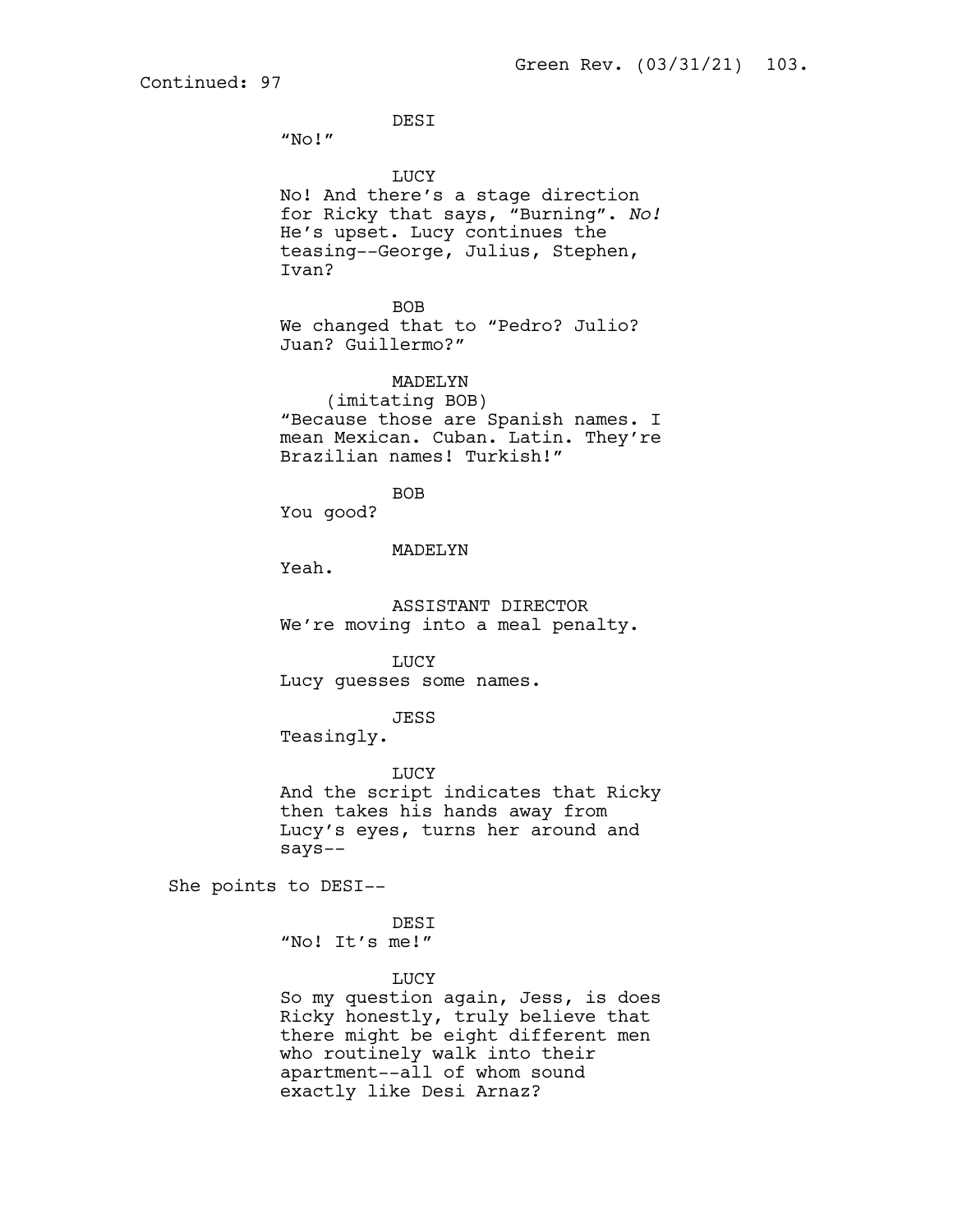**JESS** You think we're saying Ricky's stupid? LUCY I think we're saying the audience is. And that's something for which

they won't soon forgive you.

JESS Do you charge for these lessons?

LUCY

A ton.

JESS For the sake of the joke, the audience will take the leap with us.

LUCY They will, but they'll need a busload of orthopedists when they land.

ASSISTANT DIRECTOR

Jess--

JESS Let's talk about it after lunch.

**LUCY** 

I have an idea.

JESS

I've got a crew here. We're about to run into a penalty.

LUCY Lucy's working on the flowers.

JESS

We're cutting the flowers for time. I don't mean literally cutting the flowers--

LUCY

I can not go through that again. Ricky opens the door, comes in, shuts the door the way we've seen him do in thirty-seven episodes. Lucy doesn't acknowledge him.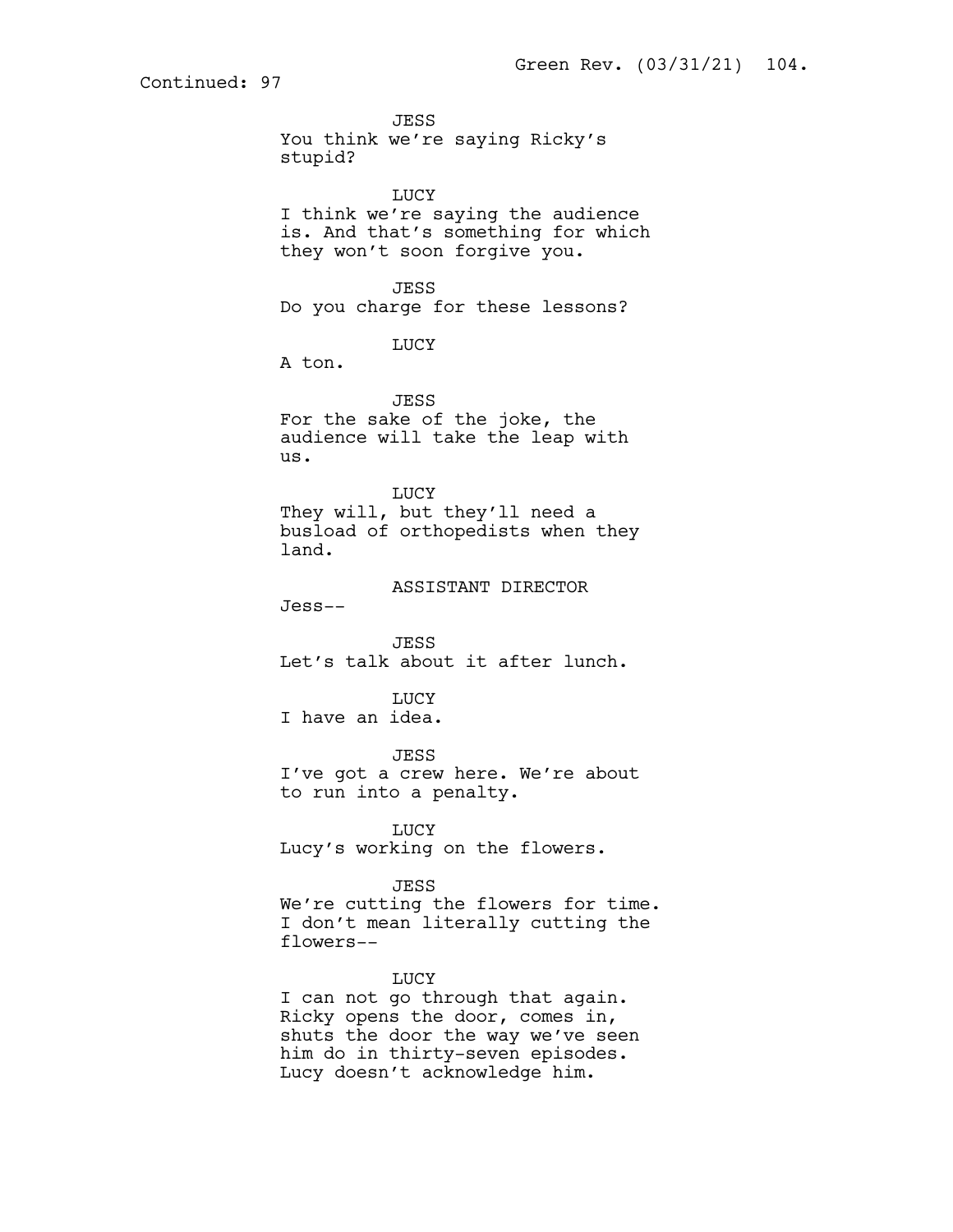JESS So far you're describing the script.

(MORE) LUCY Right. But instead of playing the hands-over-the-eyes guessing game, Ricky just stands there.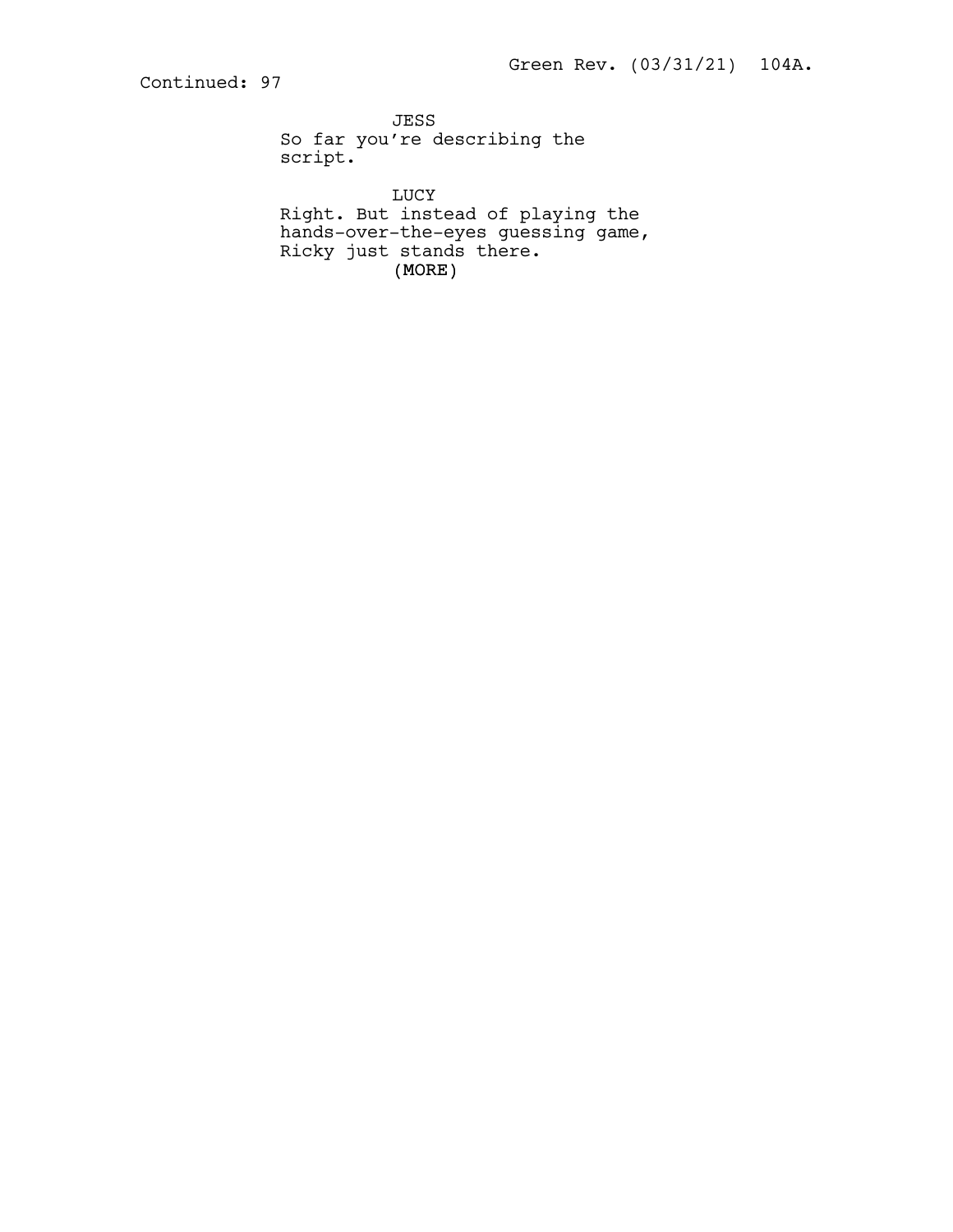LUCY (CONT'D) Continued: 97 He can't understand why Lucy didn't notice him come home anymore than we can. He stands there for a full beat, and then another, and then merrily and in a slightly exaggerated manner says--as we've seen him say a hundred times-- She points to DESI-- DESI "Lucy, I'm home!" Everyone LAUGHS, and once the laughter dies down... LUCY For Ricky is funny. JESS Luce? Let's talk about it after lunch. (to the A.D.) Scott. ASSISTANT DIRECTOR (calling out) That's lunch. One hour. Back on stage for notes. People begin to head off their separate ways. FRAWLEY catches LUCY's eye and shrugs his shoulders as if to say, "What did we just talk about yesterday?" LUCY (calling out) Hang on! Everyone stops... LUCY (CONT'D) Des. Did that work for you? DESI Works perfect. LUCY (to JESS) We'll talk about it after lunch. People start leaving again. As LUCY walks past FRAWLEY she quietly says-- LUCY (CONT'D) It needed to be fixed.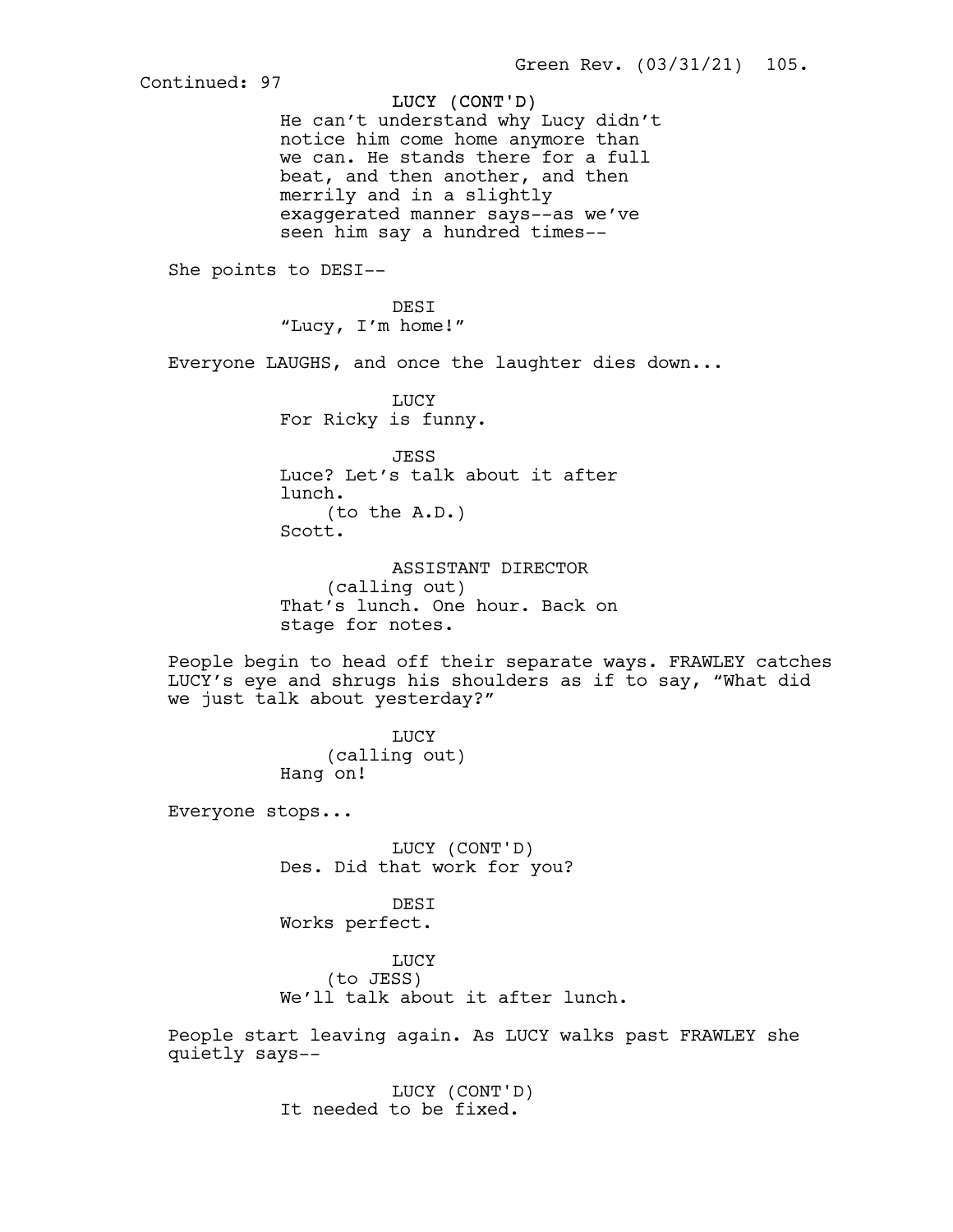## 98 **INT. WRITERS' ROOM - DAY** 98

JESS, MADELYN, BOB and MARY PAT are sitting around the table.

BOB I think we can get more out of "hypocrite".

#### MADELYN

Yeah.

JESS

Like what?

BOB

Like Lucy says, "Well it's nice to know I'm married to a hypocrite" and Desi gets his back up and says--

MADELYN "Hypocrite!" then turns to Fred and says, "What's a hypocrite?"

BOB Fred tells him-- "It's a person who says one thing but does another" and Desi says, "Thank you" and turns back to Lucy and says--

MADELYN

"Oh yeah?!"

JESS

Good.

BOB Yeah, that's exactly what I was going to pitch.

MADELYN But I pitched it faster.

BOB By interrupting me.

MADELYN How do you think I got to be a woman in a comedy room?

There's a KNOCK on the door and LUCY sticks her head in--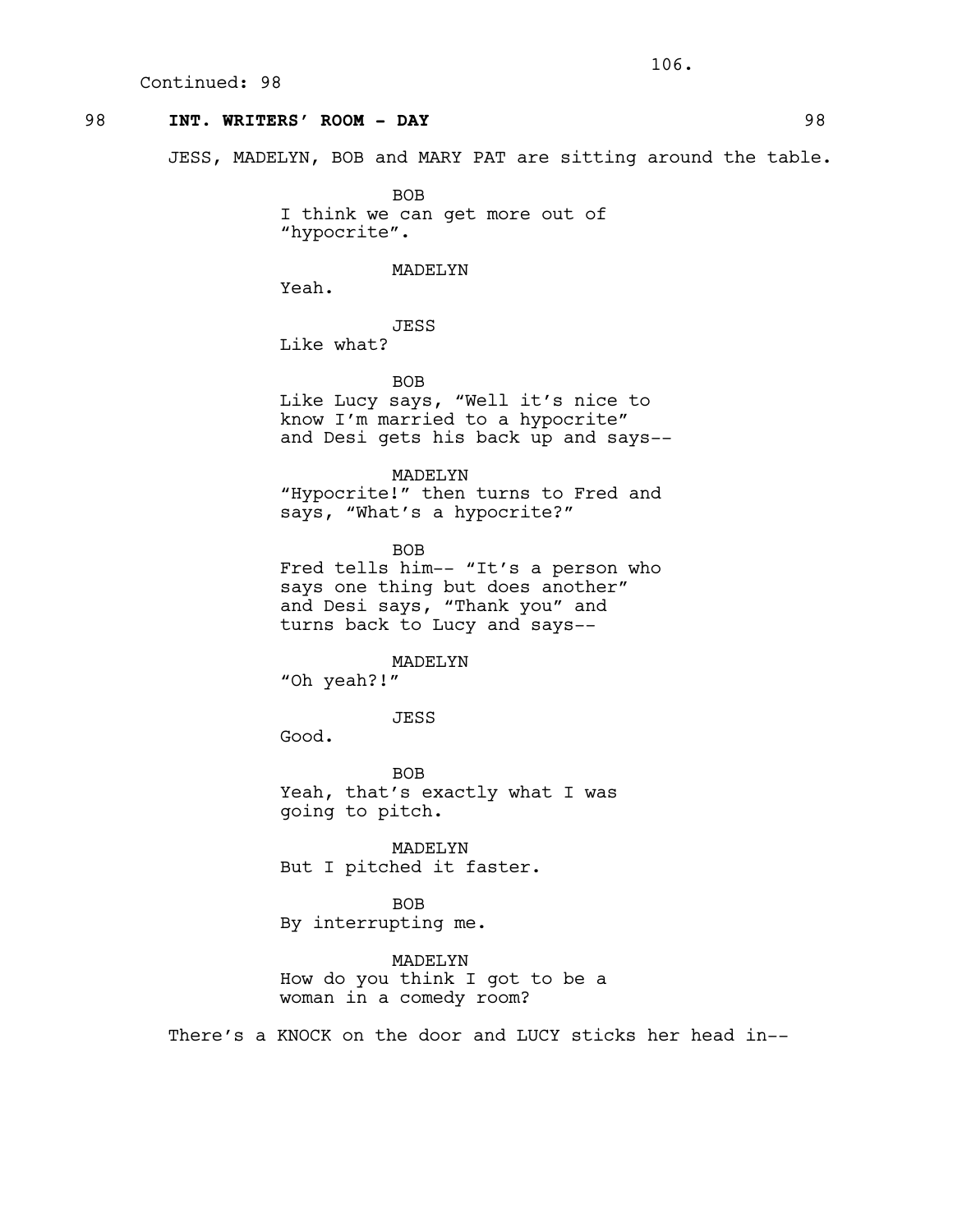**LUCY** Hey. (to JESS) Is now a good time?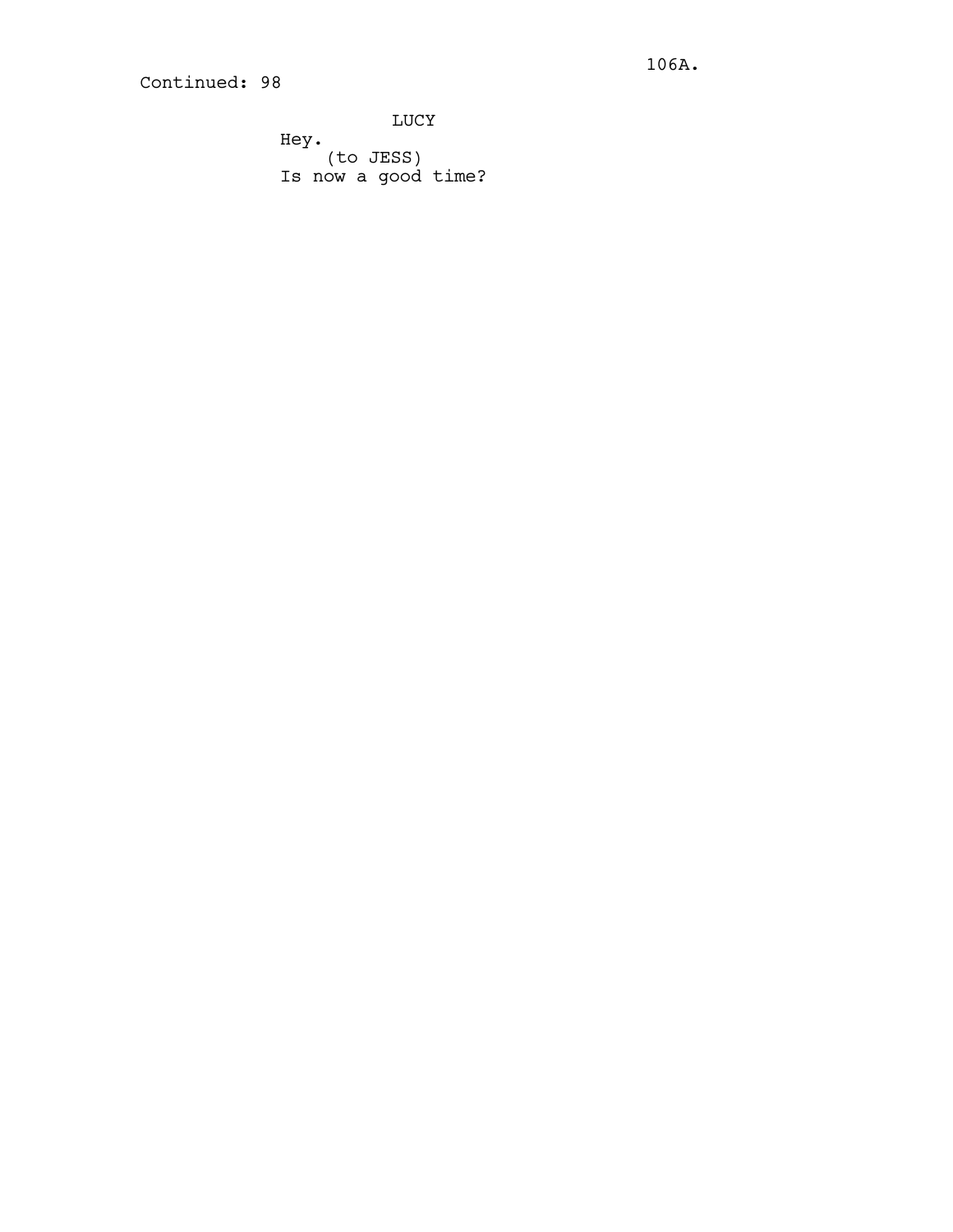JESS Madelyn had a good idea. We shoot it both ways and see which one gets the bigger laugh.

BOB That was my idea.

**LUCY** It's a bad idea.

MADELYN (to BOB) It's just not your day.

LUCY (to JESS) Can I have a minute in your office?

JESS

Sure.

JESS gets up and walks out into--

## 99 **INT. CORRIDOR - CONTINUOUS** 99

JESS What's wrong with shooting it both ways?

LUCY Well you'll be on the floor during the show, right?

JESS I'll be where I always am.

They step across the hall into--

## 100 **INT. JESS'S OFFICE - CONTINUOUS** 100

LUCY In full view of the audience.

## JESS

I suppose.

# LUCY

Since we're doing it both ways, how about we do it once with your pants on and once with your pants off?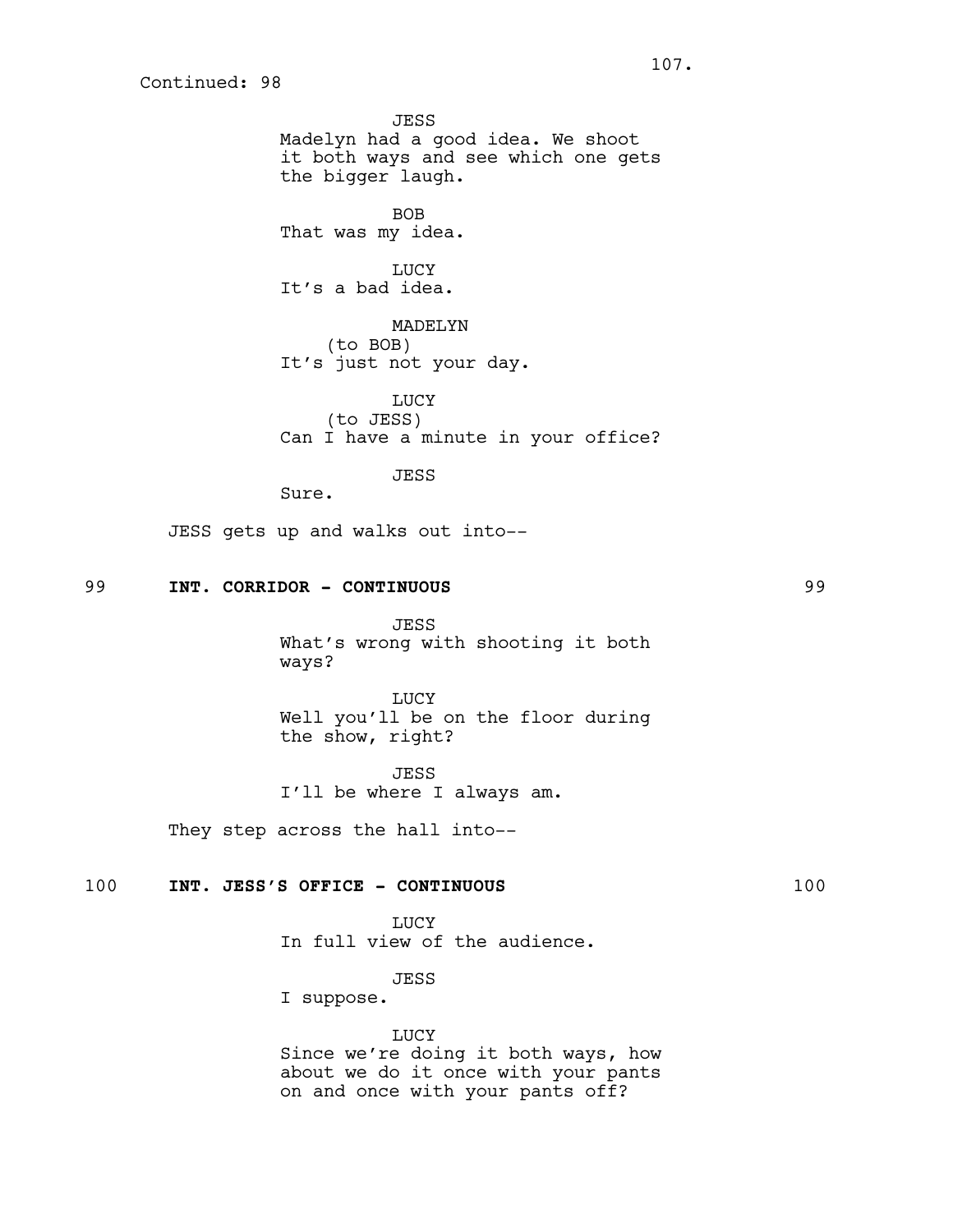JESS It's not the same. LUCY It is, and I don't want to do the version with my pants off in front of two-hundred people. But I need to talk to you about something else. LUCY closes the door. JESS You're not gonna tell me you're pregnant again, are you? **LUCY** No. I'm still pregnant from before, but no. Jess, you know how much I value you. JESS I think I do. **TJUCY** You know you do. JESS Okay. LUCY And you also know what it is Desi does around here. JESS Sure. LUCY I mean every business decision goes through Desi. In fact most business decisions are made by Desi. JESS You married a very bright man. LUCY I did. He also makes a lot of creative decisions. JESS

(pause) I'm not sure I'd say a lot.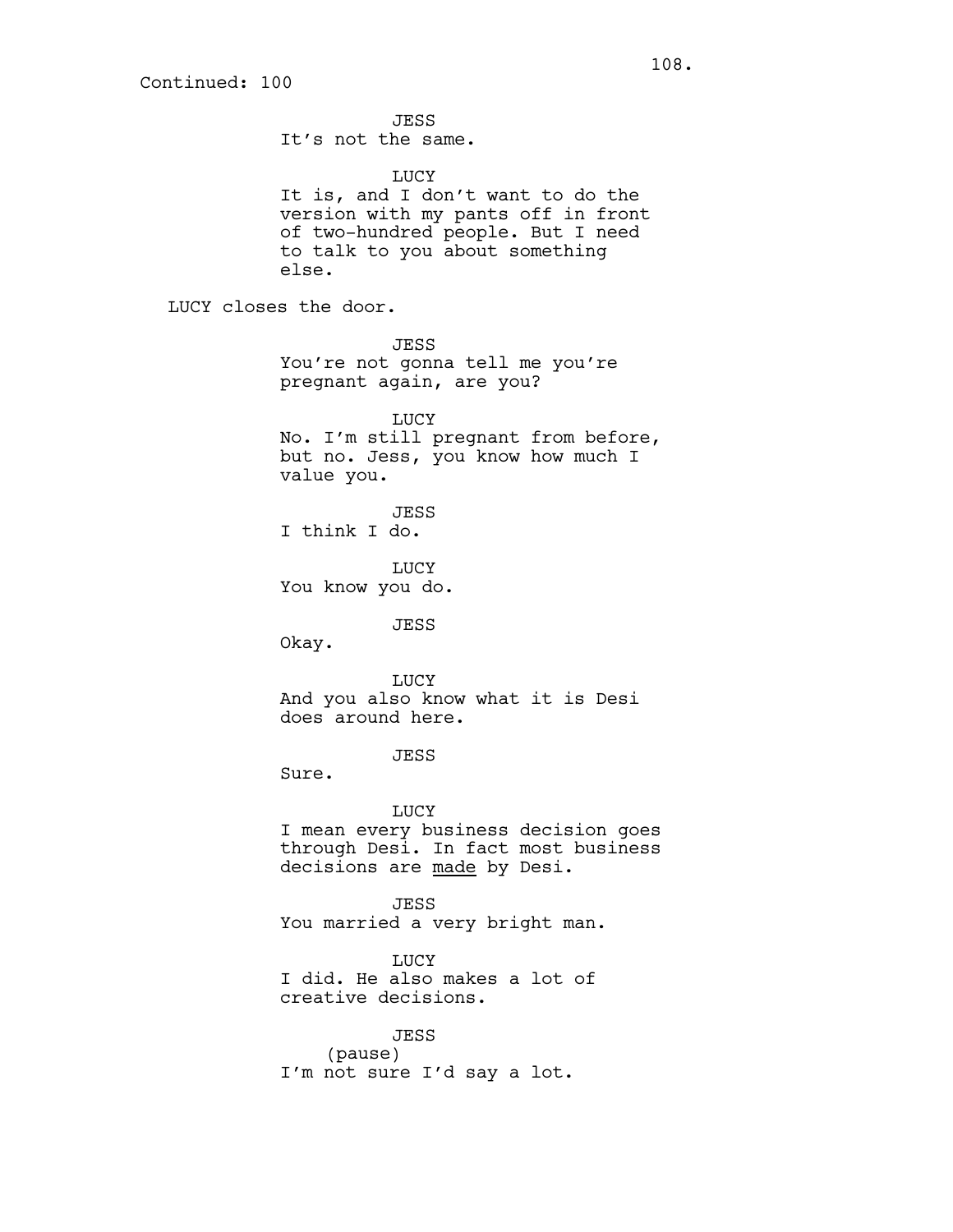LUCY

Well...I would. I'd say a lot. He devised the camera system we use. He's the reason the east coast isn't seeing the show on a foggy kinescope.

JESS

Yeah.

## LUCY

And even though we use three cameras, the studio audience can see every scene, that's him too. And the cast, the four of us, we can see the audience.

JESS

I give him a lot of credit for that.

LUCY He's the one who thought up Lucy being pregnant on the show.

JESS

That's never gonna happen 'cause no matter what CBS says, Philip Morris is never gonna let it happen, but, like I said, I give him credit.

LUCY That's the thing though. You don't.

JESS

What do you mean?

LUCY

He doesn't get credit as an executive producer, which, let's face it, is what he is. You get sole credit.

#### JESS

I didn't win my credit in a raffle, I earn it. I'm the show runner, not to mention being the creator of the show.

LUCY I don't see how we could do the show without you.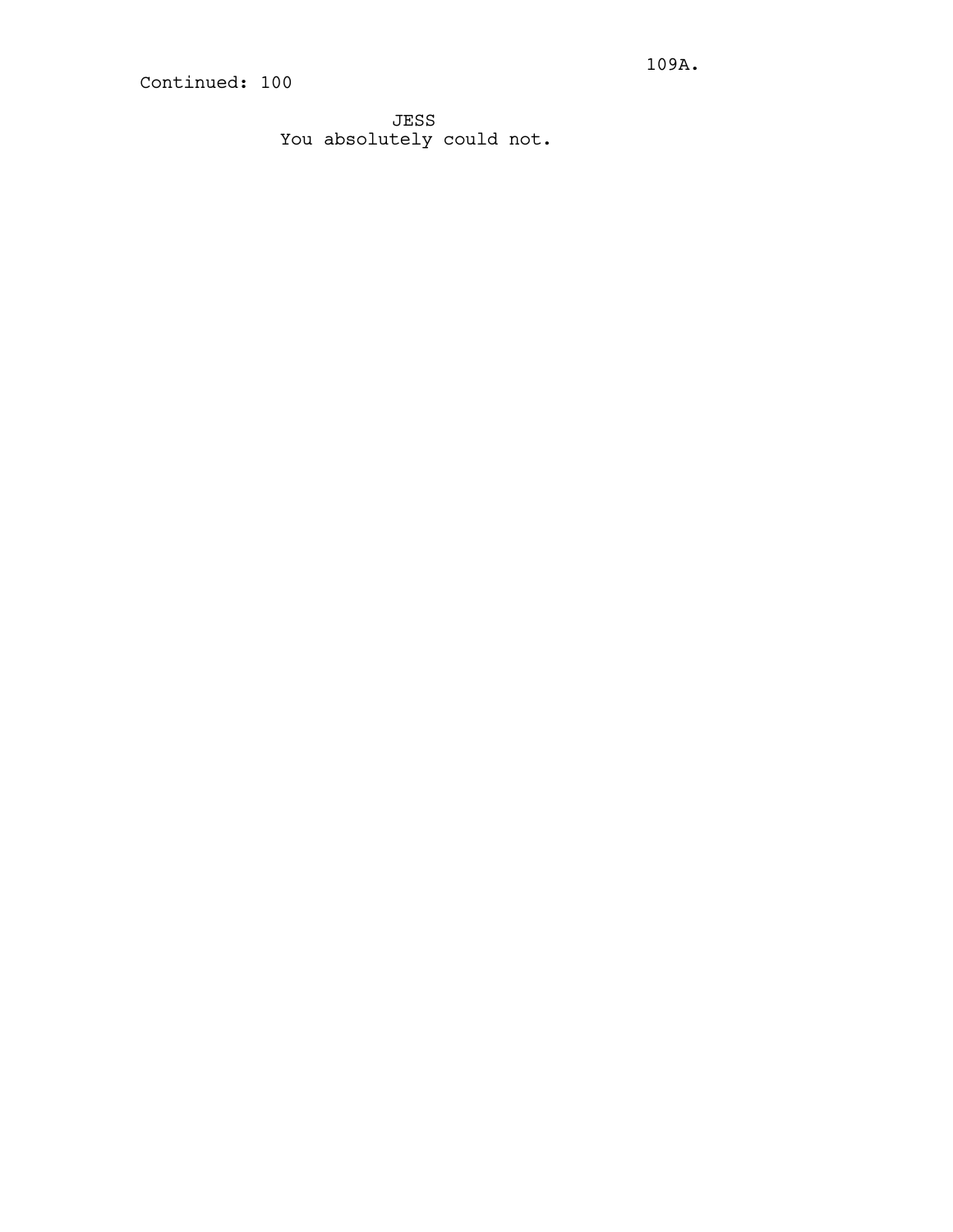**LUCY** I don't see how we could do it without Desi either.

JESS Because he plays Ricky which he *does* get a screen credit for.

LUCY

Jess--

JESS Is this something our agents should be talking about?

LUCY

No.

JESS Because I'm not at all comfortable with this conversation.

LUCY I'm about to make you less comfortable. I need you to help me save my marriage. (pause) I need you to help me save my marriage.

## 101 **INT. WRITERS' ROOM - DAY** 101

MADELYN and BOB are waiting along with MARY PAT...

BOB (pause) What do you think they're talking about in there?

MADELYN I think they're talking about you. I think they want to pay you less because you're not as funny as I am.

JESS and LUCY step out of JESS's office--

JESS Mary Pat, would you ask Desi if I can come see him?

MARY PAT

Sure.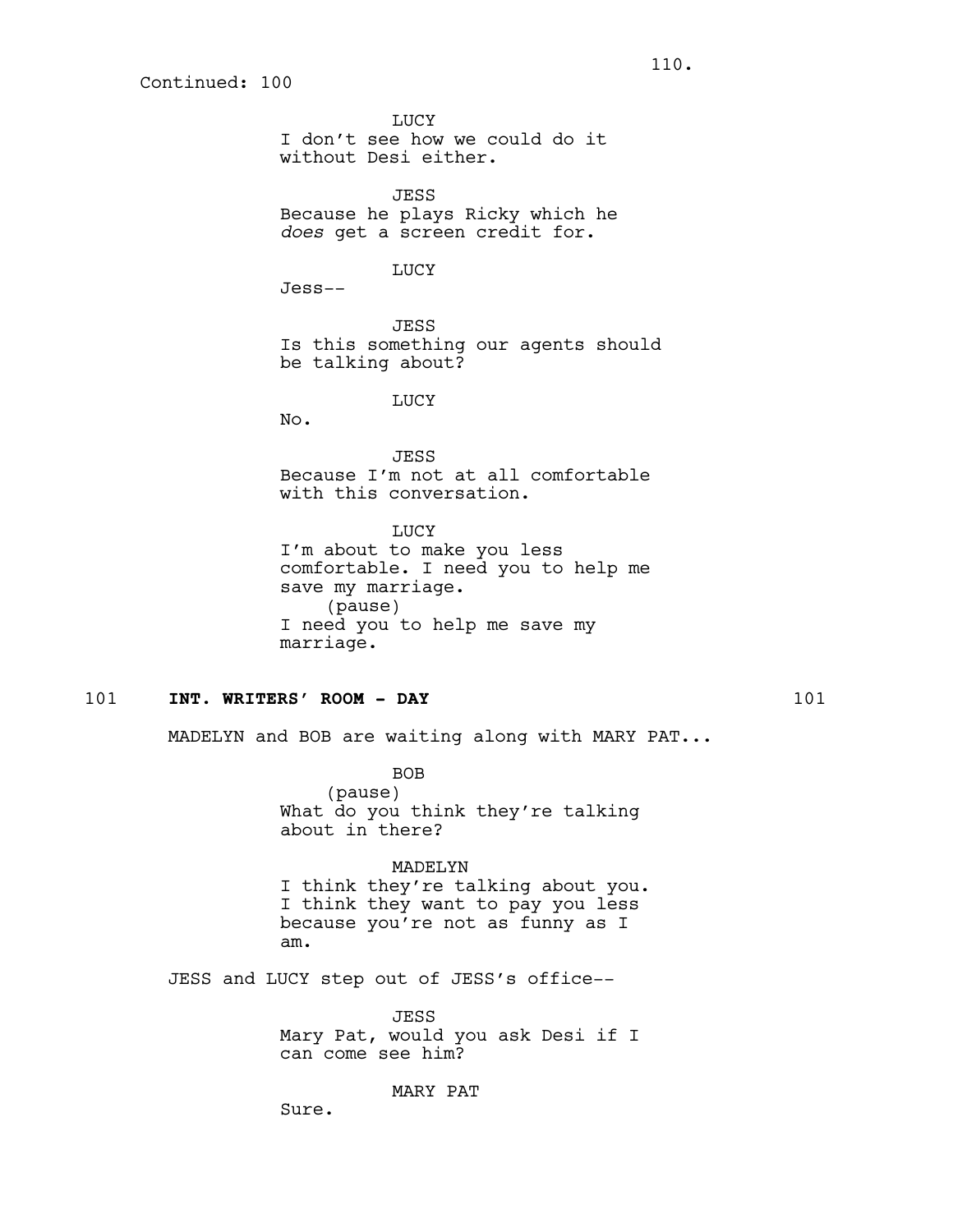LUCY starts to head off and JESS slams his office door behind him a lttle too hard. LUCY clocks that and then calls into the writers room--

## LUCY

Madelyn?

LUCY motions for MADELYN to step outside.

## MADELYN

Yeah.

MADELYN steps into--

## 102 **INT. CORRIDOR - CONTINUOUS** 102

--and she and LUCY take a few steps away for privacy. They speak quietly.

> MADELYN Was everything alright in there?

LUCY Yeah. So listen, it has to be coherent. If it's anything goes then nothing's funny

MADELYN *Anything Goes* was a hit.

LUCY Not Cole Porter's *Anything Goes*, I mean--

MADELYN I know. Why are you telling me?

LUCY The opening, Ricky's entrance with his hands over my eyes, that was Jess, right?

MADELYN takes a moment before--

MADELYN Outside of that room we make it a point not to talk about who wrote what.

LUCY It wasn't Jess?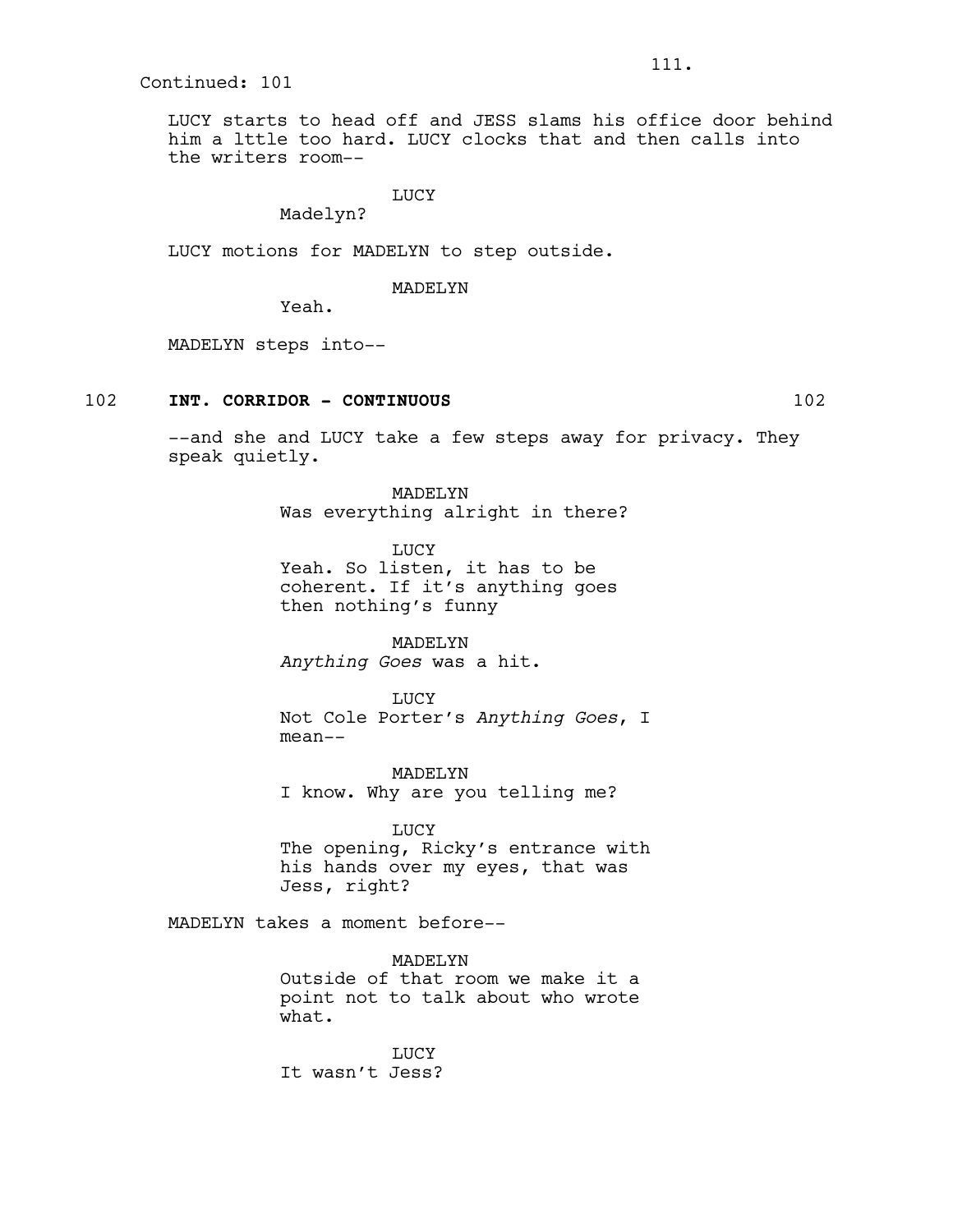## MADELYN

(beat) Again--

LUCY

You know I'm right about the logic. Why aren't you backing me up instead of endorsing some plan to shoot it both ways.

## MADELYN

Listen, why don't we get together for a drink or a swim this weekend and we can put it on the agenda.

LUCY

The show's tomorrow and I'm fine talking about it now.

### MADELYN

By all means, let's unnecessarily add more to what you're worried about this week.

**TJUCY** I'm not worried--

#### MADELYN

Shhh.

## LUCY

(quieter) I'm not worried. I'm saying that I count on you to be the firewall--to be--to make sure--just--logic, okay?

## MADELYN

I won't say who wrote what, but I can tell you that I'm the lady in there trying to make Lucy smarter.

#### LUCY

(beat) 'Scuse me?

MADELYN I'm the one trying, every week, to make--

LUCY Lucy's dumb?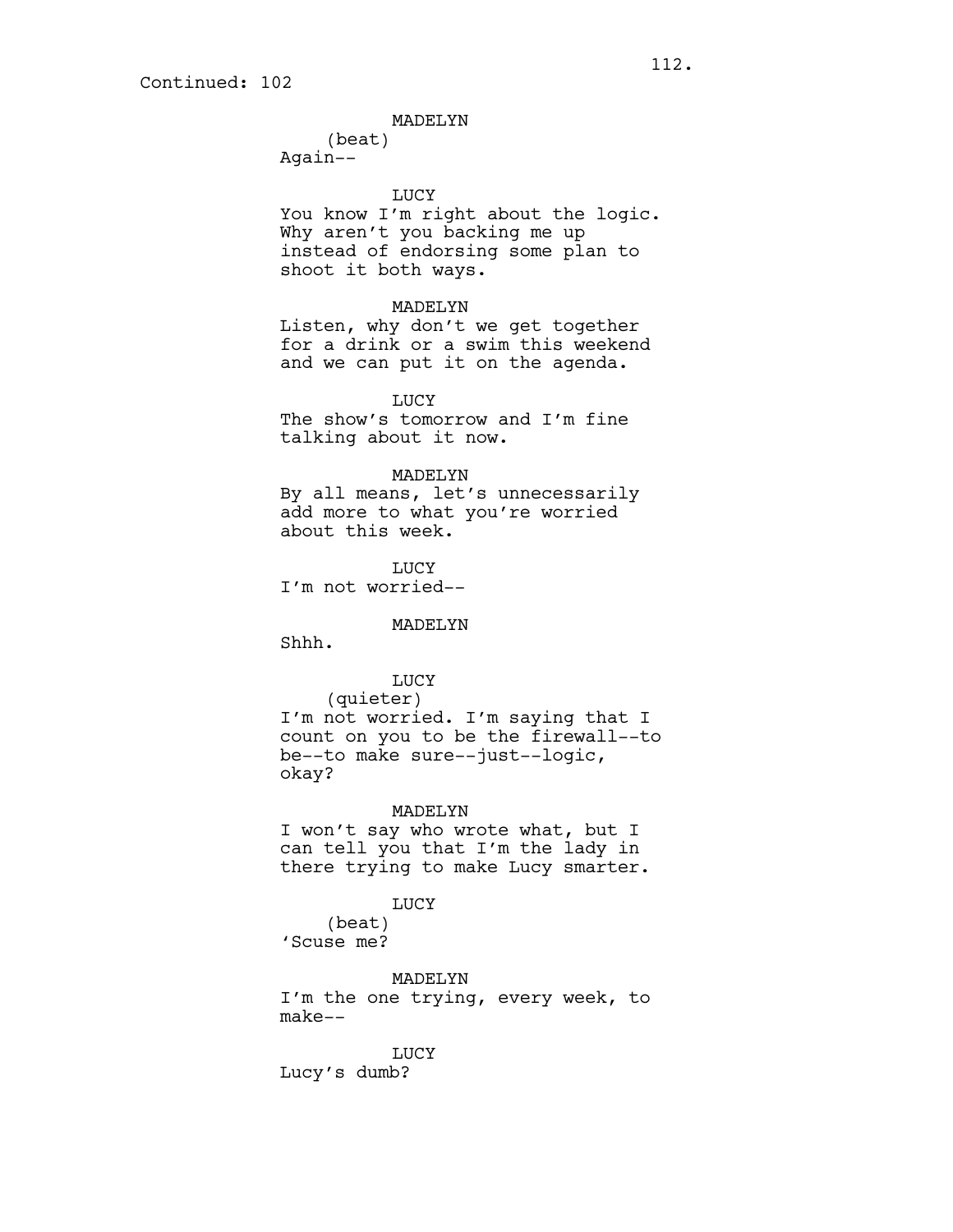MADELYN (beat) I didn't say that.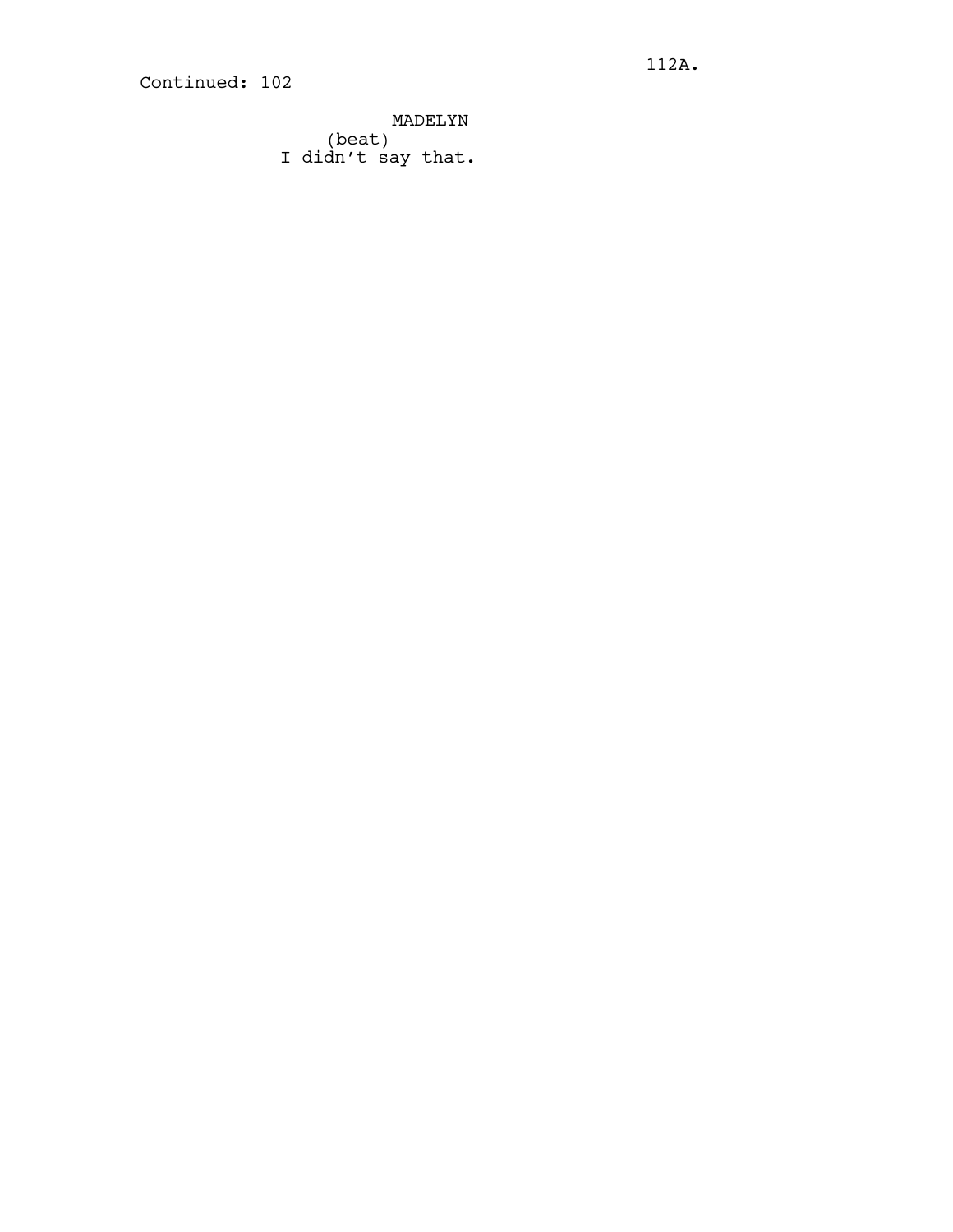LUCY But you're trying--struggling, it sounds like--to make Lucy smarter.

MADELYN I created this character with you.

LUCY

And she needs to be smarter.

MADELYN She sometimes, for the sake of comedy, is infantilized.

LUCY says nothing...

MADELYN (CONT'D) This is a crazy week, time and place to be having this conversation. This is important to--

LUCY How is she infant--

MADELYN She literally says "Waaah".

## LUCY

'Cause when she does, 60-million people laugh--just like for Lou Costello and Stan Laurel--and you get paid.

## MADELYN

When those two grown men play slowwitted five-year olds, I cringe.

LUCY Then I question your comedy IQ.

#### MADELYN

No you don't, you think I'm the funniest writer in the room and that's why you're talking to me and not Jess.

LUCY

Many people regard Lucy as clever. She always has a plan to overcome an obstacle.

#### MADELYN

Yeah, but oftentimes that obstacle is her husband's permission.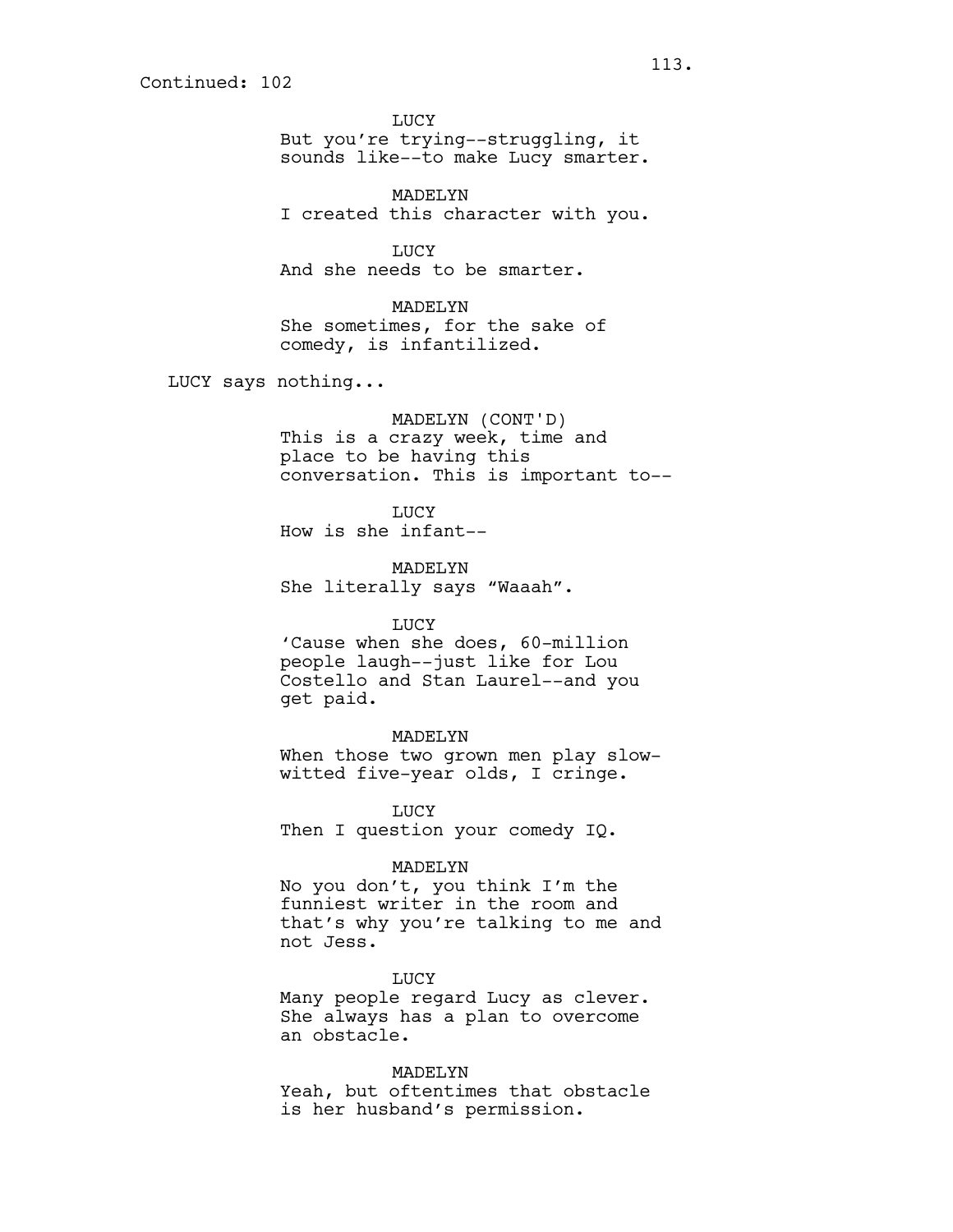LUCY You really think this week, right now, is the best time to talk about this? MADELYN No! I specifically said that 30 seconds ago. (pause) Look, it's just a female perspective from another generation. **TJUCY** Another generation? You're on a roll. MADELYN Bette Davis, Bacall, Hepburn-- LUCY Funny women. MADELYN --Judy Holliday-- LUCY Judy Holliday? Go to hell. MADELYN They *are* funny women and they're smart and tough and they outsmart the men. Why do you and Gracie Allen feel like you have to-- LUCY Okay, stop. Stop stop stop. Maddie, I love you. You're like, I guess, a great-granddaughter to me from another generation. And it's my fervent wish for you that one day you're half as funny as Gracie Allen. In the meantime, please

remember that Lucy and Ricky and Fred and Ethel, if they live past tomorrow, have to live in a reality that accepts the physical laws of the universe. Ricky knows that Lucy doesn't think there are possibly eight other men in the apartment.

MADELYN

Understood.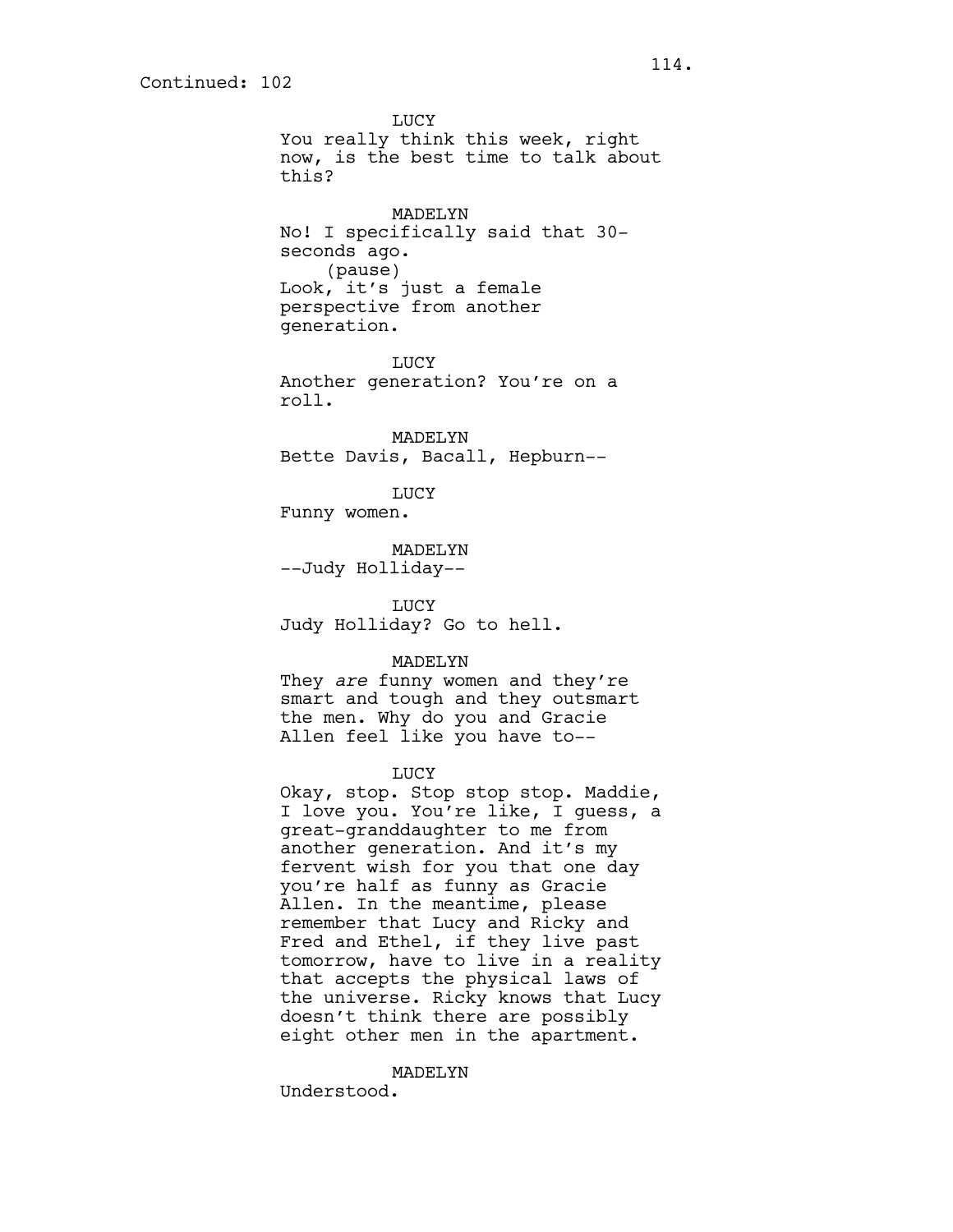JESS comes out of his office and calls into the writers room--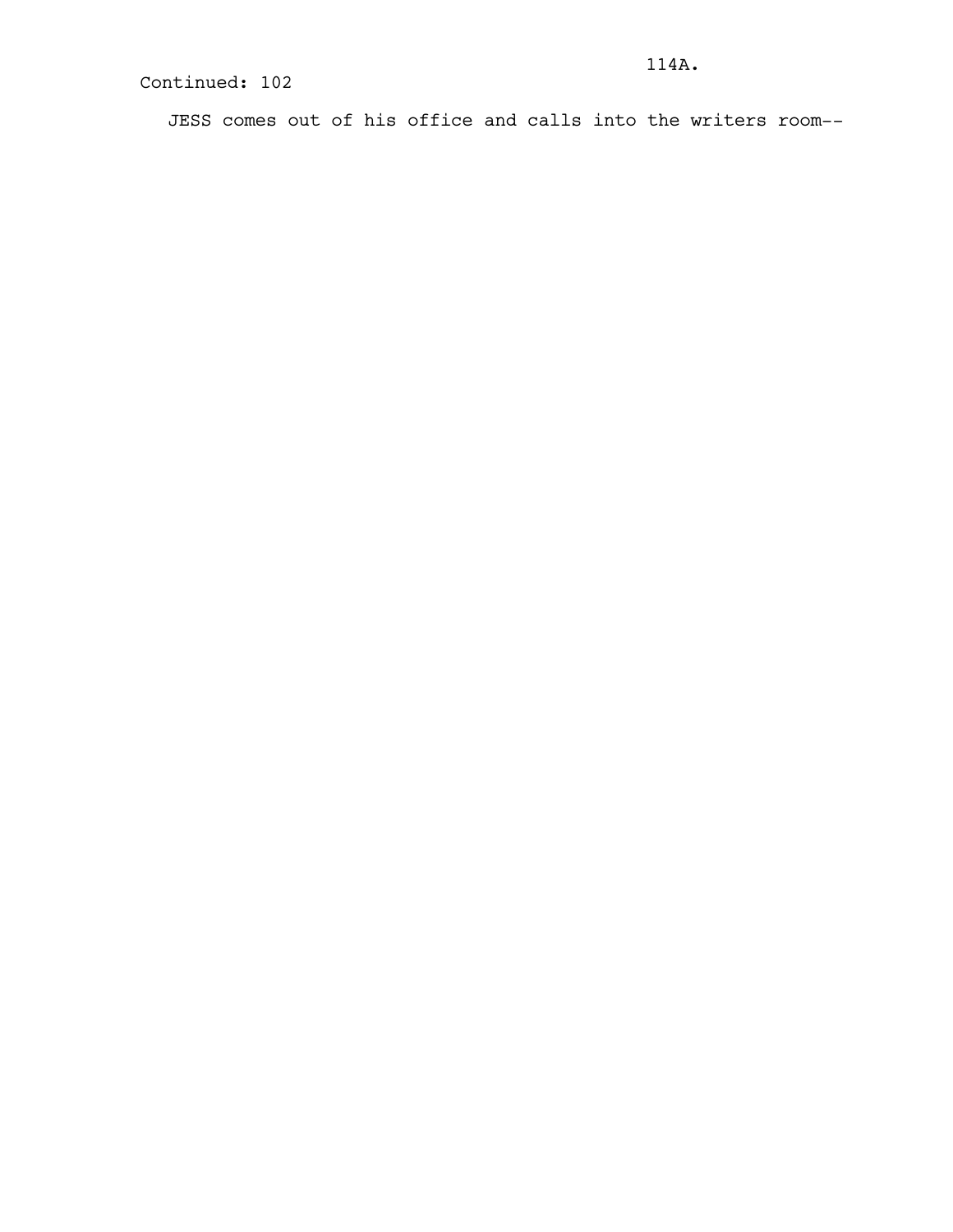JESS Let's go. MADELYN (to LUCY) But I don't make that decision. JESS Mary Pat, cut the flowers. And to be clear, by "cut the flowers"-- BOB

She knows exactly what you mean.

MARY PAT nods that she does.

As JESS and BOB walk past MADELYN--

JESS (to MADELYN) Let's go.

LUCY's left standing there...

**TJUCY** (under her breath) Judy Holliday. This isn't happening.

## 103 **INT. DESI'S OFFICE ROOM - DAY** 103

DESI's pacing a little with a script in his hands, going through his lines. He tosses the script on the couch and lights a cigarette. Then paces a little bit.

There's a knock on the door--

DESI

Come on in.

MISS ROSEN opens the door--

MISS ROSEN Mr. Oppenheimer is here to see you with Mr. Carroll and Miss Pugh.

DESI Nothing from Mr. Lyons yet?

MISS ROSEN

No.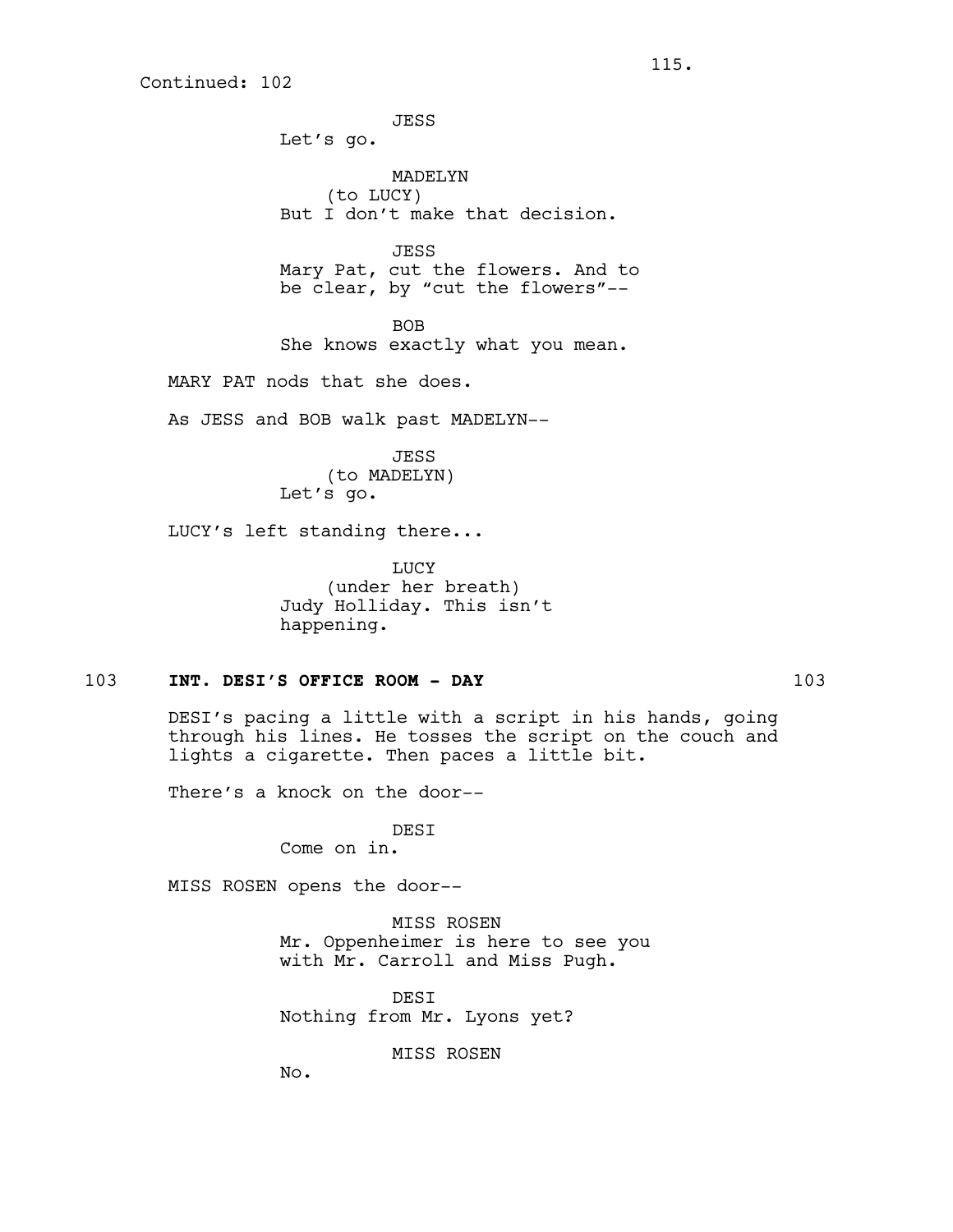**DEST** Anyone at Philip Morris?

MISS ROSEN

No.

DESI You think they know something we don't know yet?

MISS ROSEN I think if they did, our offices would be empty by now.

DESI

Okay.

DESI calls out--

DESI (CONT'D) Camina conmigo al escenario!

--as he heads out into--

## 103A **INT. CORRIDOR - CONTINUOUS** 103A

DESI Walk me to the stage. We're an hour behind.

JESS Madelyn's got a new joke for the second act.

MADELYN I just this minute told Lucy that we don't talk about who wrote what.

BOB And Madelyn came up with the joke only seconds after I did.

# MADELYN

Isn't it possible that two comedy writers working on the same script came up with the same joke at the same time?

BOB It's possible.

MADELYN Thank you.

116.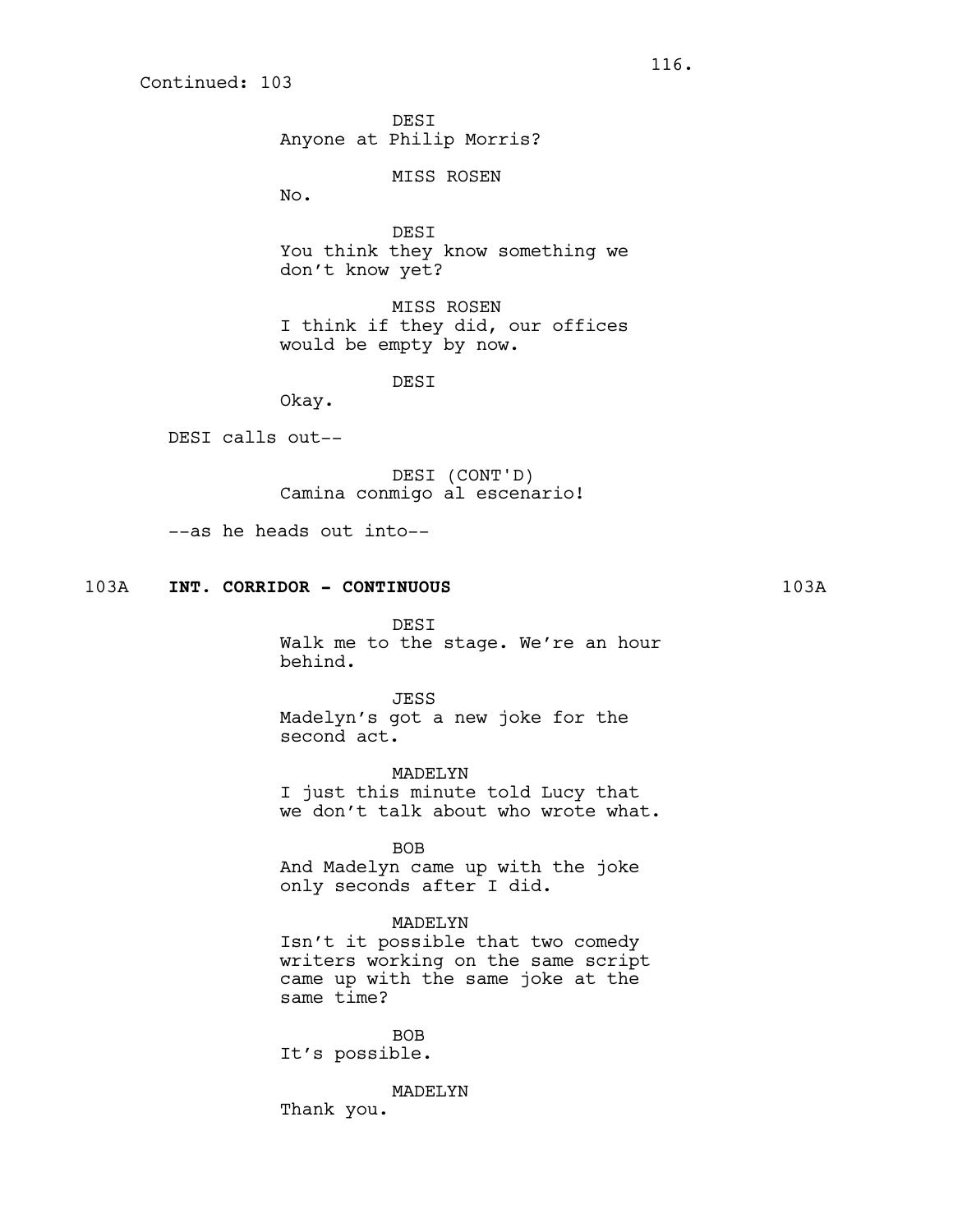Continued: 103A

BOB It's just not what happened.

DESI Do I need to be here for any of this?

JESS hands DESI a piece of paper. DESI looks it over...

DESI (CONT'D) "Hypocrite?! What's a hypocrite?"

They turn onto--

### 103B **INT. NEW CORRIDOR - CONTINUOUS** 103B

MADELYN That's to Fred.

DESI reads the rest of the new joke...

DESI

Got it. Good. Was that what you wanted me for?

JESS The hypocrite joke is for Episode 9, that's the script we're working on. If Lucy's going to be pregnant-- Lucy Ricardo--we have to introduce it in 9 according to your timetable.

DESI

Yeah.

JESS So I just wanted to confirm with you that there's no chance we're doing that.

DESI We are doing that.

They walk through a door and onto--

# 103C **INT. STAGE - CONTINUOUS** 103C

--where a piece of the set is being worked on by a couple of of stagehands, lights are being re-focused and a camera is being built.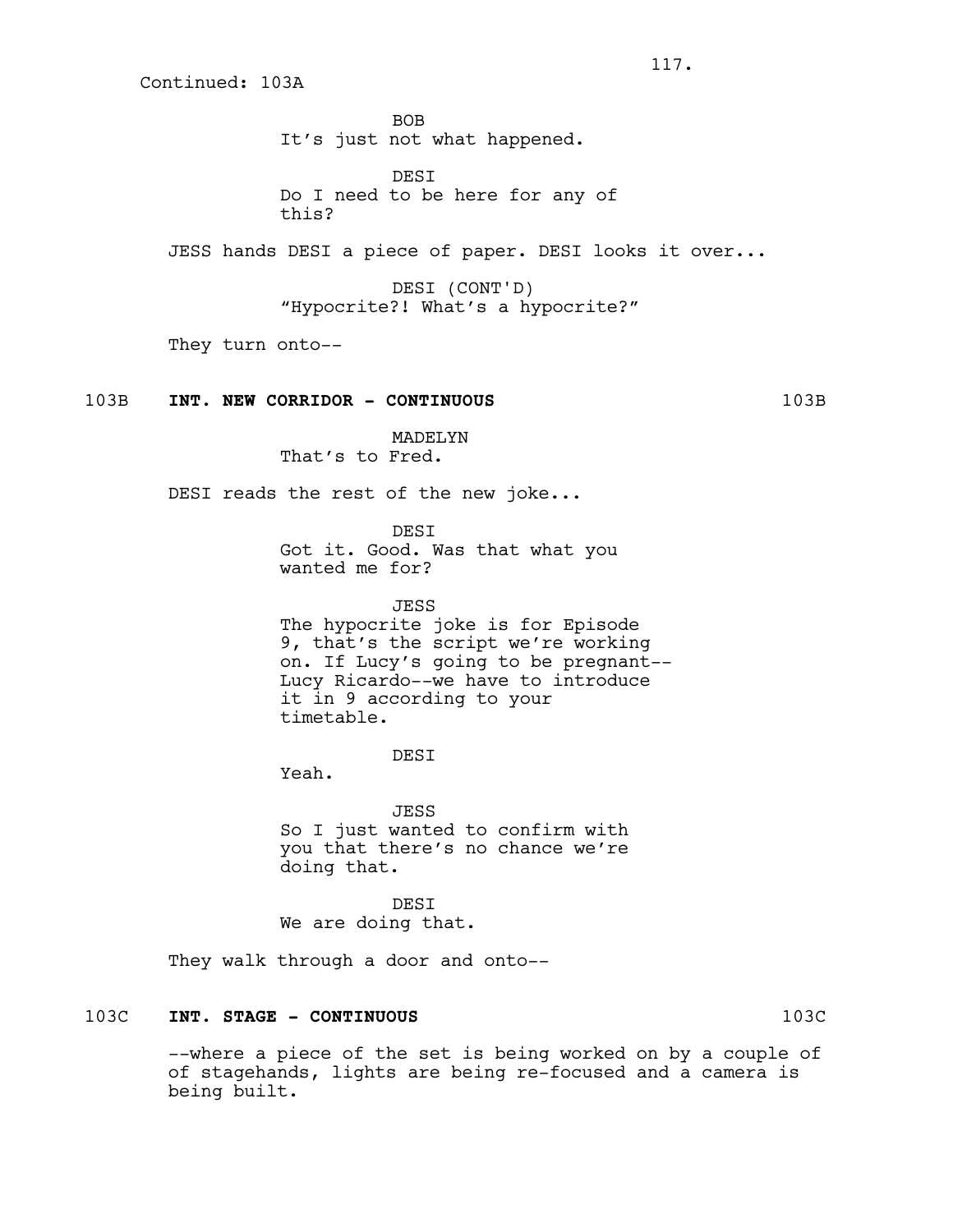JESS You know Phillip Morris won't let us and even if they did--

DESI

What.

#### JESS

We don't want to see this girl pregnant. We don't want to know that she's pregnant. We don't want to know *how* she got pregnant.

**DEST** Do we have viewers who don't know how women get pregnant?

JESS Yes, they're called children.

DESI Do any of these children have younger brothers or sisters?

**JESS** You know what else a lot of our viewers are? Christian.

#### DESI

I'm way ahead of you. I'm gonna have a priest, a minister and a rabbi review every script.

## MADELYN

I'm gonna be re-written by a priest, a minister and a rabbi?

BOB

There's a joke in there somewhere.

#### MADELYN

Good, because after being rewritten by a priest, a minister and a rabbi there aren't gonna be many left in the script.

**DEST** 

Good one.

JESS

Des--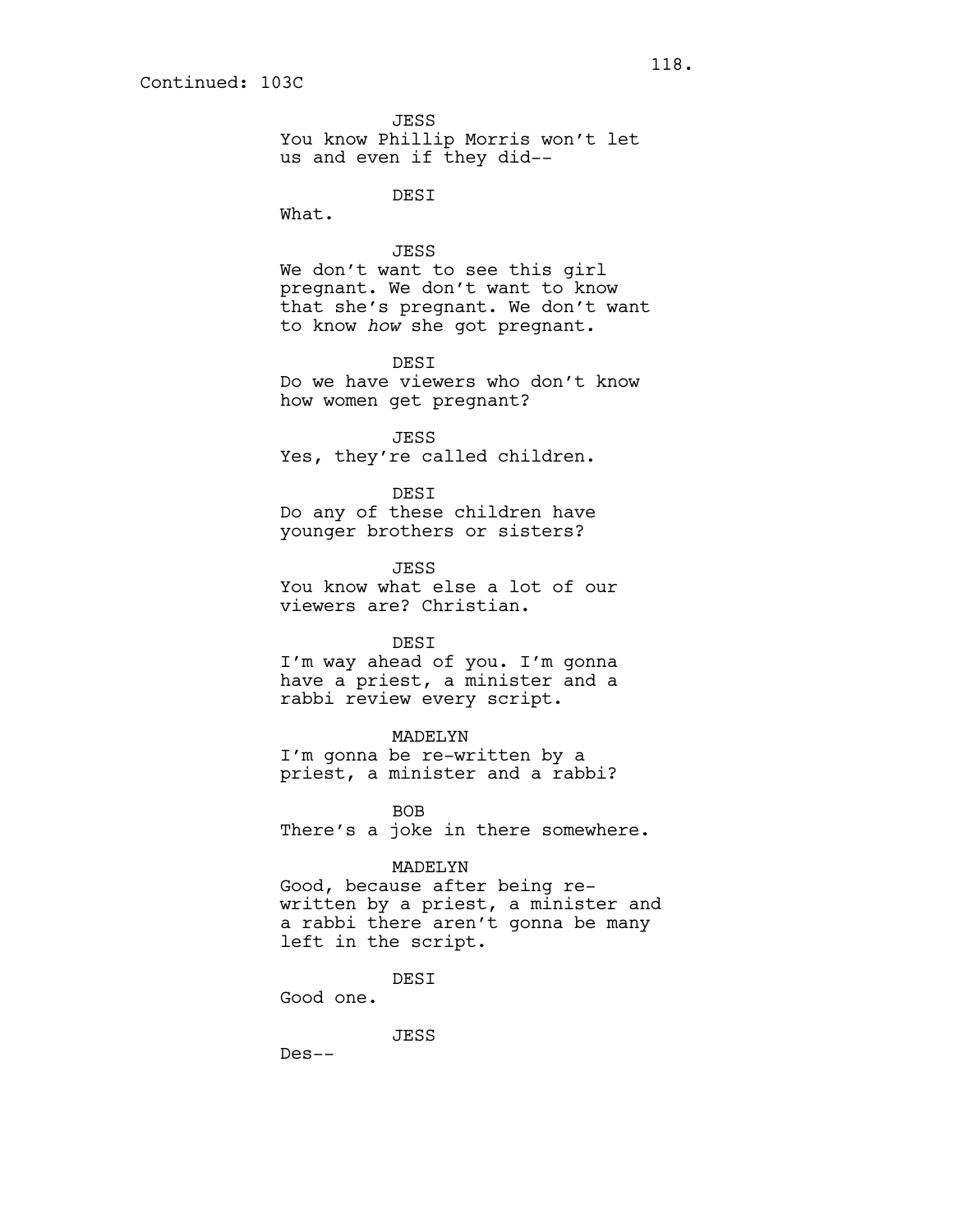Continued: 103C

DESI Enough. I sent a telegram Tuesday to Alfred Lyons. JESS You did. DESI I've put the decision is his hands. JESS Okay. Okay good. Okay. DESI You're that sure he's gonna say no. JESS I am. DESI That it? JESS Yeah. But everyone stands there awkwardly for a moment... JESS (CONT'D) Oh, Bob, tell Desi that thing you were saying before. BOB's now on the spot. He doesn't want to do this. BOB (pause) Me? JESS Yeah. BOB Really? DESI Guys? JESS It was interesting. Bob was saying that you're really the title character of the show. Because you're the "I" in *I Love Lucy.*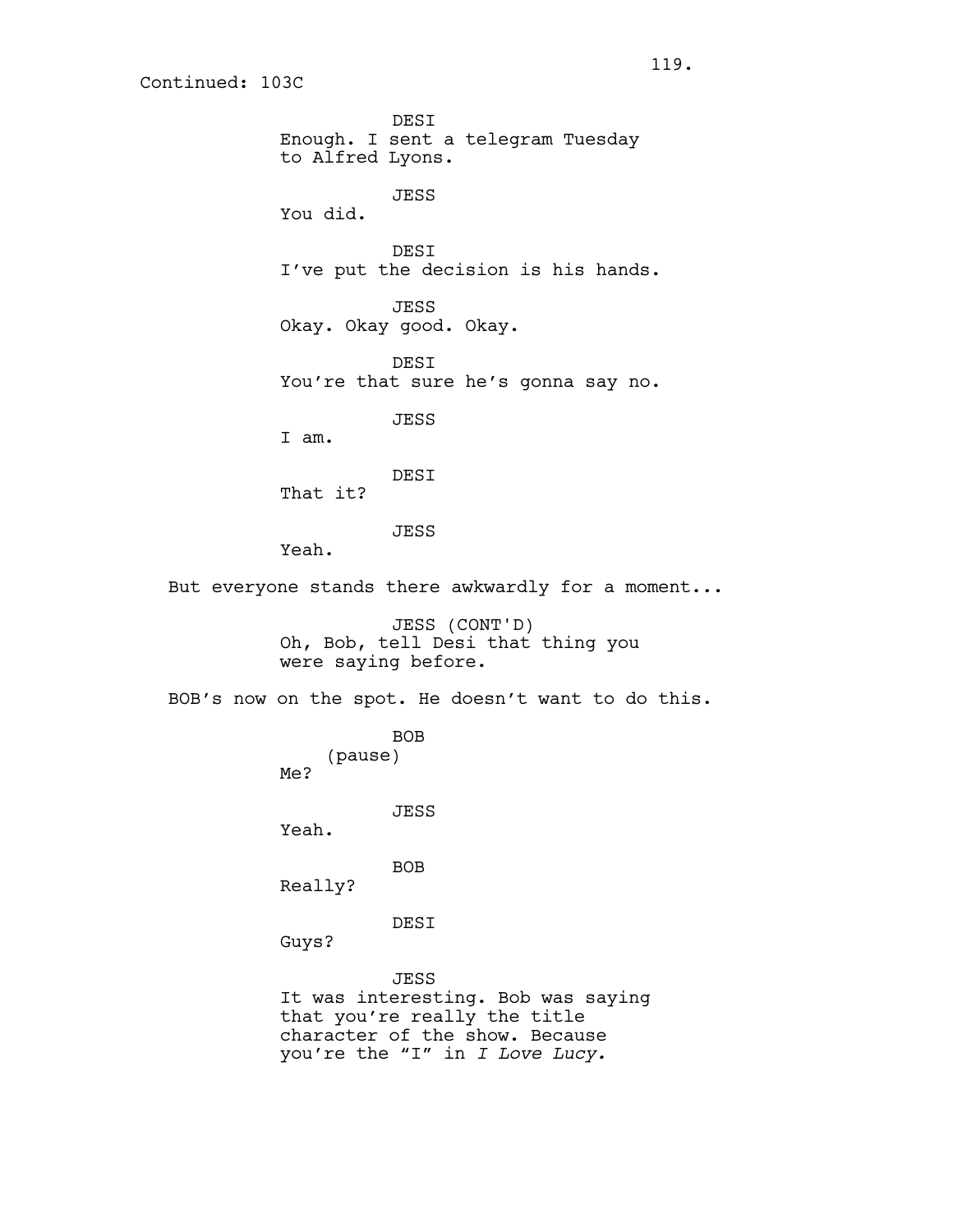DESI (pause) Hm. JESS So strictly speaking, you have top billing. DESI (pause) I'm the "I" in *I Love Lucy*. JESS Yeah. DESI I never thought of it that way. JESS You like that? DESI I *like* that. JESS Alright. DESI Jess? JESS Yeah. DESI (confidentially) Patronize me again and I'll stick my hand down your throat and pull your fuckin' lungs out. JESS (pause) Look-- MISS ROSEN, Desi's secretary, comes in with a telegram. MISS ROSEN Excuse me. JESS What is it? MISS ROSEN It's a telegram for Mr. Arnaz. It's from Mr. Lyons and Philip Morris.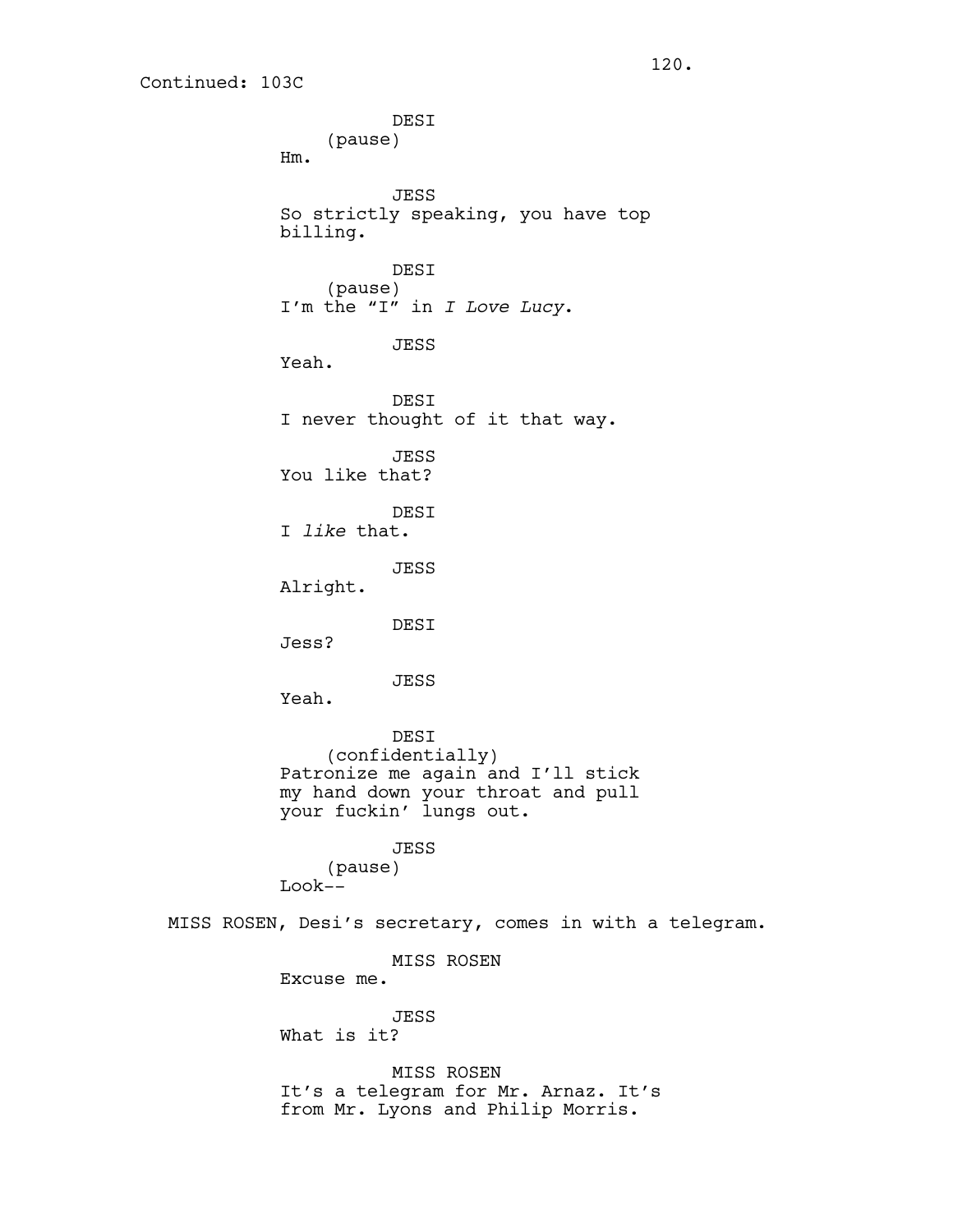Continued: 103C

DESI

Thank you.

DESI opens the telegram, reads it and hands it to JESS. DESI walks away as he calls out--

> DESI (CONT'D) (calling out) Let's go, please, we're an hour behind!

MADELYN What does it say?

JESS "To all Philip Morris and CBS employees: Don't fuck with the Cuban."

### 104 **EXT./EST. LUCY AND DESI'S HOUSE - NIGHT** 104

The house is mostly dark with only a few lights on.

# 105 **INT. LAUNDRY ROOM - NIGHT** 105

LUCY has a basket of laundry in front of her. She's separating whites and colors while working on her lines.

> LUCY (as "LUCY") "Well he didn't come home and he hasn't called... ("choking up") ...not that it makes any difference to me." (as "ETHEL") "Oh I can see that it doesn't make any difference to you. Why don't you call Ricky and tell him you're sorry." (as "LUCY") "What?! You think I'd allow my pride--"

LUCY checks her script--

LUCY (CONT'D) (reading) "Do you think I'd swallow-- (as "LUCY") "What?! Do you think I'd swallow my pride like that?"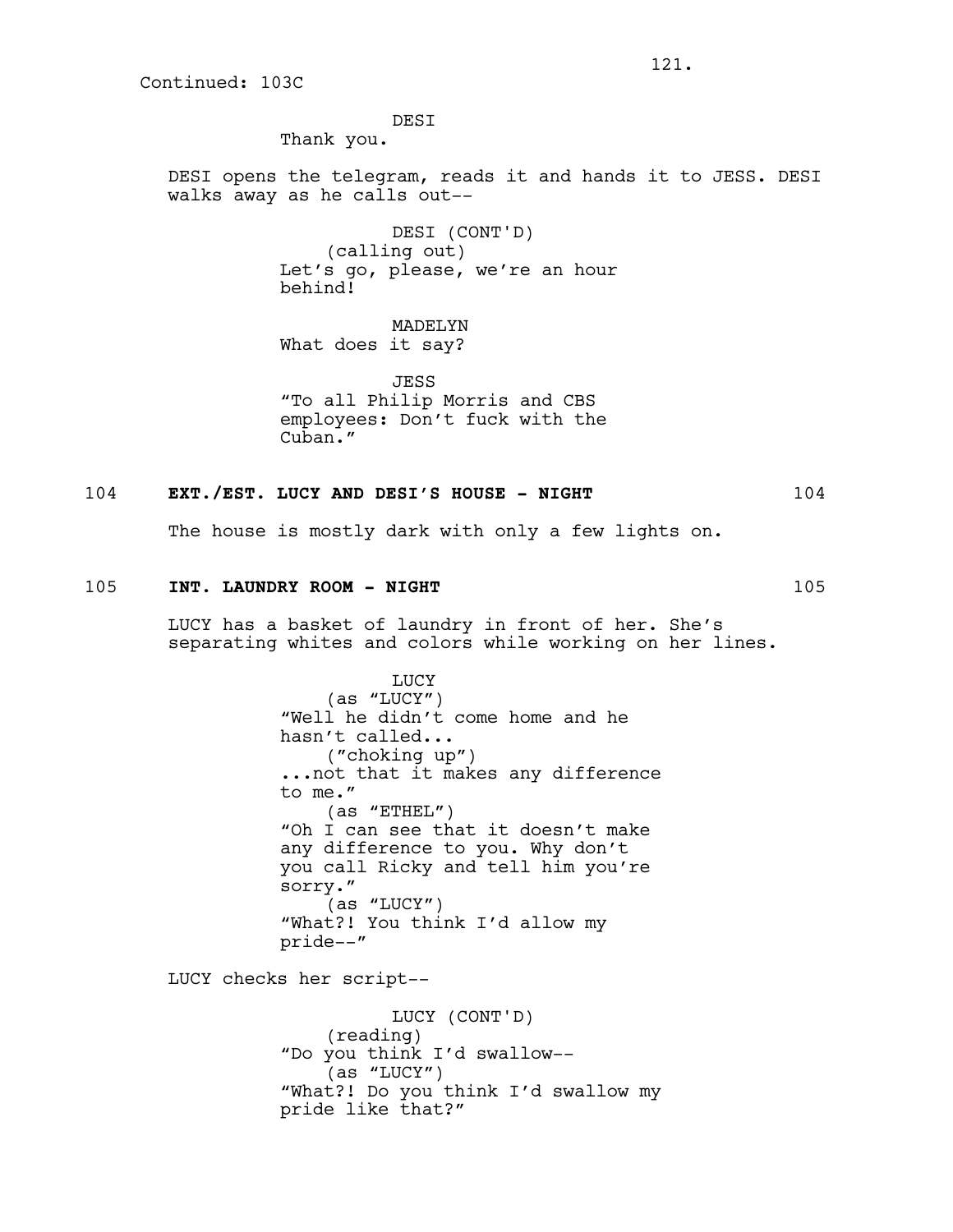DESI appears in the doorway, holding their sleeping TWO YEAR-OLD GIRL on his shoulders.

> **DEST** (quietly) Never.

LUCY Oh, what are you doing up?

DESI

I woke up and you weren't there. So I went to the nursery to see if everything was okay. She'd kicked her blanket off so I fixed it. That woke her up.

LUCY

Yeah.

DESI But as you can see, I got her back to sleep and we went searching for mama. You know we pay a housekeeper to do the laundry.

LUCY I like doing laundry and I never get a chance. Don't you love the smell?

**DEST** I do. They should make a cologne that smells like soap.

**TJUCY** They do. It's soap.

DESI I'm gonna put her back in her little apartment now. You should come to bed.

LUCY I will. (beat) This was a nice date.

DESI smiles and nods...

DESI Come back to bed soon.

DESI exits.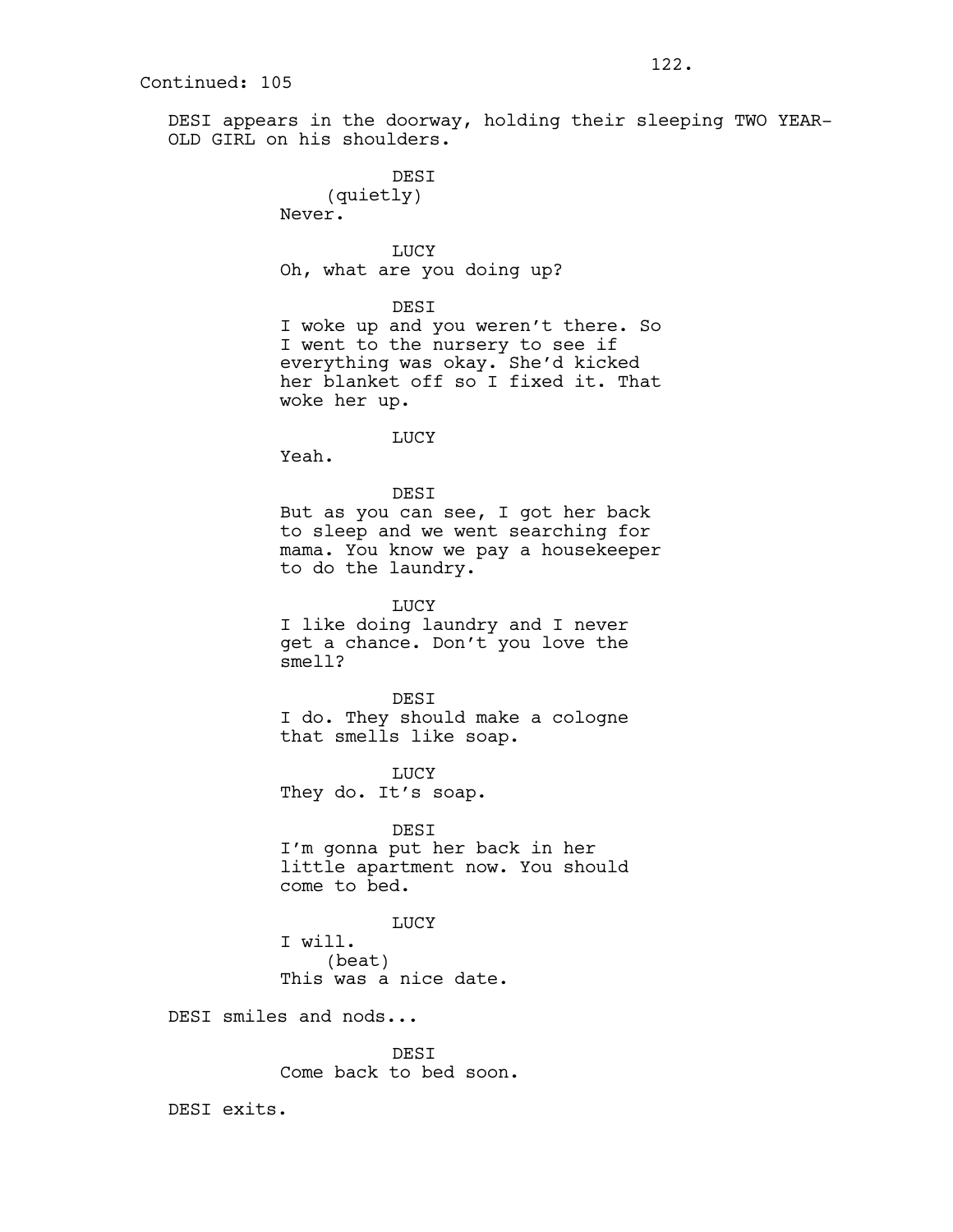LUCY resumes sorting the laundry and running lines...

LUCY "Do you think I'd call him and go crawling back?" (again) "What?! Do you think I'd swallow my pride?! Do you think I'd call him and go crawling--"

LUCY notices something in the laundry basket...

LUCY (CONT'D) (mindlessly, as "LUCY") "What? Do you think I'd swallow my pride like that?"

She's looking at a handkerchief that was in the laundry basket. We can't see what's caught her attention but something's bothering her.

# 106 **EXT. LUCY AND DESI'S HOUSE - NIGHT** 106

It's raining. LUCY walks out the back door, down past the pool and leans against the gate, looking back at her house. She stares.

#### 107 **INT. SOUNDSTAGE - NIGHT** 107

A cigarette is lit and from the light of the flame we see LUCY sitting in the Ricardo's living room.

After a moment, the heavy elephant door opens and headlights from a car stream into the soundstage. We can see from the headlights that it's still raining. The headlights are turned off and we hear a car door open and then close.

> FRAWLEY (calling) Lucy?!

LUCY Over here.

FRAWLEY (to the SECURITY GUARD) Thanks, Bobby.

SECURITY GUARD (BOBBY) Everything alright in there?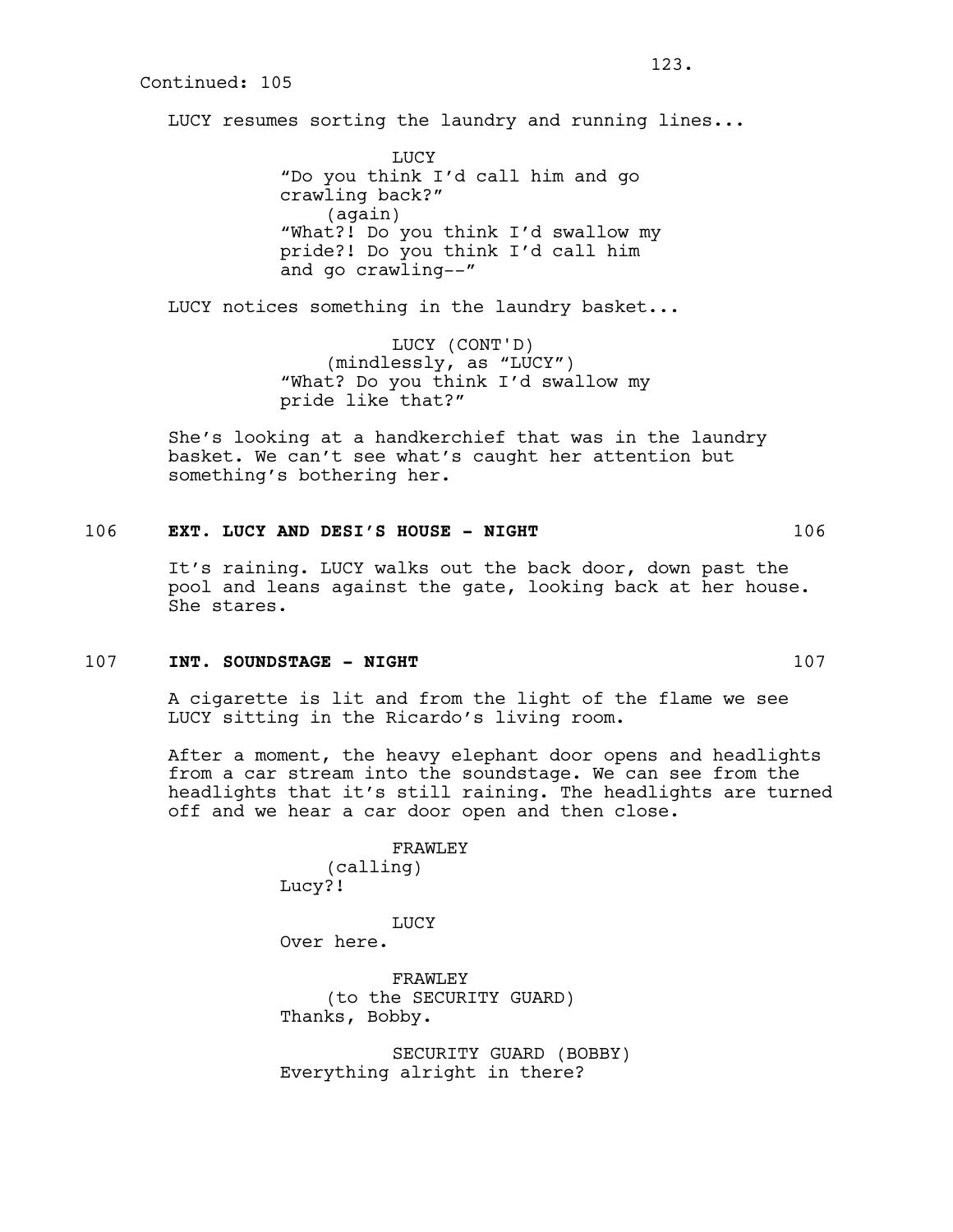FRAWLEY We're fine, thanks.

The SECURITY GUARD takes off as FRAWLEY makes his way to the set.

> FRAWLEY (CONT'D) What the hell?

LUCY Thanks for coming down.

FRAWLEY It's two in the morning.

LUCY Sorry about that.

FRAWLEY Kid, what's goin' on?

LUCY I'm gonna re-stage the dinner scene.

FRAWLEY Let's go to my dressing room and call Desi.

LUCY No, Desi's home with the baby, we can do this.

FRAWLEY Does he know you're here?

LUCY He's sleeping.

FRAWLEY Let me take you home.

Another pair of headlights pull up to the open elephant door.

FRAWLEY (CONT'D) Is that him?

LUCY That's Viv.

FRAWLEY You called her too?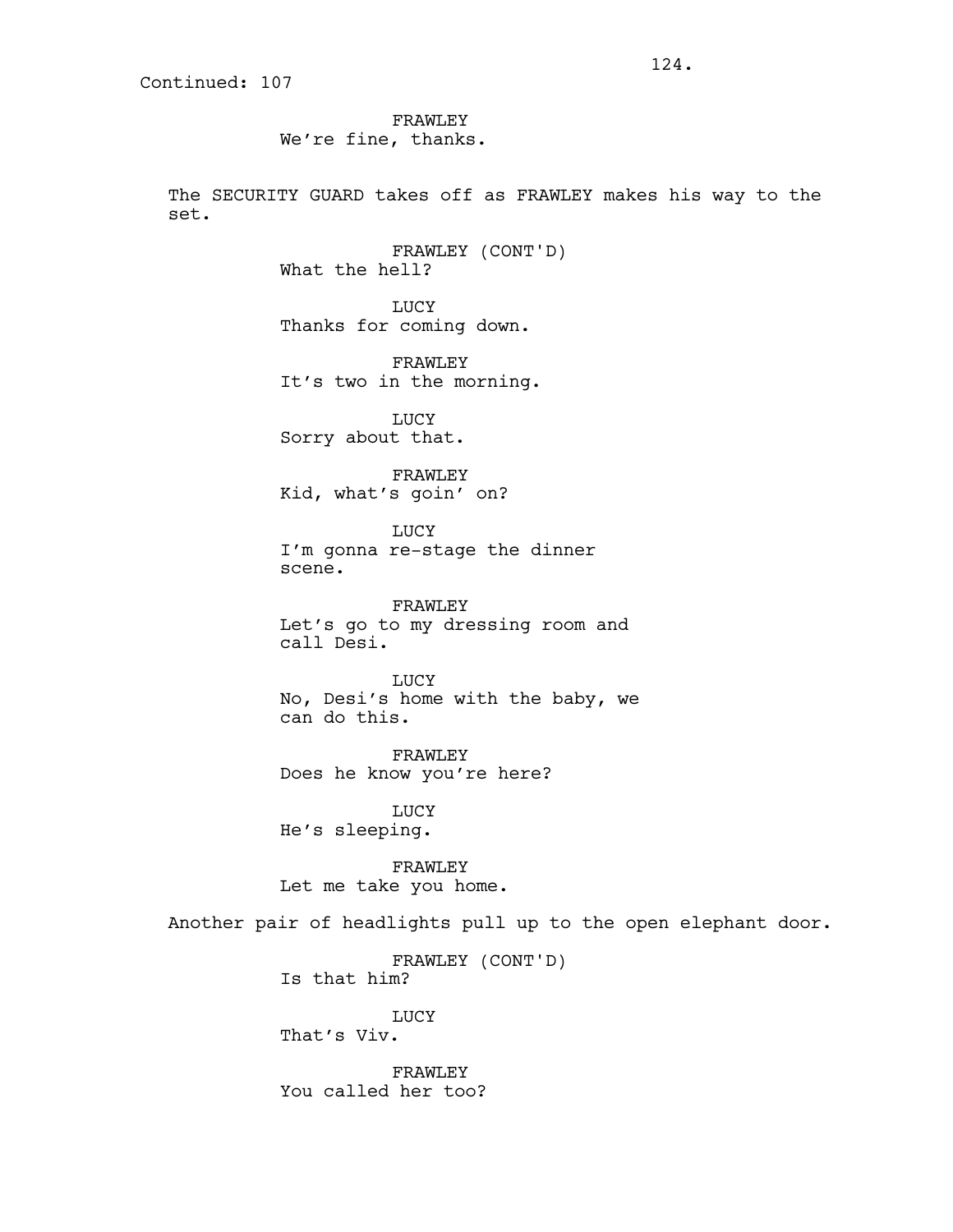LUCY I'm re-staging the dinner scene. This isn't for beginners, you know, this isn't school.

FRAWLEY I don't hire the directors.

# LUCY

I know, I'm just sayin'.

VIVIAN

What's happening here?

LUCY Thanks for coming, Viv.

VIVIAN Is everything alright?

# FRAWLEY

The three of us are on an empty soundstage at two in the morning, she's drunk, I'm not, so, yeah, everything's good, why do you ask?

VIVIAN

Your call just said to come to the stage, that it was an emergency. So I thought--

LUCY We need to re-block the dinner scene, it's not gonna take long.

VIVIAN

What?

FRAWLEY You heard her right.

LUCY

It won't take long, we're just gonna make an adjustment.

LUCY pulls the drop cloth off the dining table.

LUCY (CONT'D) Two people who are fighting have to share a seat at a dinner table.

LUCY grabs the downstage piano bench--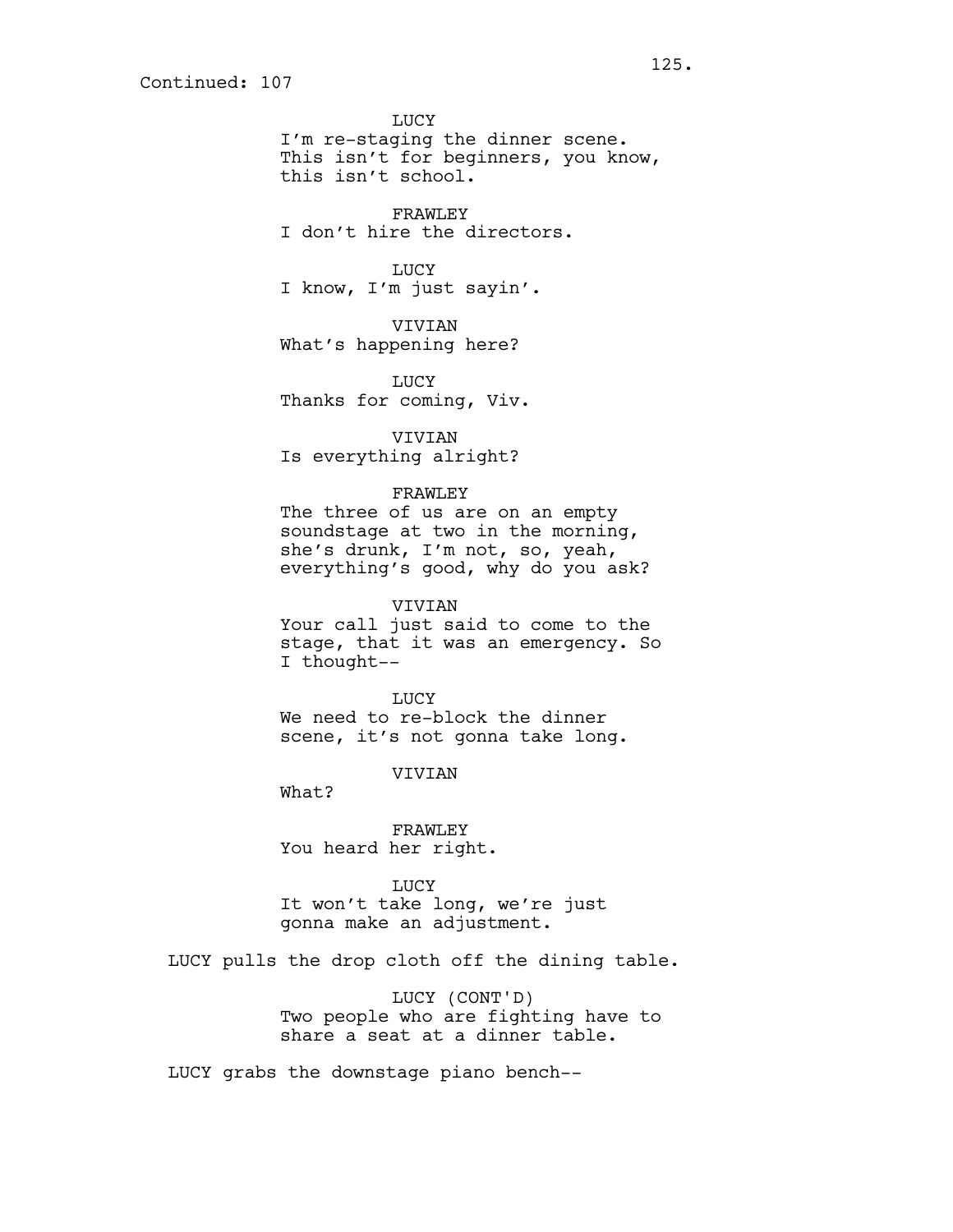LUCY (CONT'D) First thing, why don't we take this and move it upstage so the camera can see you.

VIVIAN Are we really doing this?

FRAWLEY As a matter of fact, putting the chair upstage makes sense.

LUCY

Sit please.

VIVIAN Which one of us?

LUCY Both of you. In the chair.

VIVIAN and FRAWLEY each take half the piano bench.

LUCY (CONT'D) Now it can't just be a mish-mash of pushing, it can't just be a scrum, each move has to be articulate. So Ethel elbows Fred. (beat) Elbow him.

QUICK CUT TO:

108 **INT. I LOVE LUCY SET/LIVING ROOM - NIGHT (BLACK AND WHITE)**108 "ETHEL" elbows "FRED" as the AUDIENCE LAUGHS.

CUT BACK TO:

# 109 **INT. SOUNDSTAGE/I LOVE LUCY SET - SAME TIME** 109

LUCY Fred elbows Ethel a little harder.

QUICK CUT TO:

110 **INT. I LOVE LUCY SET/LIVING ROOM - NIGHT (BLACK AND WHITE)**110 "FRED" elbows "ETHEL" back.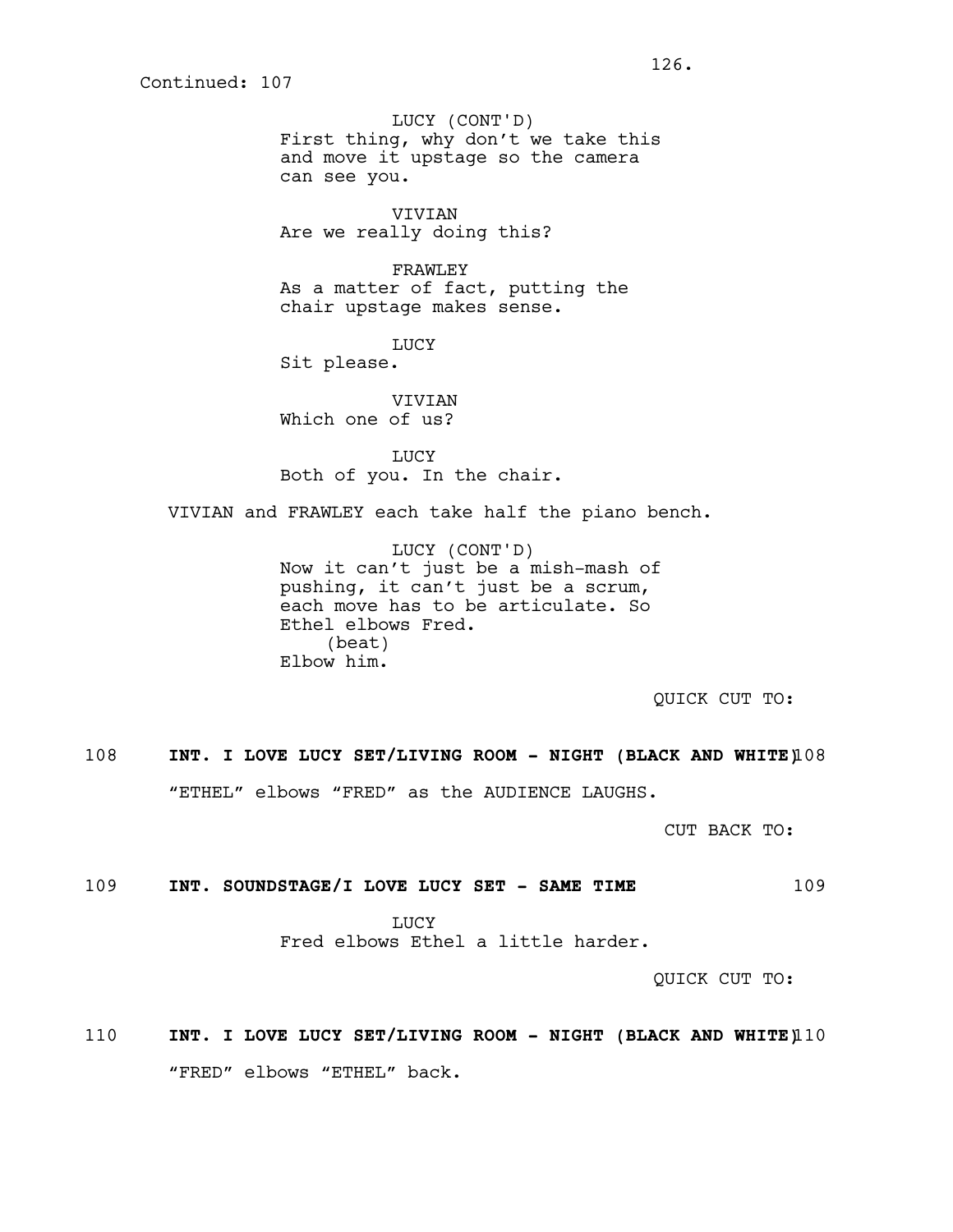VIVIAN

Ow.

CUT BACK TO:

111 **INT. SOUNDSTAGE/I LOVE LUCY SET - SAME TIME** 111

LUCY

Ethel elbows Fred harder--

She does--

FRAWLEY

Hey--

LUCY Then Fred--

He does--

LUCY (CONT'D) Now hit each other at the same time and fall off the piano bench.

QUICK CUT TO:

# 112 **INT. I LOVE LUCY SET/LIVING ROOM - NIGHT (BLACK AND WHITE)**112

"FRED" AND "ETHEL" elbow each other and fall to the floor as the AUDIENCE HOWLS WITH LAUGHTER.

CUT BACK TO:

# 113 **INT. SOUNDSTAGE/I LOVE LUCY SET - SAME TIME** 113

LUCY And that's that. Let's run it a couple of times at speed.

VIVIAN Did something happen?

LUCY

I'm sorry?

VIVIAN At home. Did something just happen?

(MORE) LUCY No. I was--no. I was doing some laundry and--no.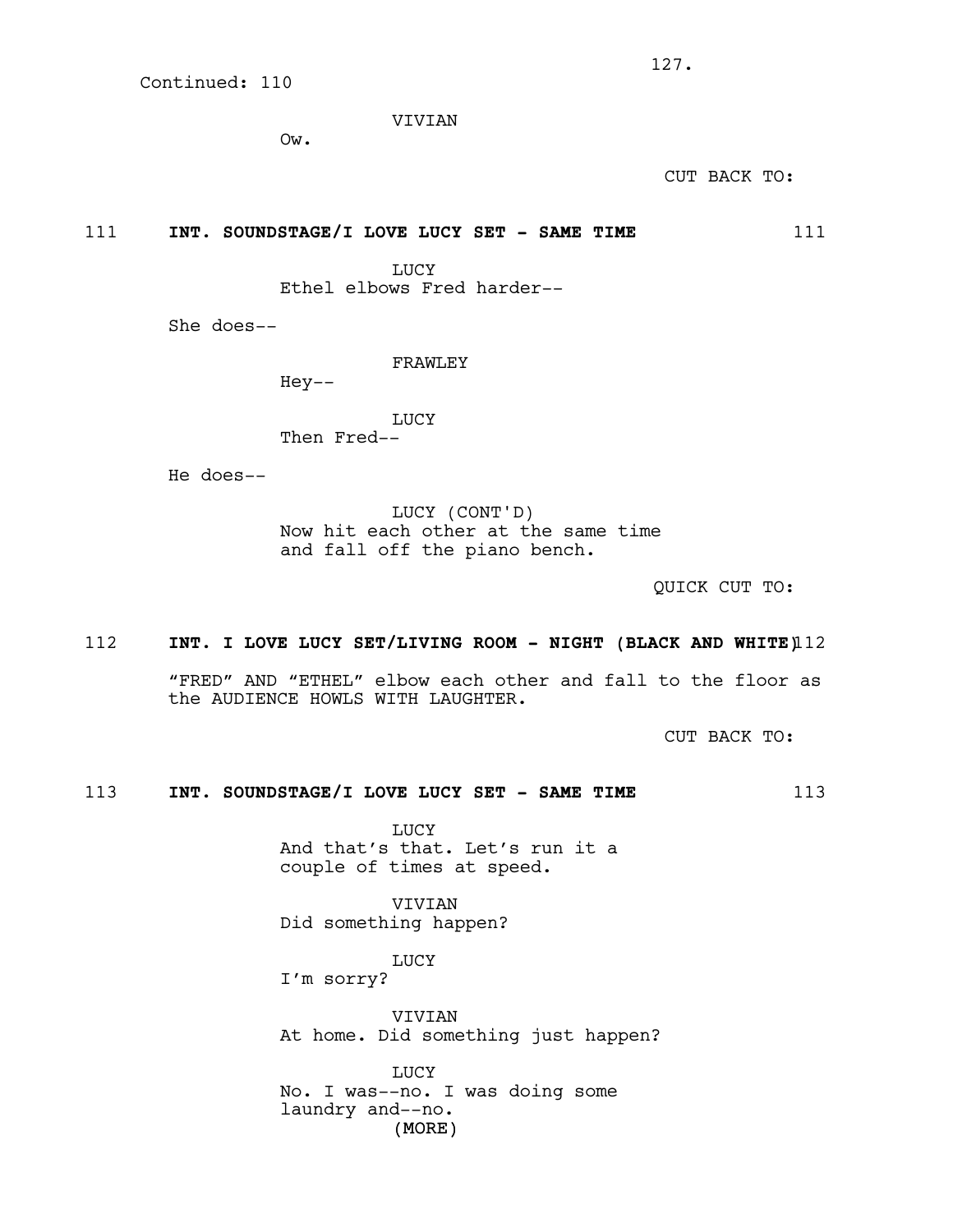## LUCY (CONT'D)

Yeah, I just wanted to fix this beat. I couldn't sleep. It's like when you're not sure if you left the oven unlocked. Door unlocked. Nothing, I wanted to fix this beat. Let's do it again.

FRAWLEY and VIVIAN stand there quietly...

### LUCY (CONT'D)

(pause) You know I did this show so Desi and I could be together? I had no idea it was gonna be a hit. I just thought...well, the construction department's gonna build us a little apartment and that's where we'll live most of the time. You know? And it worked out. This is where--

LUCY draws the set in the air with her finger...

LUCY (CONT'D) It's like a story you'd read a little girl. A witch puts a curse on a woman. She'll be adored by the man she loves, but only as long as she stays on this patch of ground. (beat) It's still a lot more than most people get. Let's run it at speed.

FRAWLEY

I'm gonna drive you home.

### LUCY

I'm the biggest asset in the portfolio of the Columbia Broadcasting System. The biggest asset in the portfolio of Philip Morris Tobacco, Westinghouse...I get paid a fortune to do exactly what I love doing, I work side by side with my husband who's genuinely impressed by me, and all I have to do to keep it is kill every week for thirty-six weeks in a row. And then do it again the next year. Kill. So let's do it again.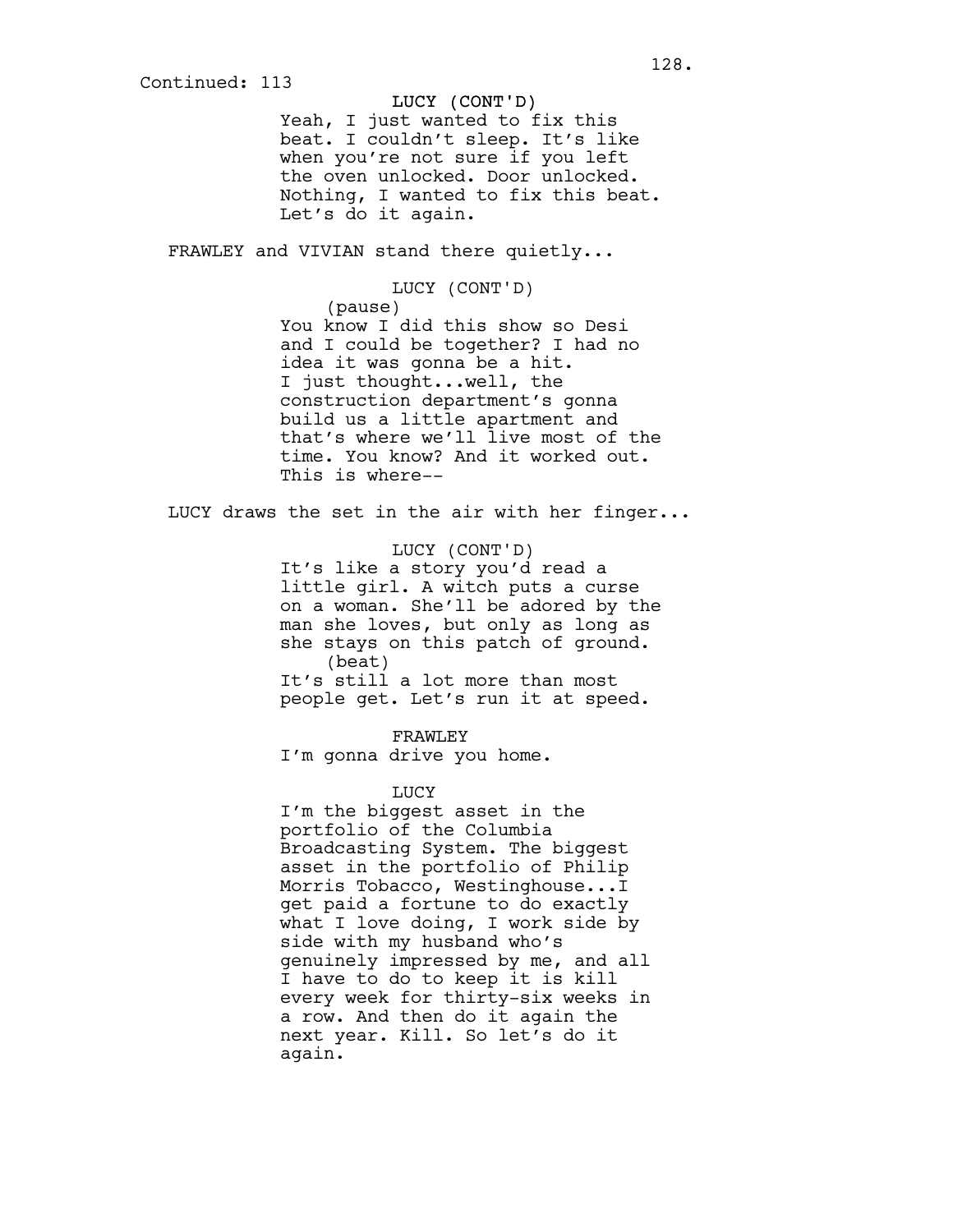# 114 **INT. SOUNDSTAGE BLEACHERS - DAY** 114

OLDER JESS I thought he'd like the idea that he was the title character. That he was the "I" in *I Love Lucy*. I thought he'd get a kick out of it.

# 115 **INT. NIGHT CLUB - DAY** 115

OLDER BOB

No, I knew that wasn't gonna go well. None of us heard what Desi said to Jess. I still don't know what he said.

# 116 **EXT. HOTEL POOL - DAY** 116

OLDER MADELYN

After RKO dropped Lucy's contract, MGM had her in for a Technicolor test, which she didn't know yet would be one of the most important moments in her life. A man named Sydney Guilaroff was Metro's chief hair stylist. He looked at Lucy and said, "The hair is brown but the soul is on fire" and he dyed her hair a new color.

# 117 **INT. RADIO STUDIO - NIGHT** 117

A live studio audience is watching the radio broadcast of *My Favorite Husband*. An "On the Air" light flicks to red.

> ANNOUNCER It's time for *My Favorite Husband*, starring Lucille Ball.

And for the first time, LUCY's hair is red.

LUCY  $(as 'LLZ'')$ Jell-O, everybody!

# APPLAUSE

THEME MUSIC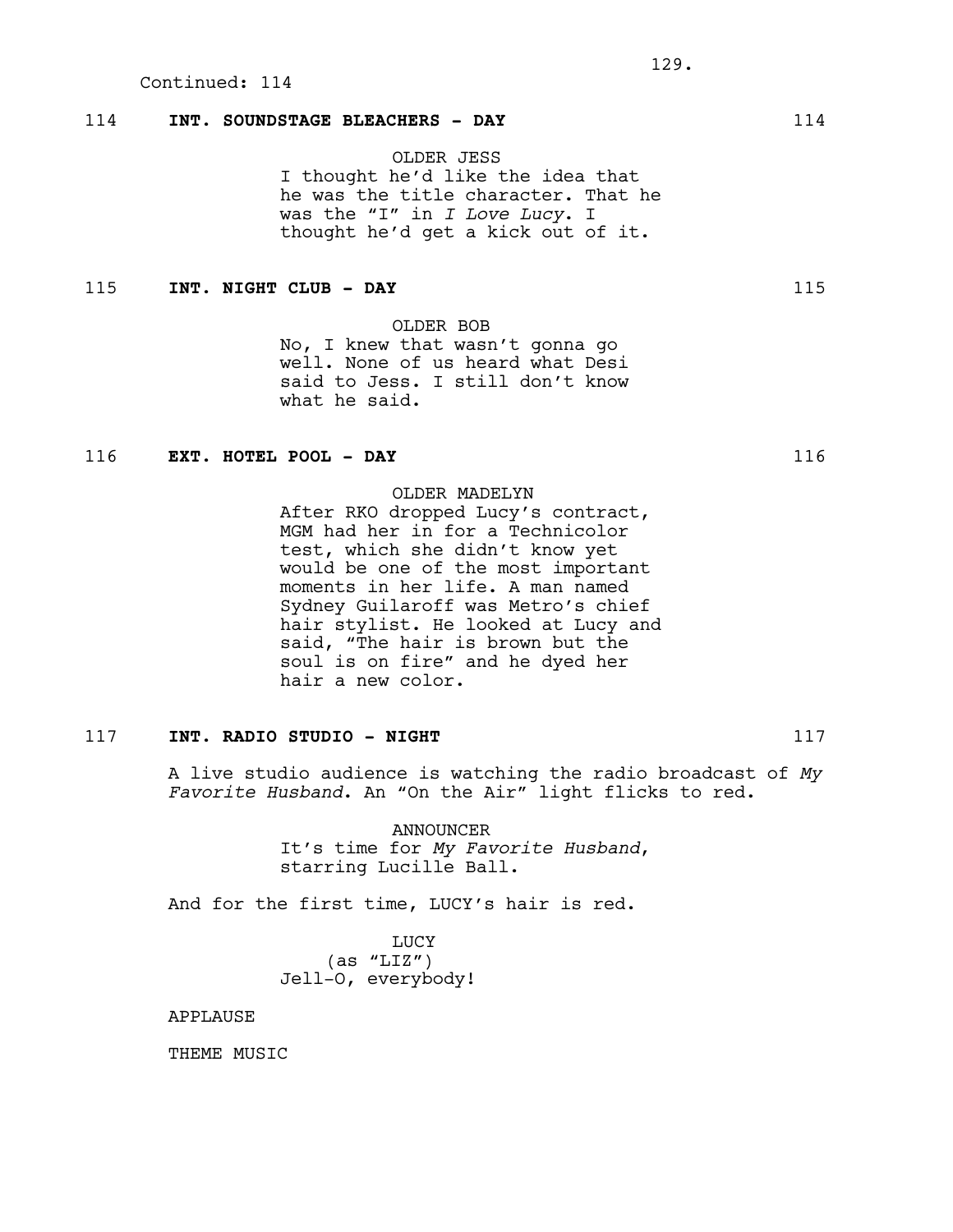# ANNOUNCER

Yes, it's the gay family series, starring Lucille Ball, with Richard Denning, transcribed and brought to you by the Jell-O family of desserts.

#### SINGERS

J-E-L-L-Ooooh! The big red letters stand for the Jell-O family. Oh, the big red letters stand for the Jell-o family. That's Jell-O!

WOMAN

Yum, yum, yum.

SINGERS Jell-O puddings!

MAN

Yum, yum, yum.

## ANNOUNCER

And now, Lucille Ball with Richard Denning as Liz and George Cooper- two people who live together and like it. As we look in on the Coopers, it's a beautiful spring day and Liz is just going to the kitchen to talk to Katy, the maid.

LUCY

 $(as 'LLZ'')$ Oh Katy?

KATY

Yes, Mrs. Cooper?

## LUCY

 $(as 'LLZ'')$ Katy, I've got some good news for you.

KATY

Uh-oh.

LUCY  $(as "LIZ")$ "Uh-oh". What do you mean, "Uh-oh." I say I've got good news and you say, "Uh-oh"?

THE AUDIENCE LAUGHS--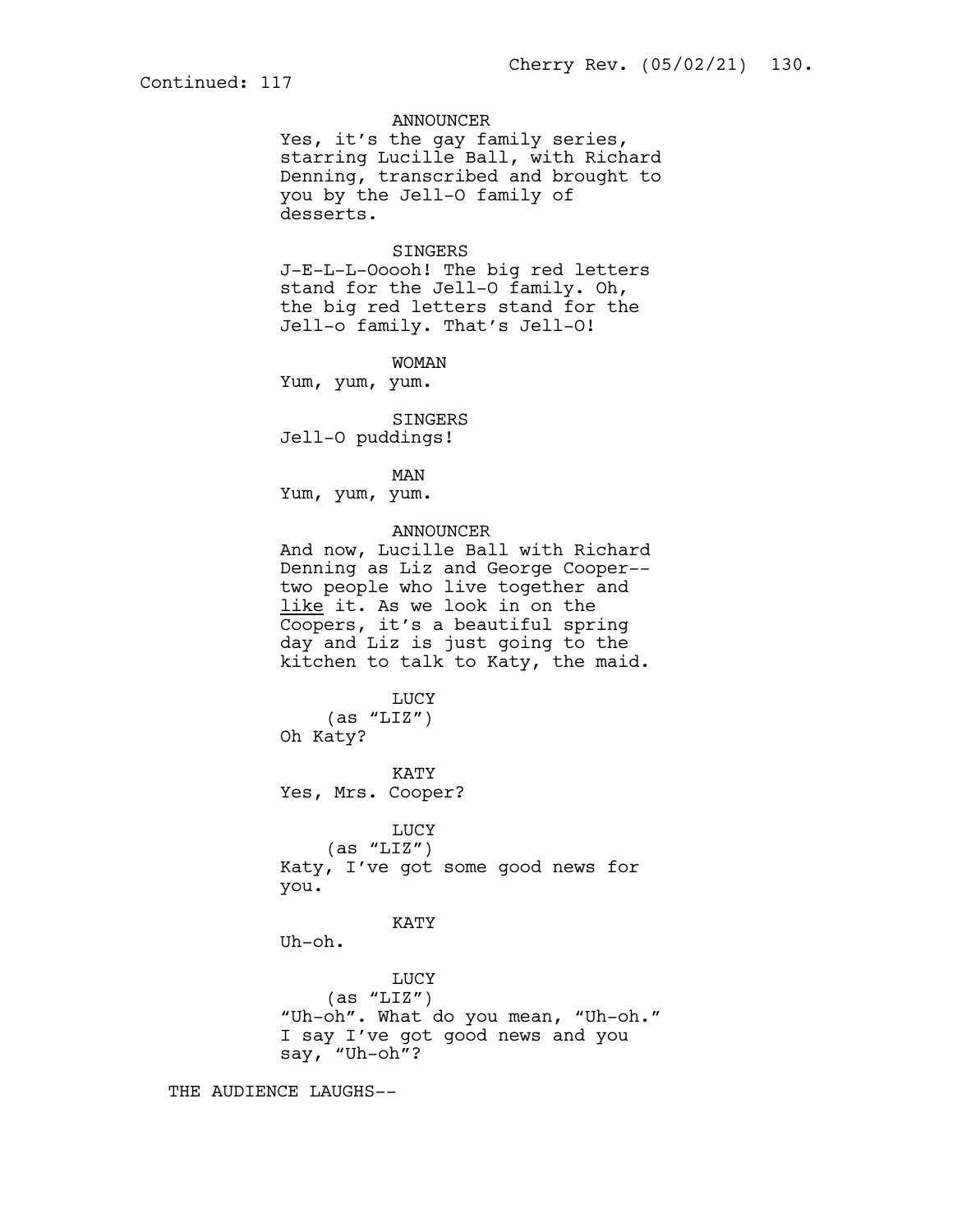KATY Everytime you say you've got good news it's usually good for you and bad for me.

LUCY  $(as 'LLZ'')$ Oooooh well...maybe that's a little true.

ANOTHER LAUGH, and we

CUT TO:

# 118 **INT. LUCY'S RADIO DRESSING ROOM - NIGHT** 118

LUCY's changing into street clothes. There's a knock on the door.`

LUCY

Come on in.

JESS sticks his head in the door--

LUCY (CONT'D) That was a good show.

JESS I thought so too.

LUCY Pass it on to Maddie and Bob, would you? Great job this week.

JESS I've got two gentlemen out here who'd like to see you and you're gonna want to hear what they have to say.

LUCY (beat) Did it need to sound ominous, can't they just come in?

JESS walks in with two executives--LEVY and HART.

LEVY Lucille Ball.

**LUCY** 

Yes sir.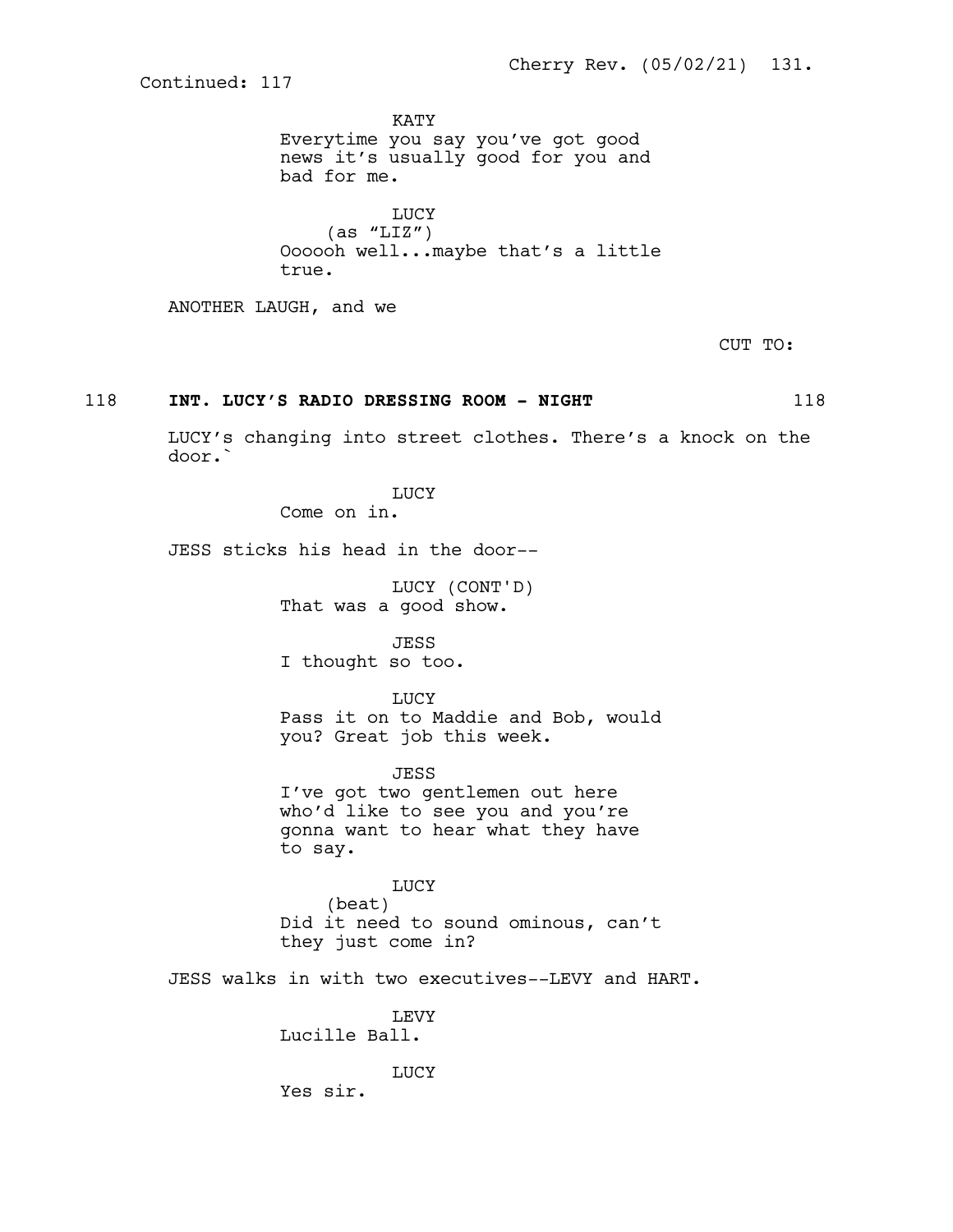LEVY David Levy, head of comedy development, CBS. HART David Hart, head of current programming, CBS. LUCY Uhh, well, David...and David, I've been working here at CBS for a year and I've never heard of either of you. LEVY CBS Television. LUCY (beat) CBS does television? The two executives look at each other... HART Yeah. Edward R. Murrow-- LUCY I'm kidding. HART Understood. LEVY That was funny. LUCY Thank you. JESS These men have an interesting idea. LUCY Would you like to sit? HART Thank you. LEVY Lucy, we've been here to the show a few times now, and we noticed- well, David noticed-- HART

You noticed too.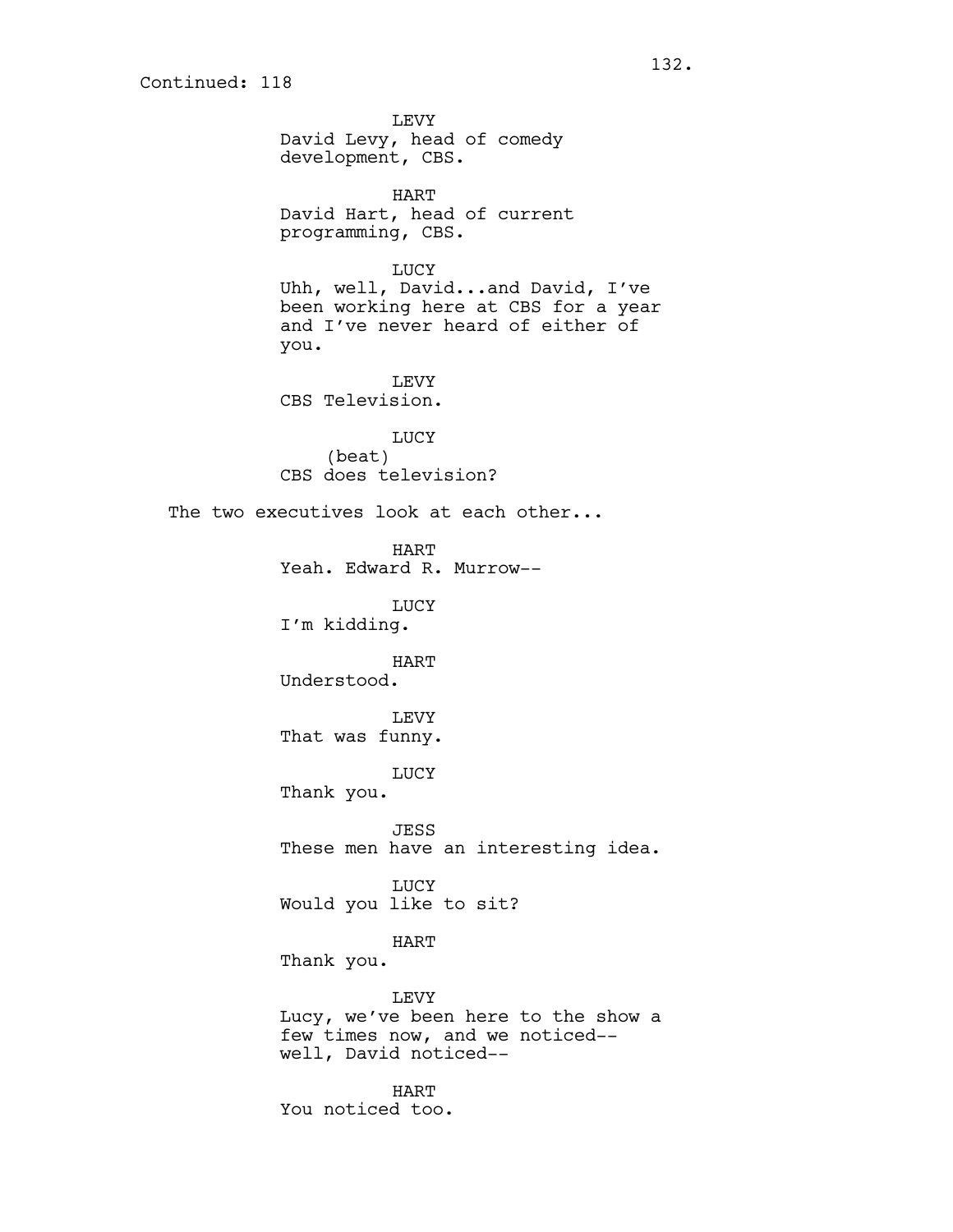**LEVY** We both noticed. We noticed that when you do the show, you use gestures and expressions. LUCY (pause) You mean the acting? LEVY Yeah. LUCY My face, my body and my voice, that's all I get to work with. HART It's just unusual because it's radio. LUCY I watched Jack Benny. He plays it for the studio audience and it works pretty well for him. LEVY It does, and it works pretty well for you too. Very well. And we think it's a shame that no one gets to see it. LUCY Invent a way to see what's on the radio. HART We did, it's television. LUCY Are you here to sell me one? JESS Lucy--they want to put *My Favorite Husband* on TV.

# 119 **INT. CBS COMMISSARY - DAY** 119

LUCY's having lunch with LEVY, HART and JESS, along with HOWARD and ROGER, the two executives we met earlier. \*

> LUCY I'm very interested.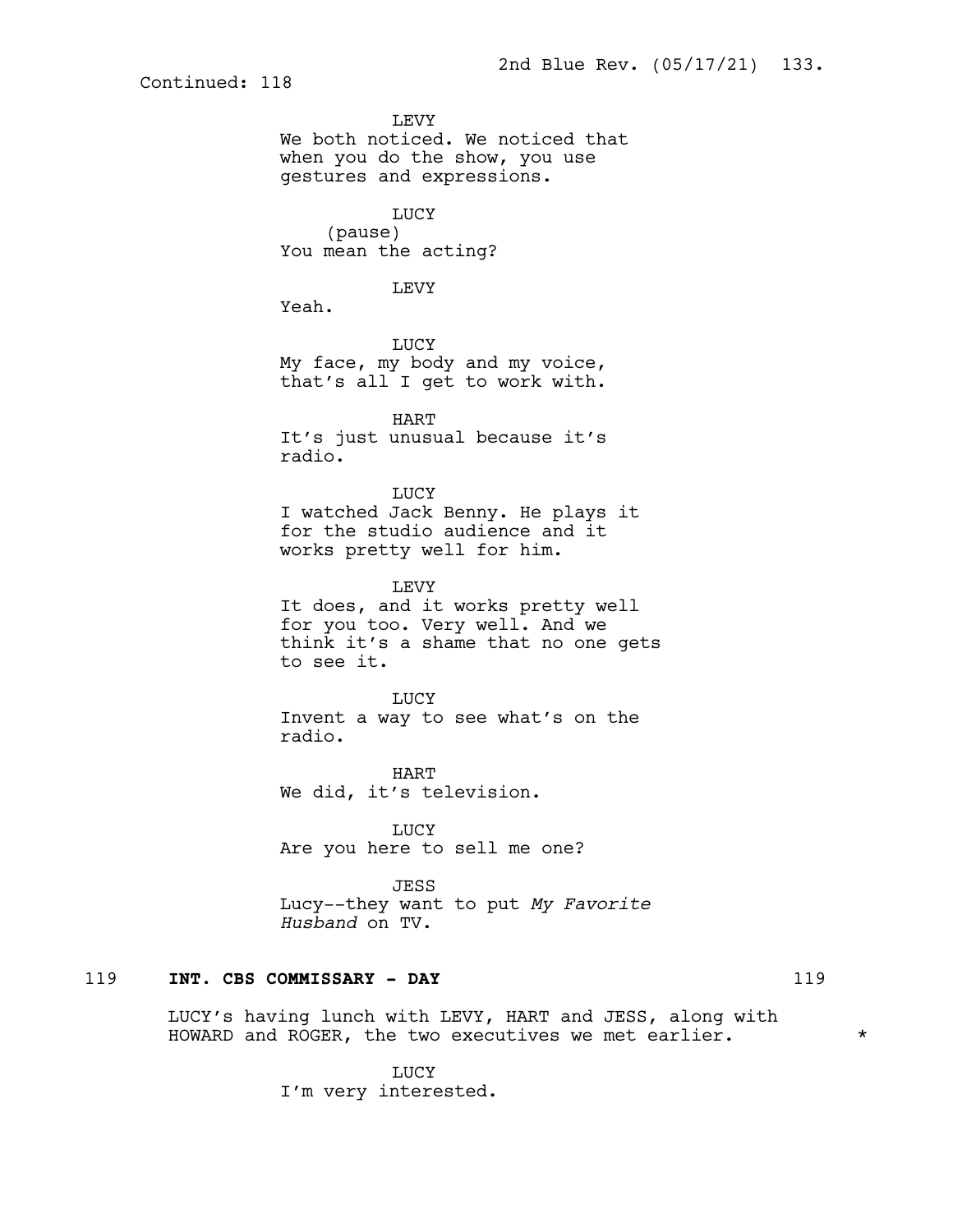ROGER That's great. LEVY  $\qquad$ Is it too early to raise a glass? HOWARD To *My Favorite Husband*. LUCY Yes! Except I don't want to do *My* \* *Favorite Husband*. HOWARD \* (pause) I'm confused. JESS Yeah, me too. LUCY Don't panic. It's simple. I'm interested in your idea of doing *My Favorite Husband* on television, I just want it to be a different show. JESS What show do you want it to be?

**LUCY** One where Desi plays my husband.

# 120 **INT. CBS CONFERENCE ROOM - DAY** 120

LUCY, JESS and the executives from lunch have now been joined by more executives, including MACY, an even bigger wig than the big-wigs she's been meeting with. They're all sitting around a very long table with LUCY at one end and MACY on the other.

> MACY I understand there's a casting issue.

LUCY (pause) Was that to me?

MACY

Yes.

Continued: 119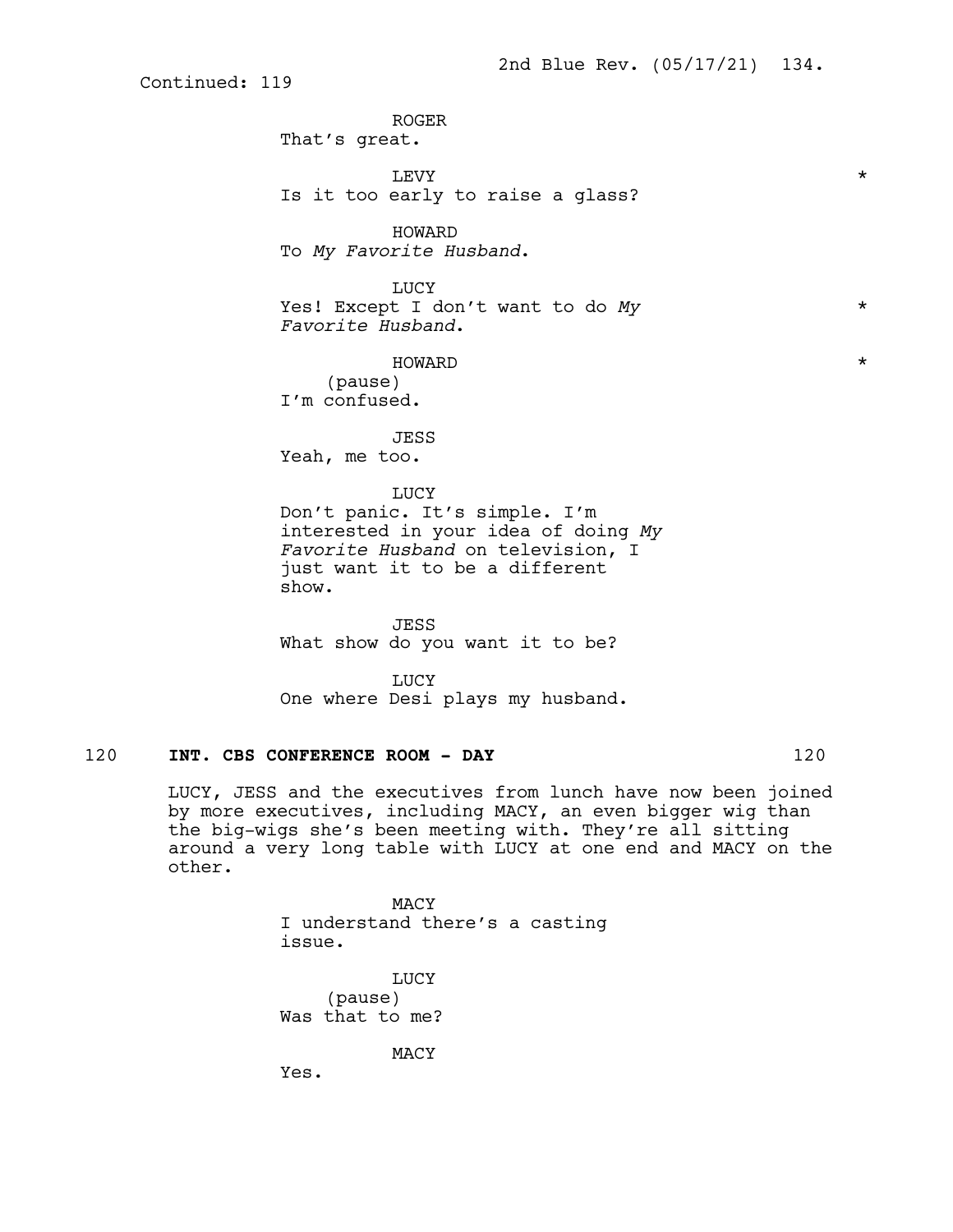LUCY I wasn't sure, you're quite a ways away. HART Our casting department has come up with a list of very exciting names we think you'll like. Could you pass this down to Lucy. LEVY These are all very funny men. HART I think we have mimeos for everyone. The casting list starts getting handed out-- LEVY It's one of the best lists I've seen in a while. LUCY Number 12 died last week. HART That's my fault. LUCY There's no issue. HOWARD What was that? **TJUCY** (louder) I was answering Mr. Macy. There's no casting issue. I am ready and eager to do a half-hour domestic comedy for CBS if the role of my husband--let's call him Shmezy--is played by Desi. HOWARD \* Can I remark on this? ROGER Please.  $\quad$  HOWARD  $\quad$   $\quad$ On *My Favorite Husband*, your husband is the 5th Vice President

of a bank.

Continued: 120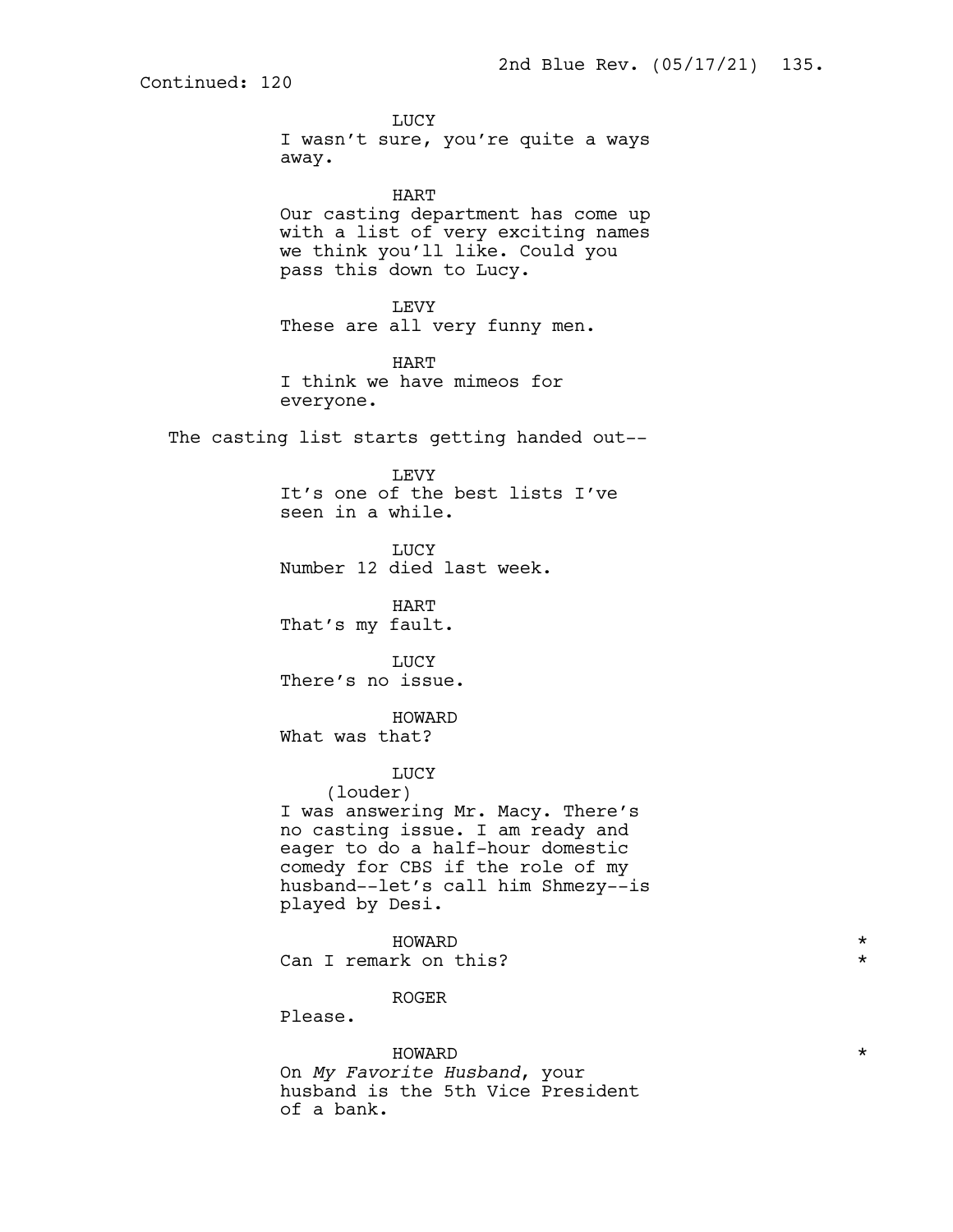LUCY

Yes.

HOWARD \* Can I ask you, in all candor, do you see Desi as the 5th Vice President of a bank? LUCY I can't see him being the 5th Vice President of anything. I can see him owning the bank. ROGER You see the problem? LUCY I see what you think is the problem. MACY Lucy.

### LUCY

Yes.

#### MACY

I don't ordinarily come to meetings like this. I don't pay attention to casting issues. This meeting is several floors below my general interest. I'm here to deliver a hard truth. We can't have an all-American girl married to a man who isn't American.

LUCY

He is American. He was a sergeant in the U.S. Army and he served in the war.

MACY You know exactly what I mean, Lucy, he's Spanish.

LUCY Still no. He's never been to Spain in his life. He *speaks* Spanish. He was born in Cuba. His father was the Mayor of Santiago, Cuba's second largest city.

MACY You know exactly--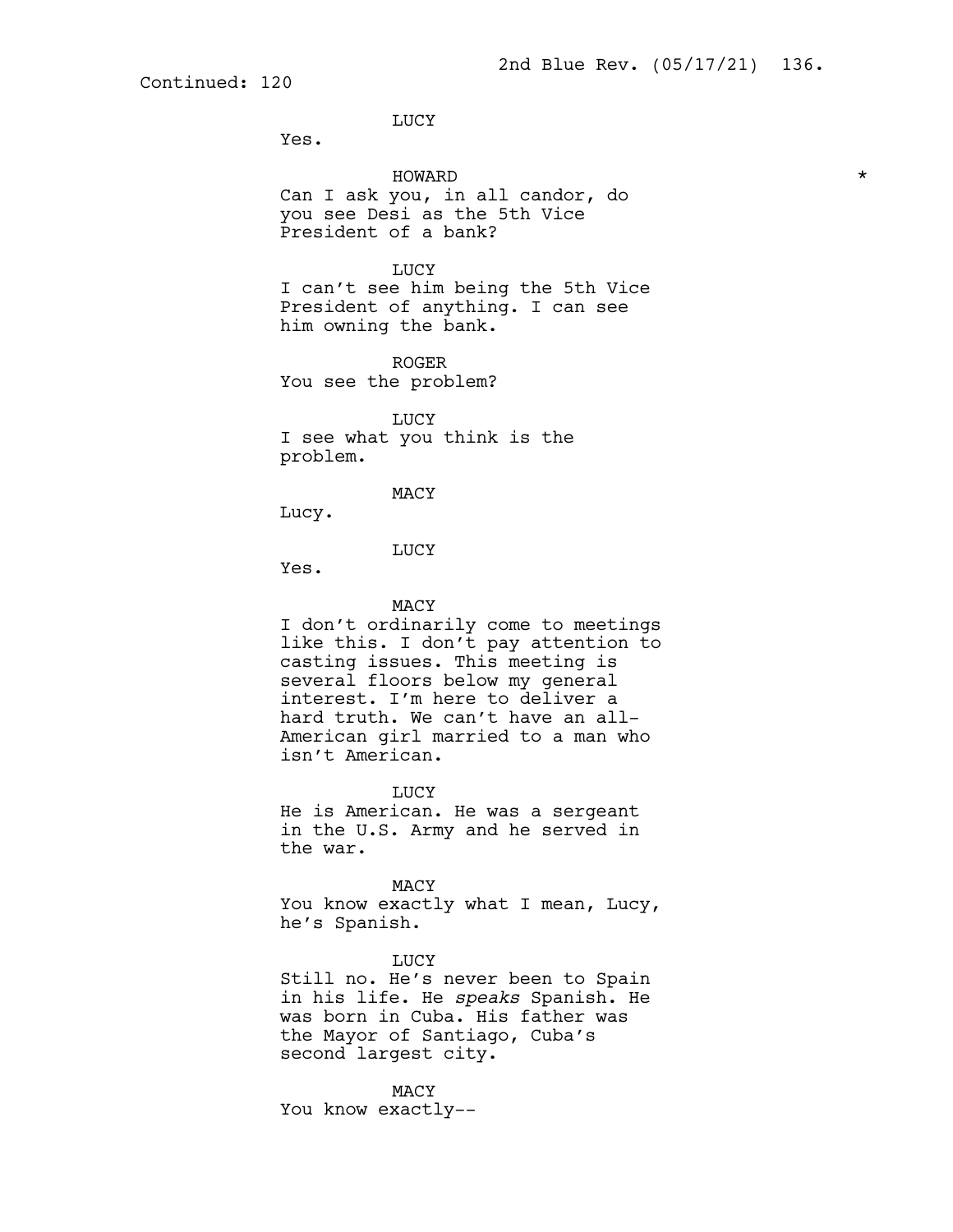## **TJUCY**

--what you mean, yes I do. Look, I'm not here trying to get a job for my nephew. Desi Arnaz is a phenomenally talented man. Not just a world-class musician but a very good actor who would be a movie star if there was such a thing as a Cuban movie star. Moreover we work very well together. I go out and meet him when he's touring and he brings me up for some sketches and it works. Jess?

JESS

It works.

LUCY Any cultural differences will make for good comedy, am I right Jess?

#### JESS

You're not wrong.

#### **TJUCY**

Now I don't want to have another meeting like this because I don't know how many more people will fit around a table. My position's not going to change. You want me on television and there's only one television show I'm willing to do, so what's it gonna be?

There's silence around the table for a moment, and then-- The *I LOVE LUCY* THEME MUSIC crashes in.

**TITLE:**

### **Friday**

## **Show Night**

## 121 **INT. I LOVE LUCY SET - NIGHT** 121

A live orchestra is playing the theme music. The bleachers are filled with an excited audience and there's pre-show activity from the crew.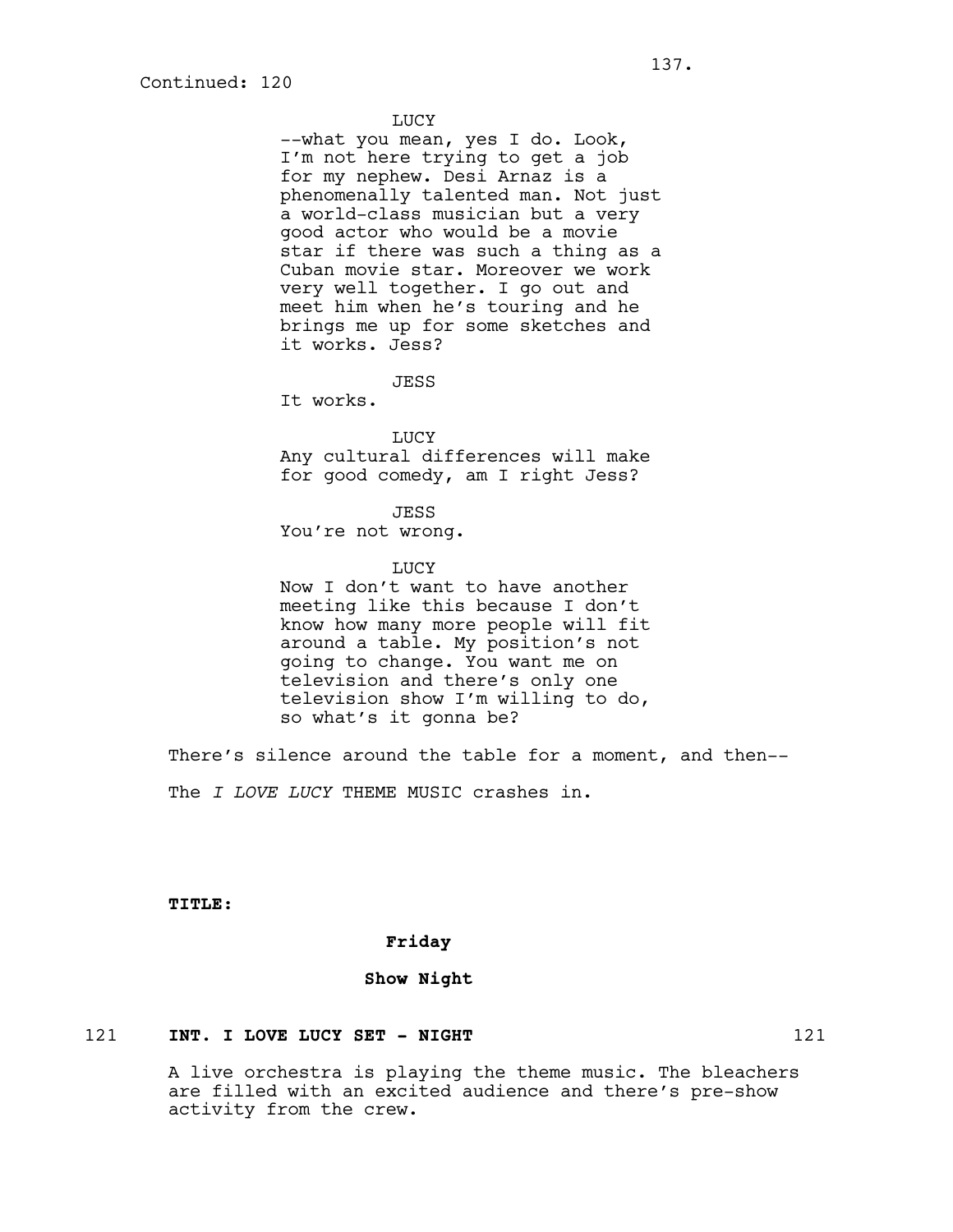We see eight empty seats in the back row with reserved signs being taped on them.

# 122 **INT. LUCY'S DRESSING ROOM - SAME TIME** 122

LUCY, who's hair and make-up are now done up as "Lucy", is finishing putting her costume on with the help of a dresser. P.A. SCOTT pops his head in--

> SCOTT We think it's about 15 minutes.

LUCY We think?

SCOTT We're holding for something, I'm not sure what.

**LUCY** Okay, thanks.

P.A. SCOTT pops back out.

LUCY (CONT'D)

Holding?

JESS taps on the open door.

LUCY (CONT'D) Yeah, come in. (to the DRESSER) Can I have a second?

DRESSER

Sure.

The DRESSER exits.

JESS I think I know why you want to see me.

LUCY

Do you?

JESS Hear me out.

(MORE) LUCY I asked you a favor, Jess. I asked you to give him an E.P. credit.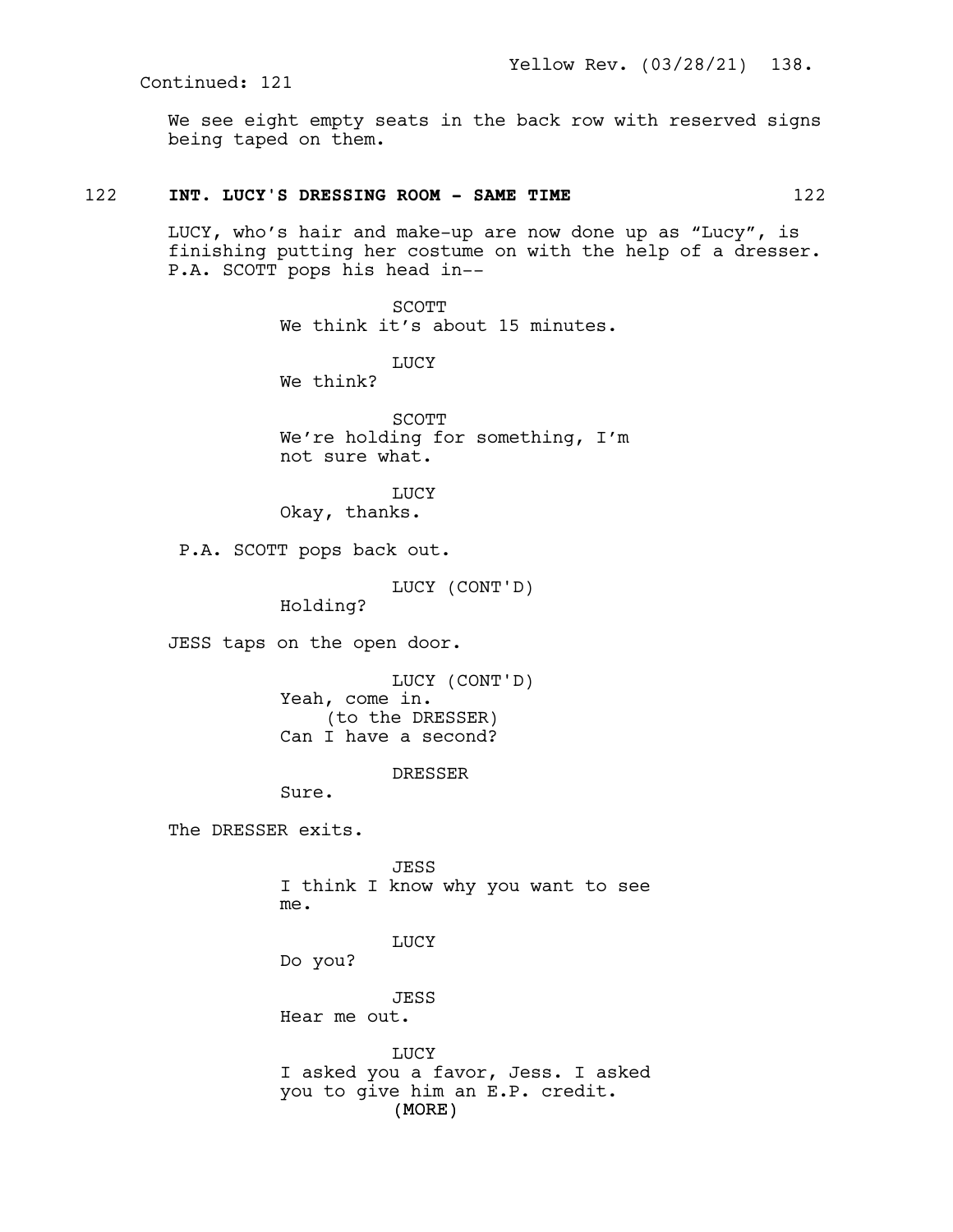LUCY (CONT'D) Instead, you tried to convince him he was the title character or some--

JESS

Listen--

LUCY --bullshit. What the hell was that?

**JESS** 

I'm sorry if he was insulted. I mean, I know he's insulted so I'm sorry.

LUCY He wasn't insulted, he was laughing about it. But yeah, he's insulted. No, he's offended, I'm insulted. I asked you to do a small favor--

**JESS** 

Yeah.

LUCY --and it's not like you don't owe me a couple.

JESS takes a deep breath before--

JESS

It wasn't a small favor and I don't know what you think I owe you.

LUCY

Really?

JESS It wasn't a small favor, you asked me to save your marriage.

LUCY

 $No, I--$ 

JESS And it's not the first time you've asked me to do that, is it?

LUCY I asked you to give him an E.P. credit, that's all.

JESS No problem. Can my wife play Lucy once in a while?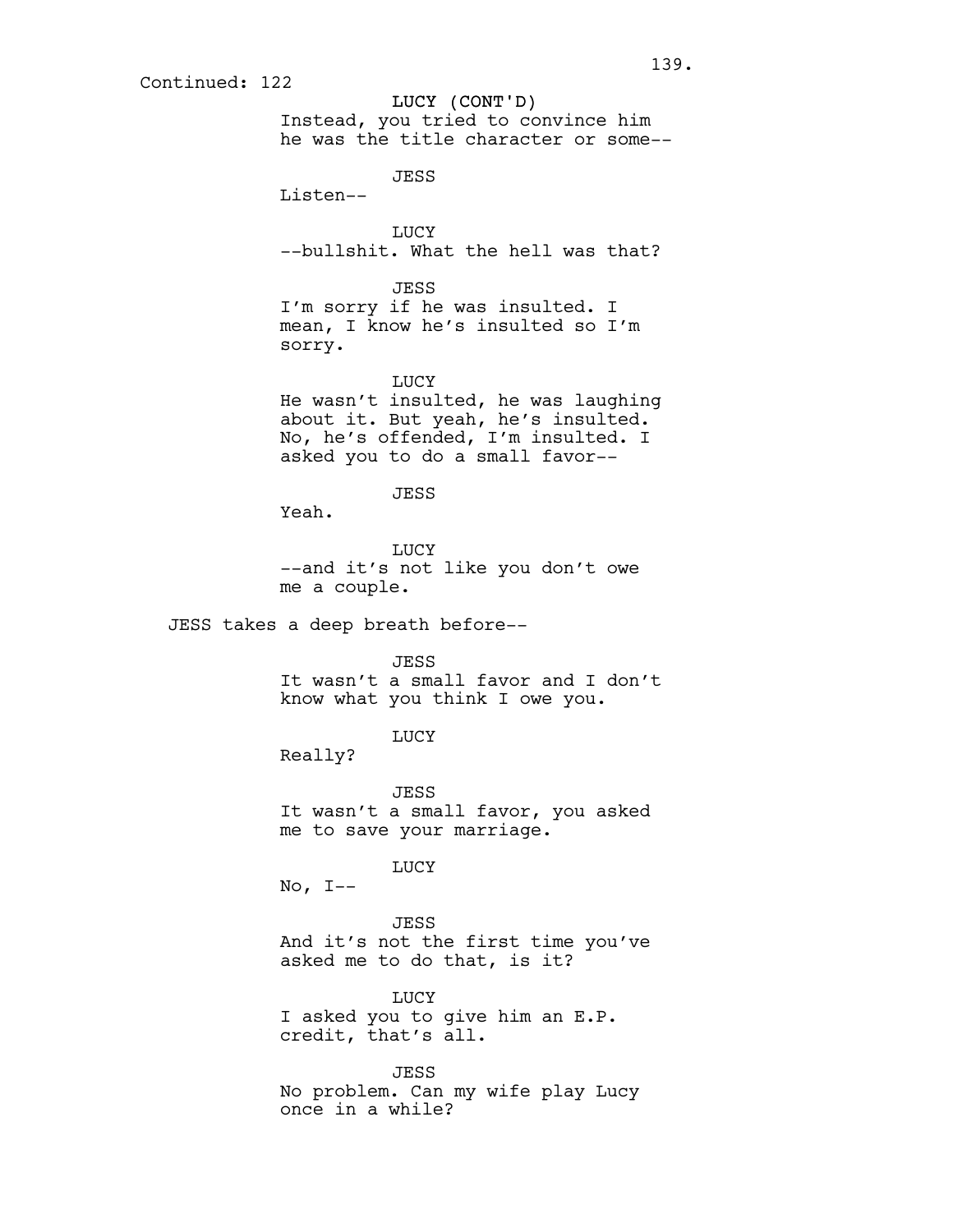**LUCY** If your wife played Lucy once in a while, I'd think it would be appropriate that she be so credited. And what do you mean it's not the first time I asked you to save-- JESS "Jess, Jessie, we'll have Desi play my husband. It'll save my marriage." **LUCY** Was that supposed to be me? JESS Yes. LUCY Don't do voices. JESS *You're* insulted? *Desi's* offended? You asked me to give away my job title like it was a parking spot. **LUCY** You're right, I'm sorry. JESS Jesus Christ, Lucy, sometimes I think, wait, what? LUCY You're right. And I'm sorry. I was dead wrong. JESS (pause) I wasn't expecting that. LUCY I know. JESS Have you ever said that to me before? LUCY I doubt it. But I've thought it if that means anything.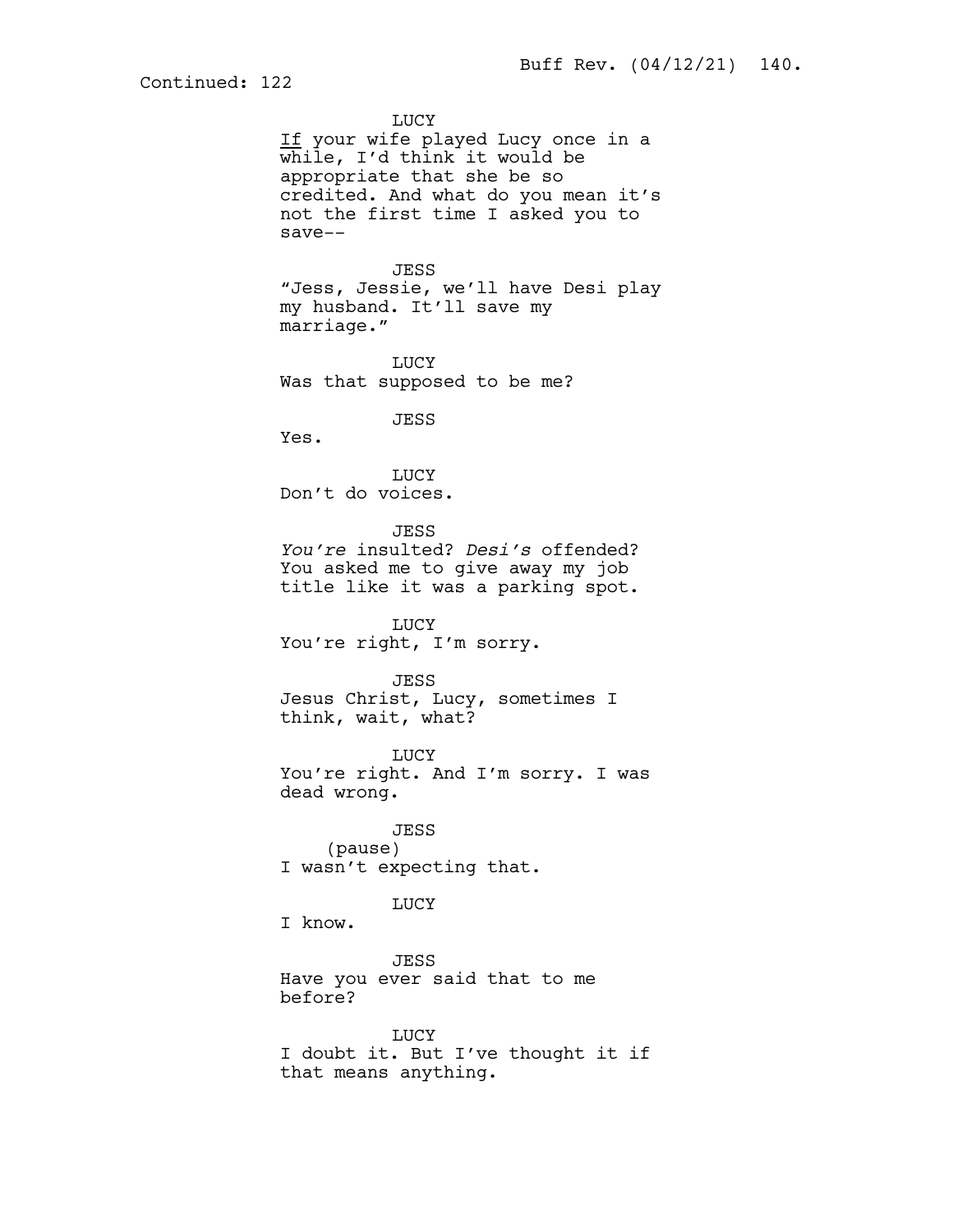JESS It does. LUCY It's just been a compound fracture of a week. JESS You want to hear something stupid? I think I've been mad at you this week because you're not Jewish. If it had been me, I'd have been fired two minutes after the words came out of Winchell's mouth. (beat) I told you it was stupid. LUCY takes that in...and then decides to make a joke... LUCY And you didn't disappoint. JESS smiles-- JESS Good show tonight. LUCY Good show. (then) Hey, why are we holding? JESS I'm not sure. **LUCY** We're holding, someone must know why. There's a KNOCK on the door. LUCY (CONT'D) Come in. P.A. SCOTT sticks his head in-- SCOTT Desi's asking to see you in his office. LUCY You mean his dressing room?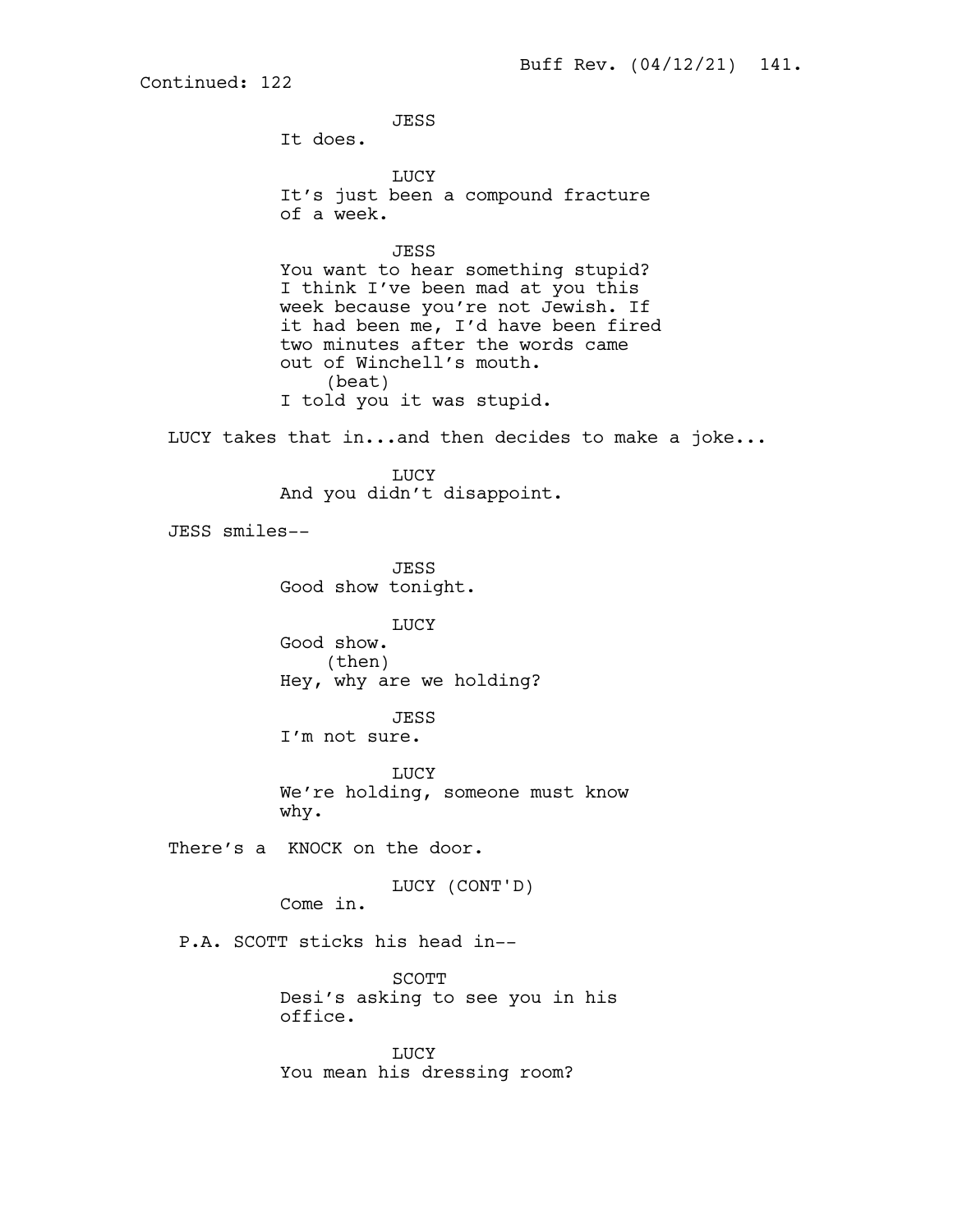SCOTT No, he's in his office with some CBS executives and some men from Philip-Morris.

SCOTT exits...

JESS Why's he in his office at show time?

LUCY (pause) Because the evening editions just came out.

LUCY looks at JESS...They both know this can only mean trouble.

> JESS (pause) Listen to me. Memorize this. "It's none of your fuckin' business." (beat) There. Let that be the best thing I ever wrote.

LUCY smiles...nods...then says--

LUCY (pause) Nah. It's still "vitameatavegamin."

LUCY heads out and JESS follows her.

### 123 INT. DESI'S OFFICE - NIGHT **123** 123

DESI stands behind his desk and the men are all silent. LUCY and JESS come in.

> **DEST** The evening edition.

DESI shows LUCY the front page of the *Los Angeles Herald-Express.* There's a four-inch headline in red ink: LUCILLE BALL A RED.

LUCY let's it sink in and then has an involuntary sharp intake of breath. DESI takes her hand--

> DESI (CONT'D) It's alright.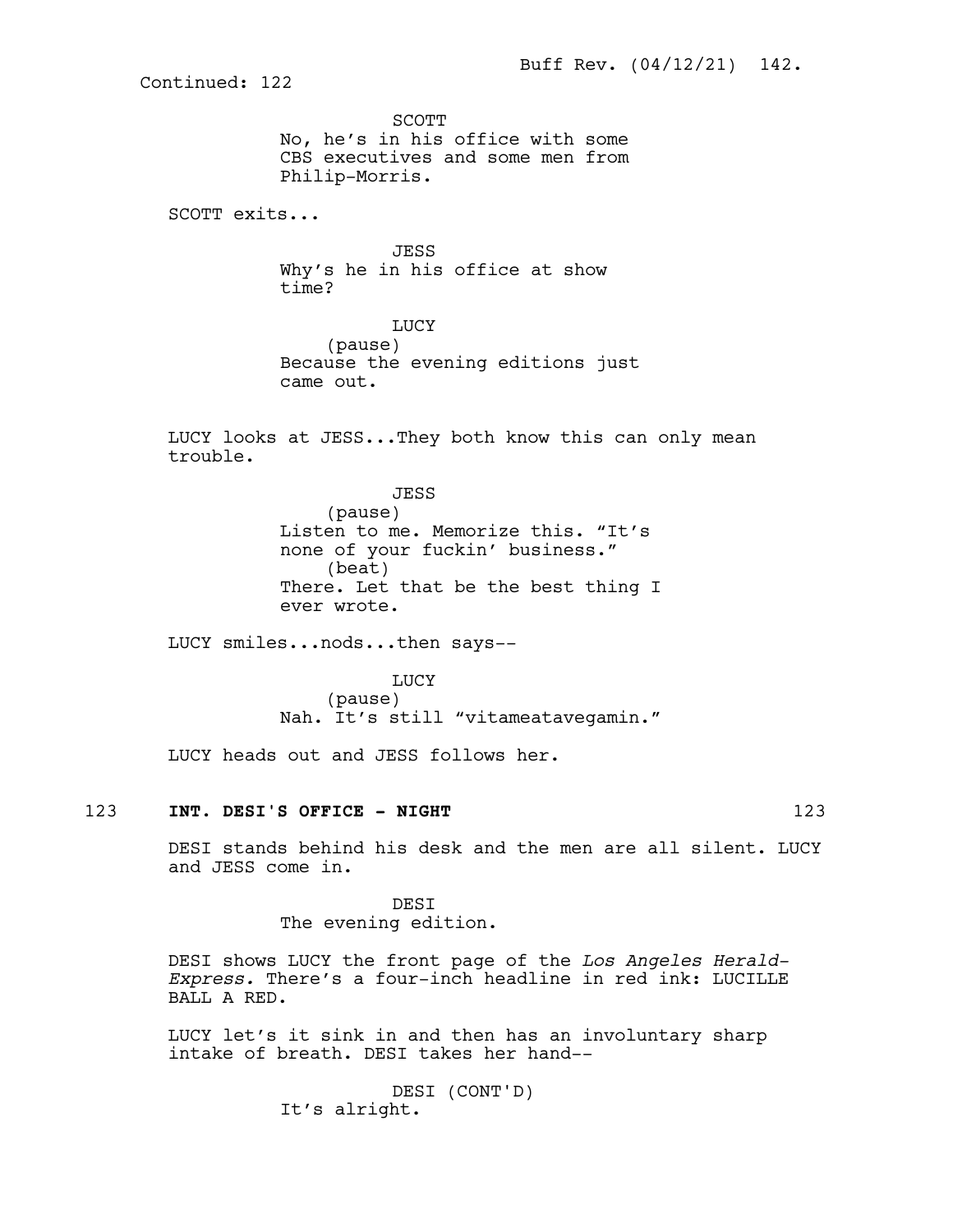LUCY It's in four-inch type.

DESI I'm gonna fix this.

LUCY That's Hindenburg type.

DESI I've already made the calls.

LUCY And they used red ink.

DESI

Yeah.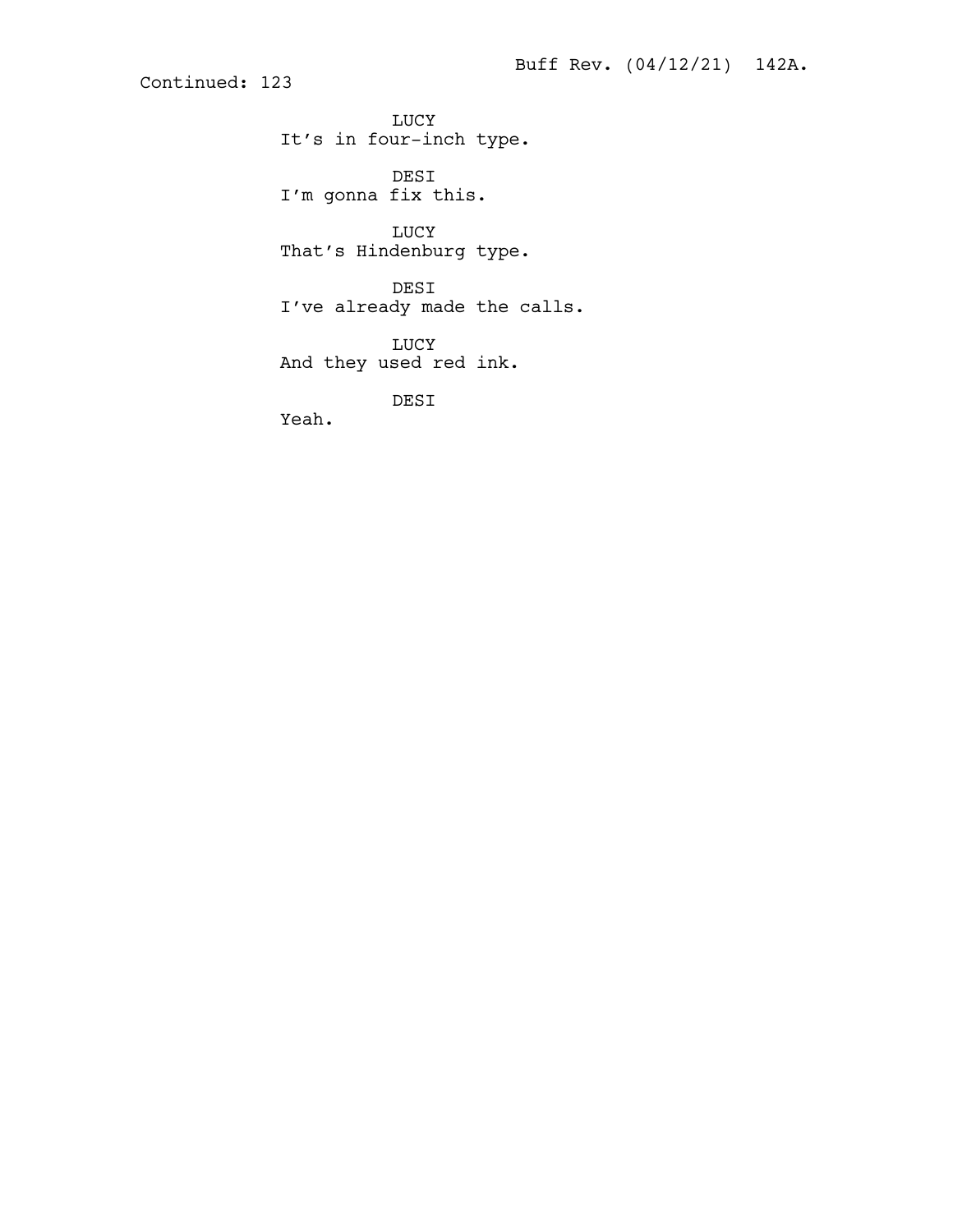LUCY I didn't even know newspapers had red ink.

DESI I guess they do.

LUCY I was cleared.

### DESI

Somehow the city editor, a woman named Agnes Underwood, has a photostatic copy of the affidavit showing you registered in 1936 as a voter intending to affiliate with the Communist Party.

LUCY

But I was cleared. After the testimony they stamped "canceled" on the card, I saw the card.

DESI

Other papers are showing the canceled card and they're running a caption that says, "Note the cancellation at left", but the *Herald-Express* took the word "canceled" out of the document altogether.

LUCY Other papers?

DESI Yes, but I've made calls and we're taking care of this. (calling) Miss Rosen!

LUCY Calls to who?

DESI Every reporter within 20 minutes of this soundstage. That's why we're holding.

LUCY You're saying the reporters are coming here?

MISS ROSEN steps in and waits for instructions.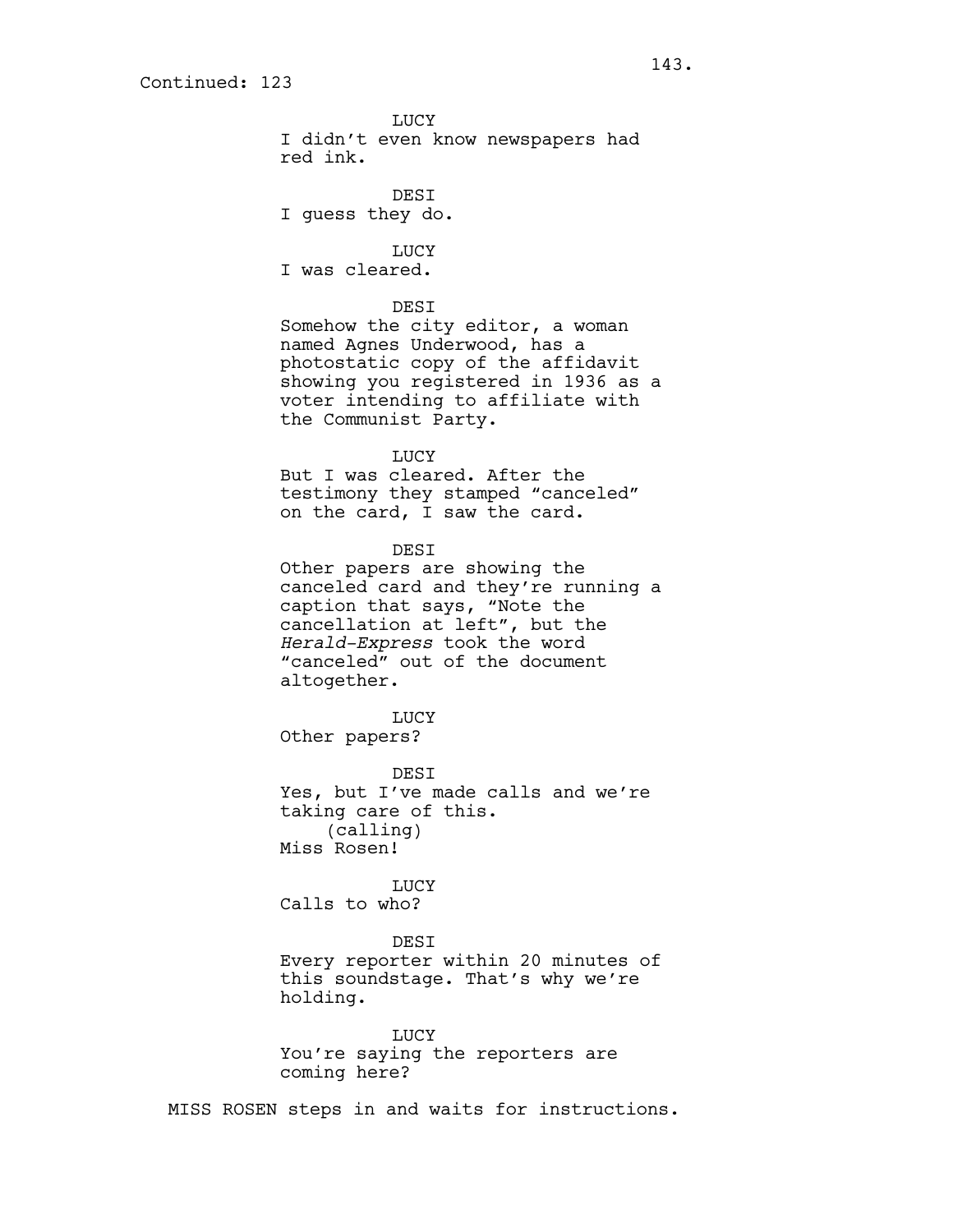**DEST** We'll seat them in the back of the bleachers.

LUCY You think we're still filming a show? (to the EXECUTIVES) Why are none of you talking?

ROGER It's Desi's idea.

DESI

I'm gonna warm up the audience the way I always do, except instead of *Cuban Pete* and the joke about the turtle, I'm going to tell them what happened. I'm going to explain that you checked the wrong box, I'm going to show them the cancelled document, and then I'm going to bring you out so the press sees them give you a round of applause.

LUCY Fellas, could we have the room for just a moment?

Everyone steps out but LUCY and DESI. They're silent for a moment before...

> LUCY (CONT'D) You're not telling these people I checked the wrong box.

DESI This is a critical moment.

LUCY If I'm gonna die--

# **DEST**

You're not.

**LUCY** I'd rather die standing up.

DESI I don't have any idea what that--

**LUCY** I'm not an idiot, I didn't check the wrong--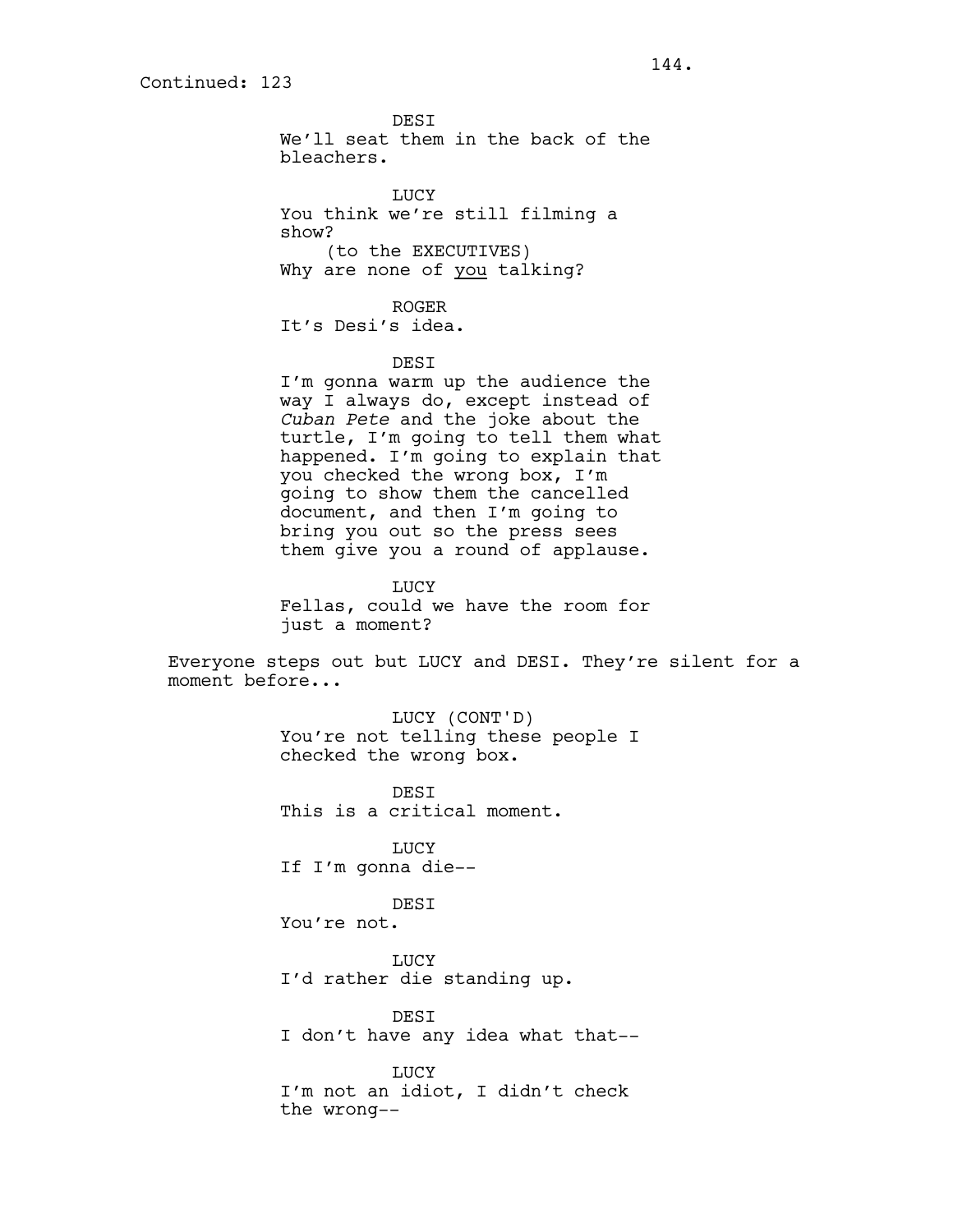**DEST** You saw the headline.

LUCY You can see that headline from outer space.

DESI Then please--

LUCY Grandpa Fred raised me from age eleven. He cared about the little guy, he cared about workers'

rights. It was a tribute to him and to say I checked the wrong--

#### DESI

Grandpa Fred, Grandpa Fred, *Grandpa Fred was wrong, Lucy!* 'Cause he didn't tell you the part where they throw your father in prison for the crime of being the mayor of a city. I was chased to this country! Believe me, you checked the wrong box.

LUCY takes a long moment...

LUCY

And what if they don't applaud?

DESI

They will. And the press will write that they did.

LUCY You're going to tell them that I was accused of--sixteen years ago--

DESI

They're going to read it in the morning anyway. We have a sample population of two-hundred people on our stage. (calling out)

Miss Rosen!

LUCY If they boo me--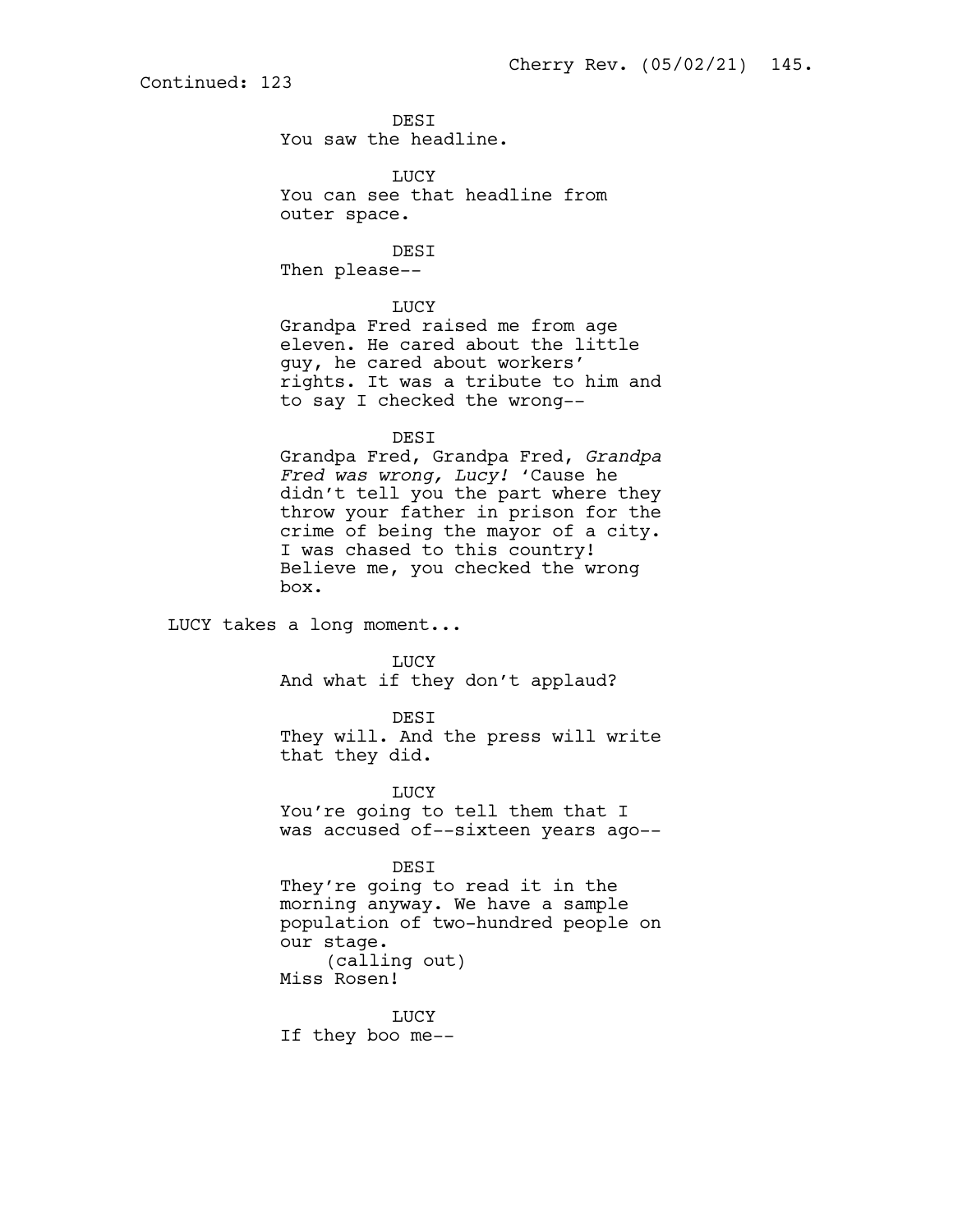**DEST** If they boo you we're done here tonight.

MISS ROSEN comes back in--

DESI's gotten a small black address book out of his desk and opened to a page. He shows it to his secretary and points to a name--

> DESI (CONT'D) Call this man. Tell them it's for me, they'll find him, he's expecting my call. Tell me when you have him.

MISS ROSEN takes the phone book and walks out.

# 124 **EXT. ALLEY BEHIND THE SOUNDSTAGE - NIGHT** 124

LUCY is leaning against a wall in a private spot, smoking a cigarette. We can see the lit "Desilu" sign in the distance. She takes a deep breath to settle herself.

After a moment, a heavy steel door opens. VIVIAN looks in one direction and then the other and sees LUCY. She steps out--

> VIVIAN Someone said they spotted you going out here.

> LUCY This was our pre-show spot, you and me. All last season, you remember?

VIVIAN Yeah. We should do that again, I liked that tradition.

LUCY nods...

VIVIAN (CONT'D) I was just told. Jesus, Lulu. Fourinch type?

LUCY

Red ink.

VIVIAN How did they get it wrong?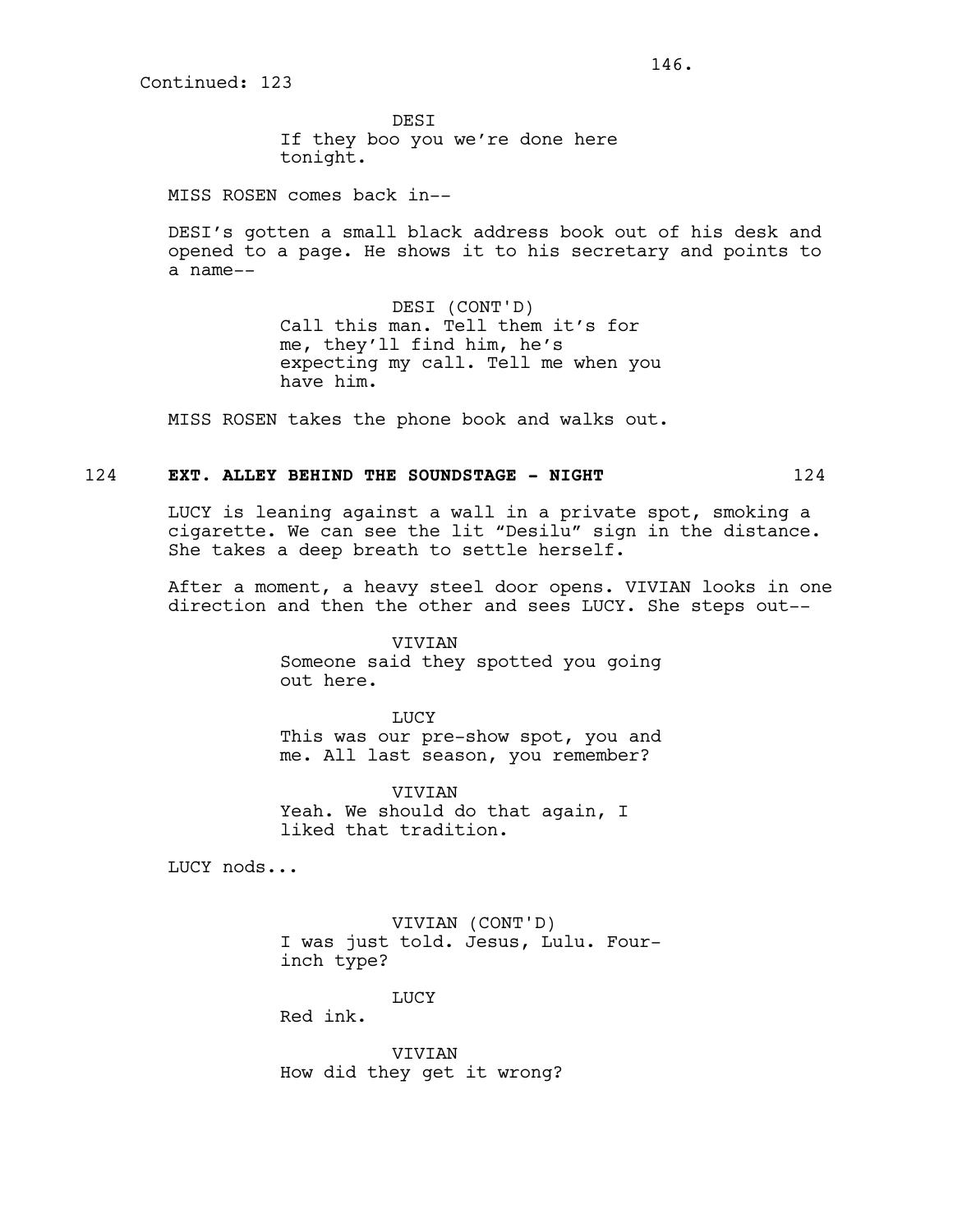LUCY Well...I mean...they didn't.

VIVIAN Grandpa Fred?

LUCY nods...

VIVIAN (CONT'D) You're the most beloved woman in America. You're not gonna get blacklisted.

LUCY

Aww, Viv. You know how many brands Philip Morris owns? All it takes is someone calling for a boycott of Marlboros.

VIVIAN

(pause) I shouldn't have piled on this week. It just--

VIVIAN shakes her head and waves it off...

LUCY

What?

**VIVIAN** None of that matters right now.

LUCY

It may be the last time we're out here. Say it.

#### VIVIAN

Lucy Ricardo's married to a man six years younger than she is and Ethel's married to her grandfather. And it's understood, as the underlying premise for a running joke, that I'm not pretty enough for him. It got to me and at the world's worst time.

LUCY nods her head, she understands...

LUCY (pause) That was a knockout dress.

The heavy steel door opens and FRAWLEY steps out with MADELYN...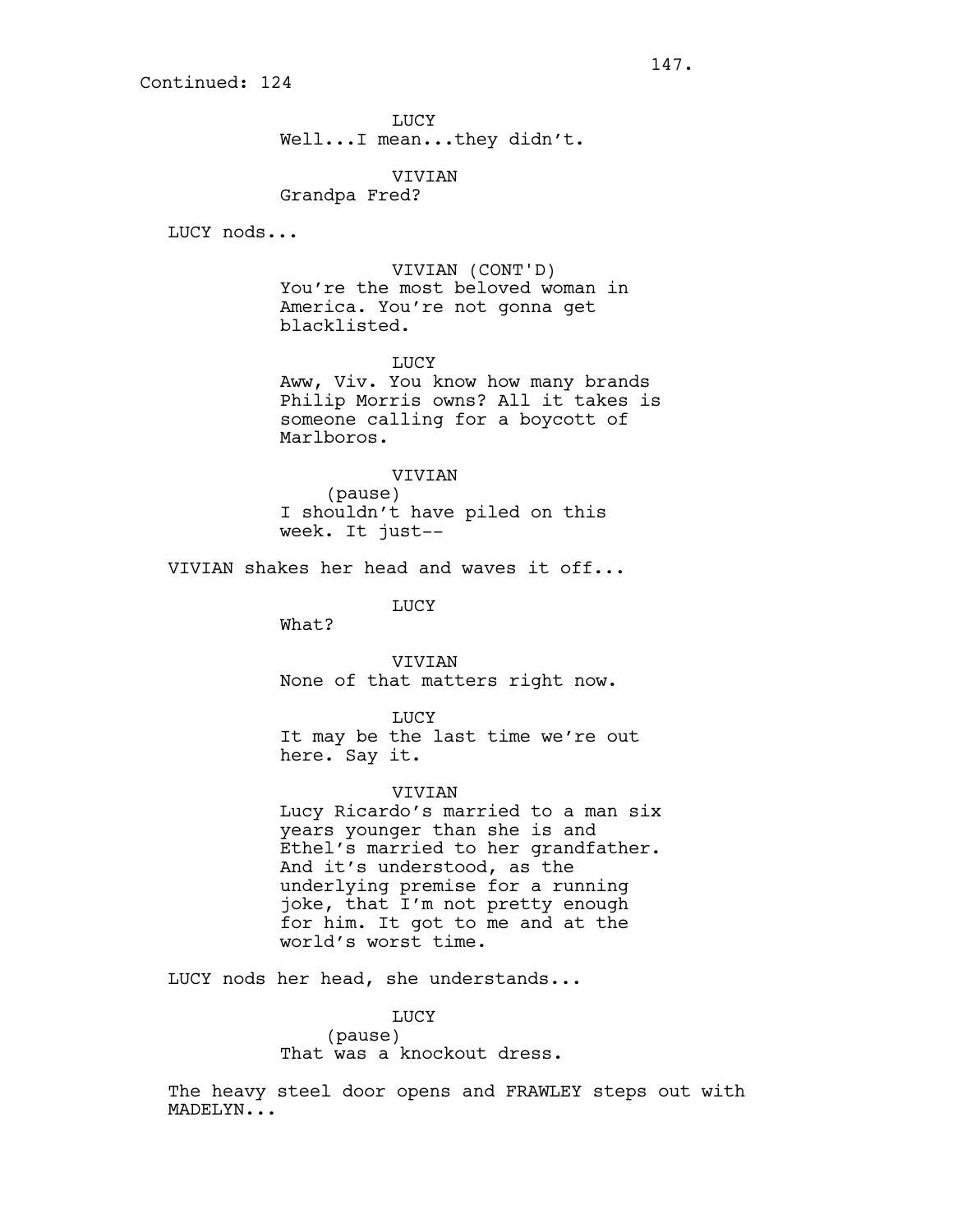FRAWLEY Oh. You two wanna be alone?

# VIVIAN/LUCY

Yes./No.

MADELYN hurries over to LUCY and speaks to her privately.

# MADELYN (quietly) You're my hero.

LUCY

(pause) I care about what works, Maddie. I care about what's funny. I don't see myself caring about a woman's perspective from a new generation. I care about you.

After a moment...

FRAWLEY

I'd love for someone to bring me breakfast.

MADELYN That's not what we were talking about.

LUCY Doesn't a P.A. bring you breakfast every day?

FRAWLEY

Yes.

LUCY

Okay.

FRAWLEY Never French toast.

LUCY We'll look into that.

FRAWLEY I came out to try to distract you with nonsense but I assume these two beat me to it.

LUCY Viv doesn't like the jokes about Ethel being unappealing.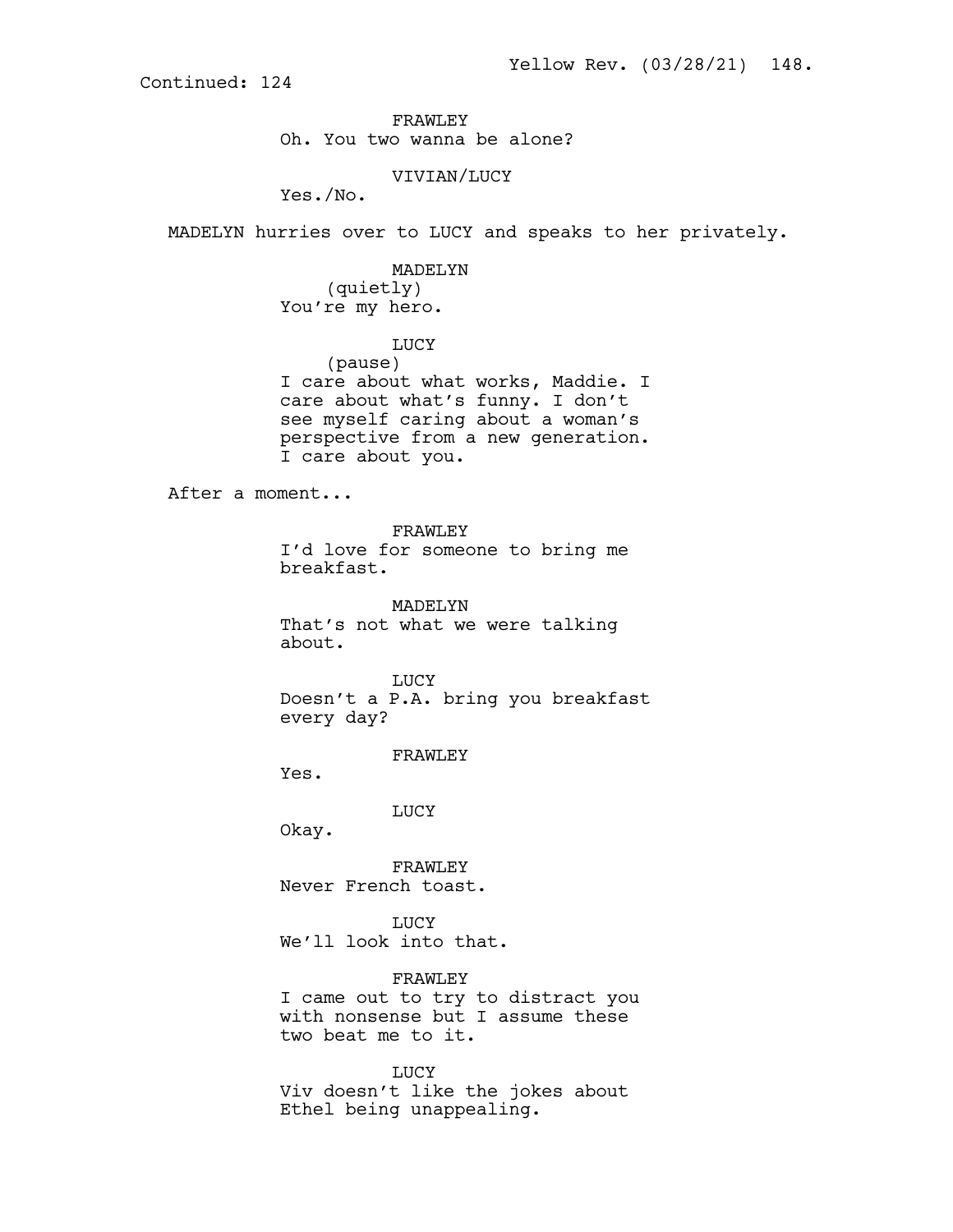FRAWLEY

Yeah, there's no one within the sound of her voice who doesn't know that.

VIVIAN

I said what I felt.

# FRAWLEY

You've been saying what you felt since the first day of work, it's not like you've finally given voice to your feelings. You know what, sweet ladies? Something dies inside a man--it just dies--the first time he hears a girl call him old. So on the subject of Jess, Bob and Madelyn writing "Ethel" jokes, I'm indifferent.

LUCY The two of you... (beat) ...are good actors. It's a privilege doing this show with you.

There's a long silence before...

FRAWLEY Now you're scaring the shit outa me.

VIVIAN (over) I was just gonna say.

LUCY

Desi's gonna tell the audience. He's invited press. He's betting the audience will accept the truth, give their approval and the press will write about it. (beat) I'd take the other side of that bet.

The steel door opens and P.A. SCOTT sticks his head out--

SCOTT Excuse me. Sorry. Mr. Arnaz is ready to do the warm-up. They told me you wanted to know.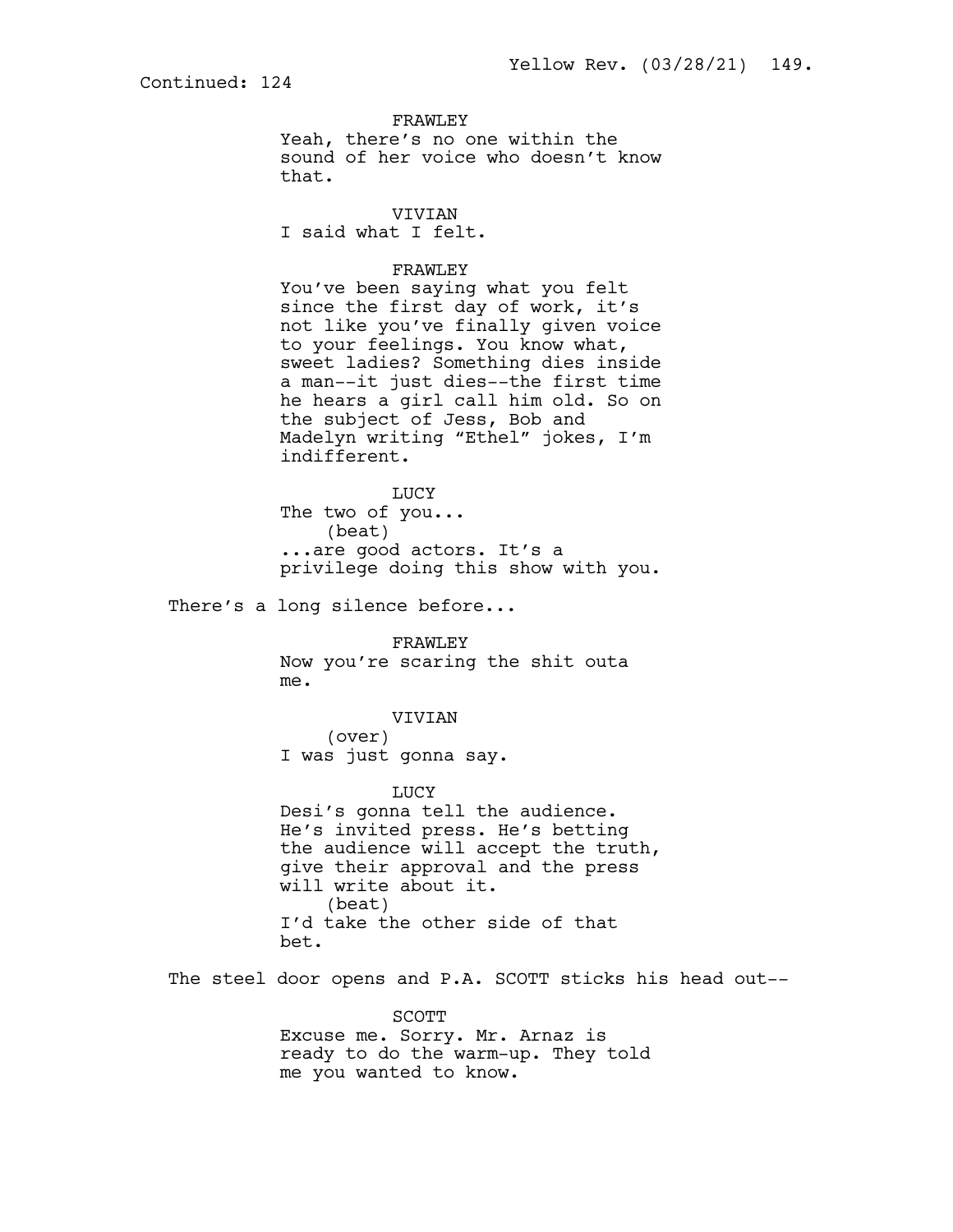LUCY Thank you.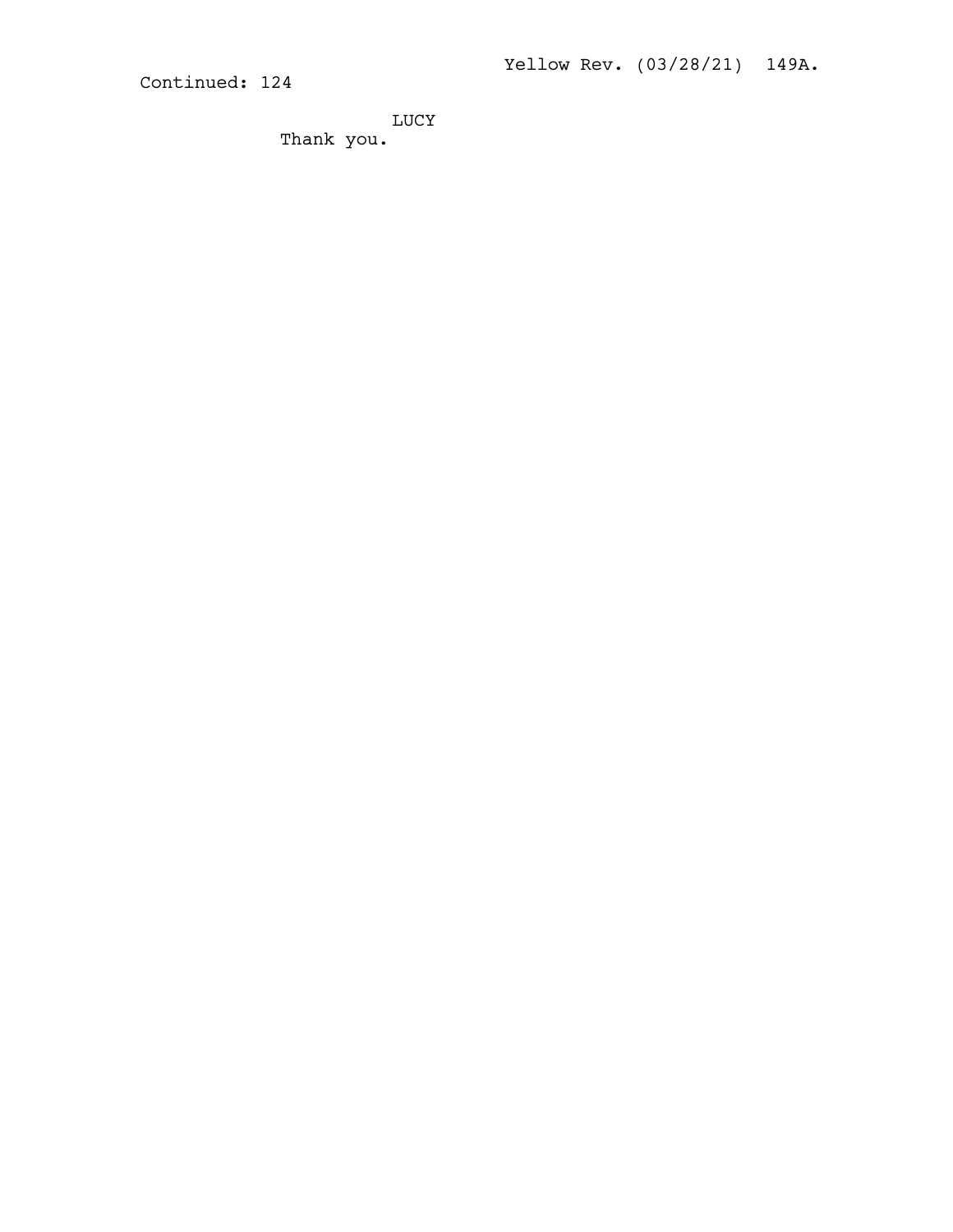VIVIAN

(pause) Alright, I'll see you out there. Good show.

FRAWLEY

Good show.

#### MADELYN

Good show.

VIVIAN and MADELYN go inside. LUCY starts to head in but FRAWLEY puts a hand out to stop her...

> FRAWLEY (pause) The dinner scene is inarguably better.

LUCY smiles...then heads inside.

## 125 **INT. SOUNDSTAGE/I LOVE LUCY SET - NIGHT** 125

The orchestra's finishing a number as we see an USHER seating a few members of the press in the last row where other members of the press are sitting.

DESI watches the press being seated from backstage.

The audience APPLAUDS at the end of the number...

## ANNOUNCER Now ladies and gentlemen, give a warm welcome to one of the stars of *I Love Lucy*. You know him as Ricky Ricardo--here's Desi Arnaz!

A healthy round of applause greets DESI as he walks onto the set carrying a folded newspaper.

> DESI Thank you, thank you very much. (pause) Usually, right now, I'd be doing the final audience warm-up. I'd tell you an old joke about a turtle. I'd point out our groundbreaking camera system that allows the studio audience to watch the show unobstructed and I'd introduce you to the rest of the cast.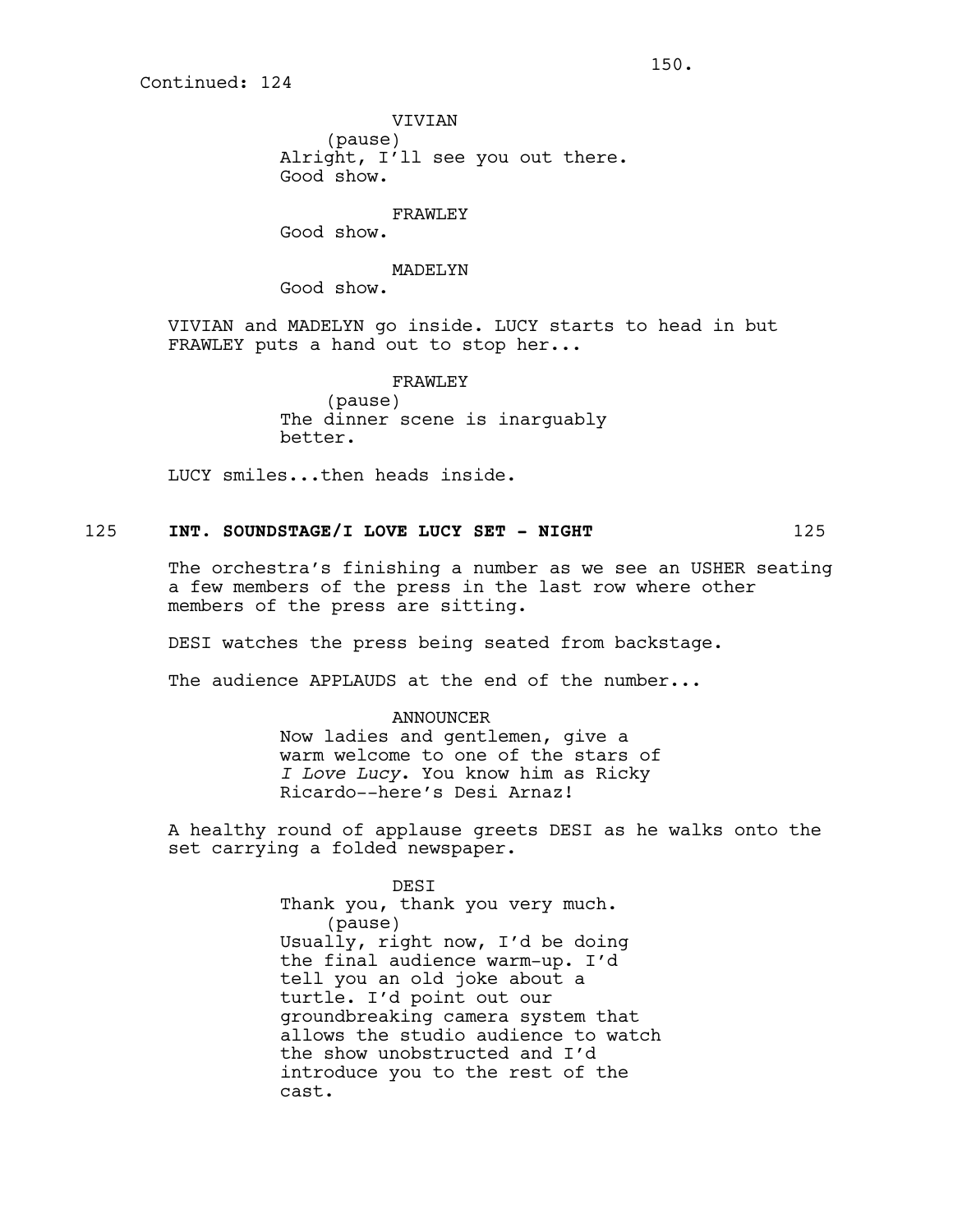We see LUCY watching from an off-stage vantage point. At various times we'll see FRAWLEY or VIVIAN, JESS, MADELYN, BOB, MARY PAT, the network guys or A P.A. watching from various places around the stage.

> DESI (CONT'D) I'm not doing that tonight and here's why. Last week, my wife, Lucille Ball, was asked to testify in front of a closed session of the House Un-American Activities Committee.

There's a murmur in the audience...

DESI (CONT'D) Yeah, the congressmen who investigate Communism. After hours of testimony, the committee concluded, unambiguously, that Lucy was and is in no way involved with the Communist Party. So everything's swell, right? No. Because this is the evening edition headline in the *Herald-Express*.

DESI opens the paper and shows them the headline. The AUDIENCE GASPS...

> DESI (CONT'D) So I made some phone calls. I called the editor of the *Herald-Express*. I called the chairman of the committee. I called all the members of the committee. And I made one more call to someone and I believe he's still on the line.

DESI is handed a phone by MISS ROSEN. He'll speak into the phone and then hold the receiver up to the microphone so the audience can hear.

> DESI (CONT'D) (into the phone) Are you still with me, sir?

> > MAN (V.O.)

Yes.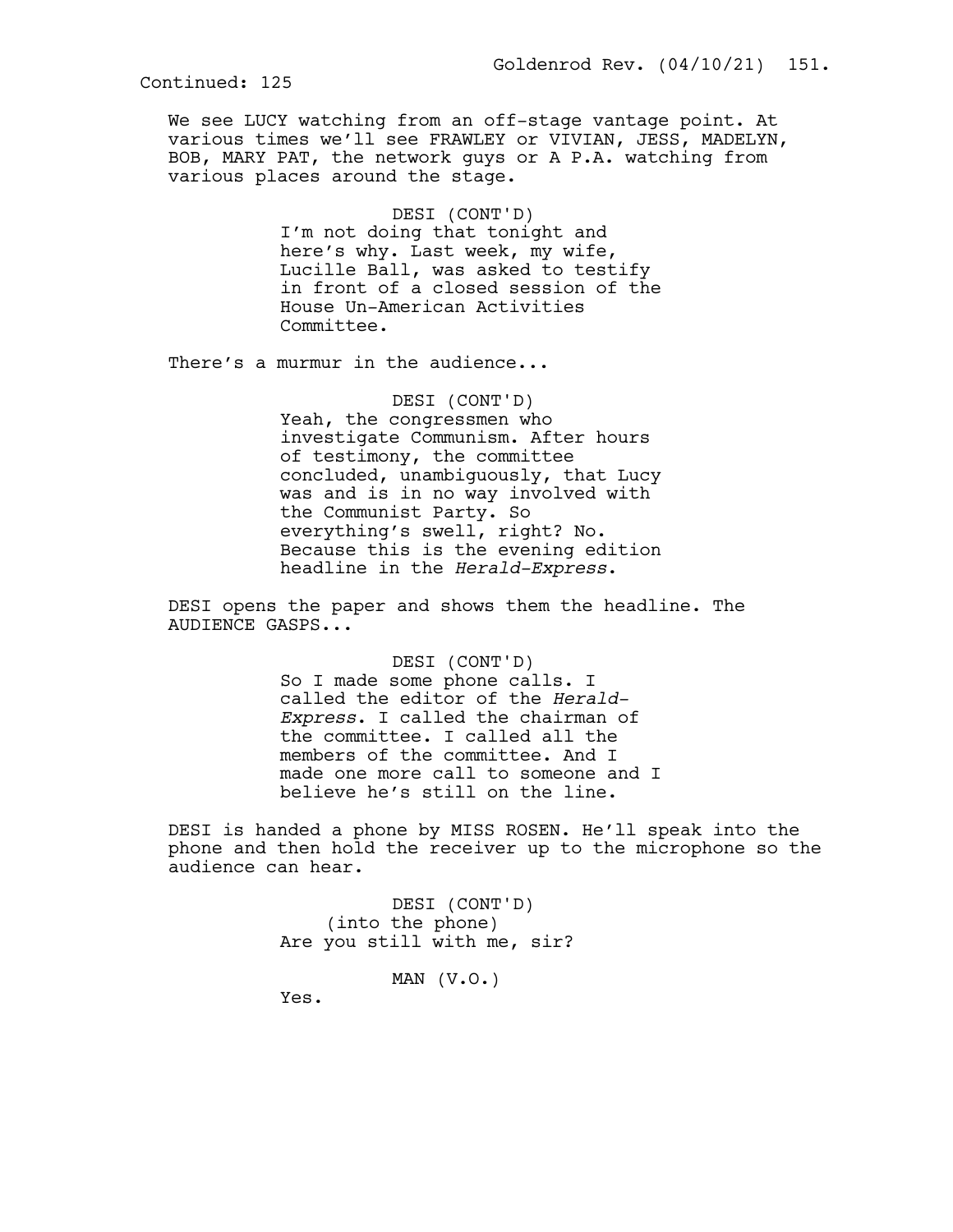DESI (into the phone) I'm now standing in front of a studio audience in Hollywood, California, and we're joined by a number of members of the press.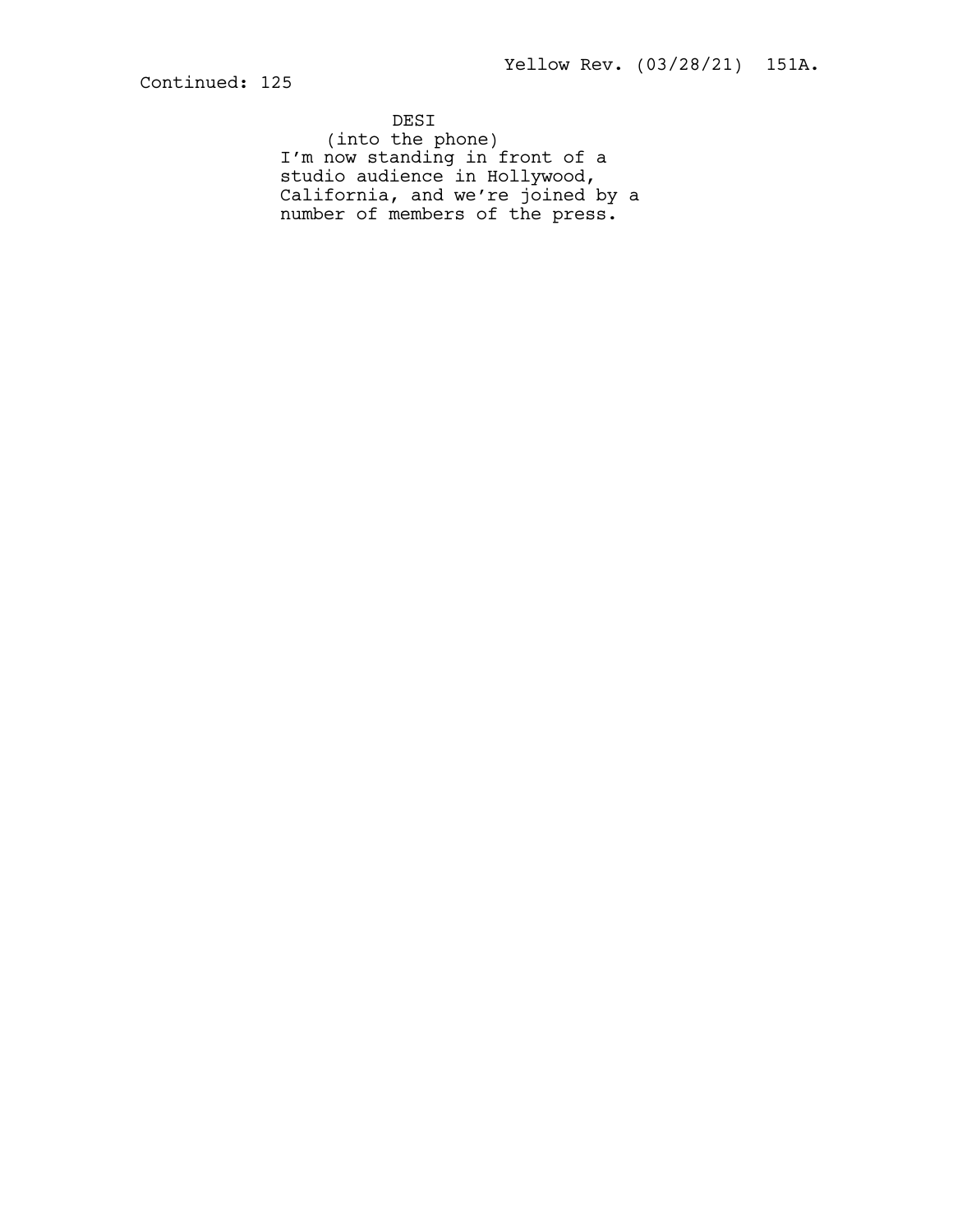MAN (V.O.)

That's fine.

**DEST** (into the phone) We want to know, sir, does the FBI have any case against Lucy? Does the FBI have any evidence of wrongdoing? Does the FBI have any reason to believe that Lucille Ball is a Communist?

MAN  $(V.O.)$ No. Absolutely nothing. She is onehundred percent clear.

DESI (into phone) Thank you, sir. One more question. Would you tell us your name please?

MAN  $(V.O.)$ This is J. Edgar Hoover.

An impressed reaction from the AUDIENCE...

DESI Thank you, sir, enjoy your evening. (he hangs up) Ladies and gentlemen, please welcome my wife and the star of *I Love Lucy*, Lucille Ball.

The audience breaks into THUNDEROUS APPLAUSE and CHEERING. Backstage, LUCY breathes a sigh of relief, takes a moment, and walks onto the set.

The audience gives her a STANDING OVATION.

DESI looks up to the last row where he sees the reporters feverishly writing all this down. He cathes the eye of one reporter who's taking it all in but not writing it down and he pantomimes, "Write it the hell down."

Backstage, people are shaking hands.

LUCY gives a final wave to the audience and walks off.

DESI shouts over the SUSTAINED APPLAUSE

DESI (CONT'D) (shouting) So enjoy the show.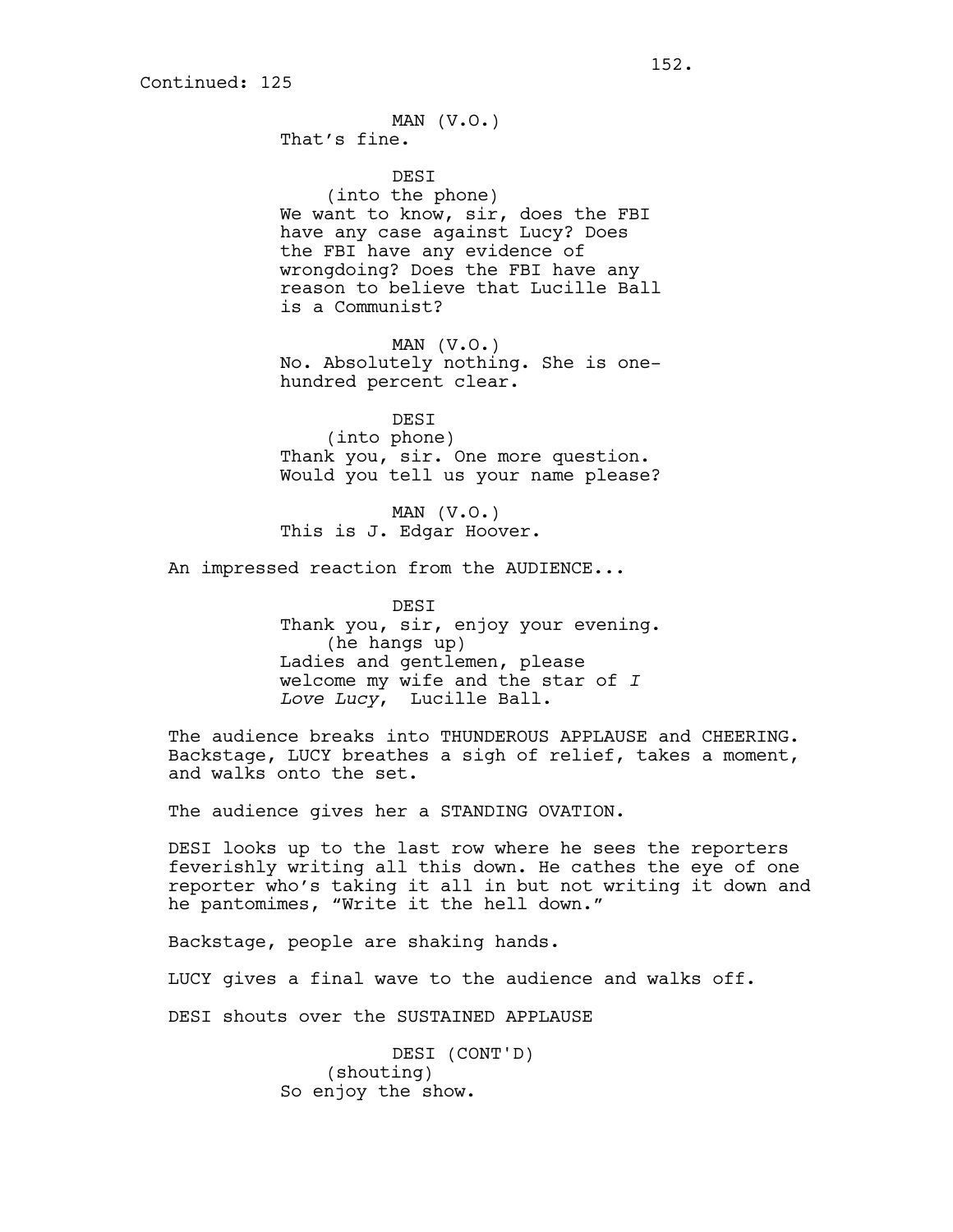The orchestra crashes into a new number as DESI heads offstage a moment later and takes us--

### 126 **INT. BEHIND THE SET - CONTINUOUS** 126

--where he takes LUCY in his arms. They have to speak up to be heard over the orchestra--

> **DEST** It's all over. LUCY Thank you. DESI It's over now. LUCY Thank you. DESI They love you. LUCY I love you. DESI No one's gonna mess with you. Ever. LUCY I thought they were gonna boo. DESI You wanna do a show? LUCY (louder) Have you been cheating on me? DESI (pause) What? LUCY Have you been cheating on me? DESI Is this a bit? LUCY No.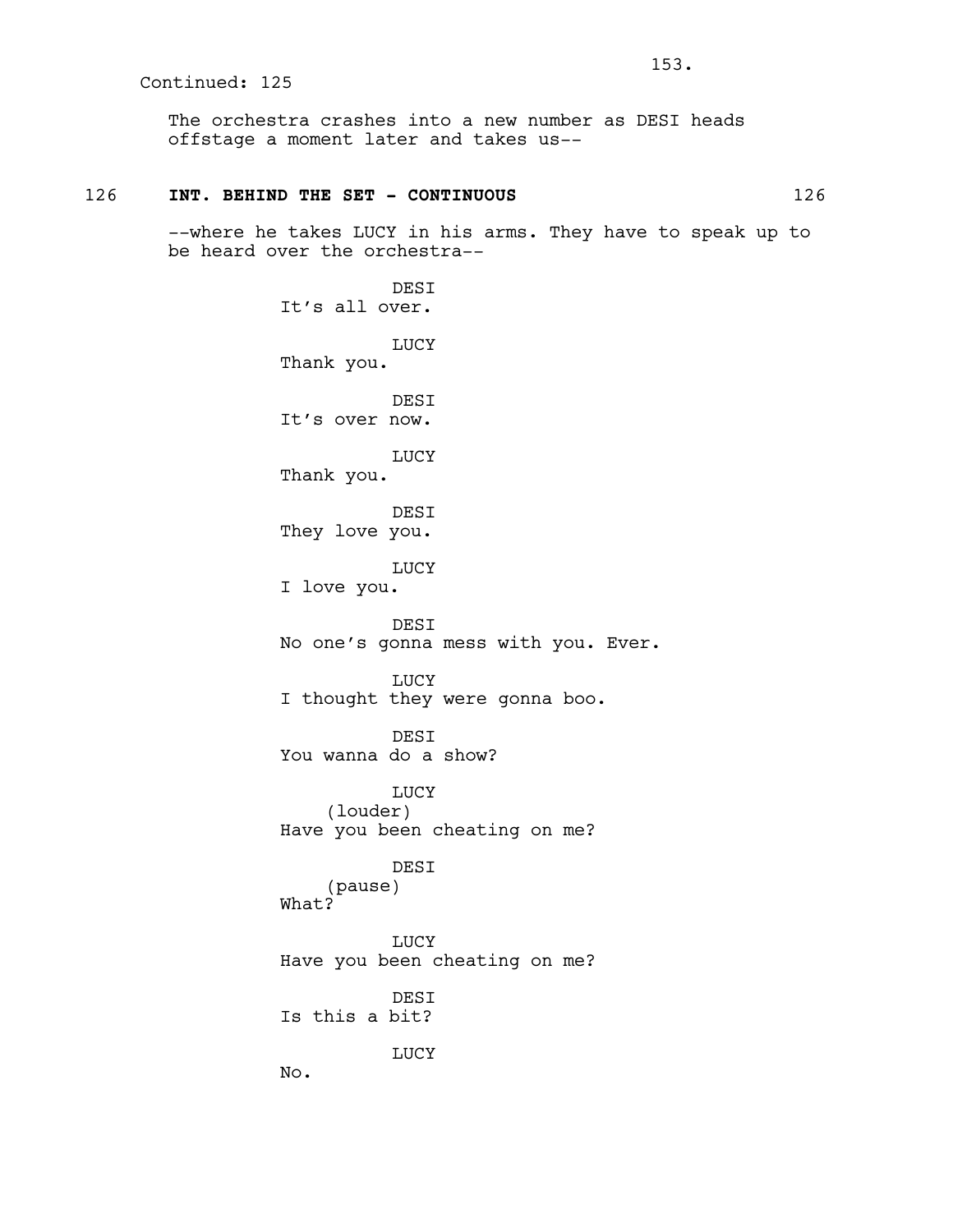DESI (pause) No, I haven't been. LUCY When you stay out all night you're on the boat playing cards? DESI Yes. LUCY You haven't been with anyone else? DESI What's going on with you? LUCY Don't gaslight me. **DEST** Where did this come from? They just cheered for you. **LUCY** They got it right, didn't they? DESI Lucy-- LUCY They only got the picture wrong. Did they get it right? Did they get it exactly right? DESI Jesus Christ, I just proved that the *Herald-Express* got it wrong, you think *Confidential Magazine*- we're about to do a show. LUCY Just tell me. DESI Tell me why you think--other than this garbage--tell me why you think I've--

LUCY takes out a white handkerchief that has a lipstick smudge on it.

DESI takes a long moment...

Continued: 126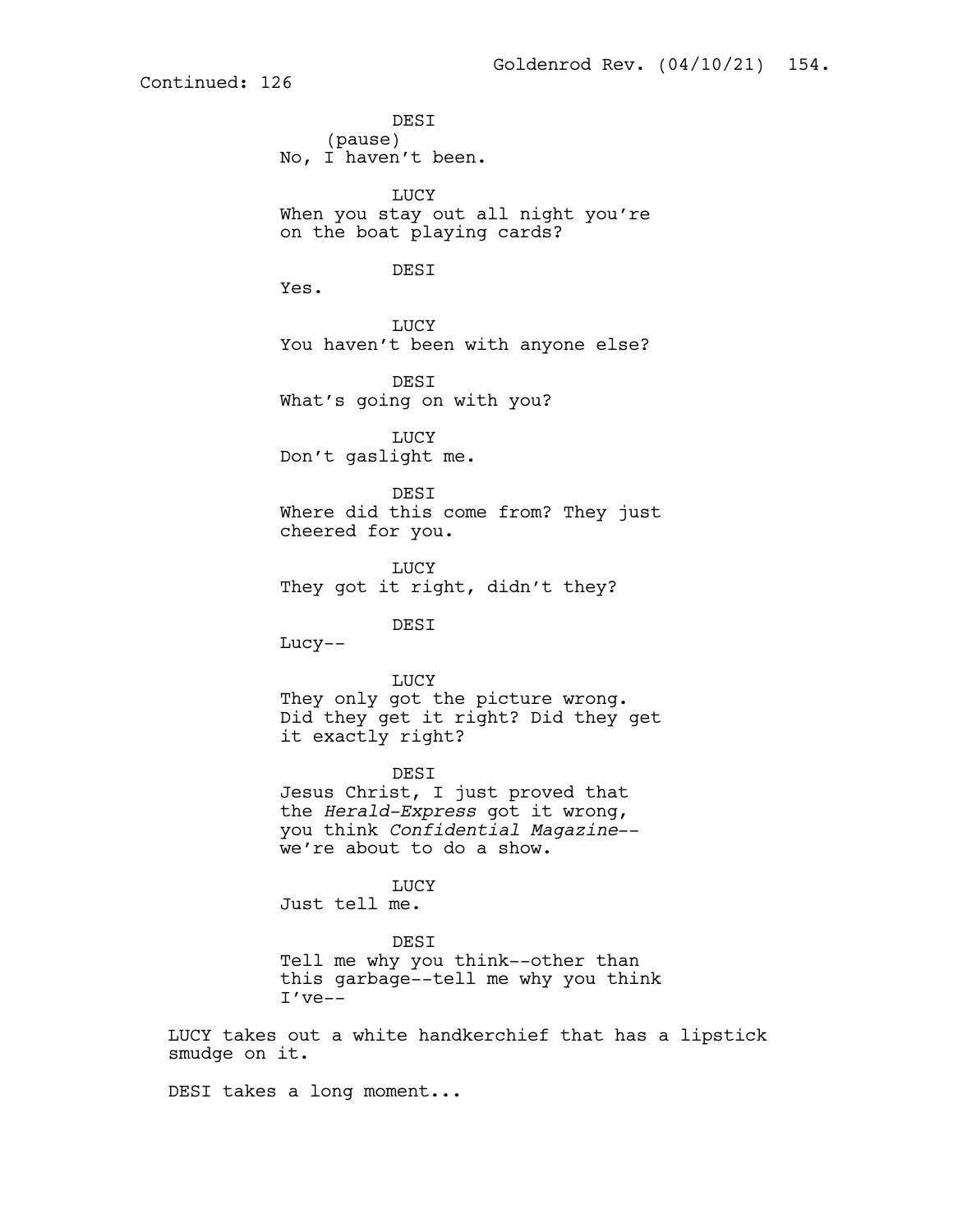DESI (CONT'D) (pause) That's your lipstick. Remember? At the beginning of the week you kissed me, then took my handkerchief and wiped the lipstick off and put it back in my pocket. And you said you'd never done that before.

LUCY I hadn't.

**DEST** Then what the hell are we talking about?

LUCY takes out another handkerchief that also has a lipstick smudge...

> LUCY *This* is my lipstick.

There's a long silence while DESI makes up his mind...

DESI (pause) They were just call girls. They're hookers. It doesn't mean anything.

LUCY nods...

DESI (CONT'D)

Look--

**LUCY** Let's do the show. Yeah? We'll just forget this for a half-hour. Yeah? (beat) Let's do the show.

LUCY turns to a stagehand with a walkie-talkie--

LUCY (CONT'D) Jim, let's go. It's not gonna get better than this.

We see and/or hear the show revving up--"Quiet Please!" "Picture's Up!" "Roll Sound!" "Camera's Rolling!" "Sound speed!" The three camera's slate.

> DONALD And...action.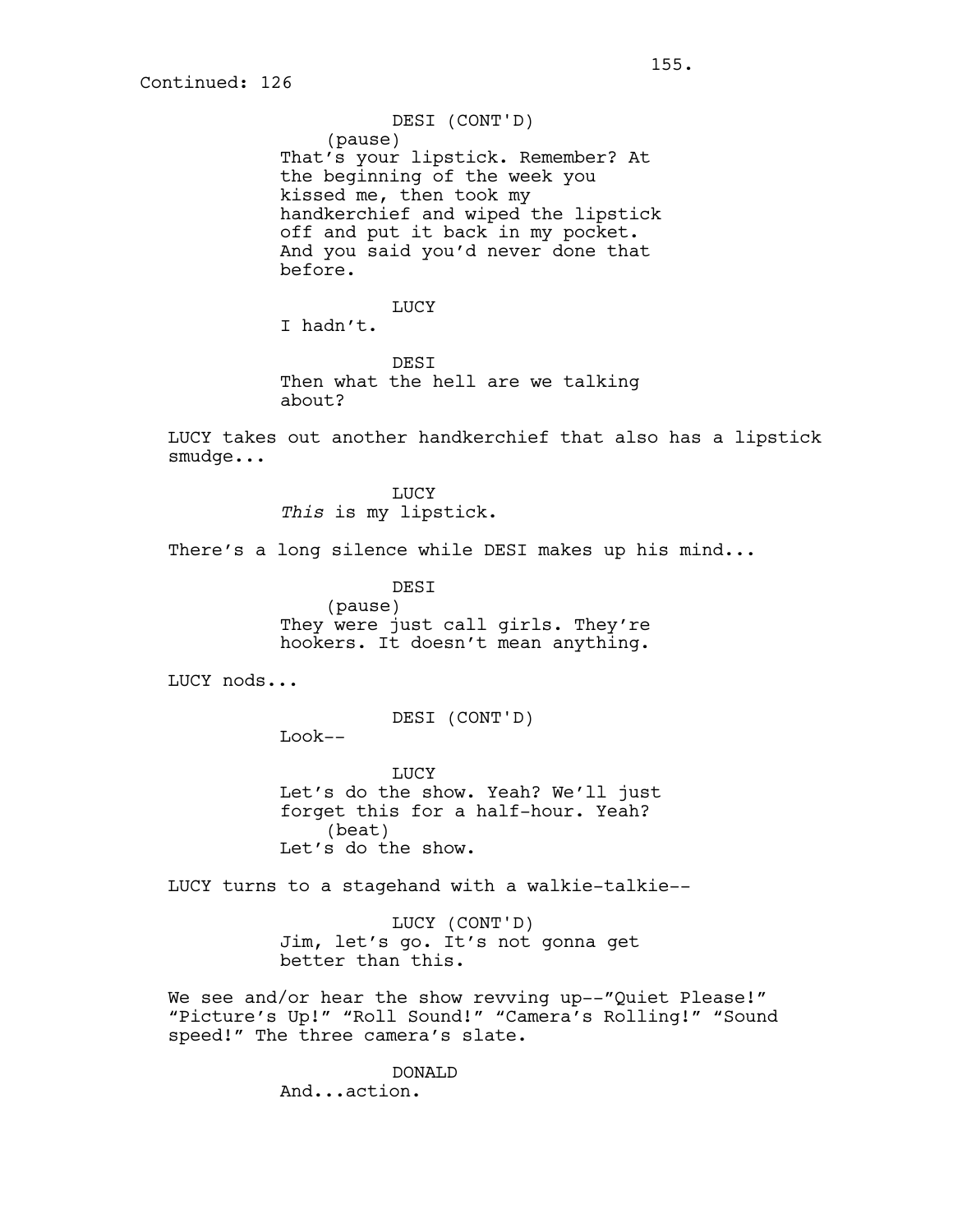## 127 **EXT. HOTEL POOL - DAY** 127

## OLDER MADELYN

It ended up being a good show that night. We did both versions of the opening but it was the original version that made it on the air. The one with the names. You must've gotten a hold of the B-negative 'cause your original question--

# 127A **INT. SOUNDSTAGE BLEACHERS - DAY** 127A

OLDER JESS

For the record, I won my bet with Desi. CBS wouldn't let us use the word "pregnant". But more people watched the birth of Little Ricky than had ever watched a television program before. Your original question--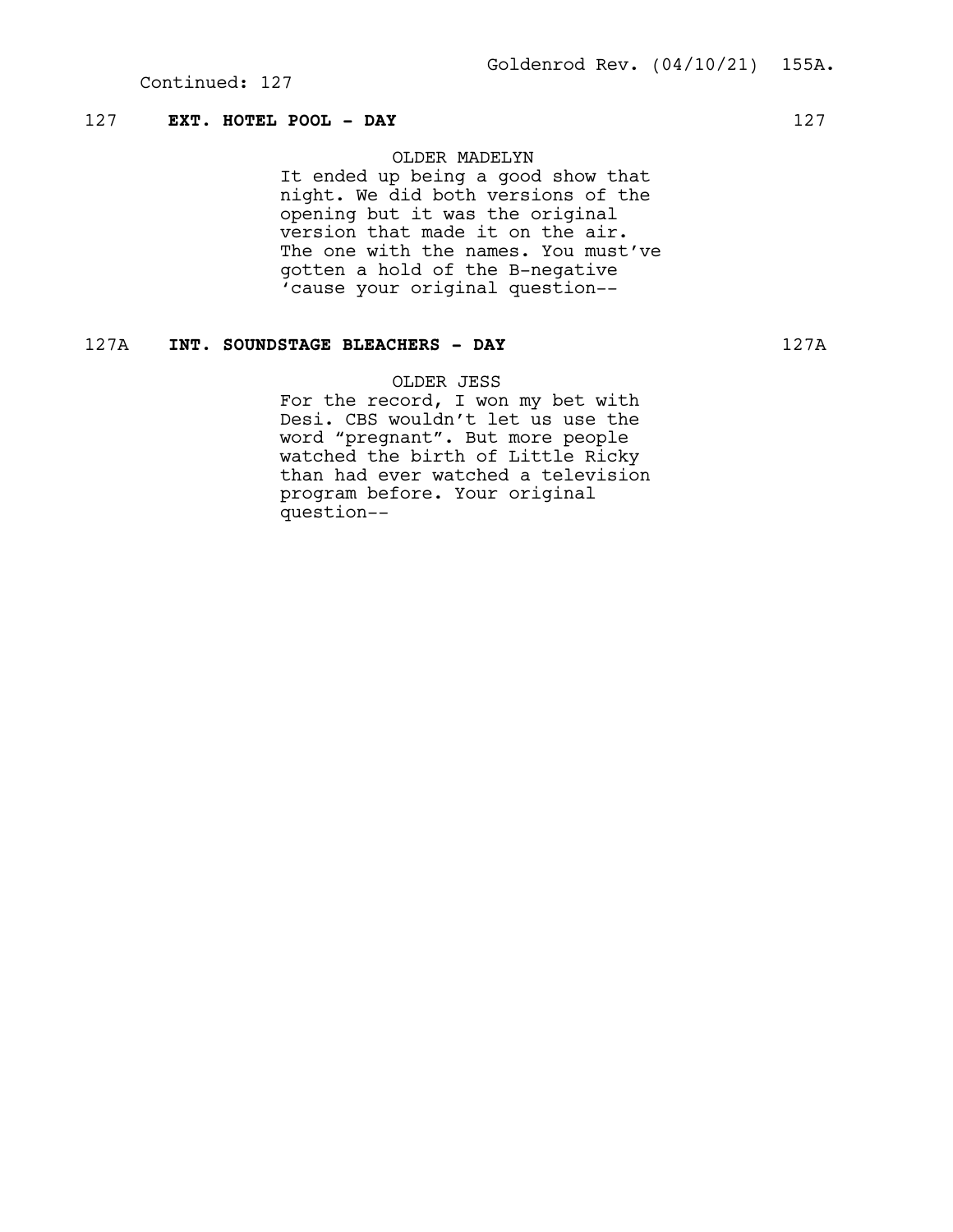## 128 **INT. NIGHT CLUB - DAY** 128

OLDER BOB You asked about why Lucy stopped when we were doing the alt. The alternate version.

## 129 **EXT. HOTEL POOL - DAY** 129

OLDER MADELYN We were doing Lucy's version of Ricky's entrance first, but Lucy stopped and now I can't remember why.

# 130 **INT. SOUNDSTAGE BLEACHERS - DAY** 130

OLDER JESS Honestly, I'm not sure. In all the excitement, with all that drama, I never asked.

131 **INT. NIGHT CLUB - DAY** 131

OLDER BOB What happened--she went out, she was cutting the flowers--

## 132 **INT. SOUNDSTAGE BLEACHERS- DAY** 132

OLDER JESS She was doing the bit with the flowers, which we couldn't use 'cause we were running long--

### 133 **EXT. HOTEL POOL - DAY** 133

OLDER MADELYN It seemed like she just got lost in her own head for second.

#### 134 **INT. I LOVE LUCY SET/- NIGHT (BACK AND WHITE)** 134

LUCY trims the stem of one of the flowers.

156.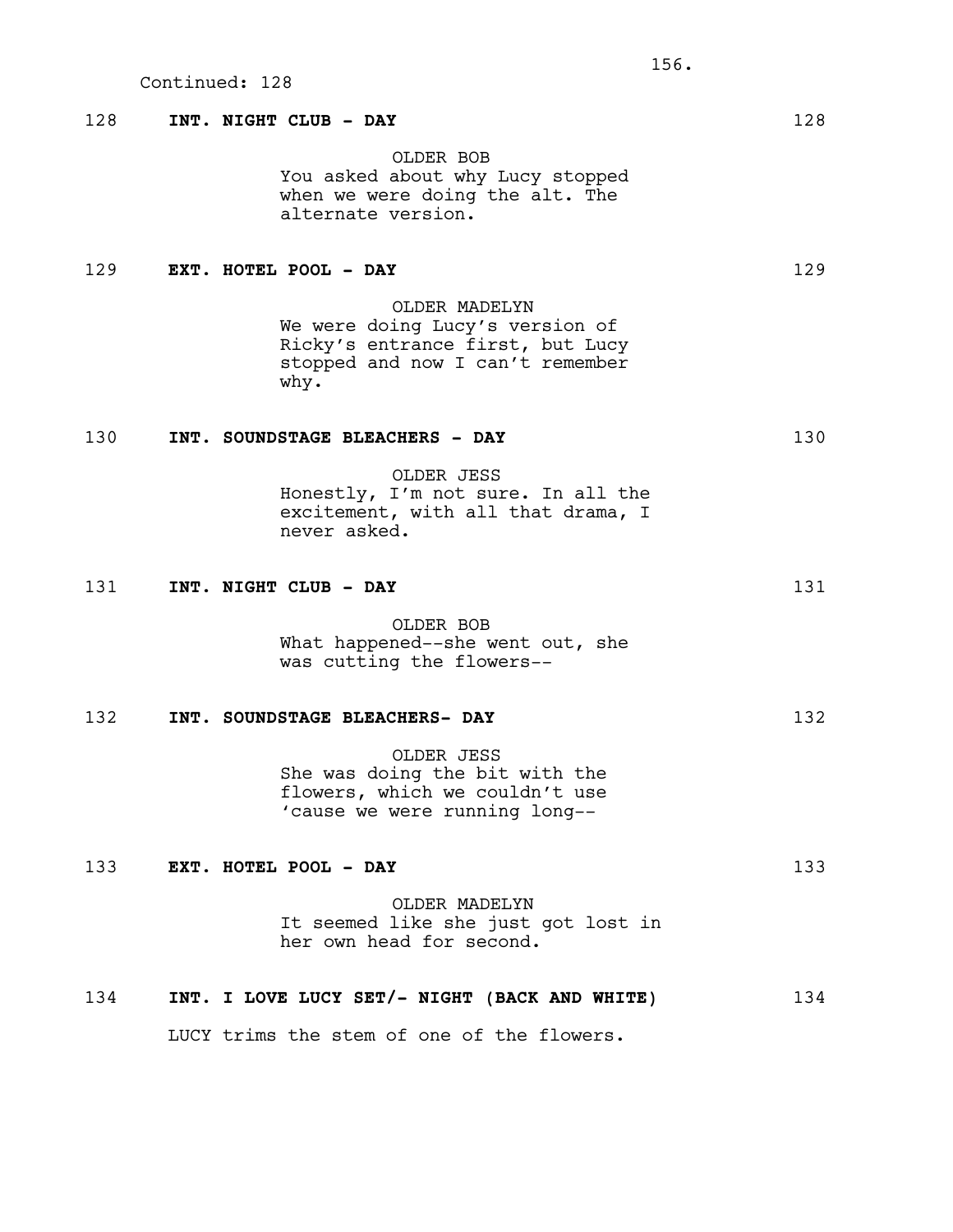### 135 **EXT. HOTEL POOL - DAY** 135

OLDER MADELYN It may have been the only time she went up on a line.

#### 136 **INT. I LOVE LUCY SET - NIGHT (BLACK AND WHITE)** 136

LUCY clips another stem, puts it back and now all the flowers disappear into the vase to a HUGE LAUGH.

#### 137 **INT. NIGHT CLUB - DAY** 137

OLDER BOB She takes the water glass and pours more water into the vase--

#### 138 **INT. SOUNDSTAGE BLEACHERS - DAY** 138

OLDER JESS --which makes all of the flowers come up to the surface--

#### 139 **INT. I LOVE LUCY SET - NIGHT (BLACK AND WHITE)** 139

The flowers come up to the surface which gets a big LAUGH from the audience.

### 140 **INT. NIGHT CLUB - DAY** 140

OLDER BOB And then--I can't remember the first line but we had to stop and go again.

### 141 **INT. SOUNDSTAGE BLEACHERS - DAY** 141

# OLDER JESS

I can't remember what her cue was, only that Lucy had her back to the audience and from where I was standing I thought I saw her--it was a long time ago, but I thought I saw her smile or even laugh a little and then just get lost.

157.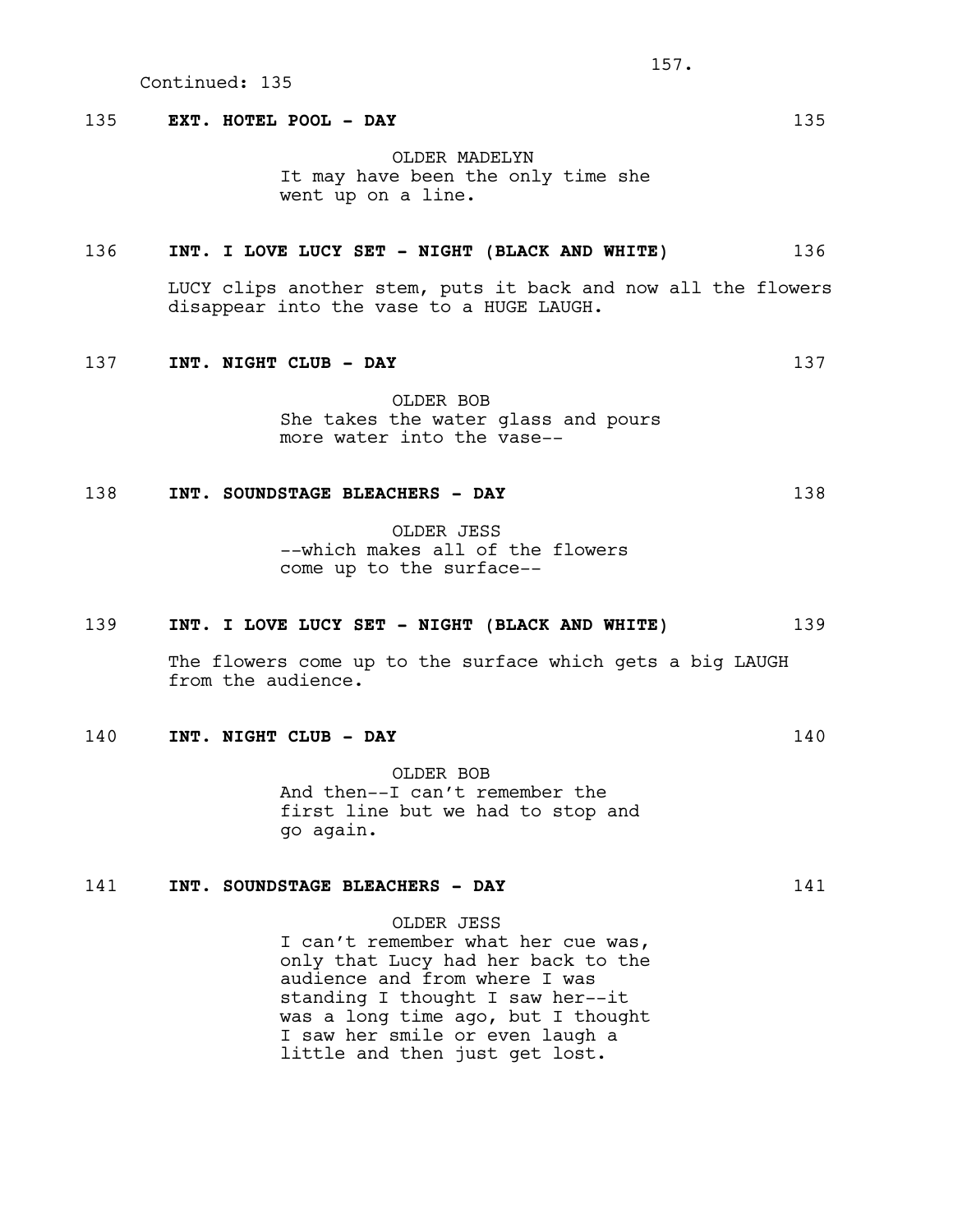## 142 **EXT. HOTEL POOL - DAY** 142

OLDER MADELYN (remembering) It was Desi's line. It was the new bit Lucy put in but that version never made it into the show. (trying to remember) What was his line?

### 143 **INT. I LOVE LUCY SET - NIGHT** 143

DESI enters. He stands there, unnoticed by Lucy...then--

DESI Lucy, I'm home!

And LUCY hears that, smiles and revels in it for a quick moment and laughs a little...there's an awkward silence.

> LUCY Sorry about that, I got lost for a second.

#### 143A **EXT. HOTEL POOL - DAY** 143A

OLDER MADELYN We never went back to do another take of the alternate opening. Lucy just wanted to move on.

# 143B **INT. I LOVE LUCY SET/LIVING ROOM** 143B

As the show re-starts, with the audience loving every moment, we start to slowly PULL BACK and PULL UP.

The show continues semi-MOS as we pull back further and higher, so that what we're looking at is obviously a set. A small set. Three flats and no ceiling. Stagehands are smoking and talking to each other backstage with LUCY commanding her small, fictional world.

We're up above the light grid now--

144 **OMITTED** 144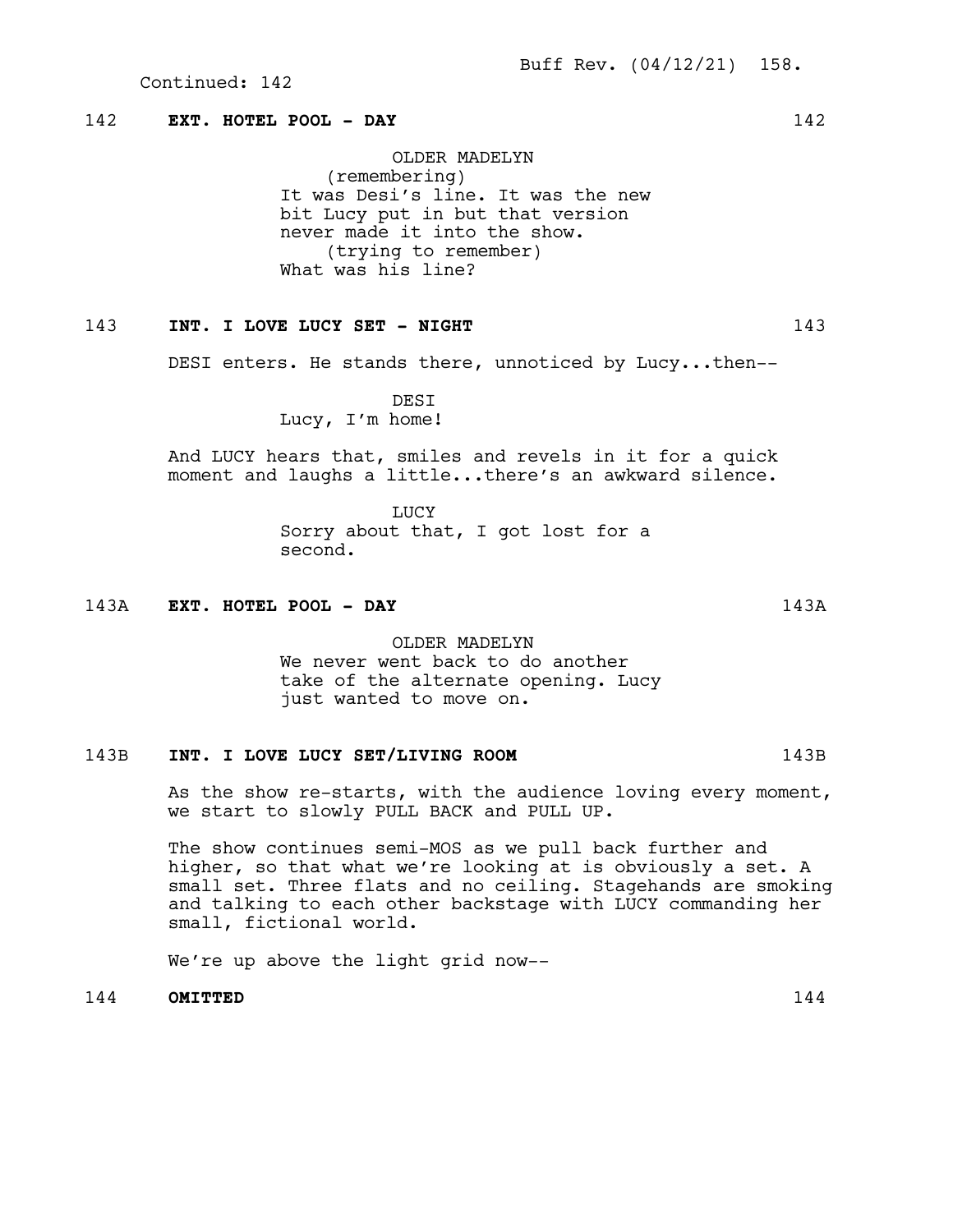Continued: 143B

DISSOLVE TO:

## 145 **TITLE:** 145

**The morning after Lucy and Desi shot their final show together, Lucy filed for divorce.**